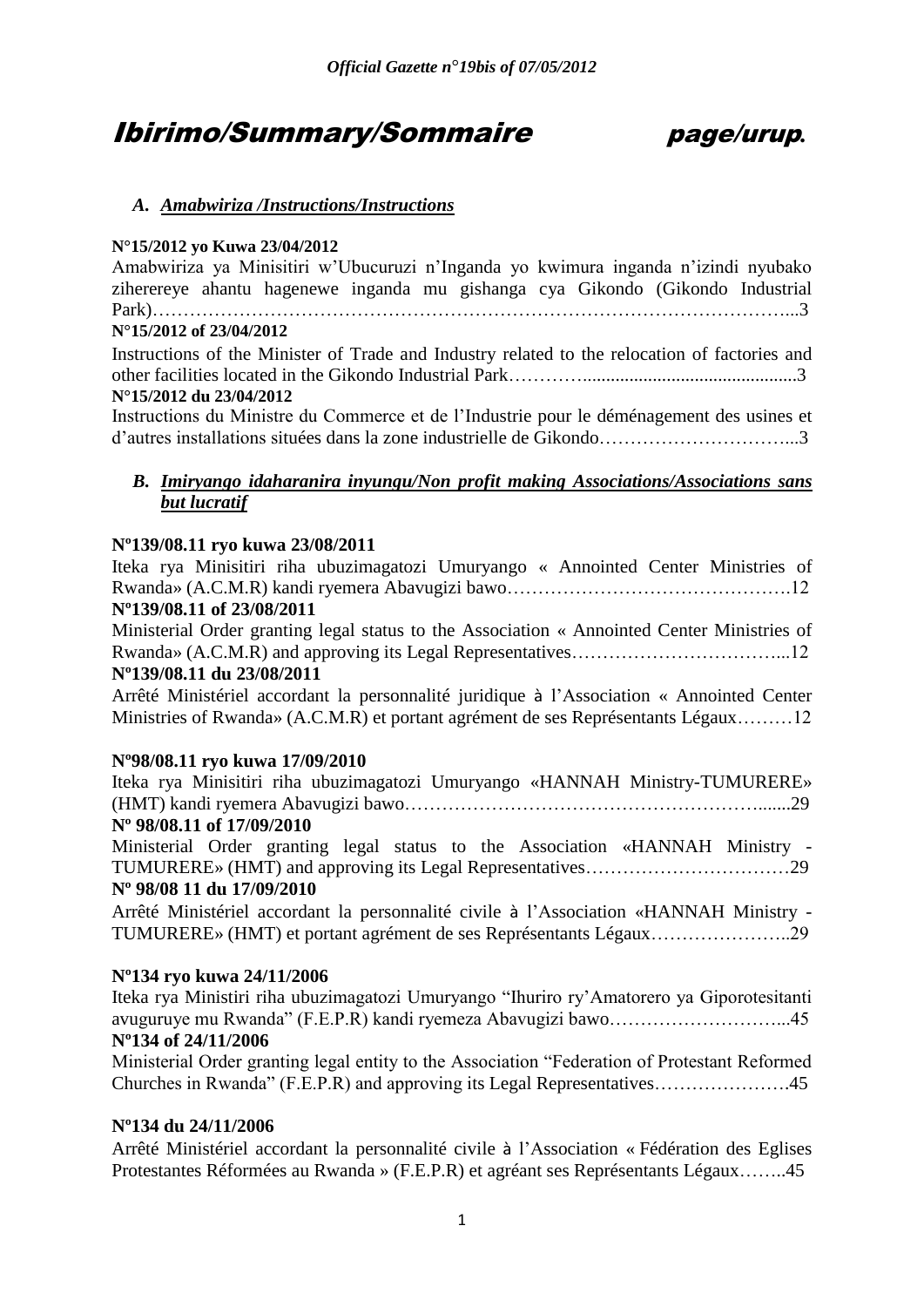# *C. Isosiyete y'ubucuruzi/Trade company/Société commerciale*

| - RWANDA WINDOWS LTD: Inyandiko mvugo y'Inama Rusange y'abanyamigabane |  |
|------------------------------------------------------------------------|--|
|                                                                        |  |

# *D. Amakoperative/Cooperatives/Coopératives*

| <b>TWITE KU BIRETI</b> |  |
|------------------------|--|
|                        |  |
|                        |  |
|                        |  |
|                        |  |
|                        |  |
|                        |  |
|                        |  |
|                        |  |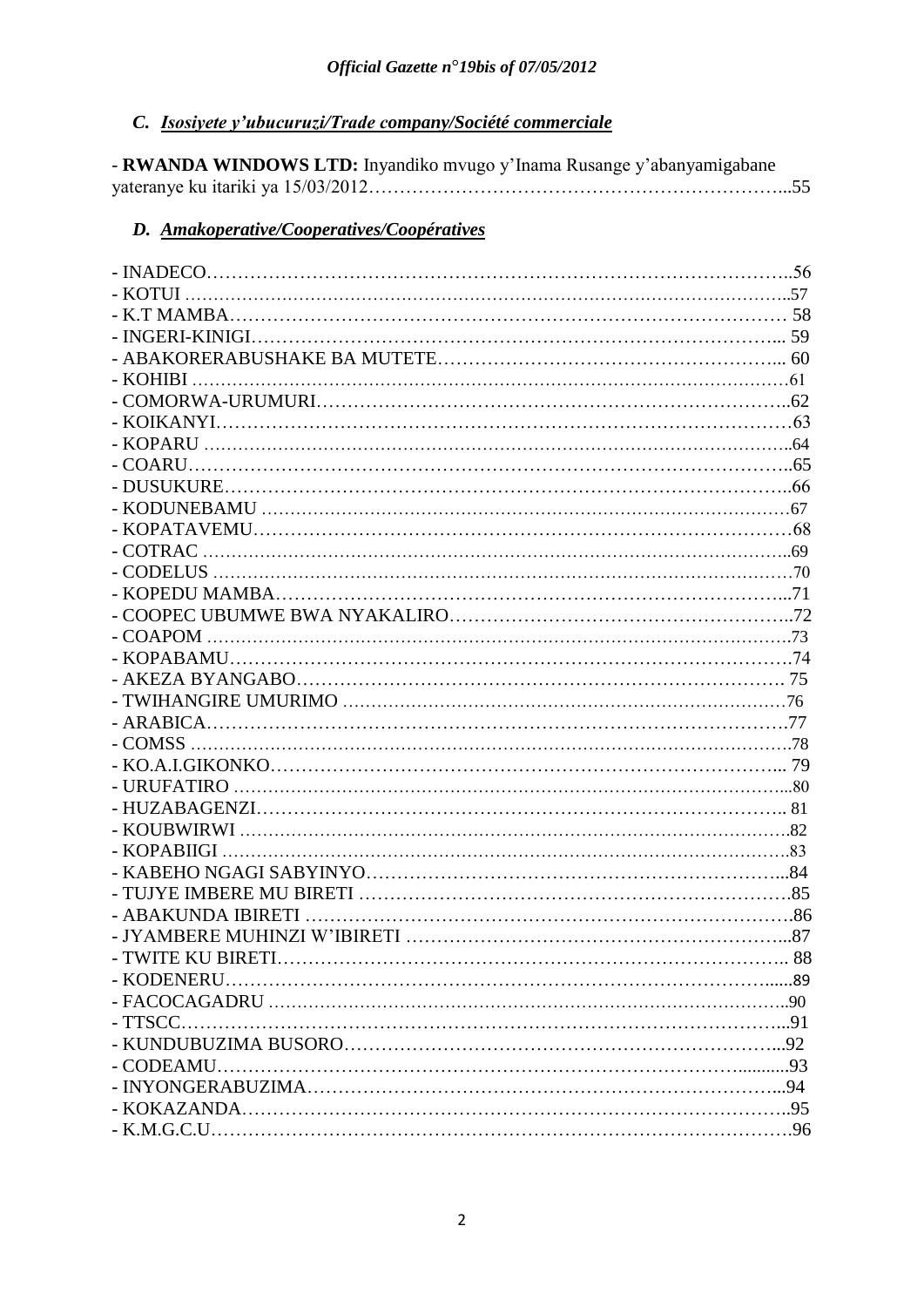**AMABWIRIZA** YA **W'UBUCURUZI N'INGANDA N**°**15/2012 YO TRADE AND INDUSTRY N<sup>o</sup>15/2012 OF COMMERCE ET DE L'INDUSTRIE N o KUWA 23/04/2012 YO KWIMURA INGANDA N'IZINDI NYUBAKO RELOCATION OF FACTORIES AND DEMENAGEMENT DES USINES ET ZIHEREREYE AHANTU HAGENEWE OTHER FACILITIES LOCATED IN THE D'AUTRES INSTALLATIONS SITUEES INGANDA MU GISHANGA CYA GIKONDO GIKONDO INDUSTRIAL PARK (GIKONDO INDUSTRIAL PARK) INSTRUCTIONS OF THE MINISTER OF INSTRUCTIONS DU MINISTRE DU 23/04/2012 RELATED TO 15/2012 DU 23/04/2012 POUR LE DANS LA ZONE INDUSTRIELLE DE GIKONDO**

#### **Minisitiri w'Ubucuruzi n'Inganda;**

**The Minister of Trade and Industry;**

1(6), 3. 6, 8, 28, 49 and 87;

management of land in Rwanda,

Rwanda;

Ahereye ku Itegeko Nshinga rya Repubulika y"u Pursuant to the Constitution of the Republic Rwanda ryo kuwa 04 Kamena 2003 nk"uko ryavuguruwe kugeza ubu, cyane cyane mu ngingo ya 30 n"iya 49;

Ahereye ku Itegeko Ngenga n° 04/2005 ryo kuwa 08/04/2005 rigena uburyo bwo kurengera, kubungabunga no guteza imbere ibidukikije mu Rwanda cyane cyane mu ngingo yaryo iya 1(6), iya 3, iya 5, iya 6, iya 8, iya 28, iya 49 n"iya 87;

Ahereye ku Itegeko n<sup>o</sup> 05/2011 ryo kuwa Pursuant to Law n<sup>o</sup>05/2011 of 21/03/2011 21/03/2011 rigenga ahantu hihariye mu regulating the Special Economic Zones in organisation des Zones Spéciales Economiques by"ubukungu mu Rwanda;

Ahereye ku Itegeko Ngenga n° 08/2005 ryo kuwa Pursuant to Organic Law n°08/2005 of Vu la Loi Organique n°08/2005 du 14/07/2005 14/07/2005 rigena imikoreshereze n"imicungire 14/07/2005 determining the use and portant régime foncier au Rwanda, y"ubutaka mu Rwanda,

Ahereye ku Itegeko n° 18/2007 ryo kuwa Pursuant to Law n° 18/2007 of 19/04/2007 19/04/2007 ryerekeye kwimura abantu ku Relating to Expropriation in the public

of Rwanda of 04 June 2003 as amended to date, especially in Articles 30 and 49;

**Le Ministre du Commerce et de l'Industrie ;** 

Vu la Constitution de la République du Rwanda du 04 Juin 2003 telle que revue à ce jour, spécialement en ses articles 30 et 49 ;

Pursuant to Organic Law n° 04/2005 of Vu la Loi Organique n°04/2005 du 08/04/2005 08/04/2005 related to the conservation, portant protection and development of the environment in Rwanda, especially in Articles spécialement en ses articles 1(6), 3, 5, 8, 28, 49, protection, conservation et de l'environnement 87 ;

> Vu la Loi n° 05/2011 du 21/03/2011 portant au Rwanda ;

Vu la Loi n° 18/2007 du 19/04/2007 portant expropriation pour cause d"utilité publique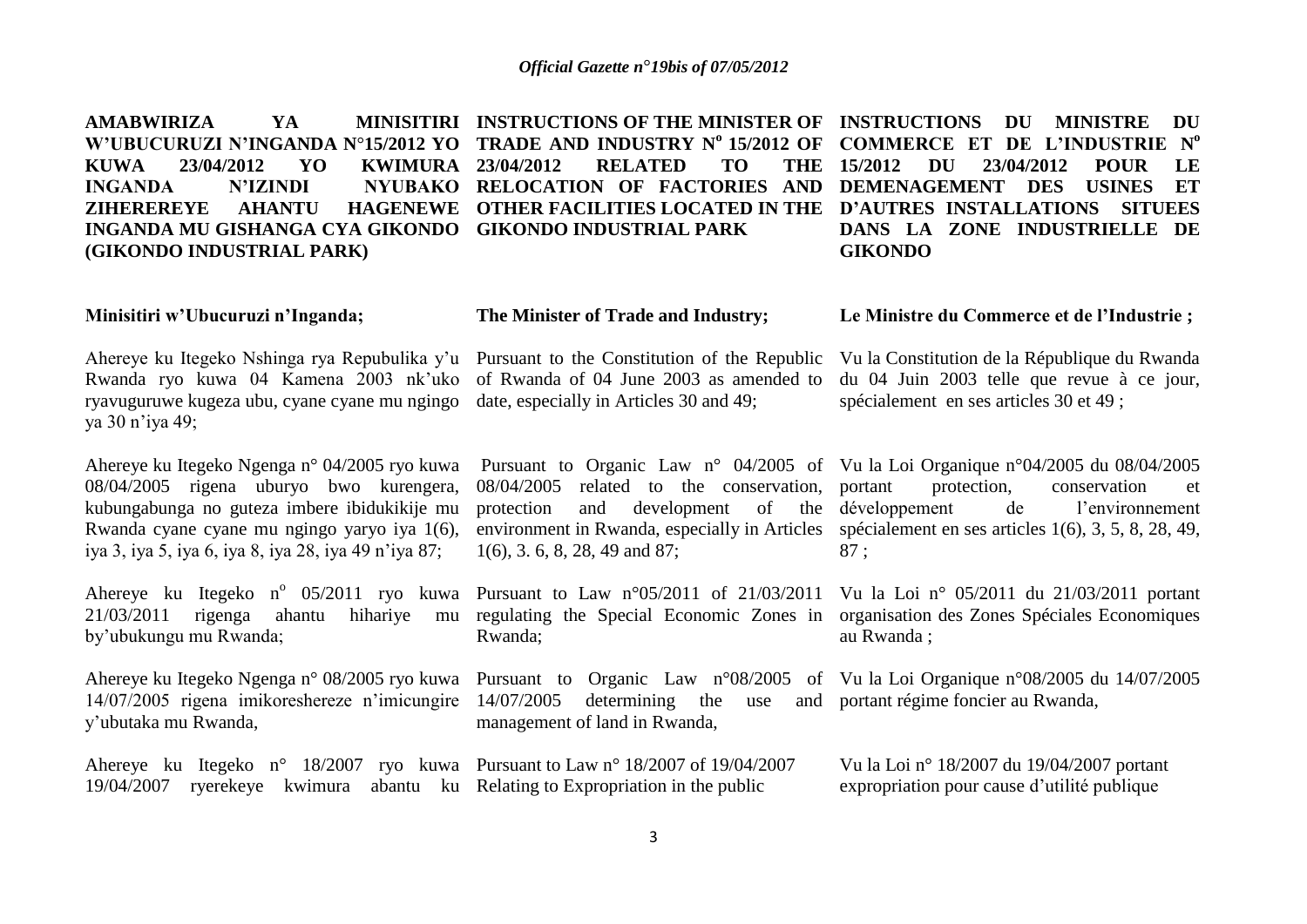| mpamvu z'inyungu rusange                                                                                                                                                             | interest                                                                                                                      |                                                                                                                                                                                                                                                                                       |
|--------------------------------------------------------------------------------------------------------------------------------------------------------------------------------------|-------------------------------------------------------------------------------------------------------------------------------|---------------------------------------------------------------------------------------------------------------------------------------------------------------------------------------------------------------------------------------------------------------------------------------|
| Ashingiye<br>ku<br>myanzuro<br>w'abayobozi<br>Akagera Game Lodge ku wa 13-17 Gashyantare Game Lodge, on 13-17 February 2007;<br>2007;                                                | y'umwiherero Considering the recommendation from the<br>bakuru wabereye muri Hoteli National High Authorities held at Akagera | Vu les recommandations de la Retraite des<br>Hauts dirigeants tenue à l'Hôtel Akagera Game<br>Lodge le 13-17 Février 2007;                                                                                                                                                            |
| Ashingiye<br>kuri Politiki<br>hihariye<br>hakorerwa<br>n'imicungire y'ahantu<br>imirimo y'ubukungu mu Rwanda nk'uko<br>yemejwe n'inama y'abaminisitiri yo kuwa 09<br>Nyakanga 2010;  | session of 09 July 2010;                                                                                                      | igena imikorere Considering the policy on Special Economic Vu la Politique de la Zone Spéciale<br>Zones as approved by the Cabinet, in its Economique au Rwanda telle qu'adoptée par le<br>Conseil des Ministres le 09 Juillet 2010;                                                  |
| Ashingiye kuri Politiki yo guteza imbere inganda mu<br>Rwanda yo muri Mata 2011;                                                                                                     | Rwanda of May 2011;                                                                                                           | Considering the policy to develop industry in Vu la Politique de développement de l'industrie<br>au Rwanda de Mai 2011;                                                                                                                                                               |
| Ashingiye ku myanzuro y'Inama y'Abaminisitiri<br>yateranye ku wa gatatu tariki ya 24/12/2008;                                                                                        | meeting held on Wednesday 24/12/2008;                                                                                         | Considering recommendations of the Cabinet Vu les recommandations du Conseil des<br>Ministres tenu Mercredi 24/12/2008;                                                                                                                                                               |
| Ashingiye ku myanzuro y'Inama y'Abaminisitiri<br>yateranye ku wa gatanu tariki ya 18/11/2011;                                                                                        | meeting held on Friday 18/11/2011;                                                                                            | Considering recommendations of the Cabinet Vu les recommandations du Conseil des<br>Ministres tenu vendredi 18/11/2011;                                                                                                                                                               |
| Ashingiye ku ngamba zashyizweho zo guteza<br>imbere ishoramari mu Rwanda;                                                                                                            | promote investment in Rwanda;                                                                                                 | Considering development strategies set up to Vu les stratégies de développement de<br>l'investissement au Rwanda;                                                                                                                                                                     |
| Yibukije ihame rya Politiki y'Inganda y'u<br>Rwanda ko guteza imbere ibikorwa by'inganda<br>mu gihugu bigomba gukorwa mu buryo bujyanye<br>no kubungabunga no kurengera ibidukikije; | Recalling the principle of the National Rappelant le Principe de la Politique<br>environment;                                 | de<br>Industrial policy that the promotion of l'industrie au Rwanda que développer les<br>industrial activities must be done in harmony activités industrielles nationales doit se faire de<br>with the conservation and protection of façon à conserver et protéger l'environnement; |
| ahagenewe<br>ibikorwa<br>kubona<br>ko<br>Amaze                                                                                                                                       |                                                                                                                               | After seeing that the Gikondo Industrial Park Ayant constaté que le Parc industriel de                                                                                                                                                                                                |

by"inganda i Gikondo (Gikondo Industrial Park)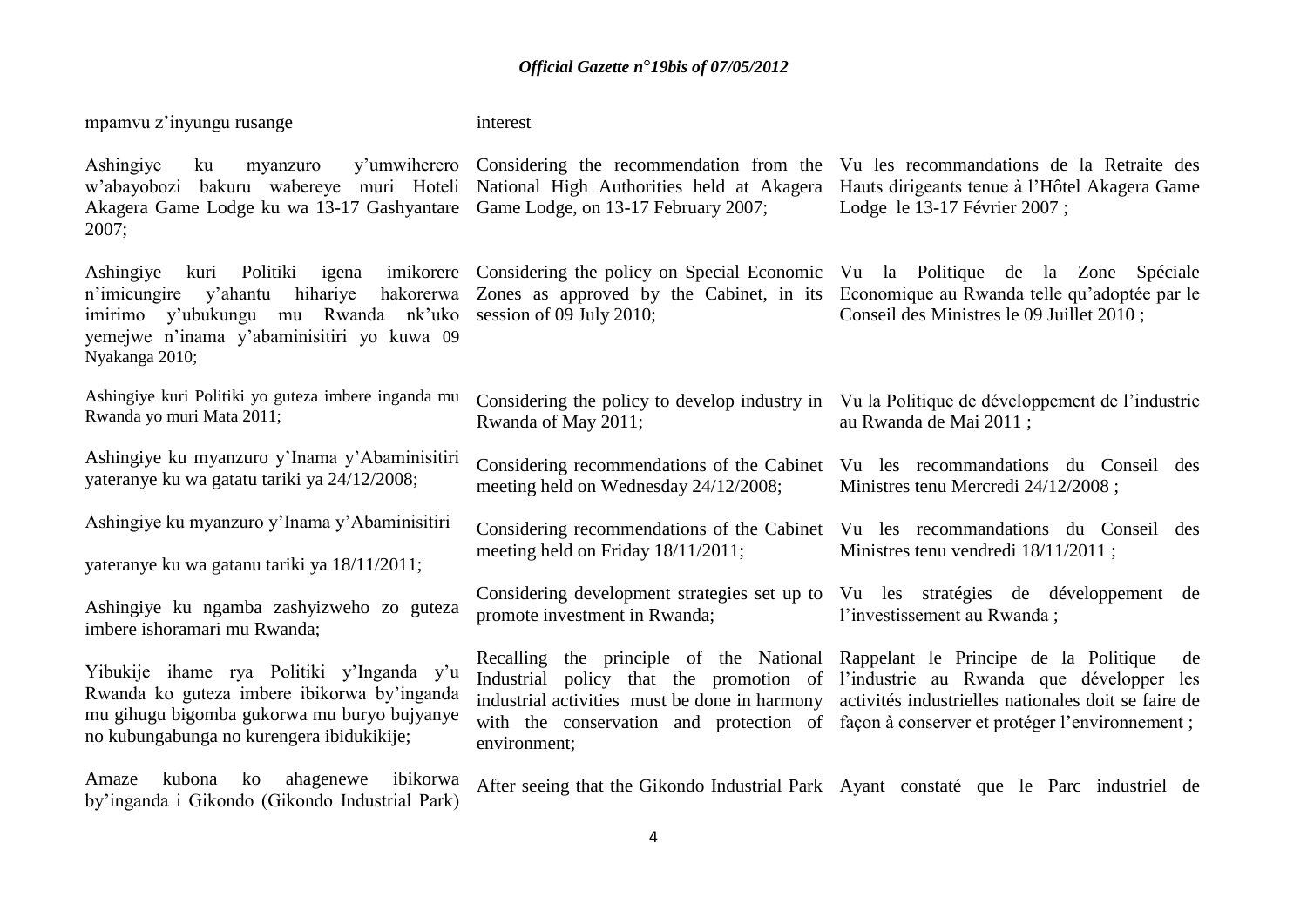bihabera byabangamira ibidukikije;

Ahereye kandi ku myanzuro y'inama zagiye Basing on resolutions of different meetings Vu les recommandations des diverses réunions zisuzuma icyo kibazo;

kibazo;

# **ATANZE AMABWIRIZA AKURIKIRA:**

- 1. Inyubako zose ziri ahantu hagenewe inganda 1. All the constructions built in Gikondo 1. Toutes les constructions érigées dans le Parc mu gishanga cya Gikondo zigomba kuhimurwa;
- 2. Iryo yimurwa ry"inganda n"izindi nyubako 2. This transfer of factories and other 2. Ce déménagement des usines et autres ziri mu gishanga cya Gikondo rigomba gukorwa mu byiciro bikurikira :
- a. Icyiciro cya mbere : Inganda n"izindi nyubako zujuje ibisabwa zizahabwa ingurane y"inyubako nshya ahantu hihariye mu by"ubukungu i Masoro, mu Mirenge ya Ndera na Bumbogo, Akarere ka Gasabo, mu Mujyi wa Kigali mu gihe zizaba zujuje amabwiriza yo kuhakorera;

the environment;

that analysed that issue;

by this issue;

hari ku butaka bw'igishanga ku buryo ibikorwa is located in a swamp zone and that the Gikondo est un terrain marécageux de sorte que activities carried out in that area are against les activités menées pourrait détruire l"environnement ;

qui ont éxaminé ce problème ;

Amaze kubiganiraho n'inzego zose zirebwa n'iki After consultations with all organs concerned Après concertation avec les instances concernées ;

# **ISSUES THE FOLLOWING INSTRUIT: INSTRUCTIONS:**

- Industrial Park shall be transferred elsewhere;
- facilities located in Gikondo swamp shall be done in the following categories:
- Category one: factories and other facilities a. that comply with requirements shall get a compensation of a new facility in the Special Economic Zone at Masoro, in Ndera and Bumbogo Sectors, Gasabo Disctrict, Kigali City in case they fulfil requirements to operate in that zone;
- industriel de Gikondo doivent être déménagées ;
- constructions se trouvant sans le parc industriel de Gikondo doit se faire selon les catégories suivantes :
- Categorie 1: les usines et autres constructions remplissant les conditions exigées recevront pour compensation de nouvelles constructions dans la Zone Spéciale économique de Masoro dans les Secteurs de Ndera et de Bumbogo, District de Gasabo, Ville de Kigali lorsqu"elles auront respecté les instructions de s"y installer ;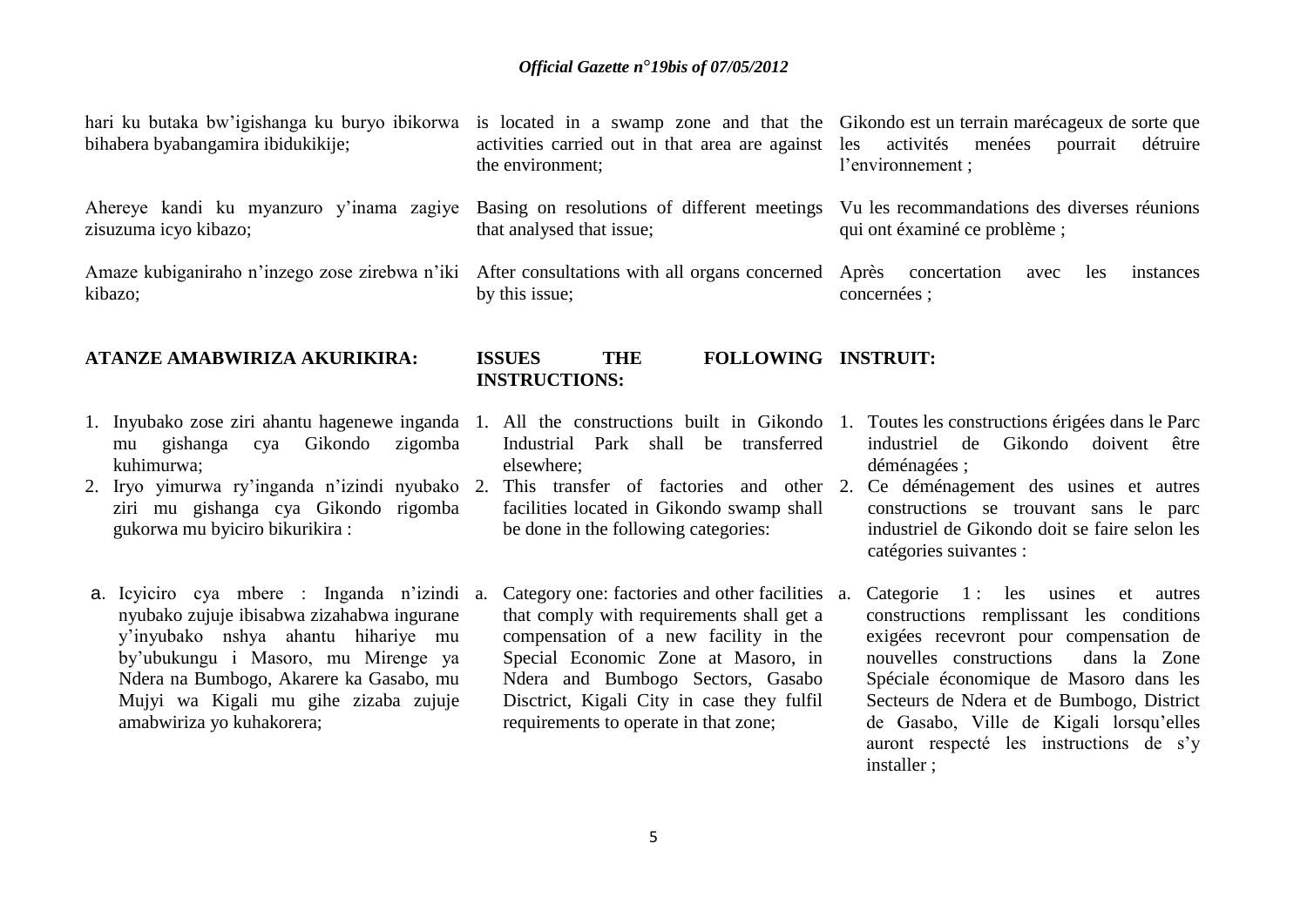- b. Icyiciro cya Kabiri : inganda n'izindi b. nyubako zitazimurirwa ahantu hihariye mu by"ubukungu zizahabwa ingurane y"amafaranga zishakirwe ahandi hantu mu Gihugu zakwimurira ibikorwa byazo hakurikijwe ibishushanyo mbonera;
- cyangwa ububiko rusange bimurirwa ahantu hihariye mu by"ubukungu cyangwa se bahabwa ingurane y"amafaranga, ba nyir"izo nyubako bagomba kubanza kugaragaza ibyangombwa by"ubutaka bubatseho aho bakorera mu Gishanga cya Gikondo ndetse n"icyangombwa cyo kubaka (authorization de bâtir) n'igihe babiherewe:
- 4. Kugirango uruganda rwimurirwe ahantu hihariye mu by"ubukungu rugomba kuba rugaragaza ko rwongerera agaciro ibyo rukora kugera nibura ku kigero cya 35%, Kuba uruganda rwaragize nibura impuzandengo y"igicuruzo mu myaka itatu (2008-2009- 2010) itari munsi ya Miliyoni magana atanu mu mafaranga y"u Rwanda (500,000,000 Rwf) cyangwa kuba uruganda rufite abakozi bahoraho batari munsi ya 30.

Uruganda rwujuje nibura bibiri mu bisabwa byavuzwe haruguru nirwo ruzimurirwa

- Category two: factories and other facilities b. that will not be transferred to the Special Economic Zone shall get a monetary compensation and get another area in the country where to shift their activities in accordance with the master plan;
- Special Economic Zone or a monetary compensation, owners of a factory , a garage or a warehouse shall produce land titles of the plots occupied in the Gikondo Industrial Park, the construction permit and the time of their issuance;
- 4. In order to be transferred to the Special Economic Zone, an industry shall have the proof of an added value of its activities of at least 35%; having reached an average annual turnover in the three years (2008- 2009-2010) not below five hundred million Rwandan francs (500,000,000 Rwf) and having at least 30 (thirty) permanent members of staff;

For the Factory to be relocated to Kigali

- Catégorie 2 : les usines et autres constructions qui ne seront pas déménagées dans la Zone spéciale économique recevront une compensation financière et l"administration leur trouvera une autre zone dans le pays où elles pourront déménager leurs activités conformément au master plan ;
- 3. Mbere y"uko ba nyir"uruganda, igaraji 3. Prior to being granted a new area in the 3. Avant que les propriétaires des usines, garages et entrepôts public ne déménagent vers la Zone spéciale économique ou ne reçoivent une compensation financière, ils doivent au préalable présenter les documents fonciers des parcelles dans la zone où sont érigées les constructions qui abritent leurs activités ainsi que les autorisations de bâtir et la date d"octroi ;
	- 4. Pour qu"une usine déménage vers la Zone spéciale économique, elle doit prouver la valeur ajoutée de la production jusqu"à au moins 35% ; avoir eu une moyenne du chiffre d"affaire sur trois ans (2008-2009- 2010) d"au moins Cinq Cent Millions Franc Rwandais (500.000.000 Frw) et avoir au moins 30 employés permanents.

Seule l"usine remplissant au moins deux critères, sera relocalisée dans la zone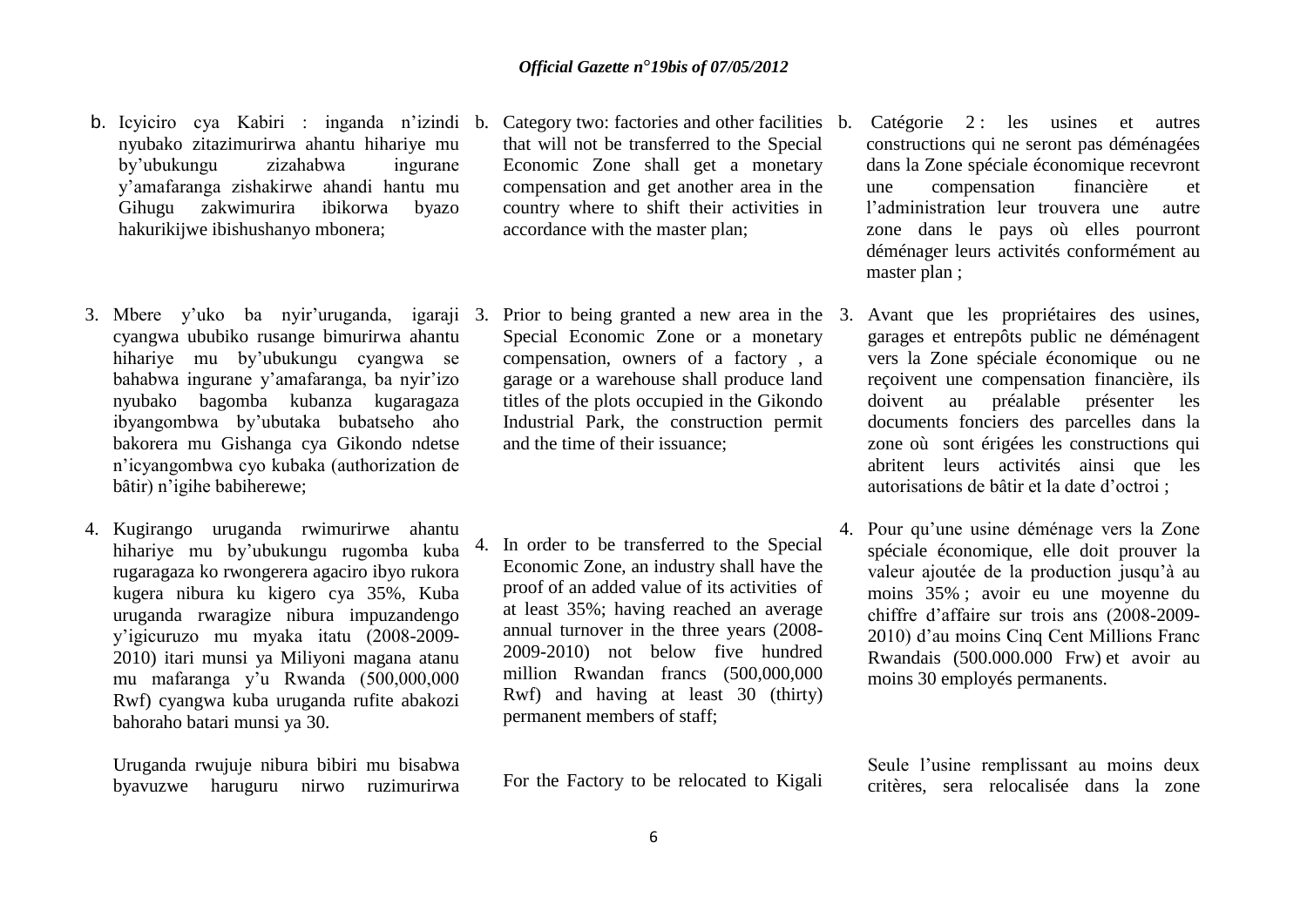ahantu hihariye mu by"ubukungu.

5. Kugirango Igaraji cyangwa Ububiko rusange byemererwe kwimurirwa ahantu hihariye mu by"ubukungu, bigomba kuba bitanga serivisi ku bakiriya barenze umwe ; kuba bifite abakozi bahoraho batari munsi ya 30 no kuba bifite nibura impuzandengo y"igicuruzo mu myaka itatu (2008-2009-2010) itari munsi ya Miliyoni magana atanu mu mafaranga y"u Rwanda (500,000,000 Rwf).

Kugirango igaraji ryimurirwe ahantu hihariye mu by"ubukungu, rigomba kuzuza ibisabwa bitatu bivuzwe hejuru, ariko ububiko rusange bwujuje nibura bibiri muri bitatu byavuzwe, nabwo buzimurirwa ahantu hihariye mu by"ubukungu;

- 6. Umunyenganda n"undi ufite ibindi bikorwa uhawe inyubako ahantu hihariye mu by"ubukungu ahabwa amezi atandatu (6) yo kuba yarangije kuhimukira ndetse yanatangiye kuhakorera kugirango abashe no guhabwa ibyangombwa bijyanye n"aho azaba yimuriwe (icyemezo cy"ubutaka,…);
- 7. Abujuje ibyavuzwe mu ngingo ya 4 n"iya 5 ariko bakaba bakorera mu nyubako zo mu Gishanga cya Gikondo zitari izabo, kugirango

Special Economic Zone, it must fulfil at least two criteria of the above.

In order to get the authorisation to be transferred to the Special Economic Zone, a garage or a public warehouse shall be delivering its services to more than one client; have at least thirty (30) permanent employees and have an average turnover of the three years (2008-2009-2010) not below five hundred million Rwandan francs (Rwf 500,000,000).

For a garage to be relocated to KSEZ, it must fulfil all the three criteria above, whereas a warehouse which meets at least two of the three criteria above will also be relocated to KSEZ;

6. A factory owner and any other owner of premises who is granted space in the Special Economic Zone shall be granted a period of six (6) months to move to the new place and have started his/her activities in order to be granted documents relating to the new location (land title, ...);

économique franche de Kigali.

5. Pour que le déménagement d"un garage ou un entrepôt public vers la Zone spéciale économique soit accepté, le garage et l"entrepôt doivent prouver qu"ils fournissent des services à plus d"un client ; avoir au moins 30 employés permanents et avoir eu au moins une moyenne du chiffre d"affaire de trois ans (2008-2009-2010) de 500.000.000 FRW.

Pour qu"un garage soit relocalisé dans la zone économique franche de Kigali, il doit remplir toutes les conditions ci-dessus, mais l"entrepôt public doit remplir au moins deux conditions pour être relocalisé dans la zone économique franche de Kigali ;

- 6. Un industriel et toute personne exerçant d"autres activités qui reçoivent une installation dans la zone spéciale économique a un délai de six mois pour s"installer et commencer les activités pour qu"elles puissent recevoir d"autres documents relatifs à cette installation (document foncier etc..) ;
- 7. Les personnes qui remplissent les conditions des articles 4 et 5 mais qui exercent leurs activités dans les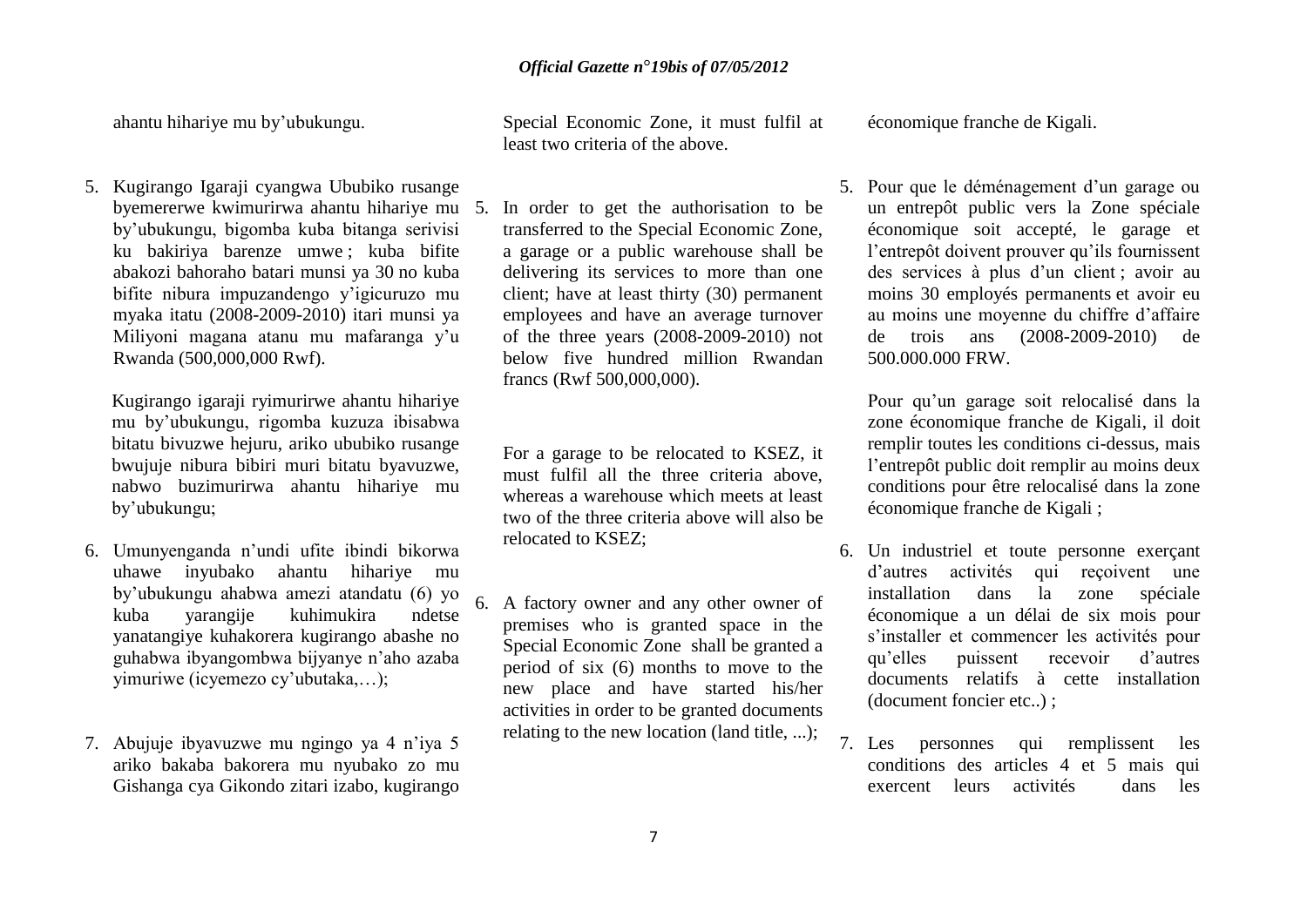babe bakwimurirwa ahantu hihariye mu by"ubukungu bagomba kubanza gukora ibi bikurikira :

- a. Gusinya amasezerano y"ubukode bw"igihe kitari munsi y"imyaka 30 na banyir"amazu bakoreramo,
- b. Kugura ayo mazu bakoreramo mu Gishanga cya Gikondo no kugaragaza inyandiko mpamo kuri ayo mazu mbere yo kwimurwa, cyangwa
- c. Gutanga ikiguzi cy"inyubako yubatswe ahantu hihariye mu by"ubukungu (habariwemo n"igiciro cy"ubutaka) ;
- 8. Nyir"uruganda cyangwa nyir"indi nyubako wese wimuwe agahabwa ingurane y"inyubako ahita ajya gukorera aho azaba yoherejwe, kandi agomba kuhafata neza no kuhakorera icyo hagenewe gusa;
- 9. Mu gihe uwahawe ingurane y"inyubako ahantu hihariye mu by"ubukungu ashaka

7. People who meet conditions set out in Articles 4 and 5 but still operate in the facilities located in Gikondo Industrial Park which are not their property, shall first meet the following prior to an eventual transfer to the Special Economic Zone:

- Sign a rent contract of not less than thirty (30) years with owners of facilities in which they operate,
- b. Purchase facilities in which they operate in Gikondo Industrial Park and present authentic documents of those facilities before their transfer; or
- c. Paying the cost of a facility constructed in the Special Economic Zone (including the land price);
- 8. The owner of a factory or any other facility who has been relocated and has received another facility as a

constructions du Parc industriel de Gikondo qui ne leur appartiennent pas doivent remplir ceux qui suivent pour qu"elles puissent déménager vers la Zone spéciale économique :

- a. Signer le contrat de location pour une période d"au moins 30 ans avec les propriétaires des constructions dans lesquelles elles exercent les activités ;
- b. Acheter les constructions dans lesquelles elles exercent les activités dans le Parc industriel de Gikondo et présenter des actes authentiques relatifs à ces constructions avant le déménagement ; ou
- c. Donner le prix de la construction érigée dans la Zone spéciale économique (le prix de la parcelle compris).
- 8. Tout propriétaire de l"usine ou d"une autre construction qui déménage et reçoit une compensation en construction doit s"installer immédiatement pour commencer les activités et doit l"entretenir et y exercer uniquement les activités pour lesquelles elle a été destinée ;
- 9. Lorsque la personne qui a reçu une compensation en construction dans la Zone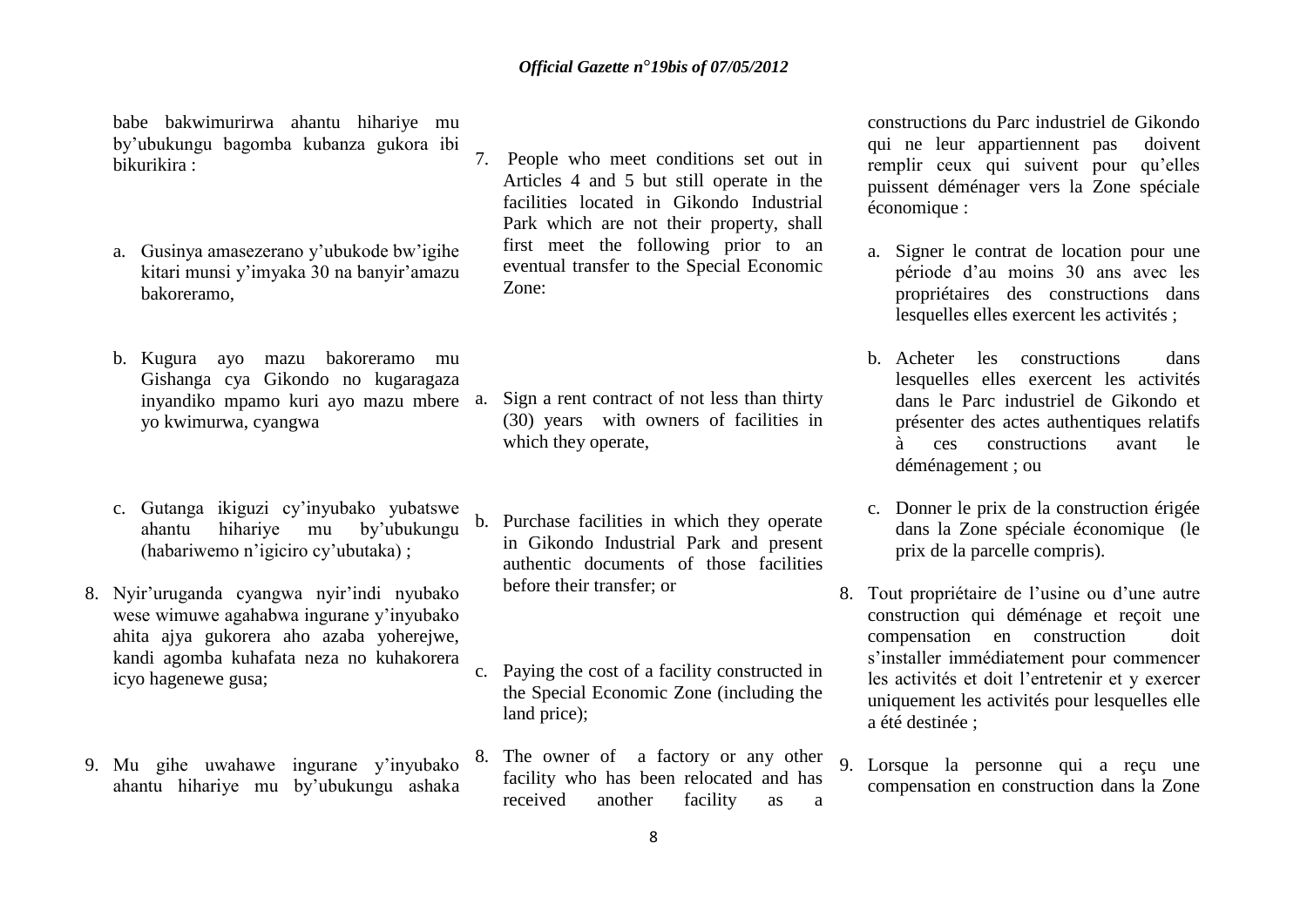guhindura ibikorwa bye agakorera aho yahawe ibikorwa binyuranye n"ibyari bihateganyirijwe, agomba kubanza kubisabira uburenganzira no kubyemererwa na Minisiteri ifite inganda mu nshingano zayo. Iyo ugusaba kwe kwemewe ahabwa amezi 6 yo kuba yatangiye gukora kandi ibyo bikorwa bishya bigomba kuba ari bikorwa byo mu cyiciro cy"inganda.

- 10. Uwimuriwe ahantu hihariye mu by"ubukungu asabwa kubahiriza amategeko n"amabwiriza yihariye ahagenga (SEZ Regulations) harimo n"uburenganzira bwo gukodesha, kugwatiriza, kurengera ibidukikije, n"andi mabwiriza yihariye agenga ahantu hihariye mu by"ubukungu;
- 11. Umunyenganda cyangwa undi wese ufite inyubako uzaba yahawe inyubako nk"ingurane, naramuka ayikoresheje mu buryo bunyuranyije n"amategeko n"amabwiriza agenga aho hantu yimuriwe, azayamburwa bikurikije amategeko;
- 12. Uruganda rwaba rwarahagaritse ibikorwa ariko rukaba rugaragaza gahunda yo gusubukura ibikorwa rukabasha no kuzuza

compensation shall immediately move to the new place of transfer, care for its maintenance use it only for its purpose;

- In case the person who received compensation in terms of a facility in the Special Economic Zone intends to change his/her activities and have different activities than those scheduled for at the granted facility, he/she shall first apply and get an authorization from the Ministry in charge of industry. When his/her application is admitted, he/she shall be granted a period of six (6) months to have started operating and the new activities shall be in the category of industries;
- 10. A person transferred to the Special Economic Zone shall comply with its regulations, including the right to rent, to mortgage, to protect the environment and other specific regulations governing the Special Economic Zone;

11. A factory owner or any other person

spéciale économique veut modifier ses activités et y exercer les activités différentes de celles qui y étaient destinées, elle doit préalablement demander l"autorisation et l"accord du Ministère ayant l'industrie dans ses attributions. Lorsque sa demande est acceptée, elle a six mois pour commencer ses activités et ces nouvelles activités doivent être de la catégorie industrielle.

- 10. Il est demandé à la personne qui déménage vers la Zone spéciale économique de respecter les lois et les règlements relatifs à la Zone spéciale économique y compris le droit à la location, hypothèque, protection de l"environnement et autres règlements spécifiques régissant les Zones spéciales économiques ;
- 11. Tout propriétaire industriel et autre propriétaire d"une construction qui aura reçu une construction en guise de compensation, s"il ne l"utilise pas conformément aux lois et règlement régissant la zone dans laquelle il a déménagé, sera déchu du droit de la propriété de la dite construction ;
- 12. Une usine ayant suspendu ses activités mais planifiant de redémarrer ses activités et remplir les conditions exigées dans l"article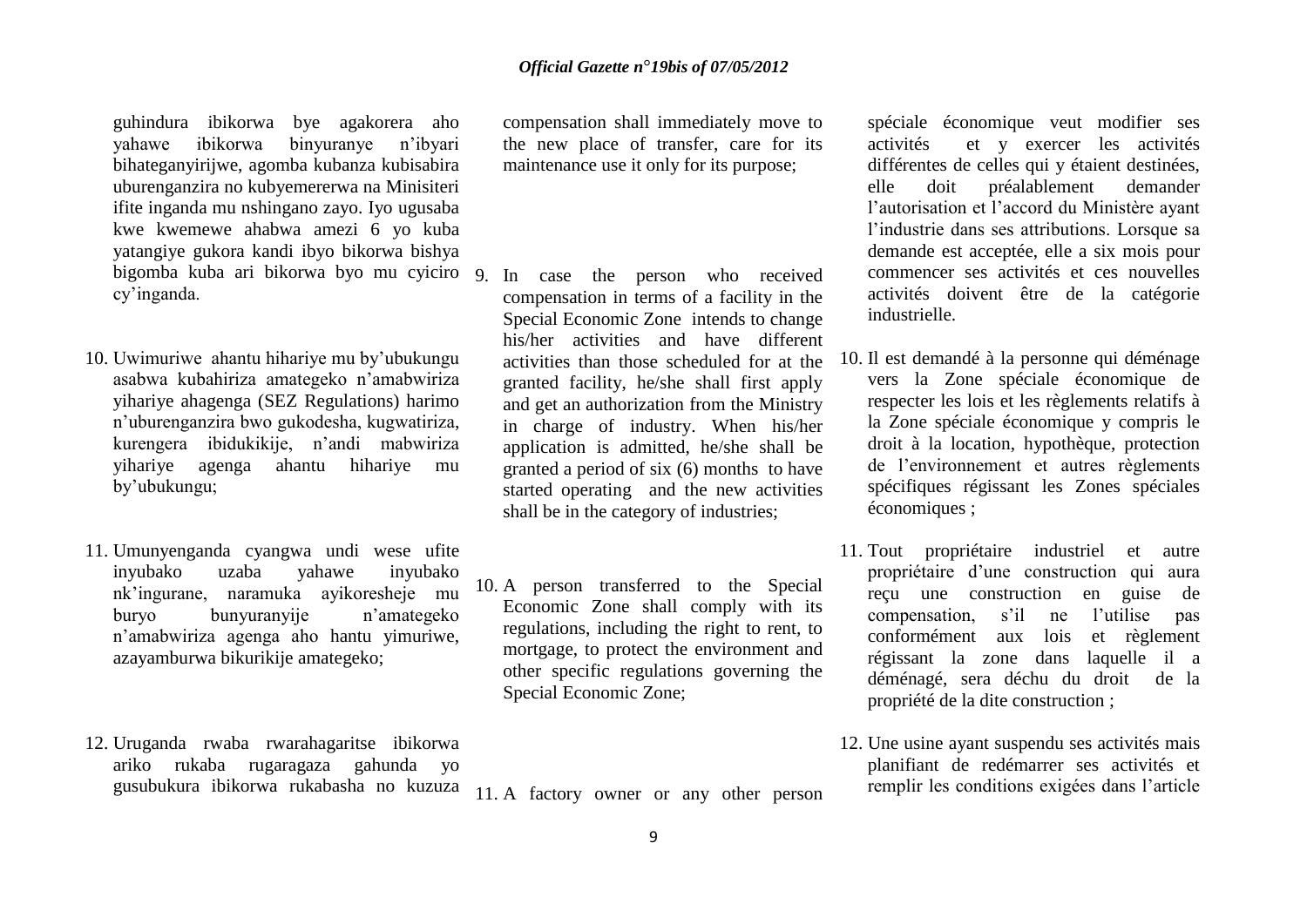ibiri mu ngingo ya 4 y"aya mabwiriza, nyirarwo ashobora gusaba by"umwihariko kwimurirwa ahantu hihariye mu by"ubukungu mu gihe yaba agaragaza umushinga we (Business Plan) n"igihe uruganda ruzatangirira gukora. Iyo ugusaba kwe kwemewe ahabwa amezi 12 yo kuba uruganda rwatangiye gukora, bitaba ibyo akamburwa inyubako yari yahawe kandi nta n"ingurane y"amafaranga ahabwa;

- 13. Minisiteri ifite inganda mu nshingano zayo niyo igena aho buri ruganda rwimuwe hitawe ku mabwiriza y"ubuziranenge no kurengera ibidukikije kugirango ibikorwa by"inganda bitandukanye bitabangamirana cyangwa bikagira ingaruka ku buzima bw"abantu n"ahantu bikorerwa;
- 14. Abafite inshingano yo gukurikirana ahantu hihariye mu by"ubukungu basabwe kubahiriza aya mabwiriza no korohereza iyimurwa ry"izi nganda n"izindi nyubako ziri ahagenewe inganda mu Gishanga cya Gikondo;
- 15. Inzego zose za Leta n"iz"abikorera zirebwa n"aya mabwiriza zirasabwa kuyubahiriza no gutanga amakuru ku nzego zibishinzwe;

owning a facility who is granted a facility as compensation and uses the facility without compliance to rules governing the Zone where he/she has been relocated, shall be deprived of the facility;

- 12. Any industry that may have stopped its activities, but is planning to restart production complying with requirements under Article 4 of these instructions, the owner of the industry may request in particular to be transferred to the Special Economic Zone in case he/she presents the business plan and time for starting activities. When the request is approved he/she gets a period of twelve (12) months to have started his/her activities, otherwise the facility is taken back without any compensation;
- 13. The Ministry in charge of industry shall determine the relocation area for each industry in accordance with standards and environmental regulations in order to avoid conflict between different industrial activities or any impact on human health;

4 de cette instruction, le propriétaire peut demander à titre spéciale de déménager vers la Zone spéciale économique du moment qu"il présente son plan d"affaire et la date de reprise. Lorsque sa demande est acceptée ; il a un délai de 12 mois pour la reprise, autrement la construction qui lui avait été octroyée lui est retirée et aucune compensation financière ne lui est accordée;

- 13. Le Ministère ayant l"industrie dans ses attributions désigne l"endroit où chaque usine s"installe tout en tenant compte des règlements en rapport avec la normalisation et l"environnement pour que les activités industrielles diverses ne soient en conflit entre elles ou n"aient des conséquences négatives sur la santé de la population et l'environnement :
- 14. Il est demandé aux personnes chargées de la supervision des Zones spéciales économiques de respecter ces instructions et de faciliter ce déménagement industriel et d"autres installations érigées dans le Parc industriel de Gikondo ;
- 15. Il est demandé à tous les secteurs publics et privés de contribuer au respect de ces instructions et de fournir des renseignements aux autorités concernées ;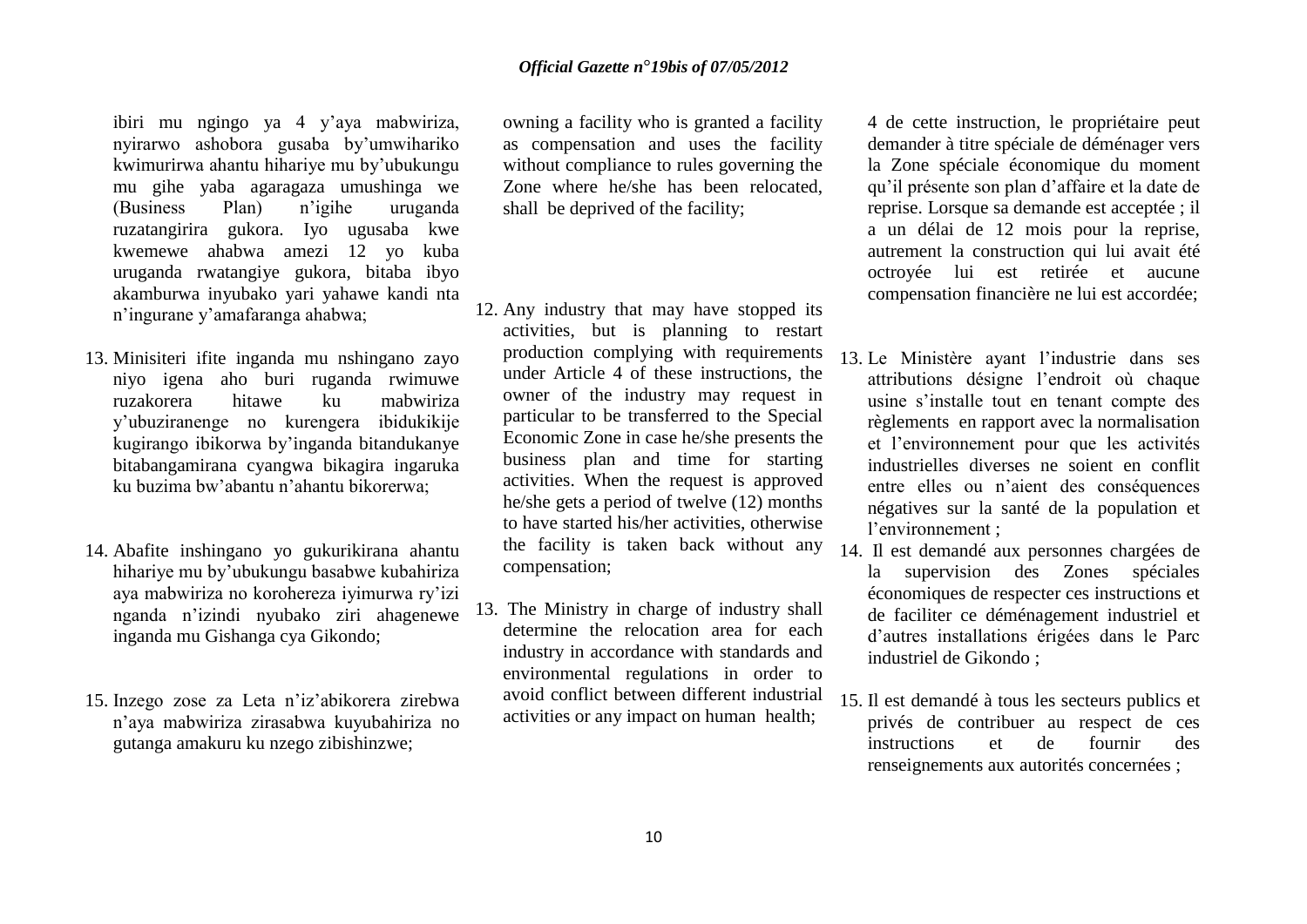- 16. Urenga kuri aya mabwiriza ahanwa nk"uko amategeko abiteganya;
- 17. Aya mabwiriza atangira gushyirwa mu bikorwa guhera umunsi ashyiriweho umukono.

Bikorewe i Kigali, kuwa 23/04/2012

 **(sé) KANIMBA François** Minisitiri w"Ubucuruzi n"Inganda

- 14. People in charge of the follow up of these instructions and facilitate the transfer of these industries and other facilities located in Gikondo Industrial Park.
- 15. All public and private organs who have to play a role in the implementation of these instructions are requested to comply with them and disclose information to relevant organs;
- 16. Any person who violates these instructions shall be punished according to the Law.
- 17. These instructions shall come into force on the date of their signature.

Kigali, on 23/04/2012

 **(sé) KANIMBA François** Minister of Trade and Industry

- Special Economic Zones shall observe 16. Toute personne qui ne respecte pas ces instructions est punie conformément à la loi ;
	- 17. Les présentes instructions entrent en vigueur le jour de leur signature.

Fait à Kigali, le 23 /04/2012

# **(sé) KANIMBA François** Ministre du Commerce et de l"Industrie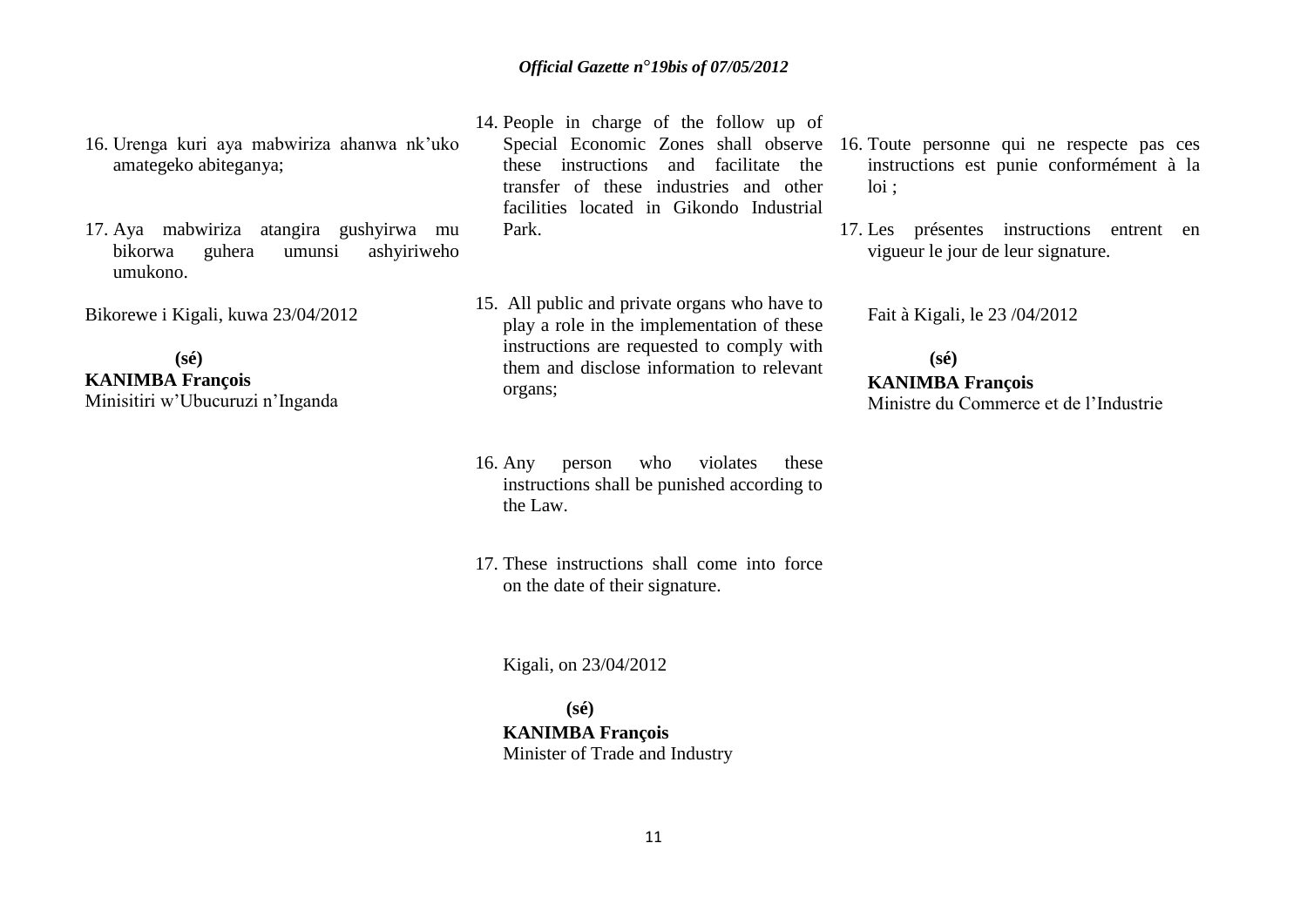| ITEKA RYA MINISITIRI N°139/08.11 RYO<br>RIHA<br><b>KUWA</b><br>23/08/2011<br><b>UMURYANGO</b><br><b>UBUZIMAGATOZI</b><br>«ANNOINTED CENTER MINISTRIES OF<br>RWANDA» (A.C.M.R) KANDI RYEMERA<br><b>ABAVUGIZI BAWO</b> | <b>MINISTERIAL</b><br>$N^{\circ}$ 139/08.11<br><b>ORDER</b><br>OF<br>23/08/2011 GRANTING LEGAL STATUS TO<br>THE ASSOCIATION « ANNOINTED CENTER<br>MINISTRIES OF RWANDA» (A.C.M.R) AND<br><b>APPROVING</b><br><b>LEGAL</b><br><b>ITS</b><br><b>REPRESENTATIVES</b> | MINISTERIEL Nº139/08.11<br>ARRETE<br>DU<br><b>ACCORDANT</b><br>23/08/2011<br>LA<br><b>CIVILE</b><br><b>PERSONNALITE</b><br>A<br>L'ASSOCIATION « ANNOINTED CENTER<br>MINISTRIES OF RWANDA» (A.C.M.R) ET<br><b>PORTANT</b><br><b>AGREMENT</b><br><b>SES</b><br>DE<br>REPRESENTANTS LEGAUX |
|----------------------------------------------------------------------------------------------------------------------------------------------------------------------------------------------------------------------|-------------------------------------------------------------------------------------------------------------------------------------------------------------------------------------------------------------------------------------------------------------------|-----------------------------------------------------------------------------------------------------------------------------------------------------------------------------------------------------------------------------------------------------------------------------------------|
| <b>ISHAKIRO</b>                                                                                                                                                                                                      | <b>TABLE OF CONTENTS</b>                                                                                                                                                                                                                                          | <b>TABLE DES MATIÈRES</b>                                                                                                                                                                                                                                                               |
| Izina<br>n'icyicaro<br>Ingingo<br>mbere:<br>va<br>by'umuryango                                                                                                                                                       | Head Office of the<br>Article One:<br>Name<br>and<br>Association                                                                                                                                                                                                  | Article premier: Dénomination et siege de<br>l'Association                                                                                                                                                                                                                              |
| Ingingo ya 2: Intego z'umuryango                                                                                                                                                                                     | <b>Article 2: Objectives of the Association</b>                                                                                                                                                                                                                   | <b>Article 2:</b> Objectifs de l'association                                                                                                                                                                                                                                            |
| Ingingo ya 3: Abavugizi b'umuryango                                                                                                                                                                                  | <b>Article 3:</b> Legal Representatives                                                                                                                                                                                                                           | <b>Article 3: Représentants Légaux</b>                                                                                                                                                                                                                                                  |
| Ingingo ya 4: Igihe iteka ritangira gukurikizwa                                                                                                                                                                      | <b>Article 4: Commencement</b>                                                                                                                                                                                                                                    | Article 4: Entrée en vigueur                                                                                                                                                                                                                                                            |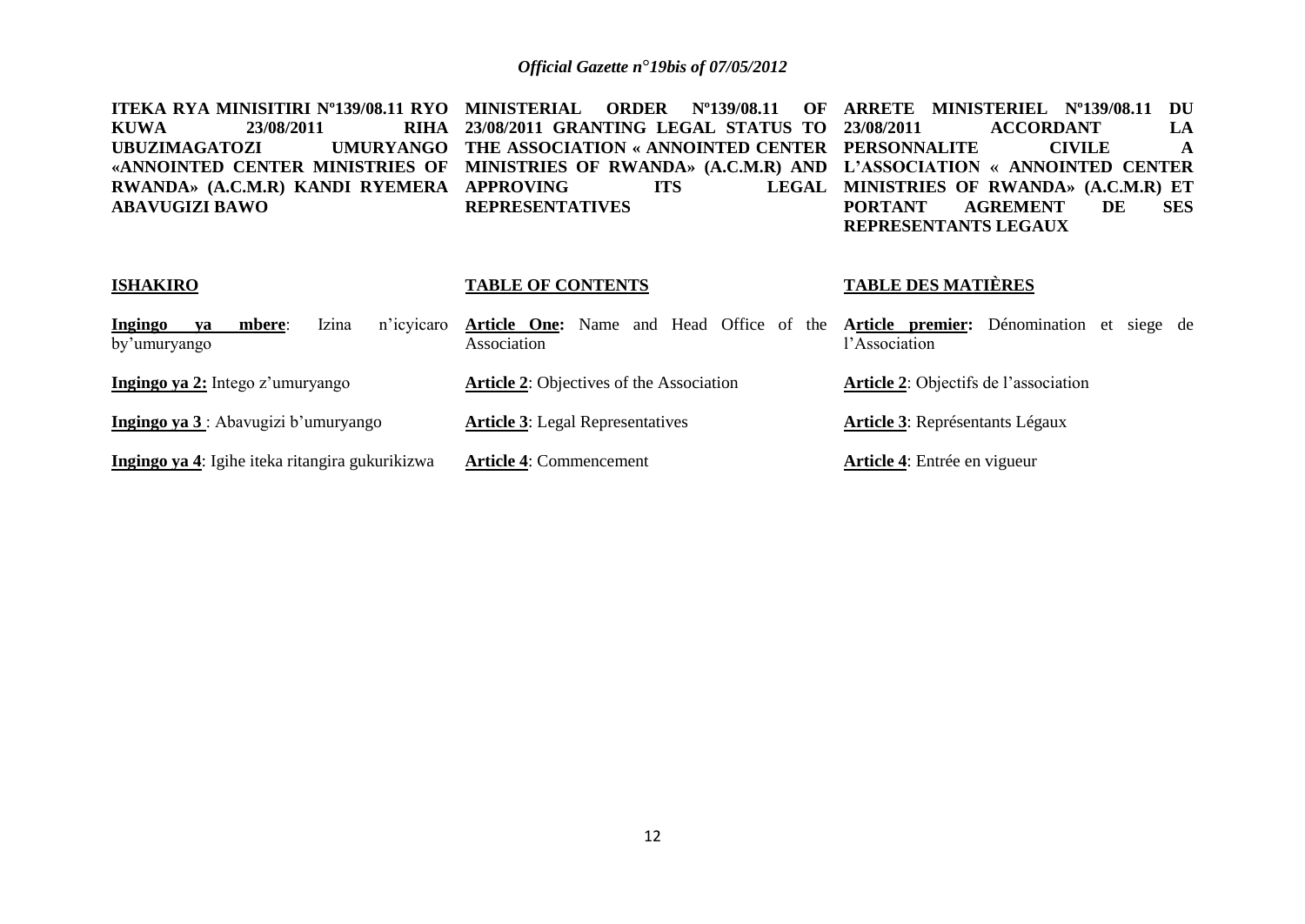**ITEKA RYA MINISITIRI Nº139/08.11 RYO MINISTERIAL ORDER Nº139/08.11 OF KUWA** 23/08/2011 **UBUZIMAGATOZI «ANNOINTED CENTER MINISTRIES OF MINISTRIES OF RWANDA» (A.C.M.R) AND L'ASSOCIATION « ANNOINTED CENTER RWANDA» (A.C.M.R) KANDI RYEMERA APPROVING ITS LEGAL ABAVUGIZI BAWO 23/08/2011 GRANTING LEGAL STATUS TO THE ASSOCIATION « ANNOINTED CENTER PERSONNALITE CIVILE A REPRESENTATIVES ARRETE MINISTERIEL Nº139/08.11 DU 23/08/2011 ACCORDANT LA MINISTRIES OF RWANDA» (A.C.M.R) ET PORTANT AGREMENT DE SES REPRESENTANTS LEGAUX**

| Ministri w'Ubutabera/Intumwa Nkuru ya The Minister of Justice/Attorney General,<br>Leta,                                                                                                       |                                                                                                                                                                                                                                                                         | Le Ministre de la Justice/ Garde des Sceaux                                                                                                                                                   |
|------------------------------------------------------------------------------------------------------------------------------------------------------------------------------------------------|-------------------------------------------------------------------------------------------------------------------------------------------------------------------------------------------------------------------------------------------------------------------------|-----------------------------------------------------------------------------------------------------------------------------------------------------------------------------------------------|
| ryavuguruwe kugeza ubu, cyane cyane mu<br>ngingo zaryo, iya 120 n'iya 121;                                                                                                                     | Ashingiye ku Itegeko Nshinga rya Repubulika Pursuant to the Constitution of the Republic of<br>y'u Rwanda ryo kuwa 04 Kamena 2003, nk'uko Rwanda of 04 June 2003, as amended to date; 04 Juin 2003, telle que révisée à ce jour,<br>especially in Articles 120 and 121; | Vu la Constitution de la République du Rwanda du<br>spécialement en ses articles 120 et 121;                                                                                                  |
| inyungu, cyane cyane mu ngingo zaryo iya 8, iya Articles 8, 9, 10 and 20;<br>9, iya 10 n'iya 20;                                                                                               | Ashingiye ku Itegeko n°20/2000 ryo kuwa Pursuant to Law n°20/2000 of 26/07/2000, relating<br>26/07/2000 ryerekeye imiryango idaharanira to Non Profit Making Organisations, especially in                                                                               | Vu la loi nº 20/2000 du $26/07/2000$ relatie aux<br>associations sans but lucratif, spécialement en ses<br>articles 8, 9,10 et 20;                                                            |
| Ashingiye ku Iteka rya Perezida n° 27/01 ryo<br>kuwa 18/07/2004 rigena amwe mu mateka<br>y'Abaminisitiri yemezwa atanyuze mu Nama<br>y'Abaminisitiri, cyane cyane mu ngingo yaryo<br>ya mbere; | Pursuant to the Presidential Order $n^{\circ}$ 27/01 of<br>18/07/2004, determinig certain Ministerial Orders<br>which re adopted without consideration by the<br>Cabinet especially in Article One;                                                                     | Vu l'Arrêté Présidentiel nº 27/01 du 18/07/2004<br>déterminant certains arrêtés ministériels qui ne<br>sont pas adoptés par le Conseil des Ministres,<br>spécialement en son article premier; |

«**ANNOINTED CENTER MINISTRIES OF**  rwakiriwe kuwa 03/08/2011;

Abisabwe n"Umuvugizi w"umuryango On request lodged by the Legal Rpresentative of the Sur requête du Représentant Légal de l"association **RWANDA» (A.C.M.R)** mu rwandiko rwe **MINISTRIES OF RWANDA» (A.C.M.R)** on **RWANDA» (A.C.M.R)** reçue le 03/08/2011; Association **«ANNOINTED CENTER**  03/08/2011;

«**ANNOINTED CENTER MINISTRIES OF** 

#### **ATEGETSE HEREBY ORDERS: ARRETE:**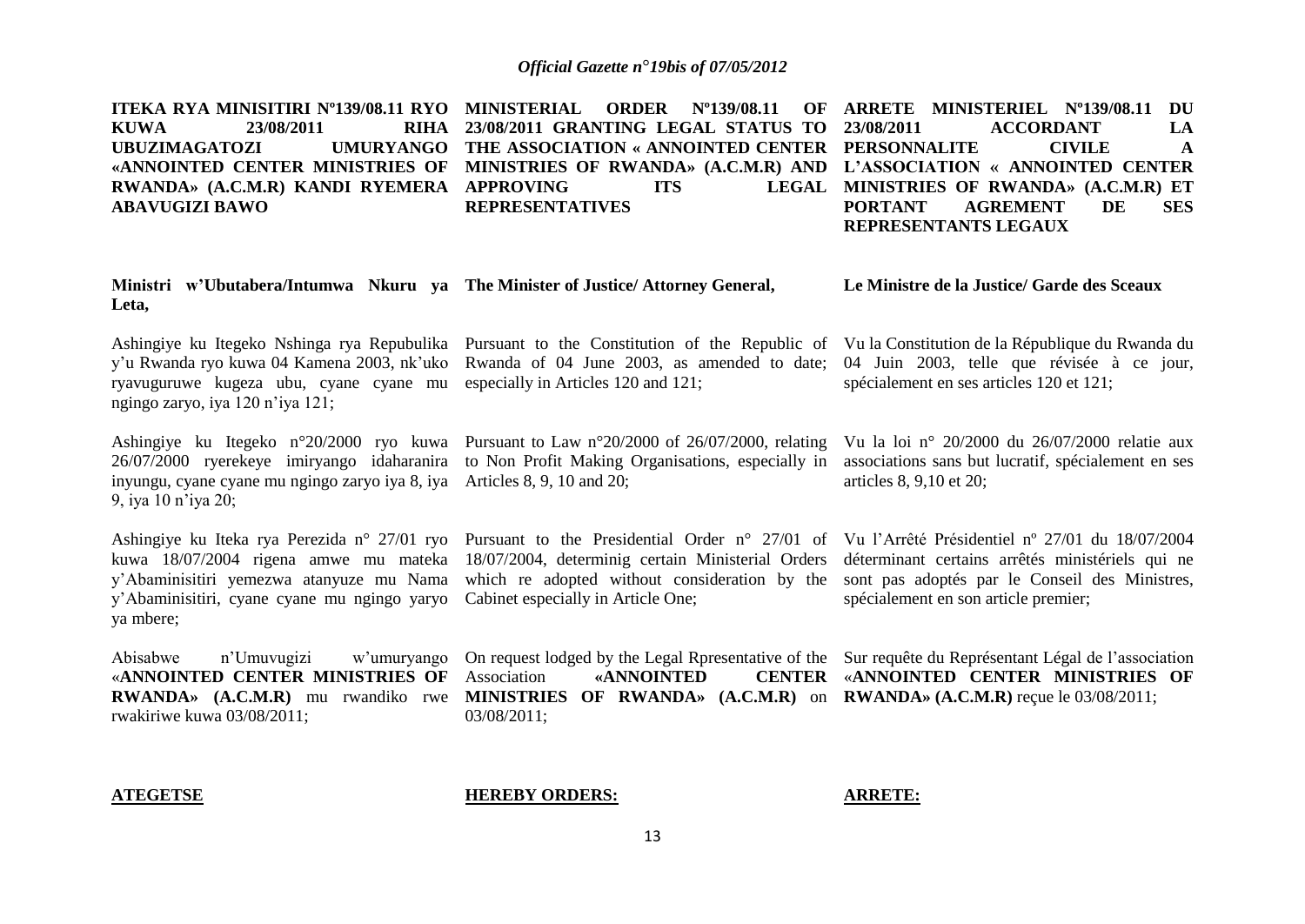**Ingingo ya mbere: Izina n'icyicaro by'Umuryango Article One: Name and Head Office of the Article premier: Dénomination et siège de Association l'Association**

Ubuzimagatozi buhawe umuryango «**ANNOINTED CENTER MINISTRIES OF RWANDA» (A.C.M.R)**, ufite icyicaro mu Karere ka Nyarugenge, mu Mujyi wa Kigali.

#### **Ingingo ya 2: Intego z'umuryango**

Umuryango ugamije:

a) guteza imbere no gushyigikira ivugabutumwa; b) gushyiraho uburyo bufasha abakristo bahuje ukwemera gufatanya kuramya Imana;

c) kwigisha urubyiruko gusoma no kwandika; d) guteza imbere imibereho y"abaturage.

#### **Ingingo ya 3: Abavugizi b'umuryango**

Uwemerewe kuba Umuvugizi w"umuryango «**ANNOINTED CENTER MINISTRIES OF RWANDA» (A.C.M.R)** ni **Bwana GAKWERERE Francis,** umunyarwanda uba mu Murenge wa Kimisagara, Akarere ka Nyarugenge, mu Mujyi wa Kigali.

Uwemerewe kuba Umuvugizi wungirije w"uwo **Mr GAKIRE Fred,** of Rwandan nationality, Kimisagara, Akarere ka Nyarugenge, mu Mujyi Legal Representative of the same Association. wa Kigali**.**

Legal status is hereby granted to the Association «**ANNOINTED CENTER MINISTRIES OF RWANDA» (A.C.M.R)** situated in Nyarugenge District, in Kigali City.

#### **Article 2: Objectives of the Association**

The Association shall have the following objectives:

a) promoting and supporting evangelism; b) implementing a mechanism allowing Christians of similar belief to worship God together;

c) promoting alphabetization of the youths; d) promoting social welfare of the population.

#### **Article 3: Legal Representatives**

nationality, residing in Kimisagara Sector, l'association Nyarugenge District, in Kigali City, is hereby **MINISTRIES OF RWANDA» (A.C.M.R)** authorized to be the Legal Representative of the **Monsieur GAKWERERE Francis** de nationalité Associaton **«ANNOINTED CENTER MINISTRIES OF RWANDA» (A.C.M.R).**

muryango ni **Bwana GAKIRE Fred,**  residing in Kimisagara Sector, Nyarugenge District, umunyarwanda, uba mu Murenge wa in Kigali City, is hereby authorized to be the Deputy

La personalité civile est accordée à l'association «**ANNOINTED CENTER MINISTRIES OF RWANDA» (A.C.M.R)** dont le siège est dans le District de Nyarugenge, dans la Ville de Kigali.

#### **Article 2: Objectifs de l'Association**

L'association a pour objectifs de:

a) promouvoir et soutenir l"évangélisation; b) mettre en place un mécanisme permettant aux chrétiens de même croyance d"adorer Dieu ensemble;

c) promouvoir l"alphabétisation des jeunes; d) promouvoir le bien-être social.

#### **Article 3: Représentants Légaux**

**Mr. GAKWERERE Francis** of Rwandan Est agréé en qualité de Représentant Légal de l"association «**ANNOINTED CENTER**  rwandaise, residant dans le Secteur de Kimisagara, District de Nyarugenge, dans la Ville de Kigali.

> Est agréé en qualité de Représentant Légal Suppléant de la même association, **Monsieur GAKIRE Fred**, de nationalité rwandaise, résidant dans le Secteur de Kimisagara, District de Nyarugenge, dans la Ville de Kigali.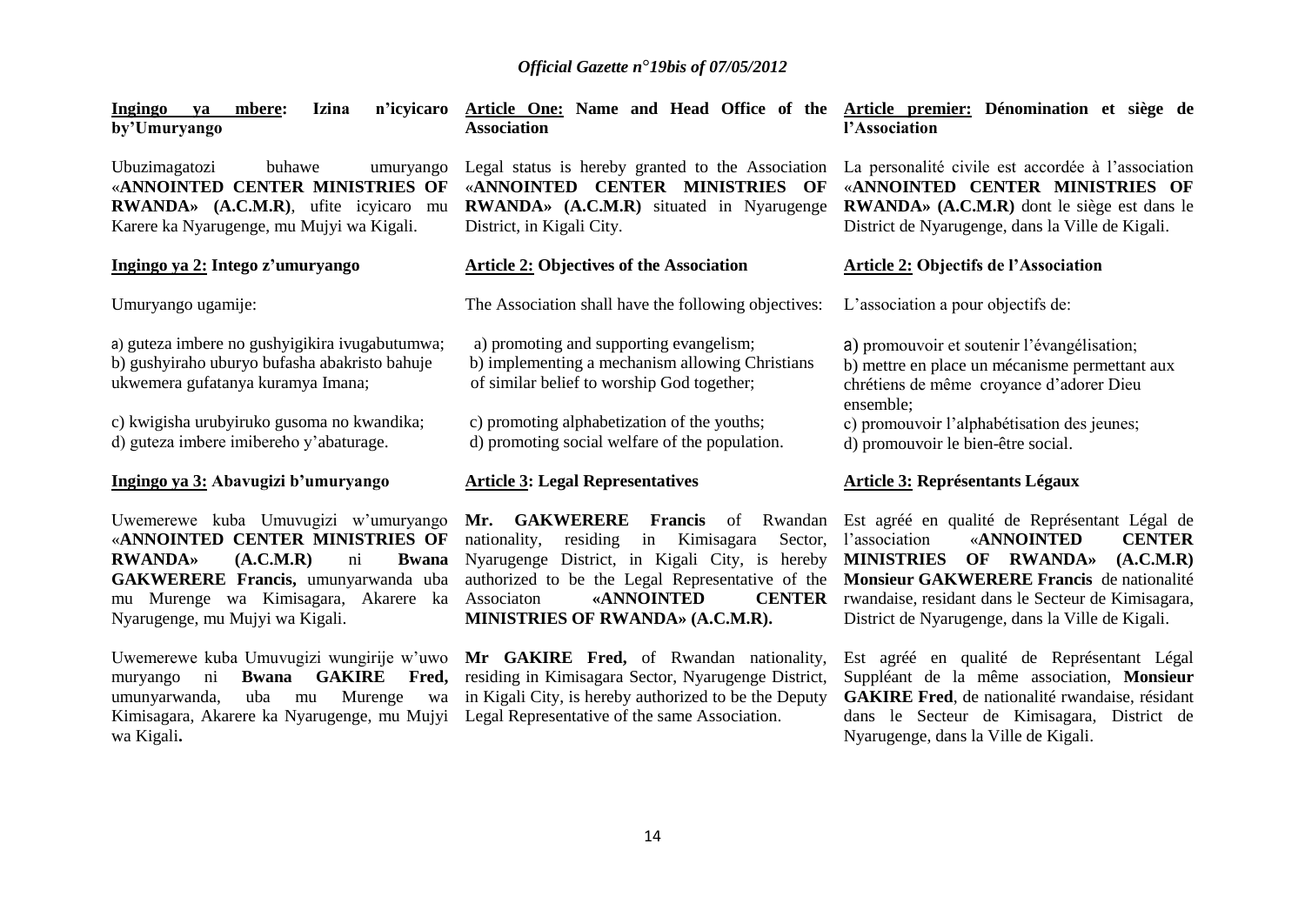| iteka<br><b>Ingingo</b><br><b>Igihe</b><br>4:<br>va<br>gukurikizwa                                           | ritangira Article 4: Commencement                                                                                        | Article4: Entrée en vigueur                                                                                       |
|--------------------------------------------------------------------------------------------------------------|--------------------------------------------------------------------------------------------------------------------------|-------------------------------------------------------------------------------------------------------------------|
| Iri teka ritangira gukurikizwa ku<br>munsi<br>ritangarijweho mu Igazeti ya Leta ya<br>Repubulika y'u Rwanda. | This Order shall come into force on the date of its<br>publication in the Official Gazette of the<br>Republic of Rwanda. | Le present arête entre en vigueur le jour de sa<br>publication au Journal Officiel de la<br>République du Rwanda. |
| Kigali, kuwa 23/08/2011                                                                                      | Kigali, on 23/08/2011                                                                                                    | Kigali, le 23/08/2011                                                                                             |
| (sé)                                                                                                         | $(s\acute{e})$                                                                                                           | $(s\acute{e})$                                                                                                    |
| <b>KARUGARAMA Tharcisse</b>                                                                                  | <b>KARUGARAMA Tharcisse</b>                                                                                              | <b>KARUGARAME Tharcisse</b>                                                                                       |
| Minisitiri w'Ubutabera/Intumwa Nkuru ya<br>Leta                                                              | <b>Minister of Justice/Attorney General</b>                                                                              | Ministre de la Justice /Garde des Sceaux                                                                          |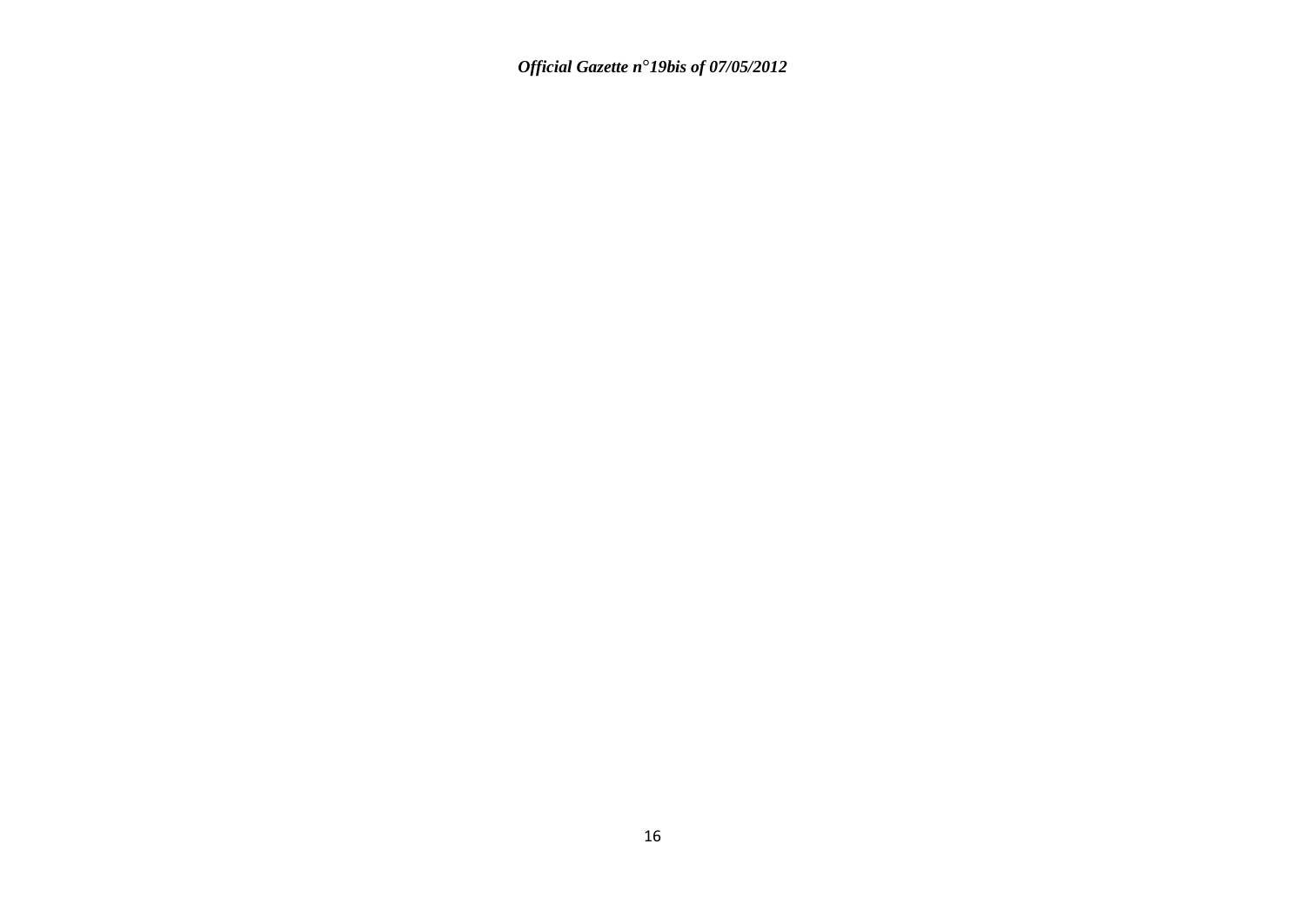# **UMURYANGO UDAHARANIRA INYUNGU: ANNOINTED CENTER MINISTRIES OF RWANDA** (**A.C.M.R.**)

#### **IRIBURIRO**

Uko bizwi n"umugambi w"Imana wo kurokora abantu bahamagawe kuva mu isi yose b"indimi zose, ndetse badahuje ubwoko n"ibihugu, maze bagakora umubiri umwe cyangwa se Itorero rya Yesu Kristo, ariwe Mutware Mukuru, ibuye rikomeye ry"imfuruka kandi rishingiye ku buhanuzi n"intumwa;

Kubera ko ingingo zigize umubiri cyangwa se Itorero rya Yesu Kristo zizajya zihura mu kuramya, gufatanya guhana ubuhamya, gusubizanyamo umutima no kubwiriza Ijambo ry"Imana mu kazi k"Imana no mu Itorero hakoreshwa impano z"Umwuka wera, ndetse n"imirimo ibereye Itorero ry"Isezerano rishya;

Mu kwemera ubumwe bw"Itorero rya Kristo, kandi cyane cyane ubutumwa butanzwe n"impano z"Imana yashyize mu Itorero nk"uko bisobanurwa mu Abefeso 4: 11-12, 1 Abakorinto 12-28, n"Abaroma 12: 4-8, "Annointed Center Ministries of Rwanda" rirahamya rwose ko ryemera ububasha bw"Imana n"imikorere yayo;

Kandi twemera ko Itorero ry"abakristo babanje, ryajyagahamwe, bagasangira amagambo y"Uwiteka nk"umubiri w"Abakijijwe, Abizera bujujwe Umwuka wera kandi bayobowe n"Uwera, abahaye Abashumba n"Abigishwa, hashingiwe ku byo twiyemereye ubwacu kuba kimwe n"umuryango wa

# **ASSOCIATION SANS BUT LUCRATIF : ANNOINTED CENTER MINISTRIES OF RWANDA** (**A.C.M.R.**)

#### **PREAMBULE**

Vu que tel est le dessein de Dieu de sauver tous les hommes appelés de toute la terre et de toutes les langues, même de différentes ethnies et de différentes nations, pour qu"ils forment un seul corps ou une seule Eglise qui est le Grand Maìtre, la pierre angulaire reposant sur la prophétie et les apôtres;

Puisque les cellules du corps ou de l"Eglise de Jésus-Christ pourront se rencontrer pour adorer, collaborer pour transmettre le message, se soulager mutuellement les cœurs et précher la Parole de Dieu en dehors et au sein du Ministère par l"usage des dons de l"Esprit-Saint, même à travers les new testament church order; activités conformes à l"Eglise du Nouveau Testament;

En croyant en l"unité de l"Eglise de Jésus-Christ, et surtout le message transmis à travers les dons que Dieu a injectés dans l"Eglise comme cela est expliqué dans Ephésiens 4 : 11-12, 1 Corinthiens 12 : 4-8, «Annointed Center Ministries of Rwanda» témoigne qu"il croit fermement en la puissance divine et ses actes;

Et nous croyons que l"Eglise des Chrétiens se réunissait souvent et partageait la Parole de l"Eternel comme un seul corps des sauvés, des croyants pleins de l"Esprit-Saint et guidés par la sainteté, qui leur donnait des Pasteurs et des

# **NON-PROFIT MAKING ORGANIZATION: ANNOINTED CENTER MINISTRIES OF RWANDA** (**A.C.M.R.**)

#### **PREAMBLE**

Whereby knowing it is the purpose of God to save the people called out of the world, of every tongue and tribe and nation, to make the body or church of Jesus Christ, himself being the Chief cornerstone and built and established upon the apostles and prophets;

Whereby the members of that body which constitutes the Church of Jesus Christ are joined together for worship, fellowship, counsel and instruction in the Word of God and the work of Ministry and for the exercising of spiritual gifts and offices provided for

In recognizing the unit of the entire body of Christ and specifically the Ministry gifts God has set in the church as described in Ephesians 4: 11-12, 1 Corinthians 12-28, and Romans 12: 4-8, "Annointed Center Ministries of Rwanda" declares itself strongly in support of the supernatural Ministries and operations of its members;

enseignants sur base de nos propres croyances en on the basis of our own beliefs so that we may And whereby it is evident that the early Christian churches came together in such fellowship as a representative body of the saved, believers who were filled with the Holy Spirit and under his holy supervision, set over the church Pastors and teachers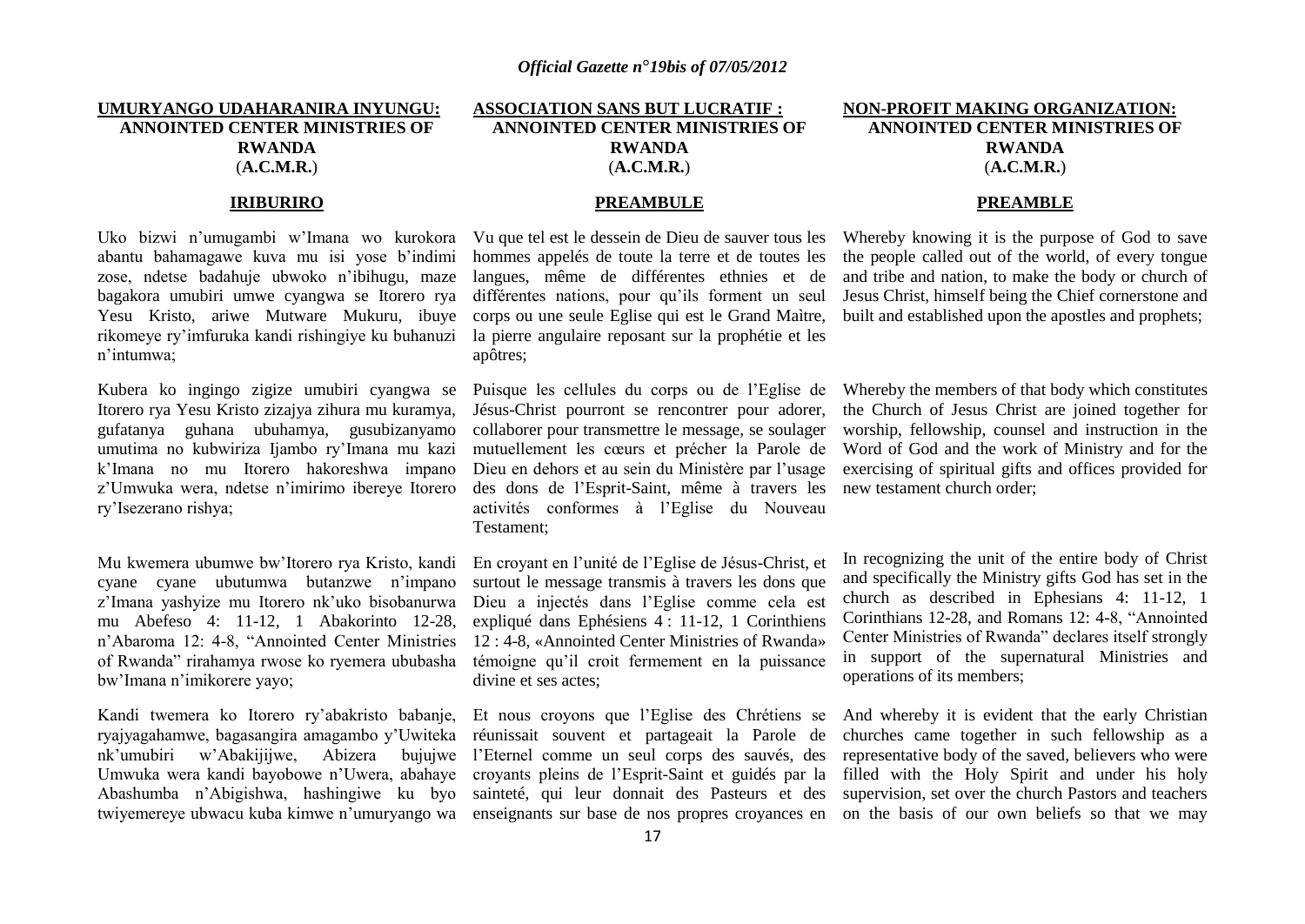Pentekote bujujwe Umwuka wera kandi abatagatifu kuba imiryango ya Pentekote, kandi ko amatorero yacu azakwira hose muri iki gihugu cyacu cyiza cy"u Rwanda, rikitwa itorero rya "Annointed Center Ministries of Rwanda" (A.C.M.R.), umugambi waryo akaba uwo kwemera no guteza imbere uburyo bw"ibyanditswe no kuramya, ubumwe, imibanire, imirimo n"ibikorwa kubera Imana, ndetse no kugaya uburyo butari ubwa Bibiliya n"ishingiro ry"ibyigishwa bitari bizima n"imyifatire, twihatira gushimangira ubumwe n"Umwuka wera mu rugote rw"amahoro, "kugeza ubwo twese tuzashobora kugira ubumwe bwo kwizera no kumenya Umwana w"Imana kandi kugeza ubwo tuzashobora kuba abantu bashyitse, bageze ku rugero rushyitse rw"igihagararo cya Kristo" (Abefeso: 4-13).

#### **AMATEGEKO SHINGIRO**

# **UMUTWE WA MBERE: IZINA, ICYICARO, IGIHE UZAMARA N'INTEGO**

#### **Ingingo ya mbere:**

Abashyize umukono kuri aya mategeko bashinze umuryango witwa "Annointed Center Ministries of Rwanda", A.C.M.R. mu magambo ahinnye, ugengwa n"itegeko N° 20/2000 ryo kuwa 26/07/2000 ryerekeye imiryango idaharanira inyungu hamwe n"aya mategeko shingiro.

#### **Ingingo ya 2:**

Icyicaro cy'umuryango gishyizwe i Nyamirambo, Le siège de l'association est établi à Nyamirambo,

vue d"être comme une famille des pentecotistes pleins de l"Esprit-Saint et les saints membres de l"Eglise de Pentecôte, et que nos églises se répandront partout dans notre cher beau pays, le Rwanda, sous la dénomination de «Annointed Center Ministries of Rwanda» (A.C.M.R.), avec pour objectif la Foi et la promotion des Saintes Ecritures, l"adoration, l"unité, la cohabitation, les services et les activités divins, ainsi que la condamnation des pratiques contraires à la Bibnle et aux principes de base non-conformes à la bonne conduite, en s"efforçant de renforcer l"unité et la présence de l"Esprit-Saint dans l"enceinte de paix « jusqu"au jour où nous pourront tous atteindre fullness of Christ. l"unité de croire et reconnaître le Fils de Dieu et jusqu"à ce que nous serons à même d"être des hommes complets, du calibre de Jésus-Christ » (Ephésiens : 4-13).

become as a family of pentecotists filled with the Holy Spirit and Spirit filled saints from local Pentecostal assemblies of lucky precious faith throughout our beautiful country of Rwanda to be known as "Annointed Center Ministries of Rwanda" (A.C.M.R.) with the purpose of recognizing and promoting scriptural methods and order for worship, unity, fellowship, work and business for God, and to disapprove unscriptural methods, doctrines and conduct, endeavouring to keep the unit of spirit in the bond of peace "till we all come in the unity of faith and of knowledge of the Son of God, unto a perfect man, unto the measure of the stature of

#### **STATUTS**

# **CHAPITRE PREMIER: DENOMINATION, SIEGE, DUREE ET OBJET**

#### **Article premier:**

Il est constitué entre les soussignés, une association dénommée "Annointed Center Ministries of Rwanda", A.C.M.R.en sigle, régie par la loi N° 20/2000 du 26/07/2000 relative aux associations sans but lucratif et soumise aux dispositions des présents statuts.

#### **Article 2:**

**CONSTITUTION**

# **CHAPTER ONE: NAME, DURATION, HEAD OFFICE AND OBJECTIVES**

#### **Article One:**

The undersigned people convene to create an association named "Annointed Center Ministries of Rwanda", A.C.M.R. in abbreviation, governed by the Law  $N^{\circ}$  20/2000 of 26/07/2000, relating to nonprofit making organizations and by the present constitution.

#### **Article 2:**

The registered office of the association shall be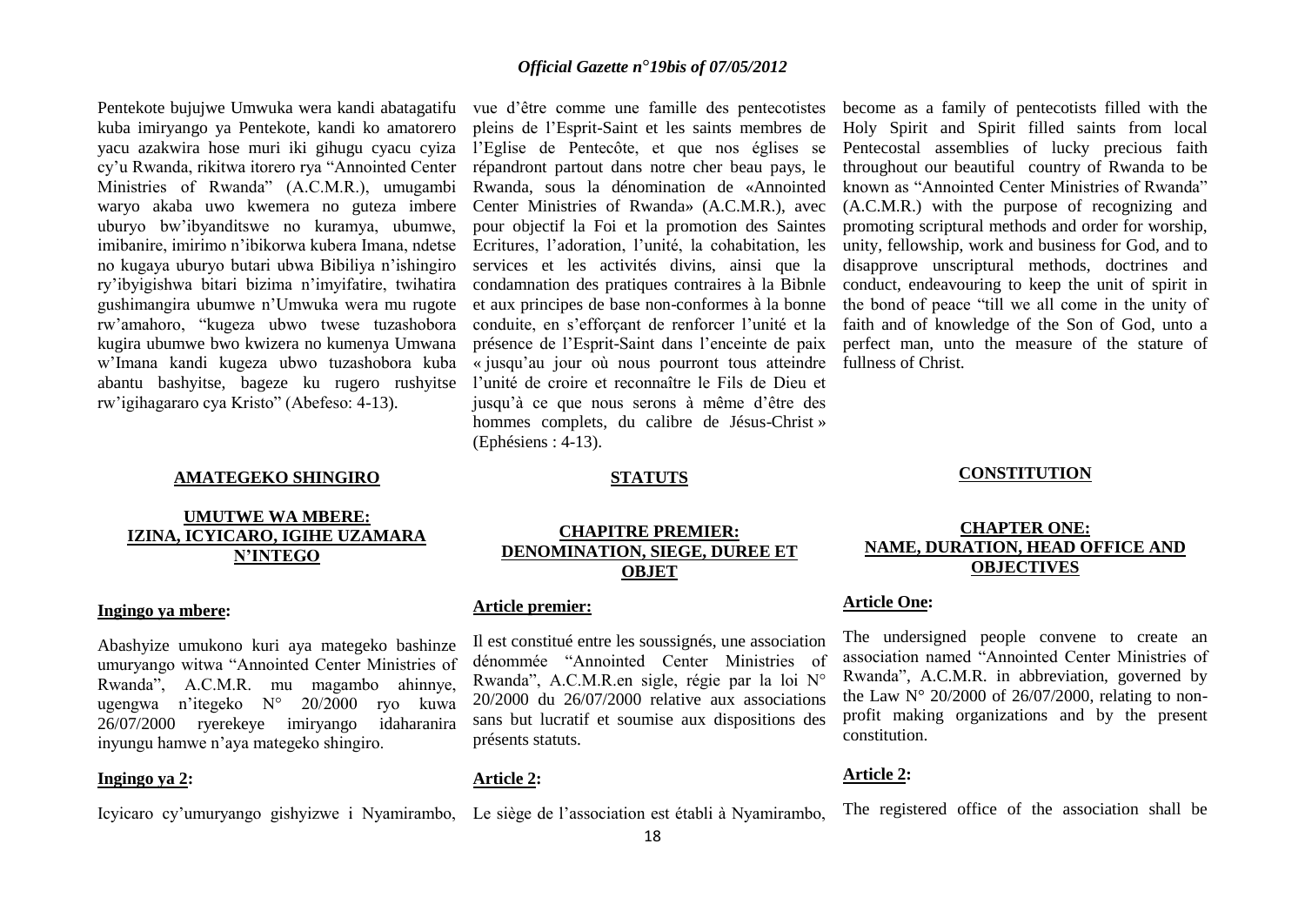Akarere ka Nyarugenge, Umujyi wa Kigali. District de Nyarugenge, Ville de Kigal. Il peut Gishobora ariko kwimurirwa ahandi mu Rwanda néanmoins être transféré ailleurs au Rwanda sur byemejwe n"Inteko Rusange.

#### **Ingingo ya 3:**

hose. Igihe uzamara ntikigenwe.

#### **Ingingo ya 4:**

Umuryango ugamije:

a) guteza imbere no gushyigikira ivugabutumwa; b) gushyiraho uburyo bufasha abakristo bahuje ukwemera gufatanya kuramya Imana; c) kwigisha urubyiruko gusoma no kwandika; d) guteza imbere imibereho y"abaturage.

#### **UMUTWE WA II: ABANYAMURYANGO**

#### **Ingingo ya 5:**

Umuryango ugizwe n"abanyamuryango bawushinze, abawinjiramo n"ab"icyubahiro.

**Abashinze umuryango** ni abashyize umukono kuri aya mategeko shingiro.

**Abawinjiramo** ni abantu cyangwa imiryango, babisaba bamaze kwiyemeza gukurikiza aya mategeko shingiro, bakemerwa n"Inteko Rusange.

**Abanyamuryango b'icyubahiro** ni abantu bemerwa n"Inteko Rusange kubera inkunga ishimishije batera umuryango.

Bagishwa inama gusa ariko ntibatora.

décision de l"Assemblée Générale.

#### **Article 3 :**

Umuryango ukorera imirimo yawo mu Rwanda L"association exerce ses activités sur tout le territoire rwandais. Elle est créée pour une durée indéterminée.

#### **Article 4:**

L'association a pour objet de: a) promouvoir et soutenir l"évangélisation; b) mettre en place un mécanisme permettant aux chrétiens de même croyance d"adorer Dieu ensemble;

c) promouvoir l"alphabétisation des jeunes; d) promouvoir le bien-être social.

#### **CHAPITRE II: DES MEMBRES**

#### **Article ya 5:**

L"association se compose des membres fondateurs, des membres adhérents et des membres d"honneur.

présents statuts.

**Sont membres adhérents** des personnes physiques qui, sur demande et après avoir souscrit aux présents statuts, sont agréées par l"Assemblée Générale.

Les membres d'honneur sont des personnes physiques auxquelles l"Assemblée Générale décerne ce titre pour leur soutien appréciable à l"association. Ils jouent un rôle consultatif mais

located in Nyamirambo, Nyarugenge District, Kigali City. It may however be shifted to any other place in Rwanda upon decision from the General Assembly.

#### **Article 3:**

The association shall carry out its activities all over the Rwandan territory. It is created for an undetermined term.

#### **Article 4:**

The association aims at:

- a) promoting and supporting evangelism;
- b) implementing a mechanism allowing Christians
- of similar belief to worship God together;
- c) promoting alphabetization of the youths;
- d) promoting social welfare of the population.

#### **CHAPTER II: MEMBERSHIP**

#### **Article 5:**

The association is composed of founder members, adherent members and honorary members.

Sont membres fondateurs les signataires des Founder members are the signatories of the present constitution.

> Adherent members are physical or moral persons which, upon request and after subscription to the present constitution, are approved by the General Assembly.

> **Honorary members** are physical persons approved by the General Assembly due to special support provided to the association.They play a consultative role, but have no right to vote.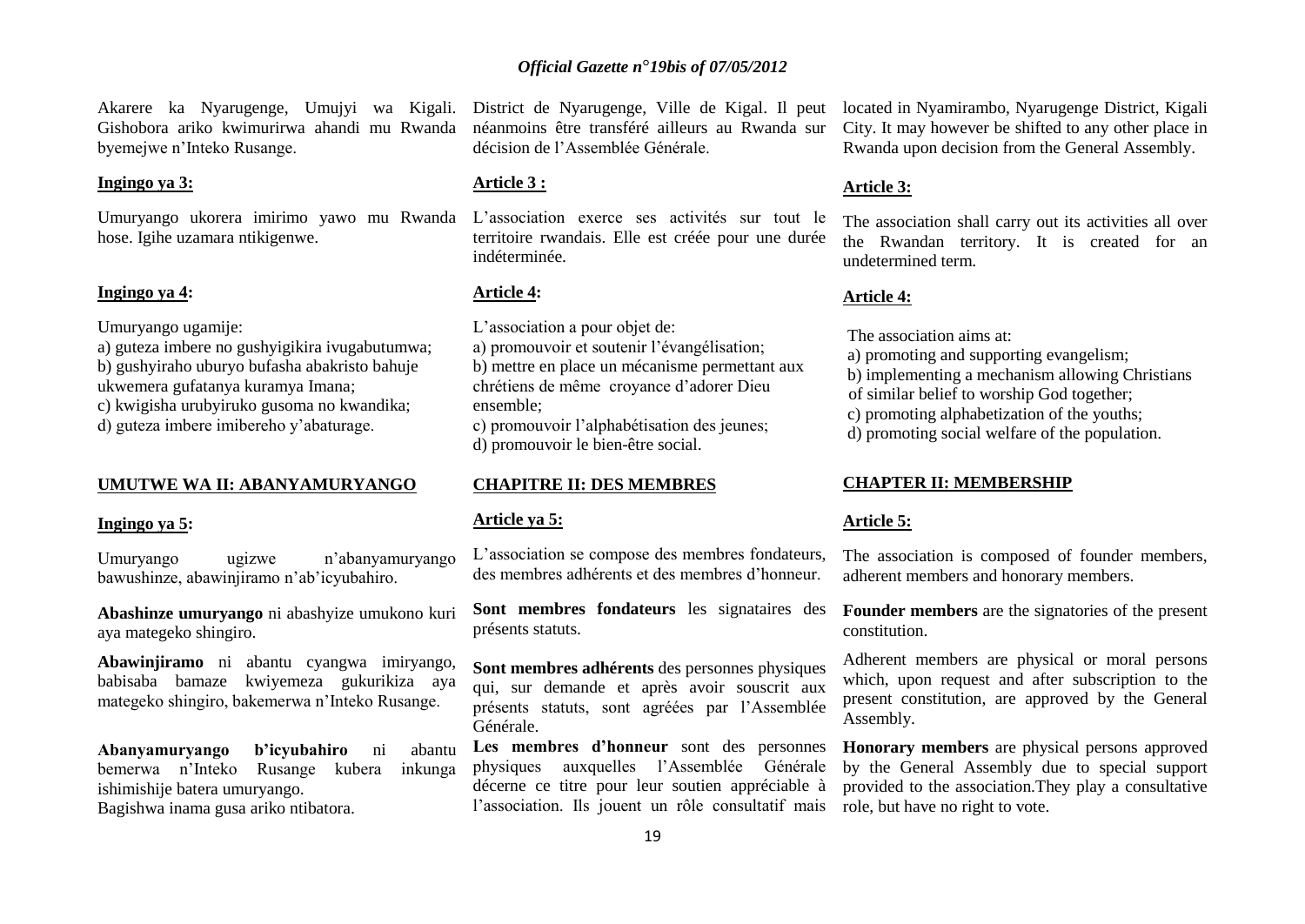20

# *Official Gazette n*°*19bis of 07/05/2012*

n"ont pas de voix délibérative.

#### **Ingingo ya 6:**

Abashinze umuryango n"abawinjiramo ni abanyamuryango nyakuri. Biyemeza kugira uruhare mu bikorwa byose by"umuryango batizigamye.

#### **Ingingo ya 7:**

Abashaka kuba abanyamuryango babisaba Perezida wa Komite Nyobozi mu nyandiko, ariko bakemerwa n"Inteko Rusange.

#### **Ingingo ya 8:**

Gutakaza ubunyamuryango biterwa n"urupfu, gusezera ku bushake, kwirukanwa mu muryango cyangwa iseswa ryawo.

Usezeye ku bushake yandikira Perezida wa Komite Le retrait volontaire est adressé par écrit au Nyobozi, bikemezwa n"Inteko Rusange.

Icyemezo cyo kwirukana umunyamuryango gifatwa La décision d'exclusion est prononcée par n"Inteko Rusange ku bwiganze bwa bibiri bya gatatu (2/3) by"abanyamuryango nyakuri iyo atacyubahiriza aya mategeko shingiro n"amabwiriza ngengamikorere by"umuryango.

### **UMUTWE WA III: INZEGO Z'UMURYANGO**

#### **Ingingo ya 9:**

Inzego z"umuryango ni Inteko Rusange, Komite Nyobozi n"Ubugenzuzi bw"imari.

## **Article 6 :**

Les membres fondateurs et les membres adhérents constituent les membres effectifs de l"association. Ils s"engagent à participer activement à toutes les activités de l"association.

# **Article 7:**

Les demandes d"adhésion sont adressées par écrit au Président du Comité Exécutif de l"association et sont approuvées par l'Assemblée Générale.

### **Article 8:**

La qualité de membre se perd par le décès, le retrait volontaire, l"exclusion du membre ou la dissolution de l"association.

Président du Comité Exécutif et approuvé par l"Assemblée Générale.

l"Assemblée Générale à la majorité de deux tiers (2/3) des membres effectifs contre un membre qui ne se conforme plus aux présents statuts et au règlement d"ordre intérieur de l"association.

# **CHAPITRE III: DES ORGANES DE L'ASSOCIATION**

# **Article 9:**

Les organes de l"association sont l"Assemblée Générale, le Comité Exécutif et le Commissariat aux comptes.

# **Article 6:**

Founder members and adherent members shall constitute the duly registered members of the association. They are committed to actively particiate in all activities of the association.

# **Article 7:**

Written applications for membership shall be be addressed to the President of the Executive Board and approved by the General Assembly.

# **Article 8:**

Loss of membership is caused by death, voluntary resignation, exclusion or dissolution of the organization.

Written application for voluntary resignation shall be addressed to the President of the Executive Board and approved by the General Assembly.

The decision of expulsion shall be adopted by the General Assembly upon the two third  $(2/3)$  majority votes by the duly registered members against any member who does no longer conform himself to the present constitution and to the internal rules and regulations of the association.

# **CHAPTER III: THE ORGANS OF THE ASSOCIATION**

# **Article 9:**

The organs of the association are the General Assembly, the Executive Board and the Audit Committe.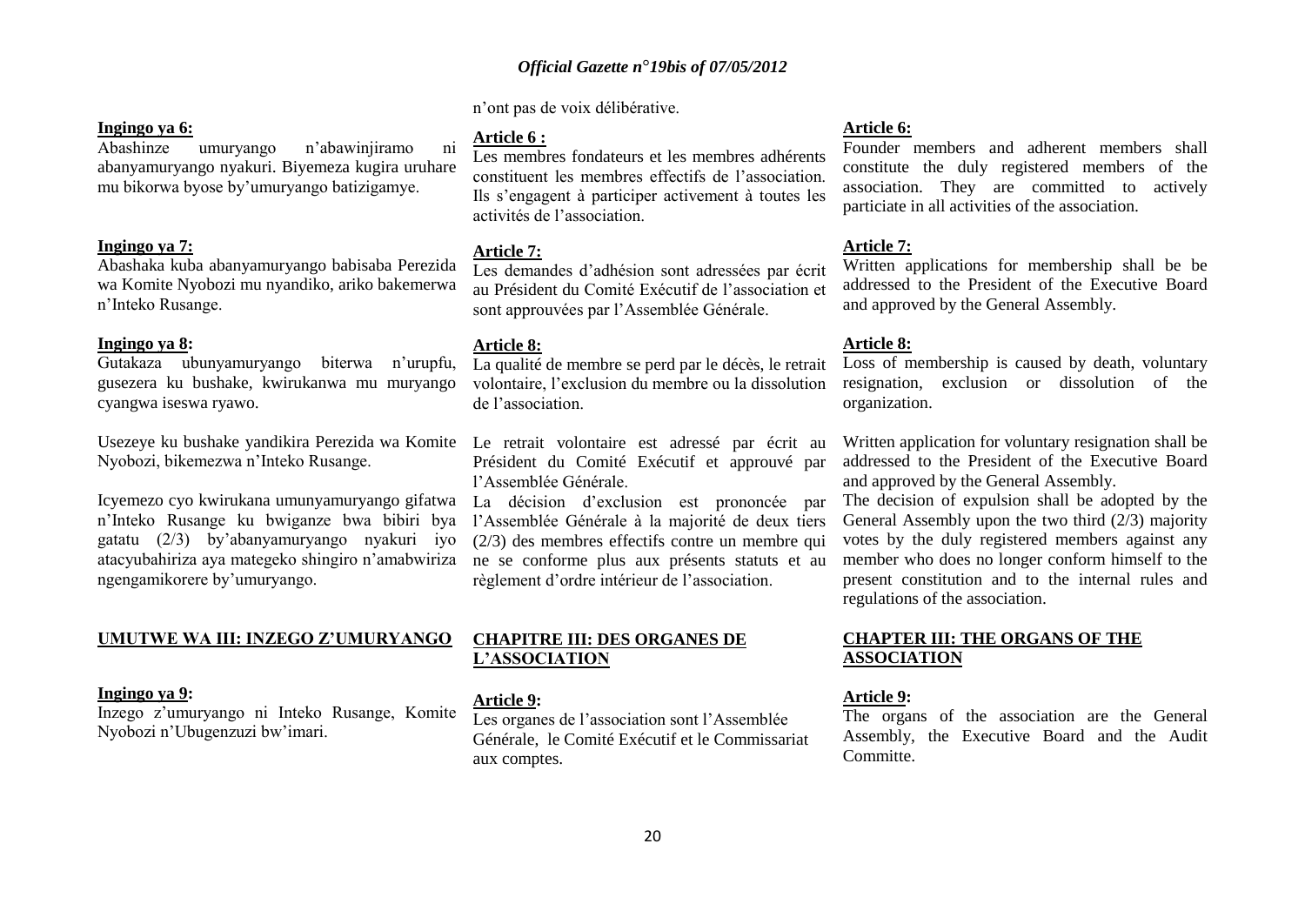#### **Igice cya mbere: Ibyerekeye Inteko Rusange**

#### **Ingingo ya 10:**

Inteko Rusange nirwo rwego rw"ikirenga rw"umuryango. Igizwe n"abanyamuryango nyakuri bose.

#### **Ingingo ya 11:**

Inteko Rusange ihamagarwa kandi ikayoborwa na Perezida wa Komite Nyobozi; yaba adahari cyangwa atabonetse, bigakorwa na Visi-Perezida.

Igihe Perezida na Visi-Perezida bombi badahari, batabonetse cyangwa banze, Inteko Rusange ihamagazwa na kimwe cya gatatu (1/3). Icyo gihe, abagize Inteko bitoramo Perezida w"inama.

#### **Ingingo ya 12:**

Inteko Rusange ifite ububasha bukurikira:

a) kwemeza no guhindura amategeko shingiro n"amabwiriza ngengamikorere;

b) gutora no kuvanaho abagize Komite Nyobozi n'Abagenzuzi b'imari;

c) kwemeza ibyo umuryango uzakora;

d) kwakira, guhagarika no kwirukana

umunyamuryango;

e) kwemeza buri mwaka imicungire y"imari;

f) kwemera impano n"indagano;

g) gufata icyemezo cyo gusesa umuryango.

#### **Ingingo ya 13:**

Inteko Rusange iterana rimwe mu mwaka mu nama isanzwe n"igihe cyose bibaye ngombwa mu nama zidasanzwe. Inzandiko z"ubutumire zikubiyemo

### **Section première: De l'Assemblée Générale**

#### **Article 10:**

L"Assemblée Générale est l"organe suprême de l"association. Elle est composée de tous les membres effectifs.

#### **Article 11:**

L"Assemblée Générale est convoquée et présidée par le Président du Comité Exécutif ou à défaut, par le Vice-Président.

En cas d"absence, d"empêchement ou de défaillance simultanés du Président et du Vice-Président, l"Assemblée Générale est convoquée par le Secrétaire Général. Dans ce cas, l"Assemblée élit en son sein un Président de la session.

#### **Article 12:**

- L"Assemblée Générale exerce les pouvoirs ciaprès:
- a) adopter et modifier les statuts et le règlement d"ordre intérieur;
- b) élire et révoquer les membres du Comité
- Exécutif et les Commissaires aux comptes;
- c) déterminer les activités de l"association;
- d) admettre, suspendre ou exclure un membre;

e) approuver les comptes annuels;

f) accepter les dons et legs;

g) décider de la dissolution de l"association.

#### **Article 13:**

L"Assemblée Générale se réunit une fois par an en session ordinaire et autant de fois que de besoin en sessions extraordinaires. Les invitations écrites

#### **Section one: The General Assembly**

#### **Article 10:**

The General Assembly is the supreme body of the association. It is composed of all the duly registered members.

#### **Article 11:**

The General Assembly shall be convened and chaired by the President of the Executive Board, or in case of absence, by the Vice-President.

In case both the Pressident and the Vice-President are simultaneously absent or fail to convene it, the General Assembly shall be convened by the third (1/3) of the duly registered members. In that case, the Assembly shall elect a President for the session.

#### **Article 12:**

The General Assembly has the following powers:

a)To adopt and amend the constitution and the internal rules and regulations;

b)To appoint and to dismiss the Executive Board and the Auditors;

c)To state upon the association"s activities;

d)To admit, to suspend or exclude a member;

e) To approve the yearly accounts of the association;

f) To accept grants and inheritances;

g) To decide upon the dissolution the association.

#### **Article 13:**

The General Assembly shall meet once a year in an ordinary session and as often as necessary in extraordinary sessions. Invitation letters containing the agenda shall be transmitted to members at least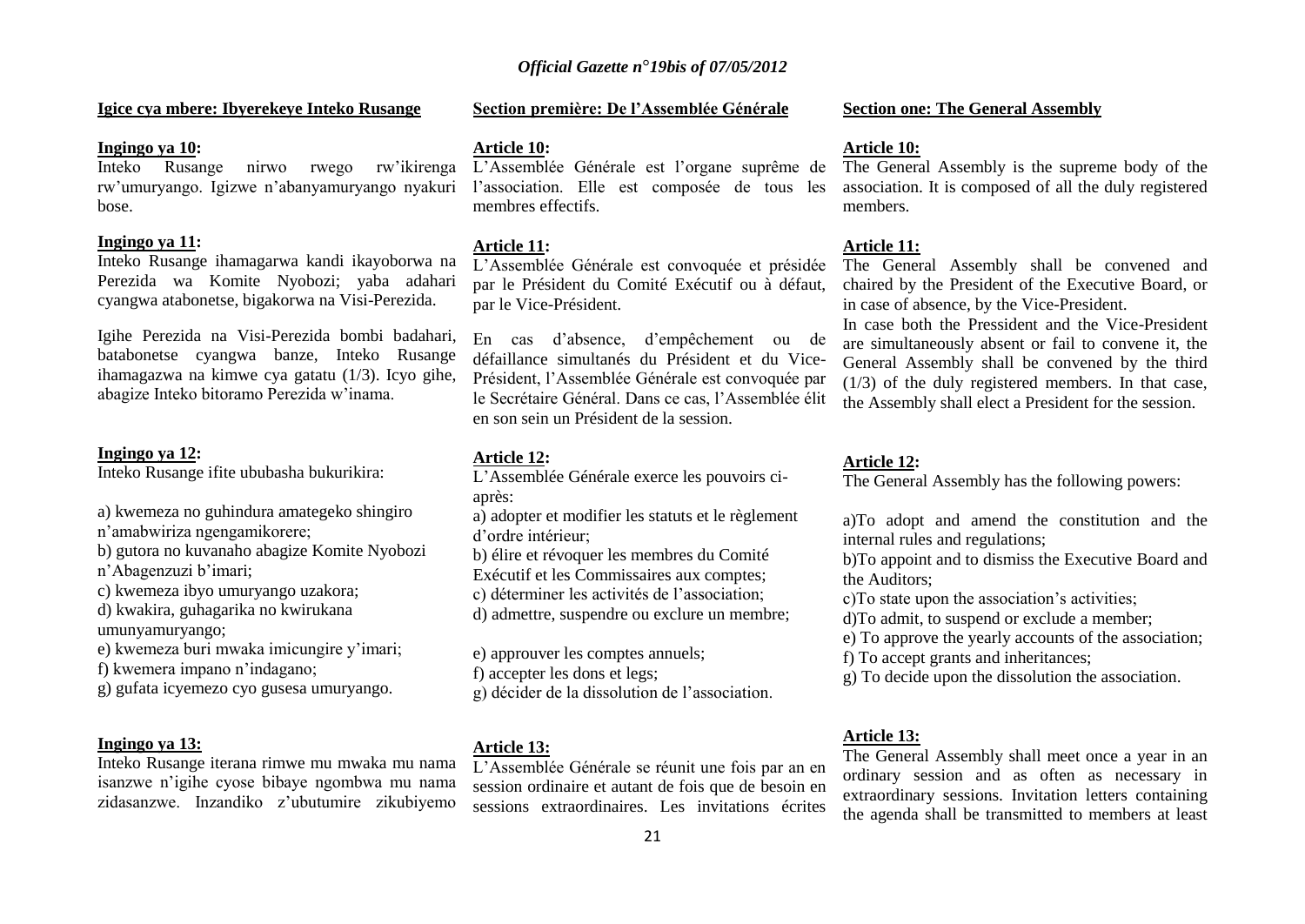Sauf pour les cas expressément prévus par la loi relative aux associations sans but lucratif et par les présents statuts, les décisions de l"Assemblée Générale sont prises à la majorité absolue des voix. En cas de parité de voix, celle du Président compte double.

### **Section deuxième: Du Comité Exécutif**

#### **Article 17:**

**Article 14:**

**Article 15:**

jour uniquement.

**Article 16:**

nombre de participants.

Le Comité Exécutif est composé: -du Président: Représentant Légal de l"association; -du Vice-Président: Représentant Légal Suppléant;

# L"Assemblée Générale siège valablement lorsque

contenat l'ordre du jour sont remises aux membres fifteen (15) days before the meeting.

The General Assembly shall legally meet when the two third (2/3) majority of the duly registered members are present. In case the quorum is not reached, another meeting shall be convened within fifteen (15) days. In that case, the General Assembly shall legally sit and adopt valid resolutions irrespectively of the number of participants.

# **Article 15:**

**Article 14:**

The extraordinary General Assembly shall meet as often as it shall be deemed necessary. The mode of convening and chairing it shall be the same as for the ordinary General Assembly. Debates shall only deal with the matter on the agenda.

#### **Article 16:**

Except for cases willingly provided for by the law governing the non-profit making organizations and the present constitution, the resolutions of the General Assembly shall be valid when adopted by the absolute majority votes. In case of equal votes, the President shall have a casting vote.

# **Section Two: The Executive Board**

#### **Article 17:**

The Executive Board is composed of:

- -The President: Legal Representative of the association;
- -The Vice-President: Deputy Legal Representative;

# *Official Gazette n*°*19bis of 07/05/2012*

les deux tiers (2/3) des membres effectifs sont présents. Lorsque ce quorum n"est pas atteint, une nouvelle réunion est convoquée dans les quinze (15) jours. Dans ce cas, l"Assemblée Générale siège et délibère valablement sans tenir compte du

L"Assemblée Générale extraordinaire se tient autant de fois que de besoin. Les modalités de sa convocation et de sa présidence sont les mêmes que celles de l"Assemblée Générale ordinaire. Les débats portent sur la question inscrite à l"ordre du

au moins quinze (15) jours avant la réunion.

ibiri ku murongo w"ibizigwa zishyikirizwa abagize Inteko Rusange nibura mbere y"iminsi cumi n"itanu  $(15)$ .

#### **Ingingo ya 14:**

Inteko Rusange iterana ku buryo bwemewe iyo bibiri bya gatatu (2/3) by"abanyamuryango nyakuri bahari. Iyo uwo mubare utuzuye, indi nama itumizwa mu minsi cumi n"itanu (15). Icyo gihe, Inteko Rusange iraterana kandi igafata ibyemezo bifite agaciro ititaye ku mubare w"abaje.

#### **Ingingo ya 15:**

Inteko Rusange idasanzwe iterana buri gihe bibaye ngombwa. Ihamagarwa kandi ikayoborwa mu buryo bumwe nk"ubw"Inteko Rusange isanzwe.

Impaka zigibwa gusa ku kibazo cyateganyijwe mu butumire.

#### **Ingingo ya 16:**

Uretse ibiteganywa ukundi n"itegeko ryerekeye imiryango idaharanira inyungu hamwe n"aya mategeko shingiro, ibyemezo by"Inteko Rusange bifatwa ku bwiganze busesuye bw"amajwi. Iyo amajwi angana, irya Perezida rigira uburemere bw"abiri.

#### **Igice cya kabiri: Ibyerekeye Komite Nyobozi**

#### **Ingingo ya 17:**

Komite Nyobozi igizwe na: -Perezida: Umuvugizi w'umuryango; -Visi-Perezida: Umuvugizi Wungirije;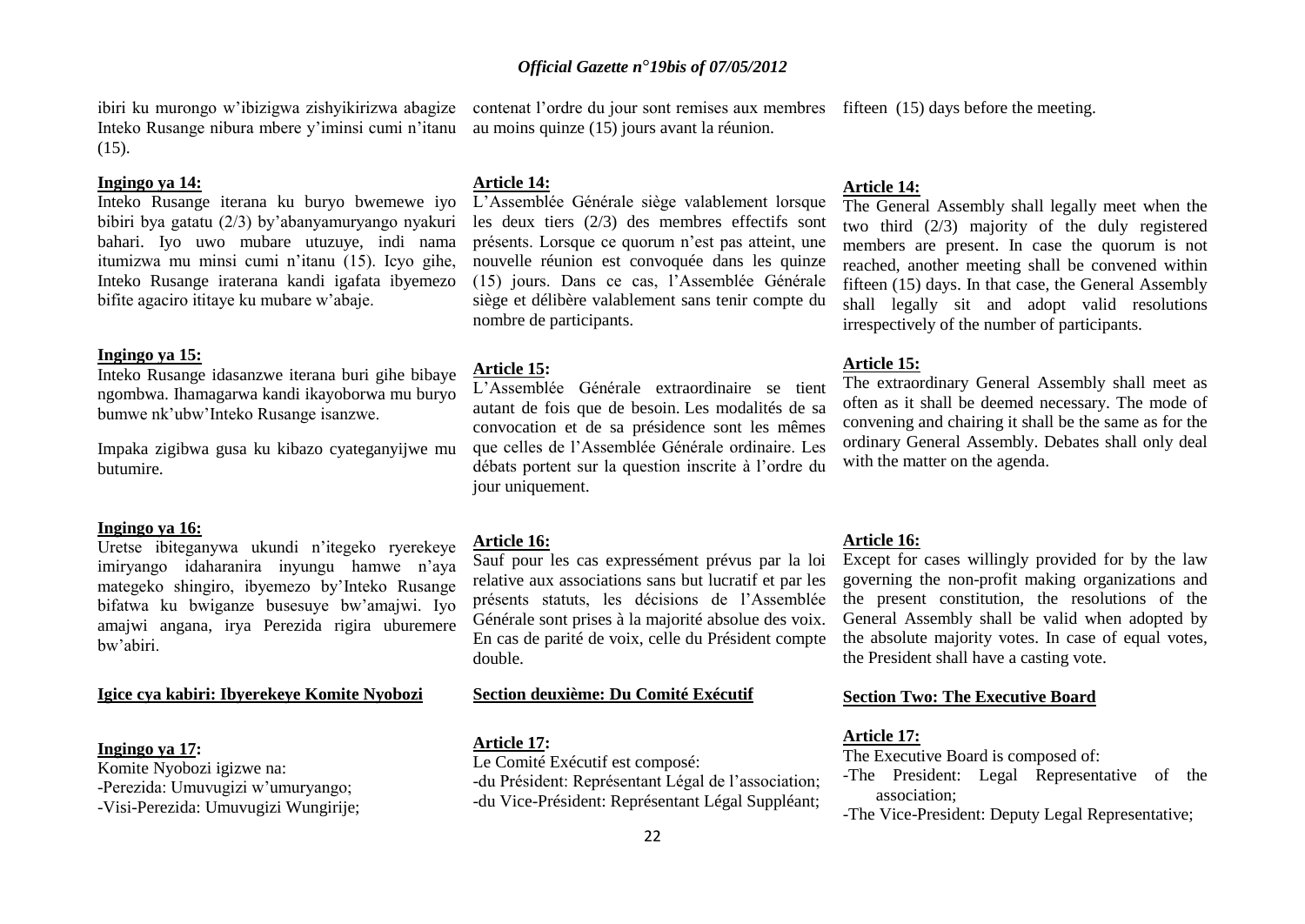-Umunyamabanga; -Umubitsi;

#### **Ingingo ya 18:**

Abagize Komite Nyobozi batorwa n"Inteko Rusange mu banyamuryango nyakuri ku bwiganze busesuye. Manda yabo imara imyaka itanu ishobora kongerwa inshuro ebyiri.

#### **Ingingo ya 19:**

Komite Nyobozi iterana igihe cyose bibaye ngombwa, ariko byanze bikunze rimwe mu gihembwe, ihamagawe kandi iyobowe na Perezida wayo; yaba adahari, bigakorwa na Visi-Perezida. Iterana mu buryo bwemewe ku bwiganze busesuye bw"abayigize. Ibyemezo bifatwa ku bwiganze busanzwe. Iyo amajwi angana, irya Perezida rigira uburemere bw"abiri.

#### **Ingingo ya 20:**

Komite Nyobozi ishinzwe:

-gushyira mu bikorwa ibyemezo n"ibyifuzo

by"Inteko Rusange;

-kwita ku micungire ya buri munsi y"umuryango;

-gukora raporo y"ibyakozwe mu mwaka urangiye;

-gutegura ingengo y"imari igomba gushyikirizwa Inteko Rusange;

-gushyikiriza Inteko Rusange ingingo z"amategeko n"amabwiriza ngengamikorere zigomba guhindurwa;

-gutegura no kuyobora inama z"Inteko Rusange;

-gushakisha inkunga y"amafaranga mu bagiraneza; -gushaka, gushyiraho no gusezerera abakozi.

-du Secrétaire; -du Trésorier;

# **Article 18:**

Les membres du Comité Exécutif sont élus par l"Assemblée Générale parmi les membres effectifs à la majorité absolue. Leur mandat est de cinq ans renouvelable 2 fois.

#### **Article 19:**

Le Comité Exécutif se réunit autant de fois que de besoin, mais obligatoirement une fois par trimestre, sur convocation et sous la direction de son Président ou à défaut, du Vice-Président.

membres. Ses décisions sont prises à la majorité simple de voix. En cas de parité de voix, celle du Président compte double.

#### **Article 20:**

Le Comité Exécutif est chargé de:

-exécuter les décisions et les recommandations de

l"Assemblée Générale;

-s"occuper de la gestion quotidienne de l'association;

-rédiger le rapport annuel d"activités de l"exercice écoulé;

-élaborer les prévisions budgétaires à soumettre à l"Assemblée Générale;

-proposer à l"Assemblée Générale les

modifications aux statuts et au règlement d"ordre intérieur;

-préparer et diriger les sessions de l"Assemblée Générale;

-négocier les financements avec des partenaires; -recruter, nommer et révoquer le personnel salarié. -The Secretary; -The Treasurer;

#### **Article 18:**

The Executives shall be elected by the General Assembly among the duly registered members upon absolute majority votes for a five years termrenewable term two times.

#### **Article 19:**

The Executive Board shall meet as often as necessary but obligatorily once in a term. It shall be convened by the President or in case of absence, by theVice-President.

Il siège valablement à la majorité absolue des It shall legally meet when the absolute majority members are present. Its resolutions shall be valid when voted by simple majority. In case of equal votes, the President shall have a casting vote.

#### **Article 20:**

The Executive Board is empowered:

-to execute the decisions and recommendations of the General Assembly;

-to deal with the day to day management of the association;

-to elaborate annual reports of activities;

-to elaborate budget provisions to submit to the approval of the General Assembly;

-to propose to the General Assembly all the amendments to the constitution and the internal rules and regulations;

-to prepare and chair the sessions of the General Assembly;

-to negotiate funding with partners;

-to recruit, appoint and dismiss the staff.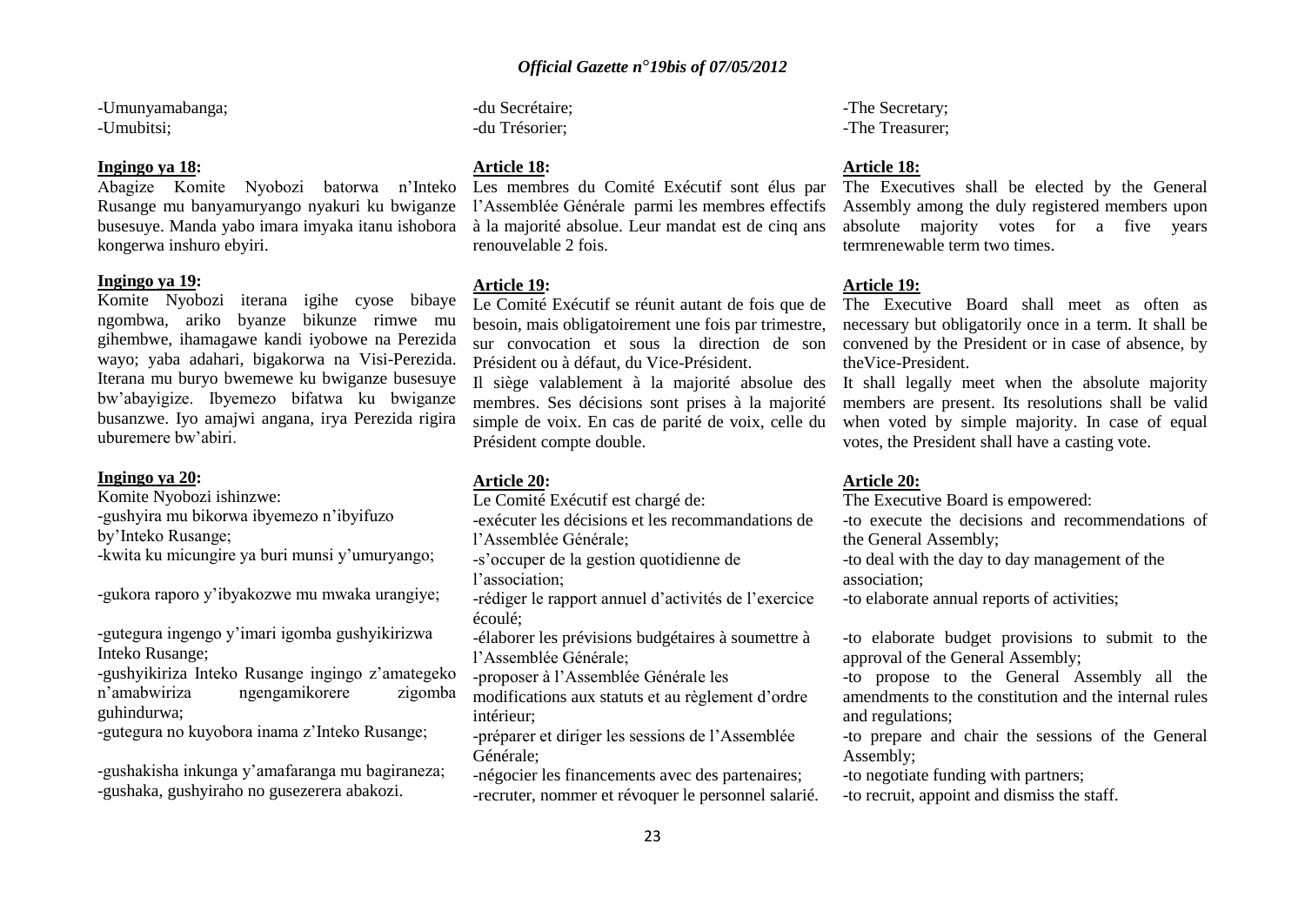#### **Ingingo ya 21:**

Perezida wa Komite Nyobozi niwe Muvugizi w"umuryango. Awuserukira imbere y"ubutegetsi no mu nkiko, mu nzego za Leta n"izigenga, izo mu gihugu no mu mahanga. Ahuza ibikorwa byose by"umuryango kandi agahugura abanyamuryango mu byerekeye iyobokamana.

#### **Ingingo ya 22:**

Asimburwa by"agateganyo mu mirimo ye n"Umuvugizi Wungirije iyo adahari cyangwa atabonetse. Icyo gihe, Umusimbura we yandika amazina n"imirimo by"uwo asimbuye ku mpapuro zose ashyizeho umukono.

#### **Ingingo ya 23:**

Umunyamabanga afata inyandiko-mvugo z'inama, agatanga inzandiko kubo zigenewe kandi akabika inyandiko n"izindi mpapuro zirebana n"ubuyobozi rusange bw"umuryango.

#### **Ingingo ya 24:**

Umubitsi acunga buri munsi imari n"indi mitungo y"umuryango abikuriwemo na Perezida. Yakira kandi atanga ibyemezo ku mafaranga yose

yinjira n"asohoka. Aha raporo Komite Nyobozi.

#### **Ingingo ya 25:**

Ushinzwe ubuyobozi ahuza imirimo yose ya buri munsi y"umuryango kandi akita ku migendekere yayo myiza akurikije amabwiriza ya Komite Nyobozi.

#### **Article 21:**

Le Président du Comité Exécutif est le Mandataire de l"association. Il la représente devant les instances administratives et judiciaires, auprès des institutions publiques et privées nationales et étrangères. Il coordonne toutes les activités de l'association et assure régulièrement une formation spirituelle aux membres.

#### **Article 22:**

Il est remplacé temporairement dans ses fonctions par le un Suppléant en cas d"absence ou d"empêchement. Dans ce cas, le Suppléant doit mentionner les noms et les fonctions de celui qu"il remplace sur tous les documents où il appose sa signature.

#### **Article 23:**

Le Secrétaire rédige les procès verbaux des réunions, distribue le courrier aux destinataires, conserve les archives et toute documentation relative à l"administration générale de l"association.

#### **Article 24:**

Le Trésorier assure la gestion quotidienne des finances et d"autres patrimoines de l"association sous la supervision du Président. Il perçoit et délivre un reçu pour toutes recettes et dépenses et rend des comptes au Comité Exécutif.

#### **Article 25:**

L"Administrateur coordonne toutes les activités quotidiennes de l"association et veille à leur bonne marche conformément aux directives du Comité Exécutif.

#### **Article 21:**

The President of the Executive Board is the attorney of the association. He shall have proxy before administrative and judiciary, national and international public and private institutions. He shall coordinate all the activities of the association and provide regularly a spiritual training to the members.

#### **Article 22:**

He shall be temporarily replaced in his term of office by a Deputy in case of absence.

In that case, the Deputy shall have to mention the names and titles of the person he replaces.

#### **Article 23:**

The Secretary shall take minutes of meetings; distribute mails to the addressees, keep archives and any document relating to general administration of the association.

#### **Article 24:**

The Treasurer shall deal with the day to day management of finances and other assets of the association under supervision of the President. He shall issue a receipt for each entry and exit of funds. He shall give report to the Executive Board.

#### **Article 25:**

The Administrator shall coordinate all day to day activities and shall deal with their good performance in accordance with the directives from the Executive Board.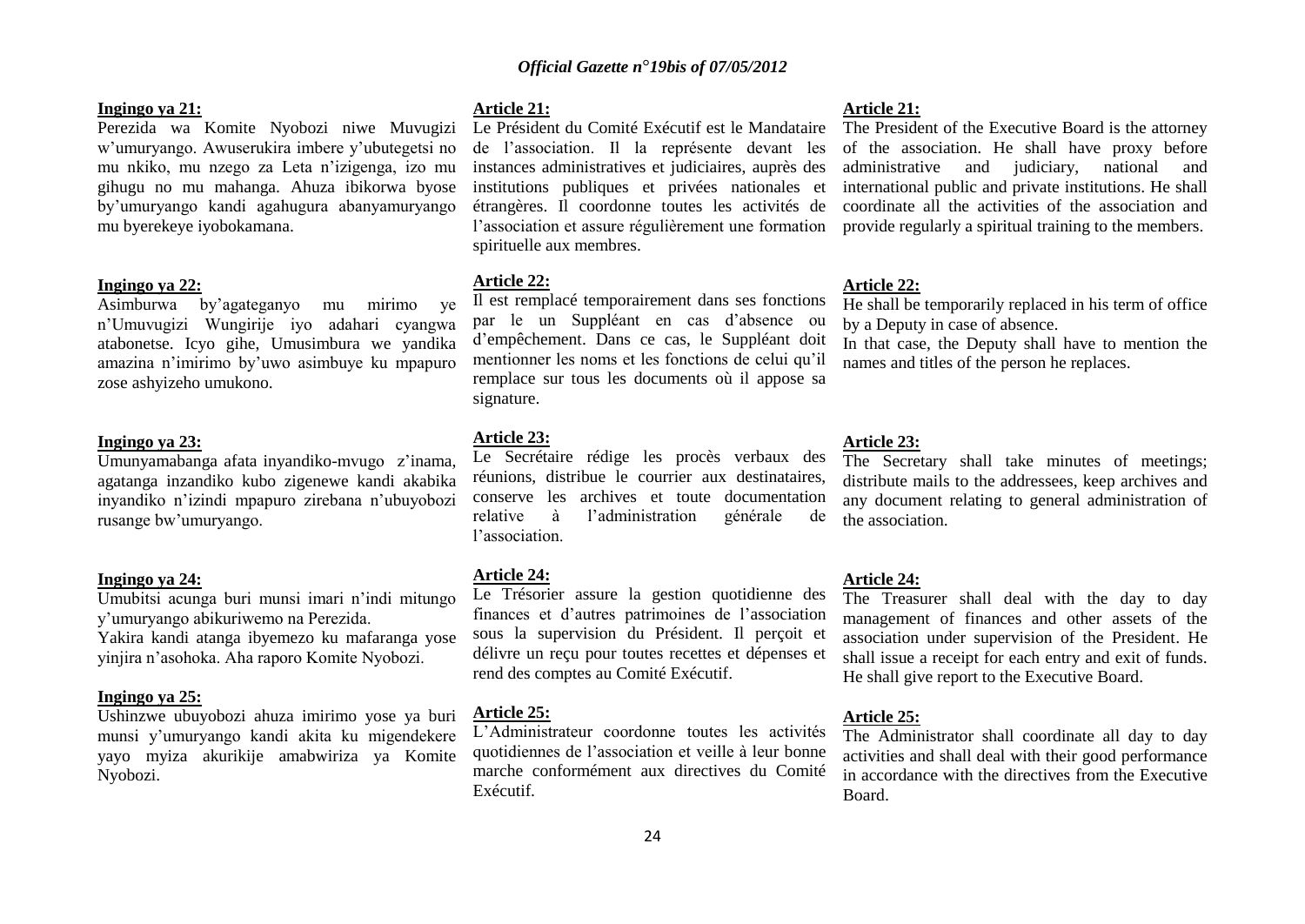# **Igice cya gatatu: Ibyerekeye Ubugenzuzi bw'imari**

#### **Ingingo ya 26:**

Inteko Rusange ishyiraho buri mwaka Umugenzuzi w"imari umwe cyangwa babiri bafite inshingano yo kugenzura buri gihe imicungire y"imari n"indi mitungo by"umuryango no kubikorera raporo. Bafite uburenganzira bwo kureba mu bitabo n"inyandiko by"ibaruramari by"umuryango ariko batabijyanye hanze y"ububiko.

# **UMUTWE WA IV: IBYEREKEYE UMUTUNGO**

#### **Ingingo ya 27:**

Umuryango ushobora gutira cyangwa gutunga ibintu byimukanwa n"ibitimukanwa ukeneye kugirango ugere ku ntego zawo.

#### **Ingingo ya 28:**

Umutungo w"umuryango ukomoka ku misanzu y"abanyamuryango, icya cumi, amaturo, impano, imirage, imfashanyo zinyuranye n"umusaruro ukomoka ku bikorwa by"umuryango.

#### **Ingingo ya 29:**

Umuryango ugenera umutungo wawo ibikorwa byose byatuma ugera ku ntego zawo ku buryo buziguye cyangwa butaziguye.

Nta munyamuryango ushobora kuwiyitirira cyangwa ngo agire umugabane yaka igihe asezeye ku bushake, iyo yirukanywe cyangwa iyo umuryango usheshwe.

# **Section troisième: Du Commissariat aux comptes**

# **Article 26:**

L"Assemblée Générale nomme annuellement un ou deux Auditeurs internes ayant pour mission de contrôler en tout temps la gestion des finances et autre patrimoine de l"association et lui en faire rapport. Ils ont l"accès, sans les déplacer, aux livres et aux écritures comptables de l"association.

#### **CHAPITRE IV: DU PATRIMOINE**

#### **Article 27:**

L"association peut posséder, soit en jouissance, soit en propriété, les biens meubles et immeubles nécessaires à la réalisation de ses objectifs.

#### **Article 28:**

Les ressources de l'association proviennent des contributions des membres, des dìmes, des offrandes, des dons, des legs, des subventions diverses et des revenus générés par les activités de l"association.

#### **Article 29:**

L"association affecte ses ressources à tout ce qui concourt directement ou indirectement à la réalisation de ses objectifs.

Aucun membre ne peut s'en arroger le droit de possession ni en exiger une part quelconque en cas de retrait volontaire, d"exclusion ou de dissolution de l"association.

#### **Section Three: The Auditing Committee**

#### **Article 26:**

The General Assembly shall appoint annually one or two internal Auditors committed to control at any time the management of financial accounts and other properties of the association and give report.

They have access, without carrying them outside, to the books and accounting documents of the association.

## **CHAPTER IV: THE ASSETS OF THE ASSOCIATION**

# **Article 27:**

The association may hire or own movable properties and real estates needed to achieve its objectives.

#### **Article 28:**

The assets come from the contributions of the members, tithes, offerings, donations, legacies, various subsidies and revenues generated from the activities of the association.

#### **Article 29:**

The association shall allocate its assets to all deed that may directly or indirectly contribute to the achievement of its objectives.

No member shall have the right to own it or claim any share in case of voluntary resignation, expulsion or dissolution of the association.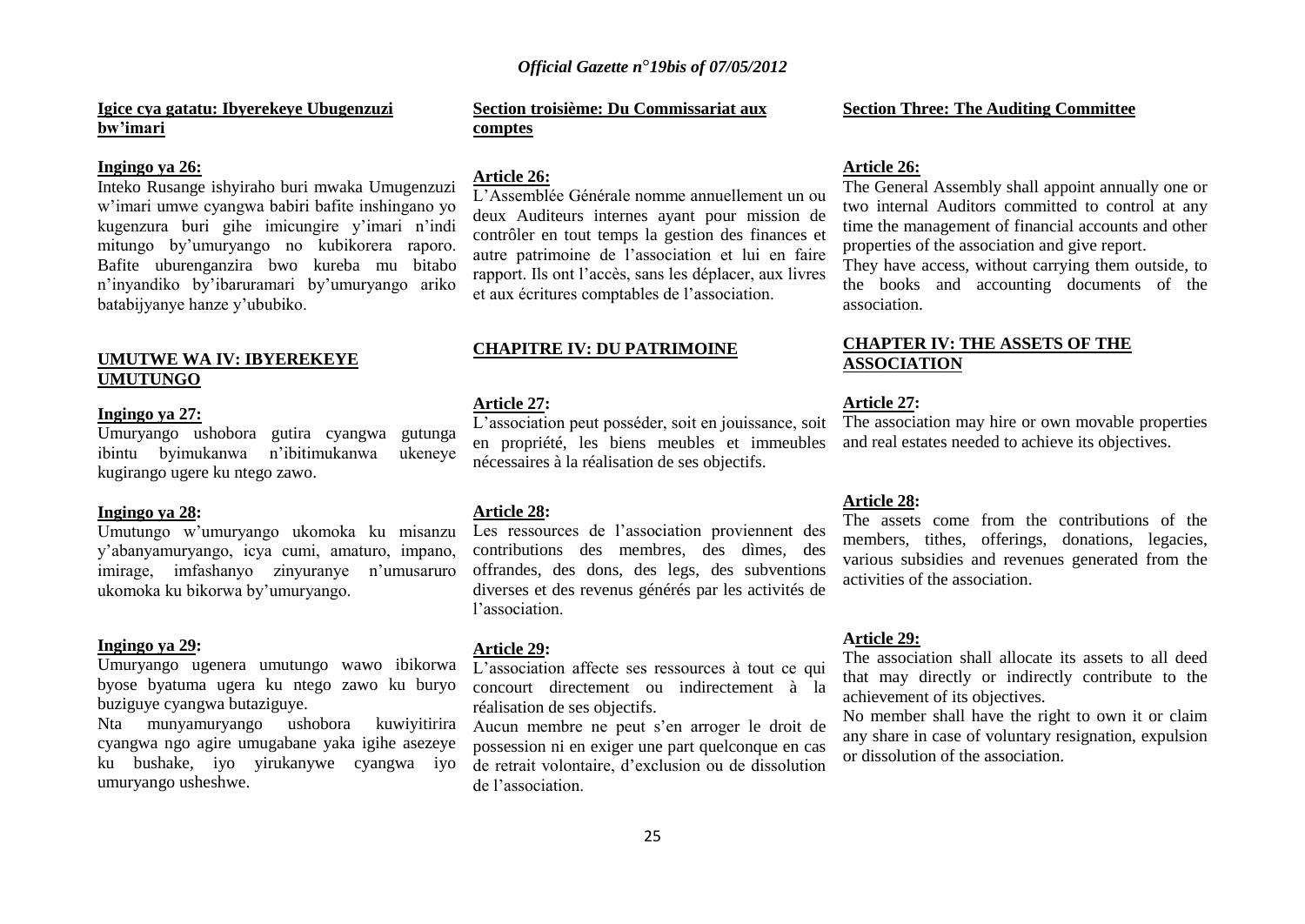# **UMUTWE WA IV: IHINDURWA RY'AMATEGEKO N'ISESWA RY'UMURYANGO**

#### **Ingingo ya 30:**

Aya mategeko ashobora guhindurwa byemejwe n"Inteko Rusange ku bwiganze busesuye bw"amajwi, bisabwe na Komite Nyobozi cyangwa na kimwe cya gatatu (1/3) cy"abanyamuryango nyakuri.

#### **Ingingo ya 31:**

Byemejwe ku bwiganze bwa bibiri bya gatatu (2/3) by"amajwi, Inteko Rusange ishobora gusesa umuryango.

Igihe umuryango usheshwe, hamaze gukorwa ibarura ry"ibintu byimukanwa n"ibitimukanwa by"umuryango no kwishyura imyenda, umutungo usigaye uhabwa undi muryango nyarwanda bihuje intego.

# **UMUTWE WA V: IBYEREKEYE INGINGO ZISOZA**

#### **Ingingo ya 32:**

Uburyo aya mategeko shingiro azubahirizwa kimwe n"ibindi bidateganyijwe nayo bizasobanurwa ku buryo burambuye mu mabwiriza ngengamikorere y"umuryango yemejwe n"Inteko Rusange.

#### **Ingingo ya 33:**

Aya mategeko yemejwe kandi ashyizweho umukono n"abashinze umuryango bari ku ilisiti iyometseho.

# **CHAPITRE IV: DES MODIFICATIONS AUX STATUTS ET DE LA DISSOLUTION DE L'ASSOCIATION**

#### **Article 30:**

Les présents statuts peuvent faire objet de modifications sur décision de l"Assemblée Générale prise à la majorité absolue des voix, soit sur proposition du Comité Exécutif, soit à la requête du tiers (1/3) des membres effectifs.

#### **Article 31:**

Sur décision de la majorité de deux tiers (2/3) de voix, l"Assemblée Générale peut dissoudre l"association.

En cas de dissolution, après inventaire des biens meubles et immeubles de l"association ainsi qu"apurement du passif, l"actif du patrimoine est cédé à une association rwandaise ayant des objectifs similaires.

# **CHAPITRE V: DES DISPOSITIONS FINALES**

#### **Article 32:**

Les modalités d"exécution des présents statuts et toutes les clauses qui n"y sont pas prévues seront déterminées dans un règlement d'ordre intérieur de l"association adopté par l"Assemblée Générale.

#### **Article 33:**

Les présents statuts sont approuvés et adoptés par les membres fondateurs de l"association dont la liste est en annexe.

# **CHAPTER IV: AMENDMENTS OF THE CONSTITUTION AND DISSOLUTION OF THE ASSOCIATION**

#### **Article 30:**

The present constitution may be amended by the General Assembly upon absolute majority votes, either upon proposal from the Executive Board or upon request from third  $(1/3)$  of the duly registered members.

#### **Article 31:**

Upon decision of the two third  $(2/3)$  majority votes, the General Assembly may dissolve the association.

In case of dissolution, after inventory of movable properties and real estates as well as after payment of debts, the remaining assets shall be transferred to a Rwandan organization pursuing similar objectives.

# **CHAPTER V: FINAL PROVISIONS**

# **Article 32:**

The modalities of implementing the present constitution and any lacking provisions shall be determined in the internal rules and regulations of the association adopted by the General Assembly.

## **Article 33:**

The present constitution is approved and adopted by the founder members of the association whose list is hereafter attached.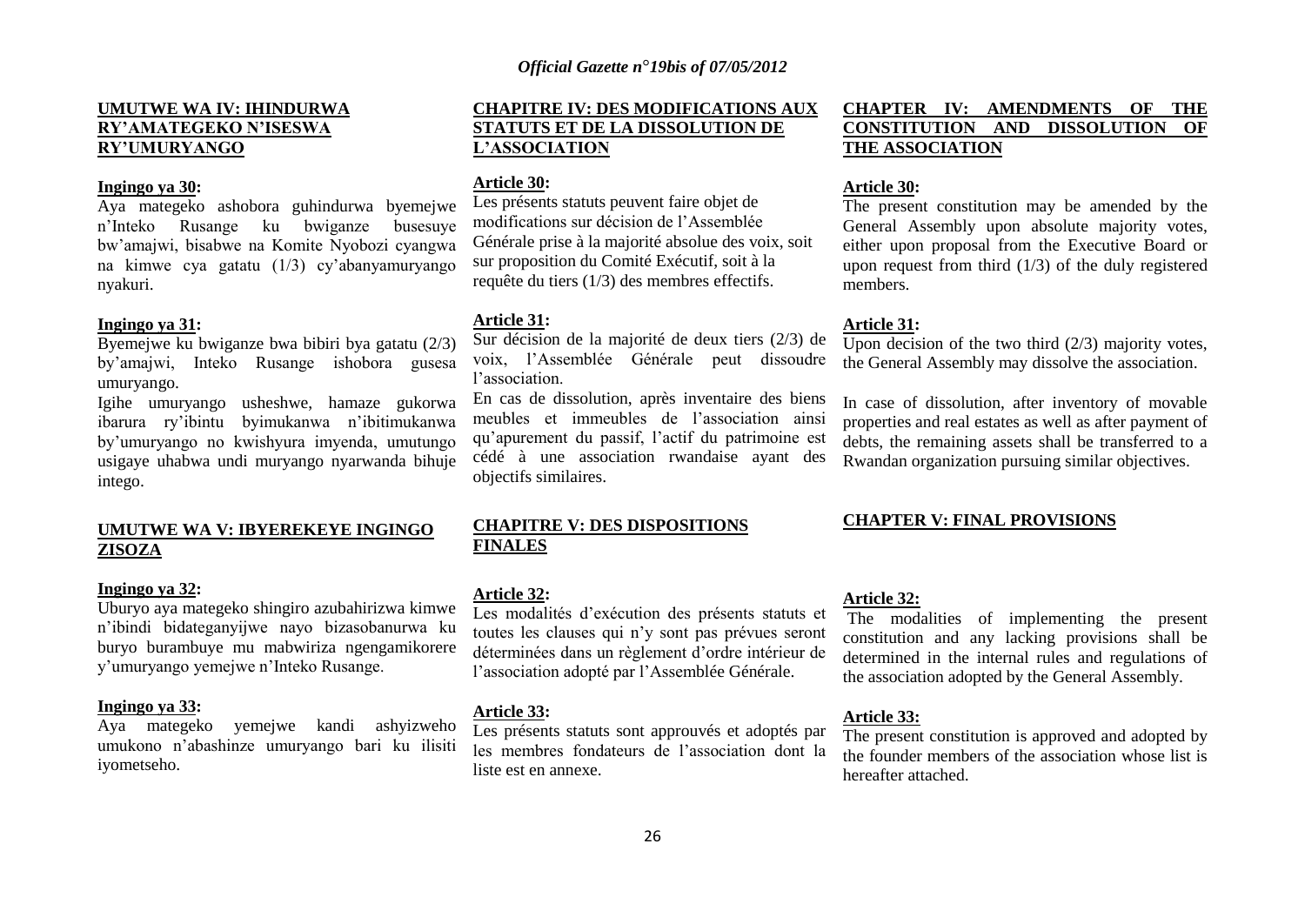Bikorewe i Kigali, kuwa 13/08/2004.

**Umuvugizi w'umuryango Musenyeri GAKWERERE Francis (sé)**

> **Umuvugizi Wungirije GAKIRE Fred (sé)**

**Umunyamabanga SEBADENDE John (sé)** Fait à Kigali, le 13/08/2004.

**Le Représentant Légal de l'association Evêque GAKWERERE Francis (sé)**

**Le Représentant Légal Suppléant GAKIRE Fred (sé)**

> **Secrétaire SEBADENDE John (sé)**

Done in Kigali, on 13/08/2004.

**The Legal Representative of the association Bishop GAKWERERE Francis (sé)**

> **The Deputy Legal Representative GAKIRE Fred (sé)**

> > **Seretary SEBADENDE John (sé)**

**Umubitsi NYIRABUSERUKA Peace (sé)**

**Trésorière NYIRABUSERUKA Peace (sé)**

**Treasurer NYIRABUSERUKA Peace (sé)**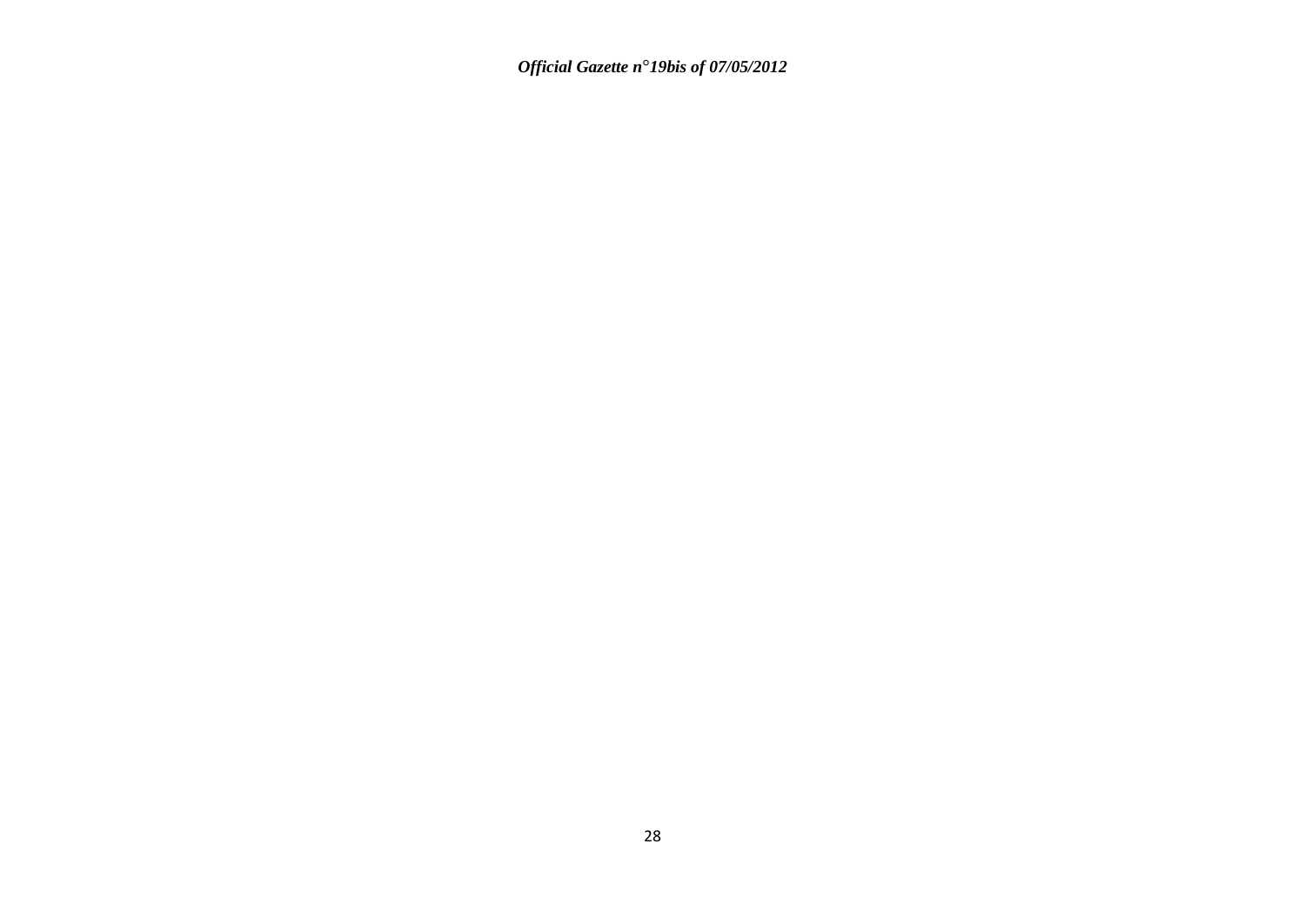# **INYANDIKOMVUGO Y'INAMA YO KUWA 30/12/2000**

# **ABITABIRIYE INAMA NI ABANYAMURYANGO N'UYOBOYE INAMA NI UMUNYAMURYANGO**

# **GAHUNDA Y'INAMA:**

- 1. Gushinga umuryango
- 2. Kwita izina umuryango
- 3. Gutora ubuyobozi bw"umuryango
- 4. Utuntu n"utundi

Umuyobozi w"inama yatangiye aha ikaze abayitabiriye, abasobanurira ibyiza by"umuryango, ko abishyize hamwe ntakibananira kukigeraho. Inama rusange igizwe n"abanyamuryango icumi na babiri (12 ).

Twiyemeje gushinga umuryango, dukurikije amateka yaranze igihugu cyacu, ndetse yanatugejeje kuri jenoside,buri munyarwanda wese akaba yaragezweho n"ingaruka za jenoside, yaba uwishe cyangwa uwiciwe; ndetse izo ngaruka na n"ubu zikaba zikomeje kugaragara cyane, kandi hakaba hakigaragara abantu bagifite umutima wa kinyamaswa wo kwikiza n"abarokotse, bityo bizatuma urwango rurushaho kwiyongeraho mu banyarwanda, akaba ariyo mpamvu twiyemeje gushing umuryango w"ivugabutumwa dukoresheje Bibiriya mu kunga abanyarwanda no kubakura mu bubata bw"ibyaha. Abiyemeje gushinga umuryango tukaba turi abanyamuryango baturutse mu bice byose by"igihugu cyacu.Umuryango ushinzwe n"abanyamuryango wiswe ANNOINTED CENTER MINISTRIES OF RWANDA, asbl.

Inzego zitorwa ni Inama y"ubutegetsi:

Abatowe bagize Inama y"ubutegetsi:

- Perezida : GAKWERERE Francis (sé)
- Visi Perezida : GAKIRE Fred (sé)
- Umunyamabanga : SEBADENDE John (sé)
- Umubitsi : NYIRABUSERUKA Peace (sé)

# **KWEMEZA AMATEGEKO AGENGA ABANYAMURYANGO NDETSE N'ABAKOZI B'UMURYANGO**

Inama rusange y"umuryango yemeje amategeko agenga abakozi ndetse n"abanyamuryango ba **ANNOINTED CENTER MINISTRIES OF RWANDA** nyuma yo kumva ibitekerezo byaburi muntu mubitabiriye inama. M"utunyu n"utundi inama yemeje ko izajya iterana rimwe mumezi atatu ariko ishobora no guterana inshuro zirenze, bitewe na gahunda zihutirwa zisaba ko inama iterana.

Mu gusoza, uyoboye inama ariwe Peresida GAKWERERE Francis mu izina rya komite yatowe yashimiye abanyamuryango ubwitange bwabo n"akazi babashinze, abizeza ko bazagerageza gukora neza kandi abasaba ko bafatanya bakababa hafi mugihe bakeneye inama zabo.

- Aba nibo bayobozi bemejwe kandi batorewe n"abanyamuryango ku bwiganze bw"amajwi y"inteko rusange.
- Umuryango ukaba usaba Komisiyo y"Ubumwe n"Ubwiyunge n"izindi nzego za Leta duhuje ibikorwa byo kuzamura imibereho myiza y"abaturage kuba hafi no kubafasha mu rwego rw"amahugurwa kugira ngo turusheho gusobanukirwa n"amateka yaranze igihugu cyacu kugirango natwe tuzajye guhugura no kwigisha abanyamuryango ibyo dusobanukiwe neza bityo bizadufashe kugera ku ntego twiyemeje yo guharanira ubumwe n"ubwiyunge bw"abanyarwanda.

# **Utuntu n'utundi**

- Abanyamuryango bifuje ko ibikorwa by"umuryango byatangira vuba ndetse mu gihe gito gishoboka tugatangira kugaba amashami mu mashuri yisumbuye na za kaminuza, ndetse no mu byaro, cyane ko aha ariho hakunda kugaragara ingegabitekerezo ya jenoside mu rwego rwo kugira ngo tuzagere ku ntego twiyemeje y"ubumwe n"ubwiyunge.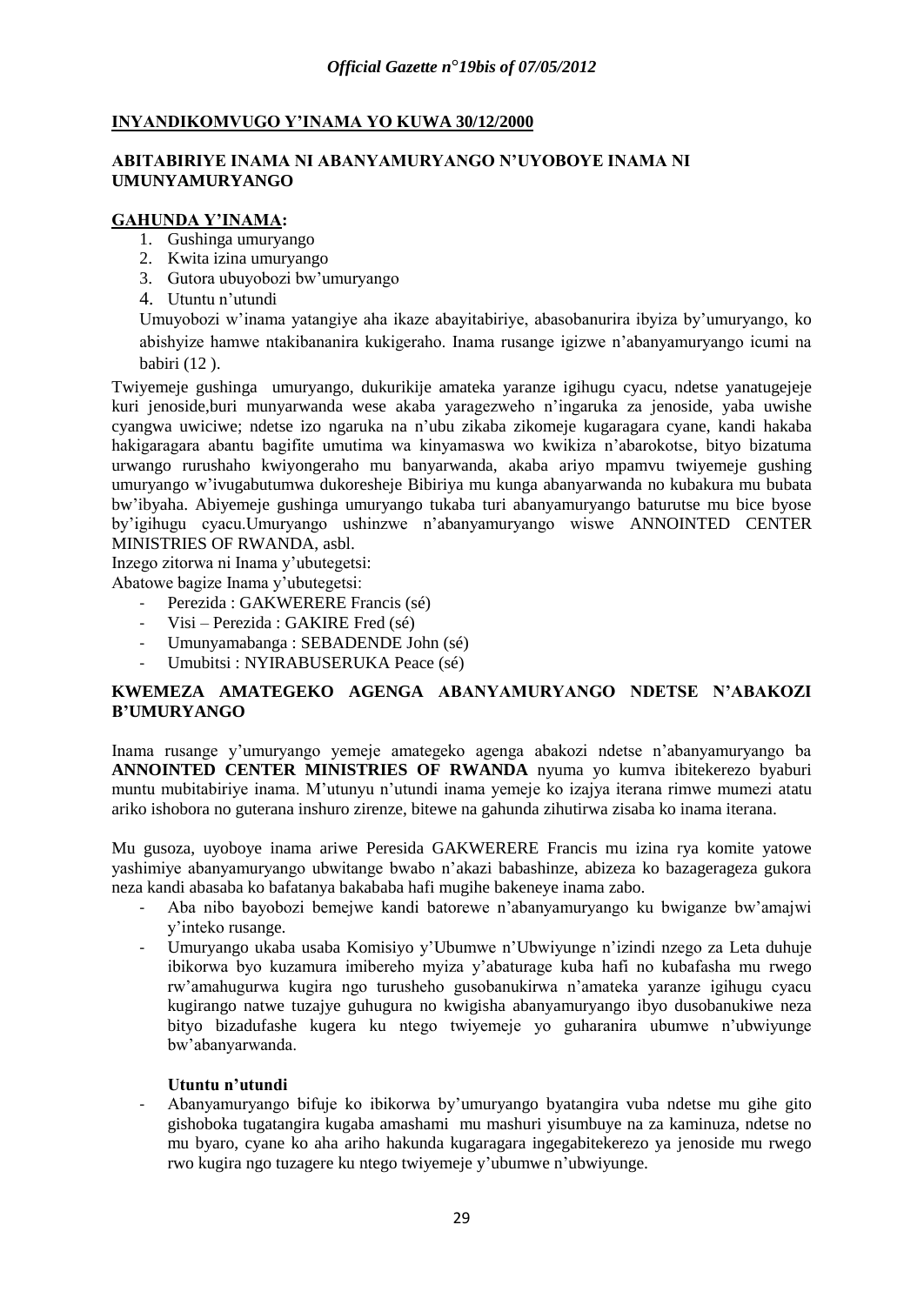Inama yatangiye saa 15h isozwa saa 18h15

Bikorewe i Kigali, kuwa 30/12/2000

Umwanditsi w"inama: **SEBADENDE John (sé)** Perezida w"umuryango: **GAKWERERE Francis (sé)**

# **Declaration / Indahiro**

Njyewe, **GAKWERERE Francis,** maze kugirirwa icyizere n"abanyamuryango ba **ANNOINTED CENTER MINISTRIES OF RWANDA** nkaba Perezida w"uwo muryango, nemeye kuyobora uyu muryango mfatanyije n"abantoye kandi nkazaba icyitegererezo ku bandi mu gukurikiza, kubahiriza, gushyira mu bikorwa amahame n"intego zigenga umuryango **ANNOINTED CENTER MINISTRIES OF RWANDA** .

Nkaba nzagerageza kwitwara neza no kuba inyangamugayo no kudashyigikira amacakubiri mu muryango nk"uko binsabwa.

Uwiteka abimfashemo.

**Bikorewe i Kigali, kuwa 30/12/2000**

**GAKWERERE Francis (sé) Perezida**

# **Declaration / Indahiro**

Njyewe, **GAKIRE Fred,** maze kugirirwa icyizere n"abanyamuryango ba **ANNOINTED CENTER MINISTRIES OF RWANDA** nkaba Vice Perezida w"uwo muryango nemeye kuyobora uyu muryango mfatanyije n"abantoye kandi nkazaba icyitegererezo ku bandi mu gukurikiza, kubahiriza, gushyira mu bikorwa amahame n"intego zigenga umuryango **ANNOINTED CENTER MINISTRIES OF RWANDA** .

Nkaba nzagerageza kwitwara neza no kuba inyangamugayo no kudashyigikira amacakubiri mu muryango nk"uko binsabwa.

Uwiteka abimfashemo.

# **Bikorewe i Kigali, kuwa 30/12/2000**

**GAKIRE Fred (sé) Vice Perezida**

# **ABANYAMURYANGO BASHINZE UMURYANGO ANNOINTED CENTER MINISTRIES**

| N <sub>0</sub> | <b>AMAZINA</b>                  | <b>ADRESSE</b> | <b>UMUKONO</b> |
|----------------|---------------------------------|----------------|----------------|
| 01             | <b>Bishop GAKWERERE Francis</b> | Kimisagara     | (sé)           |
| 02             | <b>GAKIRE</b> Fred              | Kimisagara     | (sé)           |
| 03             | NYIRABUSERUKA Peace             | Kimisagara     | (sé)           |
| 04             | <b>SEBADENDE John</b>           | Rwamagana      | (sé)           |
| 05             | <b>BUGINBO Tom</b>              | Kimisagara     | (sé)           |
| 06             | <b>MUKAGATARE Mary</b>          | Kimisagara     | (sé)           |
| 07             | <b>KAYITESI Jacky</b>           | Kimisagara     | (sé)           |
| 08             | <b>BINTUNIMANA Jean Bosco</b>   | Kimisagara     | (sé)           |
| 09             | <b>MBABAZI</b> Judith           | Kimisagara     | (sé)           |
| 10             | <b>BANDIKO John</b>             | Gisozi         | (sé)           |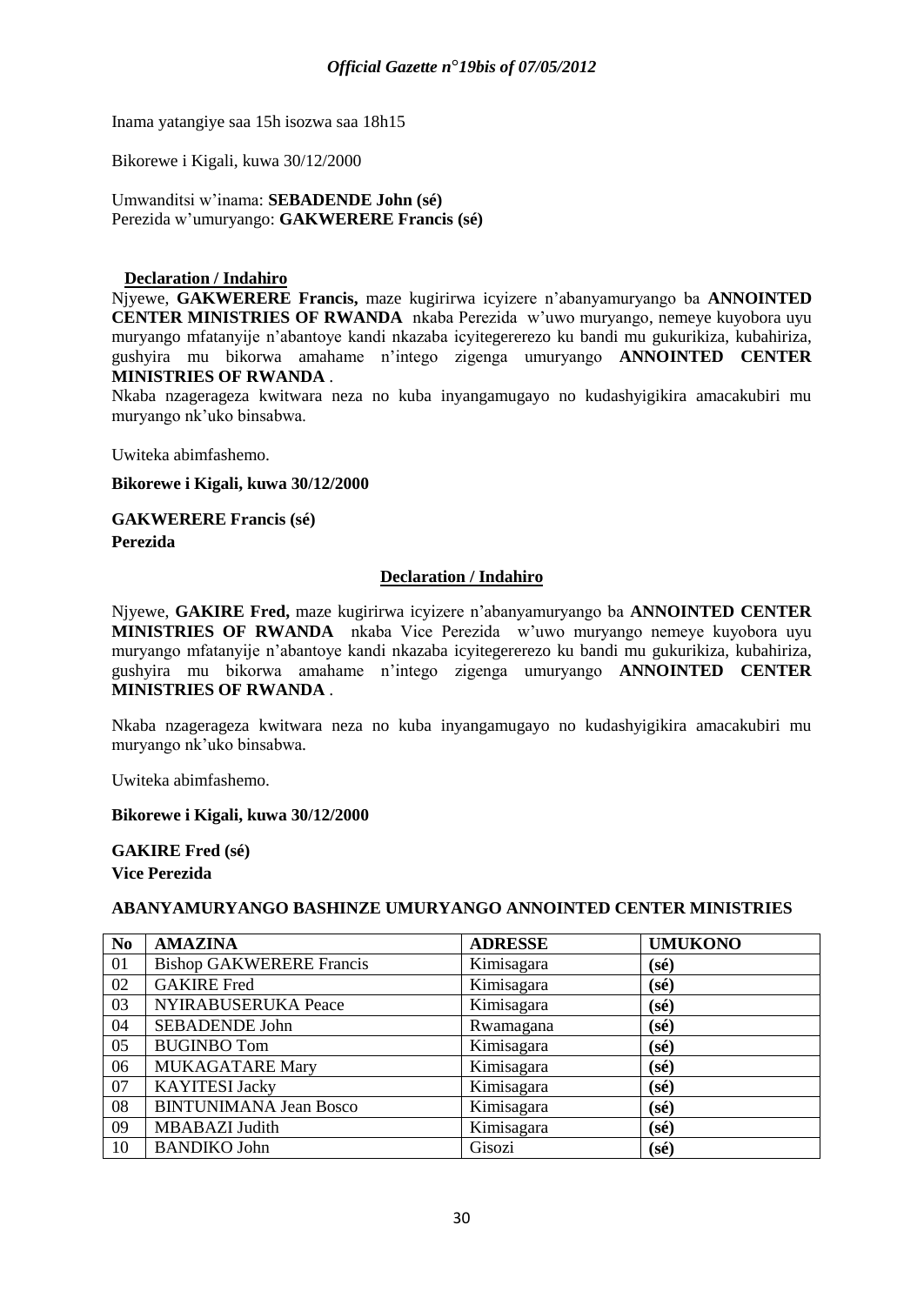| RYA MINISITIRI Nº98/08.11 RYO<br><b>ITEKA</b><br>KUWA 17/09/2010 RIHA UBUZIMAGATOZI<br>«HANNAH<br><b>MINISTRY-</b><br><b>UMURYANGO</b><br>TUMURERE» (HMT) KANDI RYEMERA<br><b>ABAVUGIZI BAWO</b> | <b>MINISTERIAL ORDER N°98/08.11 OF 17/09/2010</b><br><b>GRANTING</b><br><b>LEGAL</b><br><b>STATUS</b><br>TO<br>THE<br><b>ASSOCIATION</b><br><b>«HANNAH</b><br><b>MINISTRY-</b><br>TUMURERE» (HMT) AND APPROVING ITS<br><b>LEGAL REPRESENTATIVES</b> | ARRETE<br><b>MINISTERIEL</b><br>DU<br>N°98/08<br>11<br>17/09/2010 ACCORDANT LA PERSONNALITE<br>L'ASSOCIATION<br>«HANNAH<br><b>CIVILE</b><br>$\mathbf{A}$<br><b>MINISTRY-TUMURERE»</b><br>ET<br>(HMT)<br><b>SES</b><br>DE<br><b>PORTANT</b><br><b>AGREMENT</b><br>REPRESENTANTS LEGAUX |
|--------------------------------------------------------------------------------------------------------------------------------------------------------------------------------------------------|-----------------------------------------------------------------------------------------------------------------------------------------------------------------------------------------------------------------------------------------------------|---------------------------------------------------------------------------------------------------------------------------------------------------------------------------------------------------------------------------------------------------------------------------------------|
| <b>ISHAKIRO</b>                                                                                                                                                                                  | <b>TABLE OF CONTENTS</b>                                                                                                                                                                                                                            | <b>TABLE DES MATIÈRES</b>                                                                                                                                                                                                                                                             |
| <b>Ingingo ya mbere</b> : Izina n'icyicaro by'umuryango                                                                                                                                          | Office of<br>One:<br>Head<br>Article<br>Name<br>the<br>and<br>Association                                                                                                                                                                           | Dénomination<br>Article premier:<br>et<br>siege<br>de<br>l'Association                                                                                                                                                                                                                |
| Ingingo ya 2: Intego z'umuryango                                                                                                                                                                 | <b>Article 2:</b> Objectives of the Association                                                                                                                                                                                                     | <b>Article 2:</b> Objectifs de l'association                                                                                                                                                                                                                                          |
| Ingingo ya 3: Abavugizi b'umuryango                                                                                                                                                              | <b>Article 3:</b> Legal Representatives                                                                                                                                                                                                             | <b>Article 3:</b> Représentants Légaux                                                                                                                                                                                                                                                |
| Ingingo ya 4: Igihe iteka ritangira gukurikizwa                                                                                                                                                  | <b>Article 4: Commencement</b>                                                                                                                                                                                                                      | <b>Article 4:</b> Entrée en vigueur                                                                                                                                                                                                                                                   |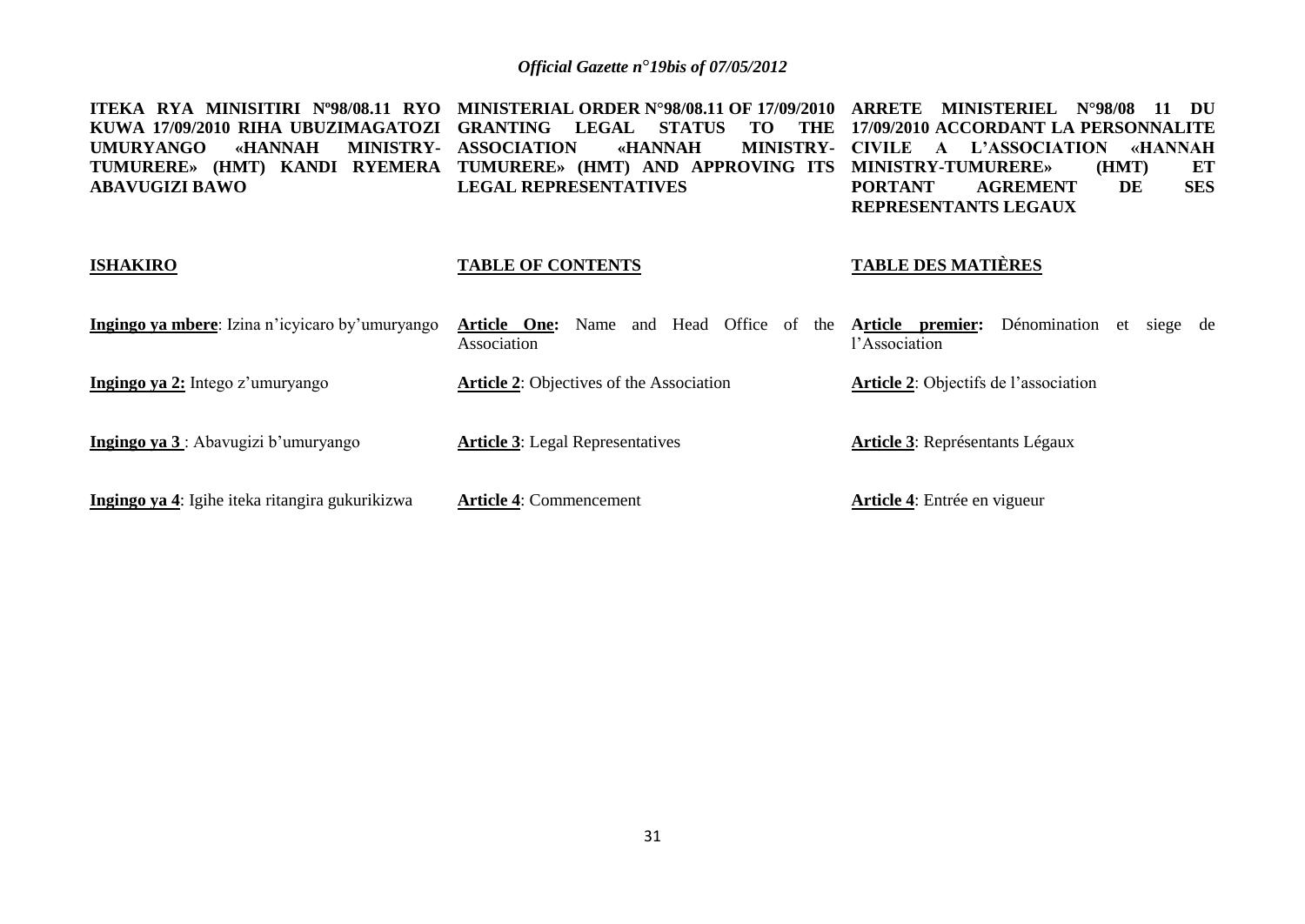**ITEKA RYA MINISITIRI Nº98/08.11 RYO MINISTERIAL ORDER N°98/08.11 OF 17/09/2010 ARRETE MINISTERIEL N°98/08 11 DU KUWA 17/09/ 2010 RIHA UBUZIMAGATOZI GRANTING LEGAL STATUS TO THE**  UMURYANGO «HANNAH **TUMURERE» (HMT) KANDI RYEMERA TUMURERE» (HMT) AND APPROVING ITS MINISTRY-TUMURERE» (HMT) ET ABAVUGIZI BAWO MINISTRY- ASSOCIATION «HANNAH LEGAL REPRESENTATIVES 17/09/2010 ACCORDANT LA PERSONNALITE CIVILE A L'ASSOCIATION «HANNAH** 

#### **Ministri w'Ubutabera/Intumwa Nkuru ya Leta, The Minister of Justice/ Attorney General,**

ryavuguruwe kugeza ubu, cyane cyane mu ngingo especially in Articles 120 and 121; zaryo iya 120 n"iya 121

inyungu, cyane cyane mu ngingo zaryo iya 8, iya Articles 8, 9, 10 and 20; 9, iya 10 n"iya 20;

y"Abaminisitiri, cyane cyane mu ngingo yaryo ya especially in Article One, mbere;

«**HANNAH MINISTRY-TUMURERE» (HMT)** mu rwandiko rwe rwakiriwe kuwa 08/06/2010;

# Ashingiye ku Itegeko Nshinga rya Repubulika y'u Pursuant to the Constitution of the Republic of Vu la Constitution de la République du Rwanda du Rwanda ryo kuwa 04 Kamena 2003, nk'uko Rwanda of 04 June 2003, as amended to date; 04 Jin 2003, telle que révisée à ce jour, spécialement

Ashingiye ku Itegeko n°20/2000 ryo kuwa Pursuant to Law n°20/2000 of 26/07/2000, relating to 26/07/2000 ryerekeye imiryango idaharanira Non Profit Making Organisations, especially in

kuwa 18/07/2004 rigena amwe mu mateka 18/07/2004, determinig certain Ministerial Orders y"Abaminisitiri yemezwa atanyuze mu Nama which re adopted without consideration by the Cabinet

> Association **« HANNAH MINISTRY-**«**HANNAH MINISTRY -TUMURERE**» reçue le **TUMURERE»**(**HMT)** on 08/06/2010;

#### **ATEGETSE**

**Ingingo ya mbere:Izina n'icyicaro by'Umuryango. Article One: Name and Head Office of th Article premier: Dénomination et siege de Association**

**MINISTRY-TUMURERE»** (HMT),

#### **HEREBY ORDERS:**

# **ARRETE:**

# **l'Association**

Ubuzimagatozi buhawe umuryango «HANNAH Legal status is hereby granted to the Association La personalité civile est accordée à l'association icyicaro mu Murenge wa Byumba, Akarere ka situated at Byumba Sector, Gicumbi District, in the dont le siège est dans le Secteur de Byumba, District «**HANNAH MINSTRY-TUMURERE**» (**HMT)**  «**HANNAH MINITRY-TUMURERE**» (HMT)

**PORTANT AGREMENT DE SES REPRESENTANTS LEGAUX**

#### **Le Ministre de la Justice/ Garde des Sceaux**

en ses articles 120 et 121

Vu la loi n° 20/2000 du 26/07/2000 relatie aux associations sans but lucratif, spécialement en ses articles 8, 9,10 et 20;

Ashingiye ku Iteka rya Perezida n° 27/01 ryo Pursuant to the Presidential Order n° 27/01 of Vu l"Arrêté Présidentiel nº 27/01 du 18/07/2004 déterminant certains arrêtés ministériels qui ne sont pas adoptés par le Conseil des Ministres, spécialement en son article premier;

Abisabwe n"Umuvugizi w"umuryango On request lodged by the Legal Rpresentative of the Sur requête du Représentant Légal de l"association 08/06/2010;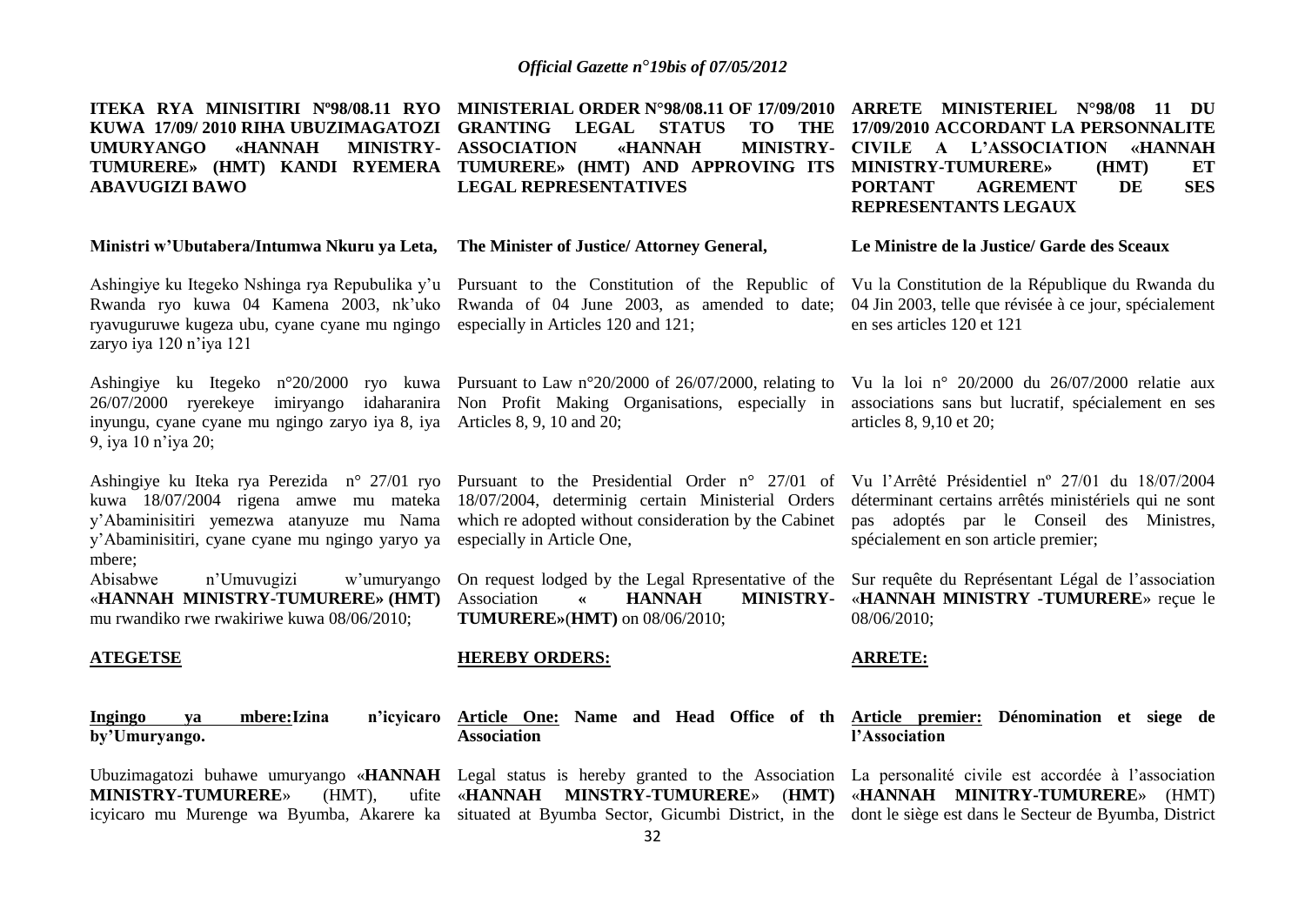| Gicumbi, mu Ntara y'Amajyaruguru.<br>Ingingo ya 2: Intego z'umuryango                                                                                          | Northern Province.<br><b>Article 2: Objectives of the Association</b>                                                                          | de Gicumbi, dans la Province du Nord.<br><b>Article 2: Objectifs de l'Association</b>                                                                                            |
|----------------------------------------------------------------------------------------------------------------------------------------------------------------|------------------------------------------------------------------------------------------------------------------------------------------------|----------------------------------------------------------------------------------------------------------------------------------------------------------------------------------|
| Umuryango ugamije:                                                                                                                                             | The Association shall have the following objectives:                                                                                           | L'association a pour objectifs de:                                                                                                                                               |
| -Guteza imbere uburezi hagamijwe gutoza<br>urubyiruko ubumenyi n'umuco mboneragihugu<br>n'ingororamubiri;                                                      | -Promoting education with the aim of acquainting<br>youth with national vaues and physical wellbeing;                                          | -Promouvoir l'éducation en visant la formation<br>intellectuelle, civique, morale et la physique de la<br>jeunesse;                                                              |
| -Gushinga amashuri y'incuke, abanza, ayisumbuye<br>na kaminuza n'ibigo by'amahugurwa;                                                                          | -Building schools an doing other related activities<br>aimd at promoting wellbeing of child education;                                         | -Créer<br>des<br>écoles<br>maternelles,<br>primaries,<br>secondaires,<br>Universtaires et des<br>centres de<br>formation;                                                        |
| -Kwigisha abanyeshuri bifuza gukora ibizamini<br>bya Leta nk'abakandida bigenga;                                                                               | -Preparation and teaching students who would like to<br>sit for National exams as private candidates.                                          | -Préparer les élèves qui désirent participer aux<br>examens d'Etat comme candidats libres;                                                                                       |
| -Kwigisha indimi no gusoma no kwandika ku<br>bantu bakuru;                                                                                                     | -Training and teaching languages and adult studies;                                                                                            | -Enseigner les langues et alphabetization des adultes;                                                                                                                           |
| -Kwigisha ikoranabuhanga rigezweho (ICT);                                                                                                                      | -To promote Information, and Communication<br>Technology (ICT);                                                                                | -Promouvoir l'Informaion, la Communication et la<br>Tehnologie (ICT);                                                                                                            |
| -Gushyiraho ikigo gishinzwe kwakira abana bo mu<br>muhanda n'ikigo gishinzwe kwigisha gusoma,<br>kubara no kwandika;                                           | -Creating a transit center of the street children and<br>another one teaching them how to read and write;                                      | -Mettre en place un centre de transt des enfants de la<br>rue et un autre d'Alphabétisation;                                                                                     |
| -Kurwanya ihohoterwa rikorerwa Abana nAbagore<br>bashishikarizwa kumenya amategeko abarengera;                                                                 | -Fighting against the violence done to the children and<br>women by teaching them about their rights;                                          | -Lutter contre la violene faite aux enfants et aux<br>femes par la sensibilisation sur leur droits;                                                                              |
| iterambere<br>-Gushyigikira<br>ry'abaturage<br>no<br>kongerera ubushobozi inzego z'ibanze hashingwa<br>ibigo by'amahugurwa kugira ngo zigere ku ntego<br>zazo; | -To support community development and reinforce<br>capacity building of decentralized local entities so as<br>to render them more operational; | -Appuyer le développement communautare et le<br>renforcement des capacités des structures de base en<br>créant les centres de formation pour les render plus<br>opérationnelles; |
| -Gutegura no gukora imishinga y'ibikorwa bibyara<br>amafaranga, byafasha umuryango kugera ku<br>nshingano zawo;                                                | -To create and initiate activities generating incomes<br>that can help the association attain its objectives;                                  | -Créer et initier des activités génératrices de<br>d'aider<br>l'association à<br>susceptibles<br>revenues<br>atteindre ses ojectifs;                                             |
| -Guharanira iterambere n'imibereho myiza muri<br>rusange, uburezi, umuco, ubuzima n'ubukungu<br>by'umwihariko.                                                 | Contribute to the development and social Welfare in<br>general, education, health and socio-economic in<br>particular.<br>$ -$                 | -Contribuer au développement et au bien être en<br>général, l'éducation, la culture, la santé et socio-<br>économique en particulier.                                            |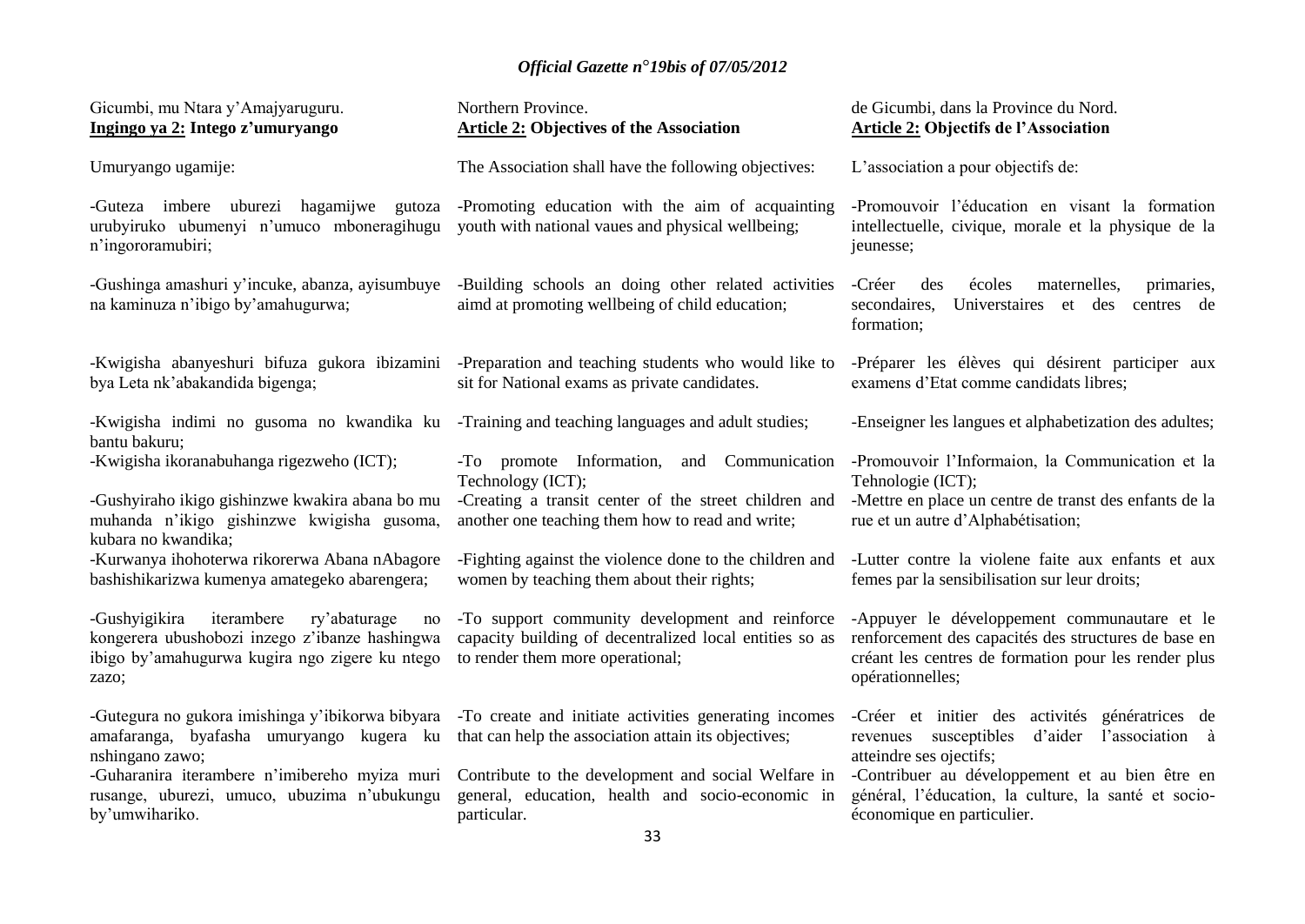**Ingingo ya 3: Abavugizi b'umuryango**

Uwemerewe kuba Umuvugizi w"umuryango «**HANNAH MINSTRY -TUMURERE**» (HMT) ni **Bwana NGENDAHAYO Emmanuel,**  umunyarwanda utuye mu Murenge wa Byumba, Akarere ka Gicumbi, mu Ntara y"Amajyaruguru.

Uwemerewe kuba Umuvugizi wungirije wa mbere **Mrs MUKANGIRUWONSANGA Agnes,** of **MUKAGIRUWONSANGA** yumba, Akarere ka Gicumbi mu Ntara of the same Association. y"Amajyaruguru**.**

Uwemerewe kuba Umuvugizi wungirije wa kabiri **Mrs NIYOYITA MUANDANGA Verene,** of Gicumbi, mu Ntara y"Amajyaruguru.

#### **Ingingo ya 4: Igihe iteka ritangira gukurikizwa**

Iri teka ritangira gukurikizwa ku ritangarijweho mu Igazeti ya Leta ya Repubulika y"u Rwanda.

Kigali, kuwa 17/09/2010

 **(sé)**

**KARUGARAMA Tharcsse**

**Leta**

#### **Article 3: Legal Representatives**

**Mr. NGENDAHAYO Emmanuel** of Rwandan nationality, residing in Byumba Sector, Gicumbi District, in the Northern Province, is hereby authorized to be the Legal Representative of the Associaton **«HANNAH MINISTRY -TUMUERE» (HMT).**

w"uwo muryango ni **Madamu**  Rwandan nationality, residing in Byumba Sector, umunyarwandakazi, utuye mu Murenge wa authorized to be the first Deputy Legal Representativ Agnès. Gicumbi District, in the Northern Provice, is hereby

w"uwo muryango ni **Madamu NIYOYITA**  Rwandan nationality, residing in Byumba Sector, **MUKANDANGA Vérène,** umunyarwandakazi, Gicumbi District, in the Northern Province, is hereby utuye mu Murenge wa Byumba, Akarere ka authorized to be the second Deputy Legal Representative of the same Association.

#### **Article 4: Commencement**

munsi This order shall come into force on the date of its publication in the Official Gazette of the Republic of Rwanda.

Kigali, on 17/09/2010

 **(sé)**

**Minisitiri w'Ubutabera/Intumwa Nkuru ya Minister of Justice/Attorney General KARUGARAMA Tharcisse**

# **Article 3: Représentants Légaux**

Est agréé en qualité de Représentant Légal de l'association «**HANNAH MINISTRY TUMURERE**» (HMT) Monsieur NGENDAHAYO Emmanuel de nationalité rwandaise, residant dans le Secteur de Byumba, District de Gicumbi, dans la Province du Nord.

Est agréée en qualité de 1<sup>ère</sup> Représentante Légale Suppléante de la même association, **Madame MUKANGIRUWONSANGA Agn**ès, de nationalité rwandaise, résidant dans le Secteur de Byumba, District de Gicumbi, dans la Province du Nord.

Est agréée en qualité de  $2^{eme}$  Représentante Légale Suppléante de la même association, **Madame NIYOYITA MUKANDANGA Vér**ène, de nationalité rwandaise, résidant dans le Secteur de Byumba, District de Gicumbi, dans la Province du Nord.

#### **Article 4: Entrée en vigueur**

Le présent arrêté entre en vigueur le jour de sa publication au Journal Officiel de la République du Rwanda.

Kigali, le 17/09/2010

 **(sé)**

**KARUGARAME Tharcisse Ministre de la Justice /Garde des Sceaux**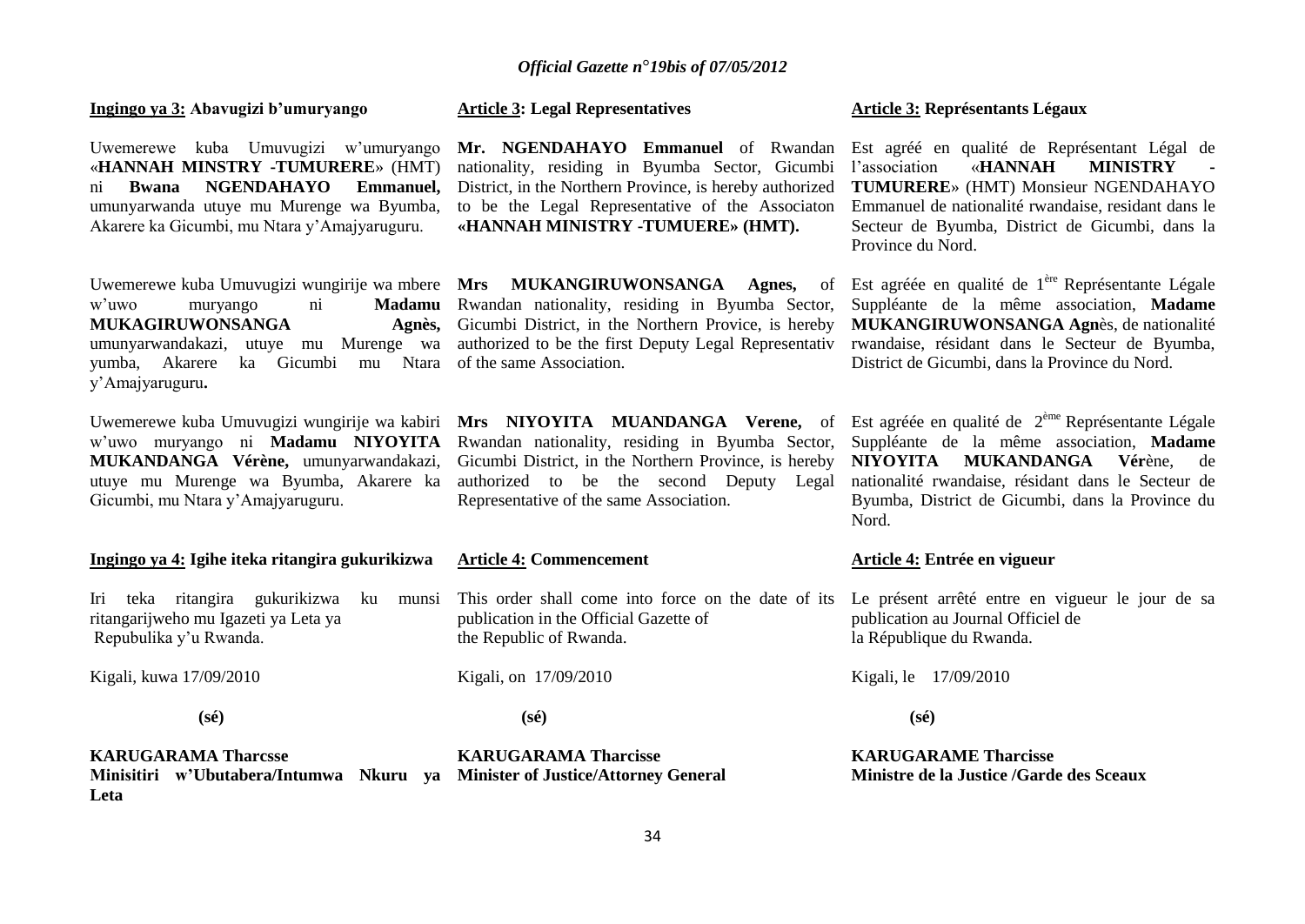# **STATUTS DE L'ASSOCIATION "HANNAH MINISTRY-TUMURERE" (HMT) asbl**

#### **UMUTWE WA I: IZINA, INTEBE, INTEGO**

#### **Ingingo ya mbere**

Hakurikijwe ibiteganywa n"itegeko nº 0/2000 ryo kuwa 26/07/2000 rigenga imiryango daharanira inyubgu, hashyizweho umuryango ugengwa n"aya mategeko: **L'ASSOCITION « HANNAH MINISTRY- TUMRERE »** asbl

#### **Ingingo ya 2**

Icyicaro cy"umuryango kiri mu Murenge wa Le Siège de l"Association est établie dans le Byumba, mu Karere ka Gicumbi, Intara secteur de Bymba, District de Gicumbi, dans y"Amajyaruguru. Gishobora kwimurirwa mu kandi Karere ka Repubulika y"u Rwanda tout autre District de la République du byemejwe n"Inteko Rusange.

#### **Ingingo ya 3**

Umuryango ukorere imirimo yawo mu Karere ka L"Association exerce ses activités dans le Gicumbi, ariko ushobora kwagurira ibiorwa byawo mu Rwanda hose byemejwe n"Inteko n"Inteko Rusange. Igihe uzamara ntikigenwe.

#### **Ingingo 4: Intego**

Intego z"Umuryango ni izi:

#### **CHAPITRE I:DENOMINATION, SIEGE, OBJECT CHAPTER I: NAME, HEAD OFFICE, OBJECTIVE**

#### **Article premier**

26/07/2000 relative aux associations sans but 2000 relating to non-profit organizations, it is lucrative, il est créé une Association régie par hereby created an Assocition regulated by the les presents Status: **L'ASSOCIATION «HANNAH MINISTRY-TUMURERE» MINISTRY-TUMURERE» (HMT)** Asbl **(HMT)** Asbl

#### **Article 2**

la Province du Nord. Il peut être transféré en Rwanda sur décisionde l"Assemblée Générale.

#### **Article3**

District de Gicumbi, mais peut les étendre sur toute l"étendue de la Republique du Rwanda sur decision de l"Assemblée Générale. Elle est créée pour une durée indéterminée

#### **Article 4: Objectifs**:

L" Association a pour but :

# Conformément à la loi n°20/2000 du In accordance with Law n°20/2000 of  $26<sup>th</sup>$  July preset statute: **L'ASSOCIATION « HANNAH**

#### **Article 2**

**Article One**

The head office of the Association is established in yumba sector, Gicumbi District, in the Northern Provinc. It can be transferred to any other District by decision of the Genral Assembly.

#### **Article3**

The Association carrie out its activities in Gicumbi District, but it can extend its activities through out the country by the decision of the General Assembly. It is created for an indefined period.

#### **Article 4: Objectives**

The objectives of the Association:

-Kwita no guteza imbere uburere bw'umwana mu -Promouvoir l'éducation de l'enfant surtout de -Promote the education of children at risk buryo bubereye Imana n'Igihugu. Umwana l'enfant à risque (les orphelins, les enfants especially the orphans, street and vulnerable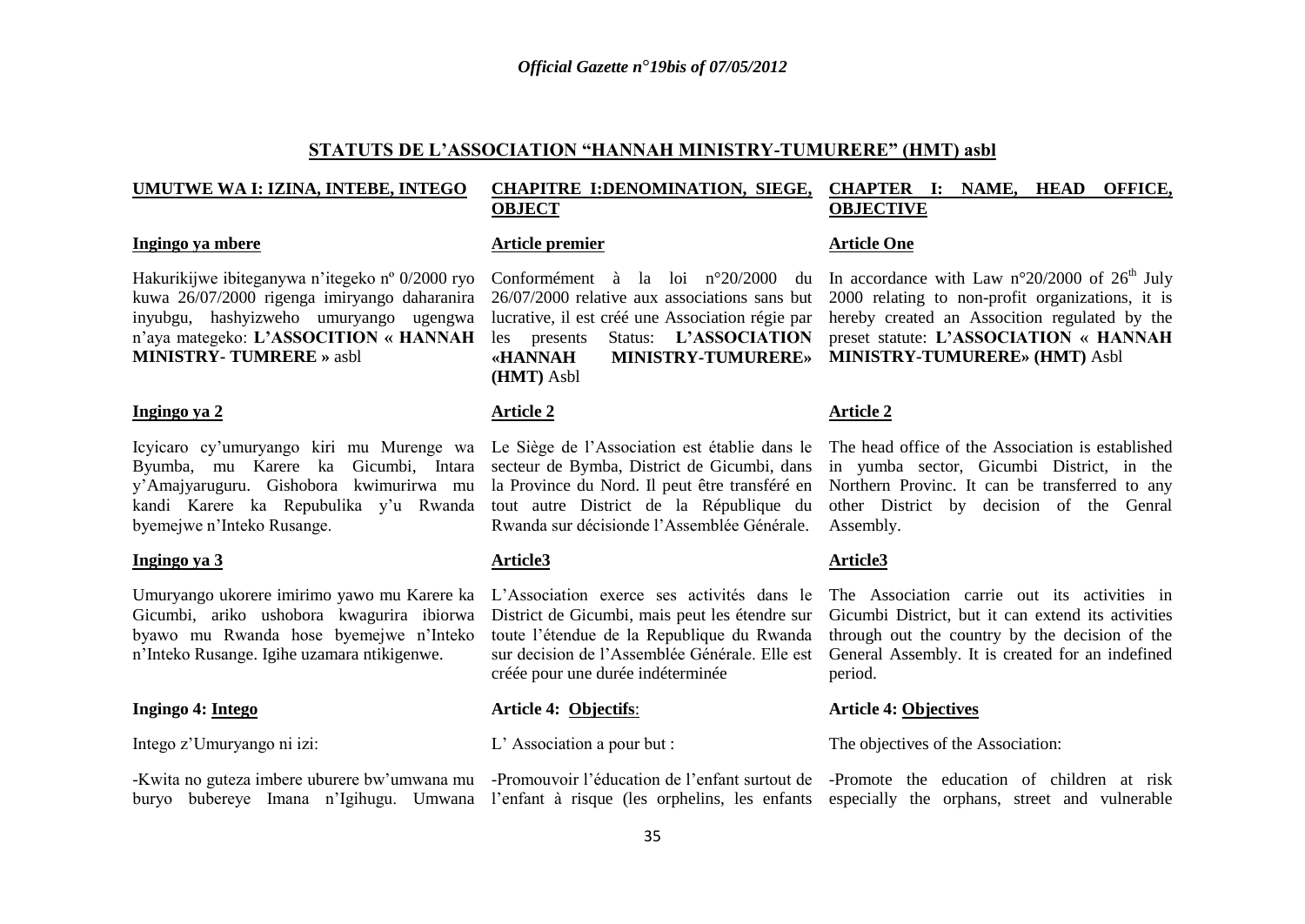| urebwa n'uyu muryango ni umwana utagira<br>kivurira (imfubyi, abana batishoboye, abana baba<br>mu mihanda, abana bahuye n'ingaruka z'icyorezo<br>cya Sida) kugira ngo bashobore gukura neza. | vulnérables, les enfants de la rue, les enfants<br>affectés ou infectés par le VIH/SIDA) pour sa<br>croissance spirituelle, sociale, émotionnelle<br>et intellectuelle, physique et économique. | children, and the children infected/affected by<br>HIV) to ensure their spiritual, emotional,<br>intellectual, physical and economical growth.                 |
|----------------------------------------------------------------------------------------------------------------------------------------------------------------------------------------------|-------------------------------------------------------------------------------------------------------------------------------------------------------------------------------------------------|----------------------------------------------------------------------------------------------------------------------------------------------------------------|
| -Kwita ku mutekano w' abana b'imfubyi zibana<br>imfubyi za jenoside, imfubyi za SIDA, n'izindi<br>mfubyi zose zitagira imiryango izirengera;                                                 | -La promotion d'un endroit de sécurité et de<br>soins surtout aux enfants qui n'ont pas la<br>protection d'une famille.                                                                         | -Promotion of secure and healthy environment in<br>which the parentless children feel protected;                                                               |
| -Kwita ku myigire y'abana bose, kwereka<br>urukundo abana bari mu miryango bibana;                                                                                                           | -Education pour tous, La promulgation de<br>l'attention, l'appui, et l'amour pour les enfants<br>vivant dans les familles tenues par des enfants.                                               | -Education for all children, Care for, love and<br>assist child headed households such as the<br>orphans due to genocide, HIV and other orphans<br>in general; |
| -Guharanira uburenganzira bw'abana, kurwanya<br>ihohoterwa rikorerwa abana uko ryamera kose.                                                                                                 | protection de l'enfant contre toute forme de<br>violence.                                                                                                                                       | -La promotion des droits de l'enfant et la -Promotion of children's rights and fight all forms<br>of violence                                                  |
| -Guteza imbere<br>gushyigikira<br>ibikorwa<br>no<br>by'abaturage<br>n'ubuyobozi<br>bw'ibanze<br>by'ibisubizo ku bibazo by'abana hitawe ku<br>burenganzira bwabo, amahoro n'ubutabera.        | -La facilitation et la promotion des réponses<br>locales de la communauté dans la protection<br>des droits de l'enfant et dans le maintien de la<br>paix et la justice économique               | -Empower<br>and promote<br>local<br>community<br>responses for the protection of child rights and<br>peace and economic justice.                               |
| -Kurwanya icyorezo cya<br>Sida no gutanga<br>Ubufasha bwihariye<br>bagezweho<br>ku<br>bana<br>n'ingaruka za SIDA                                                                             | -Lutte contre le VIH/SIDA dans la jeunesse et<br>la promulgation des soins particuliers aux<br>enfants qui ont été infectés ou affectés par le<br><b>VIH/SIDA</b>                               | -Fight HIV/AIDS among youth and give special<br>care to children affected or infected by HIV/AIDS                                                              |
| -Gutegura no gukora imishinga y'ibikorwa ibyara<br>amafaranga, yafasha umuryango kugera ku<br>nshingano zawo;                                                                                | -Créer et initier des activités génératrices de<br>revenues susceptibles d'aider l'association à<br>atteindre ses objectifs                                                                     | -To create and initiate activities generating<br>incomes that can help the association attain its<br>objectives;                                               |
| Guteza imbere uburezi hagamijwe<br>gutoza<br>urubyiruko ubumenyi n'umuco mbonera gihugu<br>n'ingororamubiri;                                                                                 | -Promouvoir l'éducation<br>visant<br>la<br>en<br>formation intellectuelles, civique et morale de<br>la jeunesse et physique;                                                                    | -Promoting education with the aim of acquainting<br>youth with national values and physical;                                                                   |
| Guharanira iterambere n'imibereho myiza muri<br>n'ubukungu<br>rusange,<br>uburezi,<br>ubuzima                                                                                                | -Contribuer au développement et au bien être<br>en general, l'éducation, la culture, la santé et                                                                                                | -Contribute to development and social Welfare in<br>general, education, health and socio-economic in                                                           |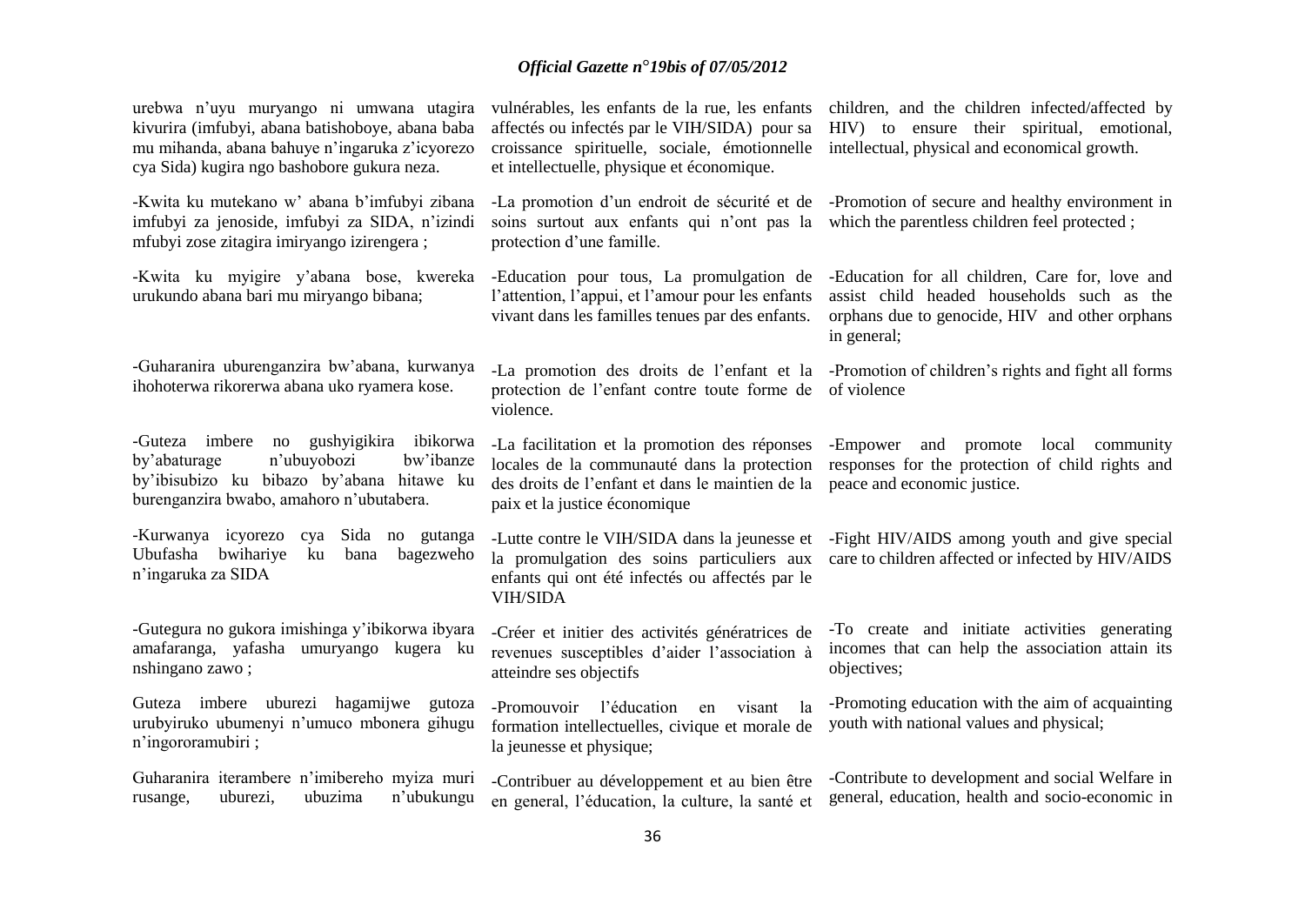by"umwihariko.

socio-économique en particulier;

particular;

## **UMUTWE WA II: ABAGIZE UMURYANGO**

#### **Ingingo 5:**

Umuryango ugizwe n"abanyamuryango bawushinze, abanyamuryango bawinjiramo n"abanyamuryango b"icyubahiro.

**Abanyamuryango bawushinze** ni abashyizeho umukono kuri aya mategeko shingiro.

**Abanyauryango bawinjiyemo** ni abantu babisaba bamaze kwiyemeza gukurikiz aya mategeko shingiro kandi bakemezwa n"Inteko Rusange.

Abanyamuryango bawusinze n"abanyamuryango bawinjiramoni abanyamuryango nyakuri. Bafite uburenganzira bumwe n"inshingano zimwe ku l"Association. Ils ont les même droits et birebana n"umuryango

**Abanyamuryango b'icyubahiro** ni abatari Les **membres d'honneur** sont toutes les abanamuryango nyakuri bashyigikira umryango mu bitekerezo cyangwa mu bikorwa.

Abanyamuryango b"icyubahiro bagishwa inama mu nteko ariko ntibashobora gutora

#### **Ingingo 6:**

Abanyamuryango nyakuri biyemeza kugir uruhare mu bikorwa by"umuryango batizigamye. Baza mu nama z"Inteko Rusange kandi bafite uburenganzira bwo gutora. Bagomba gutanga umusanzu wa buri mwaka ugenwa n"Inteko

## **CHAPITRE II: DES MEMBRES**

#### **Article 5**:

L"Association se compose des membres fondateurs, des mmbres adhérents et des membres d"honneurs.

Sont **membres fondateurs**, les signataires des présents statuts.

Sont **membres adhérents** des personnes physiques qui, sur demande et après avoir souscrit aux présents Statuts, sont agréées par l"Assemblée Générale.

Les membres fondateurs et les membres adhérents sont les membres effectifs de devoirs vis-à-vis de l"association.

personnes physiques ou morales auxquelles l"Assemblée Générale aura décerné ce titre en reconnaissance des services spéciaux et appréciables rendus à l"Association.

Les membres d"honneur siègent au sein de l"Assemblée Générale sans droit de vote.

#### **Article 6:**

Les membres effectifs s'engagent inconditionnellement de participer aux activités de l"Association. Ila assistent aux réunions de l"Assemblée Générale avec voix délibérative.Ils ont le devoir de verser une

## **CHAPTER II: THE MEMBERS**

#### **Article 5**:

The Association is composed of founder members, ordinary members and honorary members.

The **founder members** are those tht have signed the present statute.

**Ordinary members** are those who would have accepted this present atatute and accepted after written application by the General Assembly.

The founder and ordinary members are referred to as effective members of the Organization of the Association with equal rights and duties.

**Honorary members** are all physical and moral persons whom the General Assembly will give thattitle in recognition of their special and appreciabe services rendered to the Asscociation.

Honorary members attend the General Assembly but with no right to vote.

#### **Article 6:**

The effective members commit to unconditionally participate in the activities of the Association. They attend the general Assembly meetings with the right to vote. They are compelled to give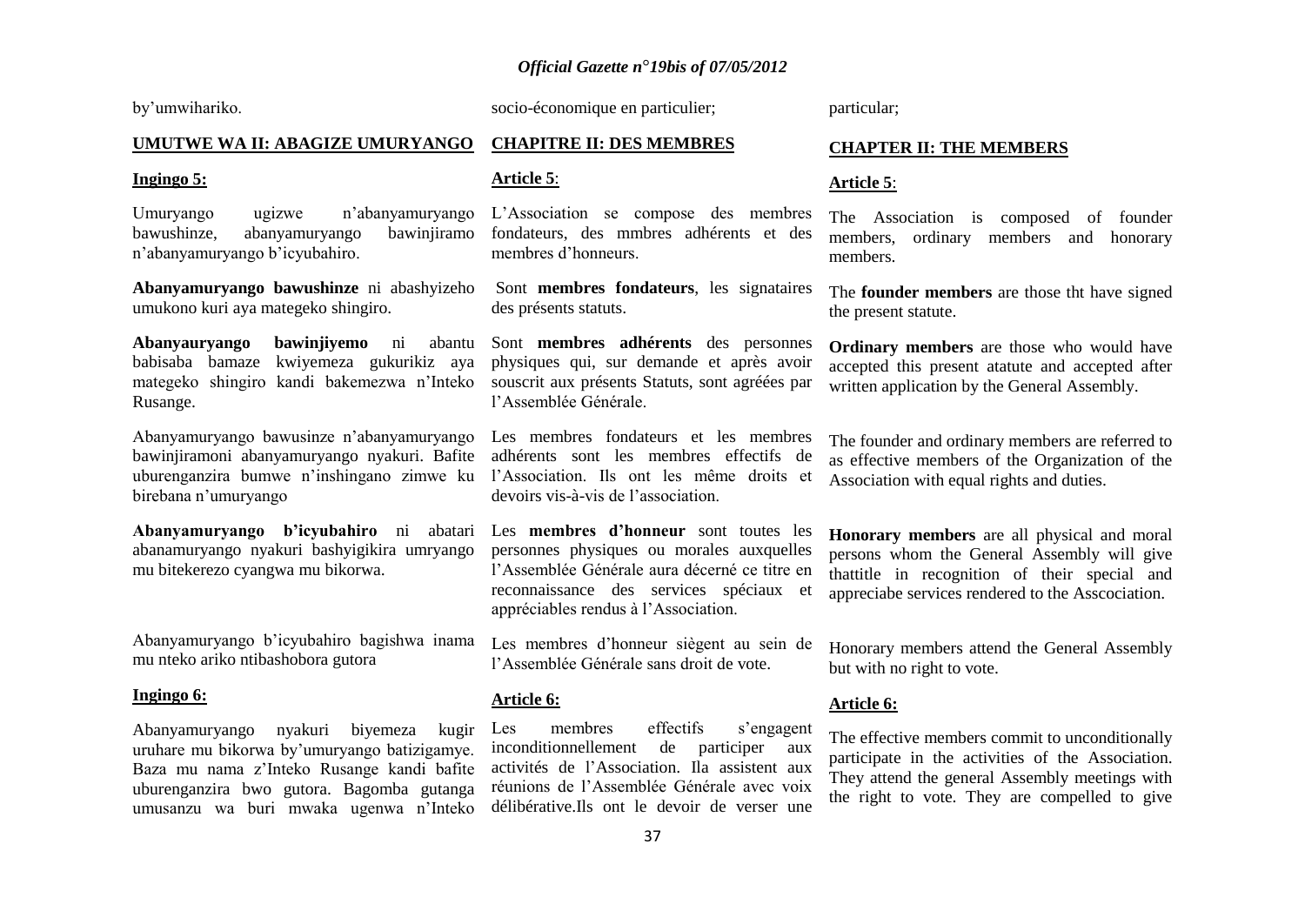Rusange.

#### **Ingingo 7 :**

Amabwiriza yihariye agnga umunyamuryango niyo agena uko umntu yemererwa kuba l"Association détermine les conditons umunyamuryango.

## **Ingingo 8 :**

apfuye, iyo asezeye ku bushake, iyo yirukanywe cyangwa iyo umuryango usheshwe.

Uburyo umunyamuryango asezera n"impamvu zituma yirukanwa biteganywa mu Mabwiriza yihariye agenga Umuryango.

#### **UMUTWE WA III: UMUTUNGO**

#### **Ingingo 9:**

Umuryango ushobora gutira cyangwa gutunga ibintu byimukanwa n"ibitimukanwa ukeneye kugira ngo ugere ku ntego zawo.

### **Ingingo 10 :**

Umutungo w"Umuryango ugizwe n"imisanzu, ibikorwa by"umuryango, impano, imfashanyo n"indago.

#### **Ingingo 11 :**

Umutungo w"Umuyango ni uwawo bwite. Ugenera umutungo wawo ibikorwa byose bituma

cotisation annuelle dont le montant est fixé par l"Assemblée Générale.

#### **Article 7 :**

Le Règlement d'Ordre Intérieur d"adhésion à l"Association

## **Article 8 :**

dissolution de l"Association.

Les modalités de démission et les critères d"exclusion sont déterminés dans le Règlement d"ordre interieur de l"Associaton.

#### **CHAPTER III: DU PATRIMOINE**

#### **Article 9:**

peut posséder, soit en jouissance, soit en propriété, les biens meubles et immeubles nécessaire à la réalisation de son objet.

### **Article 10 :**

Le patrimoine de l"Association est constitué des cotisations des membres, les produits des travaux de l"Associatin, dons, legs et subventions diverses.

#### **Article 11 :**

Les biens de l"Association sont s propriété exclusive. Elle affecte ses ressources à tout ce

annual contriution which is determined by the General Assembly.

#### **Article 7:**

The Rules of Internal regulations determine the conditions conditions of adhesion to the Association.

## **Article 8:**

Umuntu areka kuba umunyamuryango iyo La qualité de membre se perd par le décès, la Membership ceases y death, by voluntary démission volontaire, l"exclusion ou la resignation, exclusion or the dissolution of the Association.

> The modalities of resignation and the criterie's of exclusion are determined in the Rules of Internal Order of the Association.

#### **CHAPTER III: THE PATRIMONY**

#### **Article 9:**

The Association can borrow or possess movable and immovable assets necessary to achieve its objective.

#### **Article 10:**

The patrimony of the Association is comprised of the contributions of members, products of the works of the Association, donations, legacies and varied subventions.

#### **Article 11:**

The assets of the Association are its exclusive property. It alloctes its resources to anything that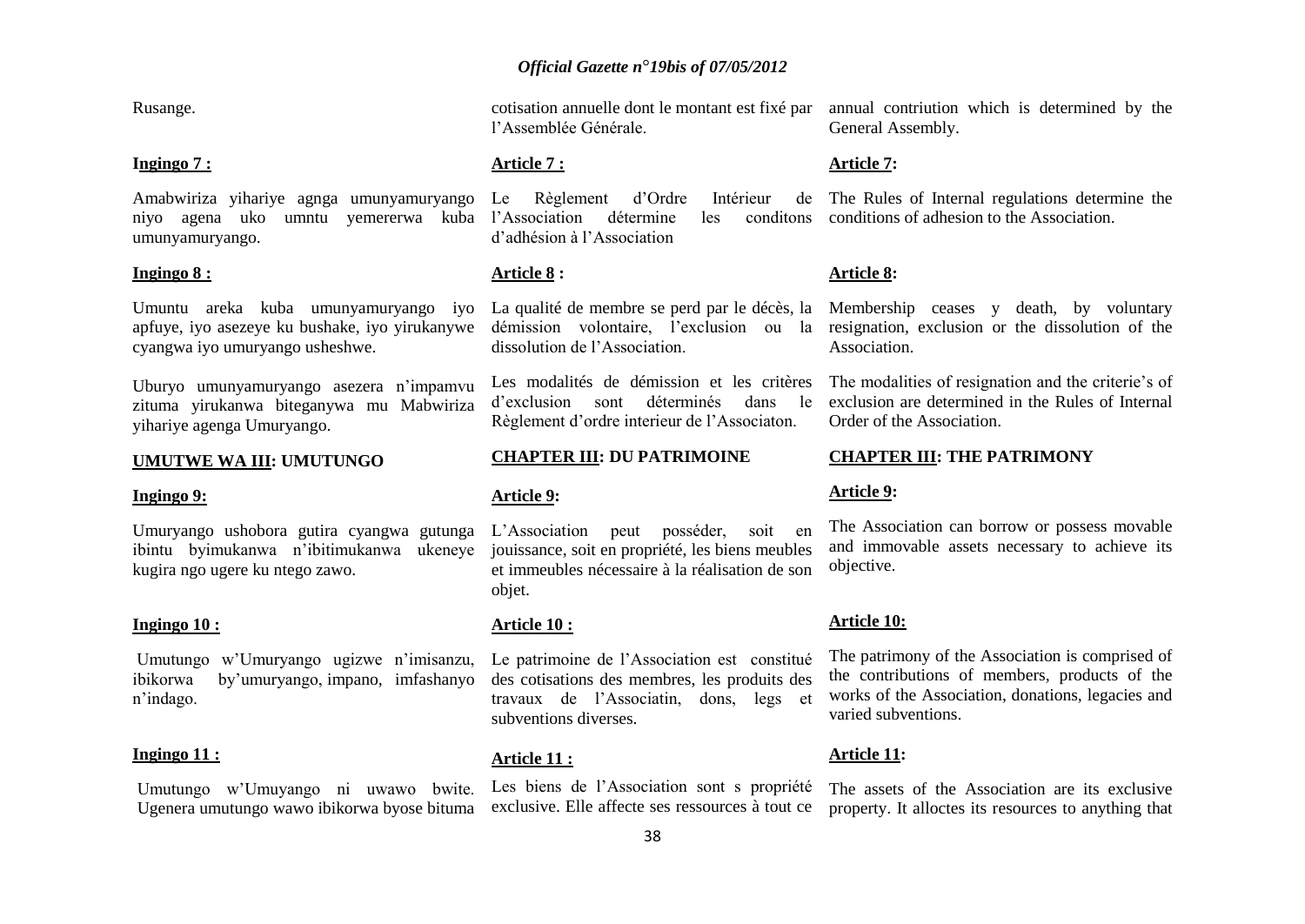ugera ku ntego yawo.

#### **Ingingo 12 :**

Igihe Umuryango usheshwe, Inteko Rusange ishyiraho umuntu umwe cyangwa bensh l"Assemblée Générale désigne un ou plusieurs bashinzwe kurangiza iryo sewa.

Iyohamaze gukorwa ibarura ry"agaciro k"ibintu byimukanwa n"ibitimukanwa by"Umuryango no kwishyura imyenda, umutungo usigaye uhabwa undi muryango bihuje intego.

## **UMUTWE WA IV: INZEGO**

#### **Ingingo 13 :**

Inzego z"Umuryango ni:

- Inteko Rusange
- Inama y"Ubuyobozi
- Ubugenzuzi bw'imari.

#### **Ingingo 14:**

Inteko Rusange nirwo rwego rukuru rw"umuryango. Igizwe n"abanyamuryango nyakuri bose.

#### **Igice cya mbere : Inteko Rusange**

#### **Ingingo ya 15 :**

Inteko Rusange ifite ububasha bukurikira :

qui concourt directement ou indirectement à la réalisation des objectifs de l"Association.

#### **Article 12:**

En cas de dissolution de l"Association, curateurs chargés de procéder à la liquidation.

Après la réalisation de la valeur des biens meubes et immeubles de l"Association et apurement du passif, l"actif du patrimone sera cédé à une autre association poursuivant les objectifs similaires.

## **CHAPTER IV: DES ORGANES**

### **Article 13:**

La structure de l"Organisme est ainsi constituée:

- L"Assemblée Générale
- Le Conseil d"Administration
- Le Commissariat aux comptes.

#### **Article 14:**

L"Assemblée Générale est l"organe suprême de l"Association. Elle est constituée de tous les membres effectifs de l"Association.

**Section premiere : De l'Assemblée Générale** 

39

### **Article 15 :**

L"Assemblee Generale a les pouvoirs suivants : The General Assembly has the following powers:

#### **Article 12:**

In case of dissolution of the Association, the General Assembly designates one or many curators to proceed to the liquidation.

After the realization of the value of the movable and immovable assts of the Association and payin the debts, the active assets will be given to another Association with similar objectives.

#### **CHAPTER III: THE ORGANS**

## **Article 13: Organs**

The organs of the HMT Tumurere are :

- The General Assembly
- Board of Directors:
- Auditorship

#### **Article 14:**

**Article 15:**

The General Assembly is the supreme organ of the organization. It is composed of all effective members of the Association.

#### **Section One: General Assembly**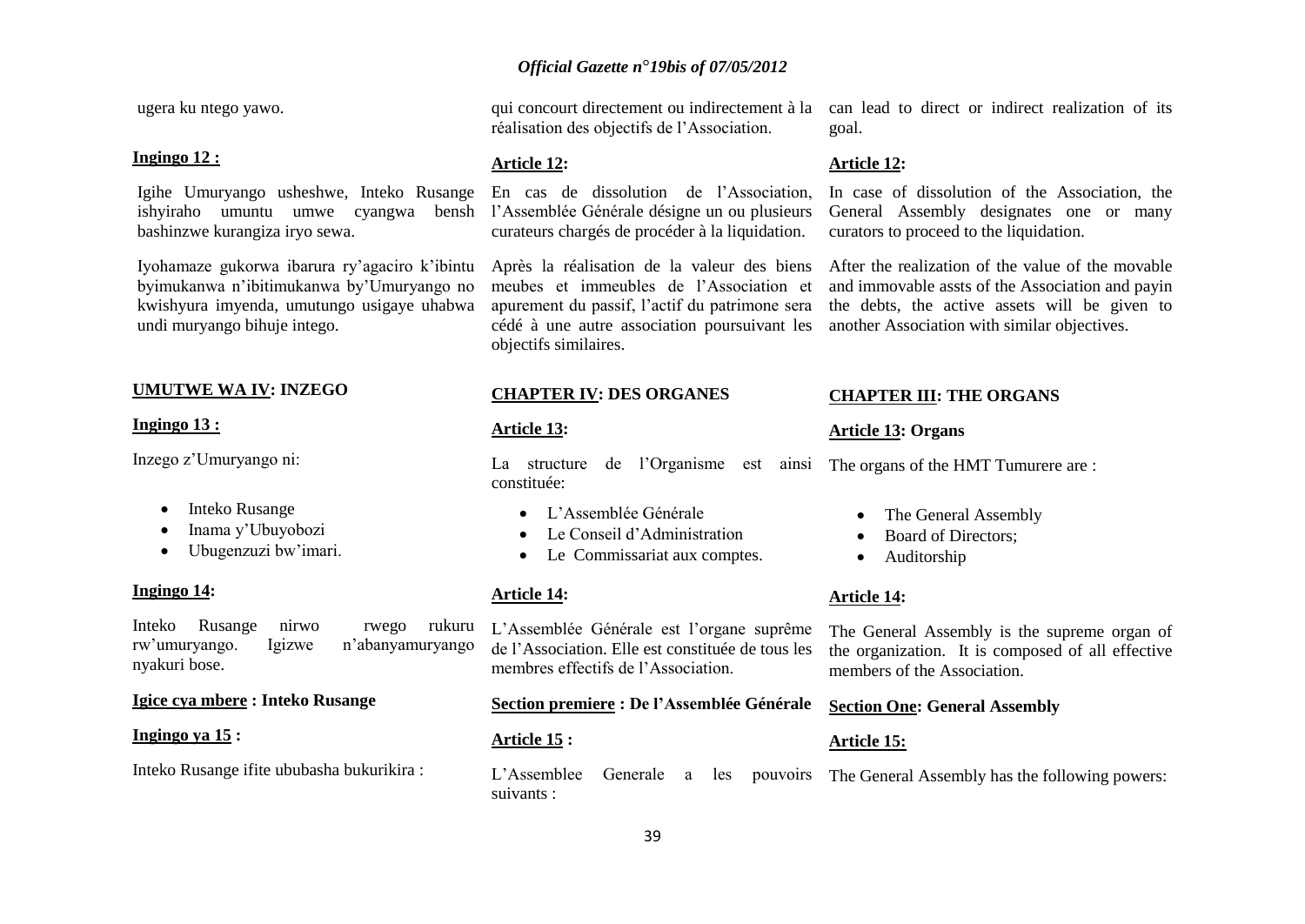• Kwemeza no kuvugurura amategeko n"amabwiriza ngengamikorere by"Umuryango;

- Gushyiraho no kuvanaho abagize Komite Nyobozi;
- Kugena gahunda y"ibikorwa by"Umuryango ;
- Kwemeza imicungire ya buri mwaka y"imari y"Umuryango ;
- Kwemera impano n"indagano
- Gusesa umuryango.

### **Ingingo ya 16:**

Inteko Rusange itumizwa kandi ikayoborwa n"Umuvugizi wayo, yaba adahari yangwa atabonetse bigaorwa n"umuvugizi wungirije.

Igihe umuvugizi n"umwungirije batabonetse cyangwa banze, Inteko Rusnge ihamagazwa mu nyandiko na 1/3 cy"abanyamuryango nykuri.

Icyo gihe abagize inteko bitoramoPerezida w"inama.

### **Ingingo ya 17:**

Inteko rusange iterana rimwe mu mwaka mu nama zisanzwe. Inyandiko z"ubutumire zikubiyemo ibizigwa zohererezwa abanyamuryango nibura iminsi 30 mbere y"inama.

- Adopter et modifier les statuts et Règlement d"ordre interieur de l"Association ;
- Nommer et revoquer les membres du Comite Executif ;
- Determiner les activites de l"Association ;
- Admettre, suspendre et exclure un membre;
- Approuver des comptes annuels ;
- Accepter des dons et legs ;
- Dissoudre l"Association

#### **Article 16:**

L"Assemblée Générale est convoquée et présidée par le Representant Legal, ou en cas d"absence d"empechement par le Representant Legal suppleant.

En cas d"absence, d"empechement ou de defaillance simultanes du Representant legal et du Representant Legal suppleant, l"Assemblee Generale est convoquee par ecrit par un tiers des membres effectifs. Pour la circonstance, l"Assemblee elit en son sein un President pour la session.

## **Article 17 :**

L"Assemblée Générale se réunit une fois par an en session ordinaire. Les invitations contenant l"Ordre du Jour sont envoyées aux membres trente jours au moins avant la reunion.

- Adopt and modify the statutes and Rules of Internal Order of the Association;
- Nominate and layoff the members of the Executive Committee;
- Determine the activities of the Association;
- Admit, suspend and exclude a member;
- Approve the annual accounts;
- Accept donations and legacies
- Dissolute the Association.

#### **Article 16:**

The General Assembly is summoned and presided over by the Legal Representative or in case of his absence by Deputy Legal Representative of the Association.

In case of absence or refusal of the legal representative and the assistant, the General Assembly is summoned in writing by one third of the effective members. In that case, the general Assembly elects among themselves the president of the session.

#### **Article 17:**

The General Assembly meets once a year in ordinary sessions. The invitations containing the agenda are sent at least thirty days before the meeting.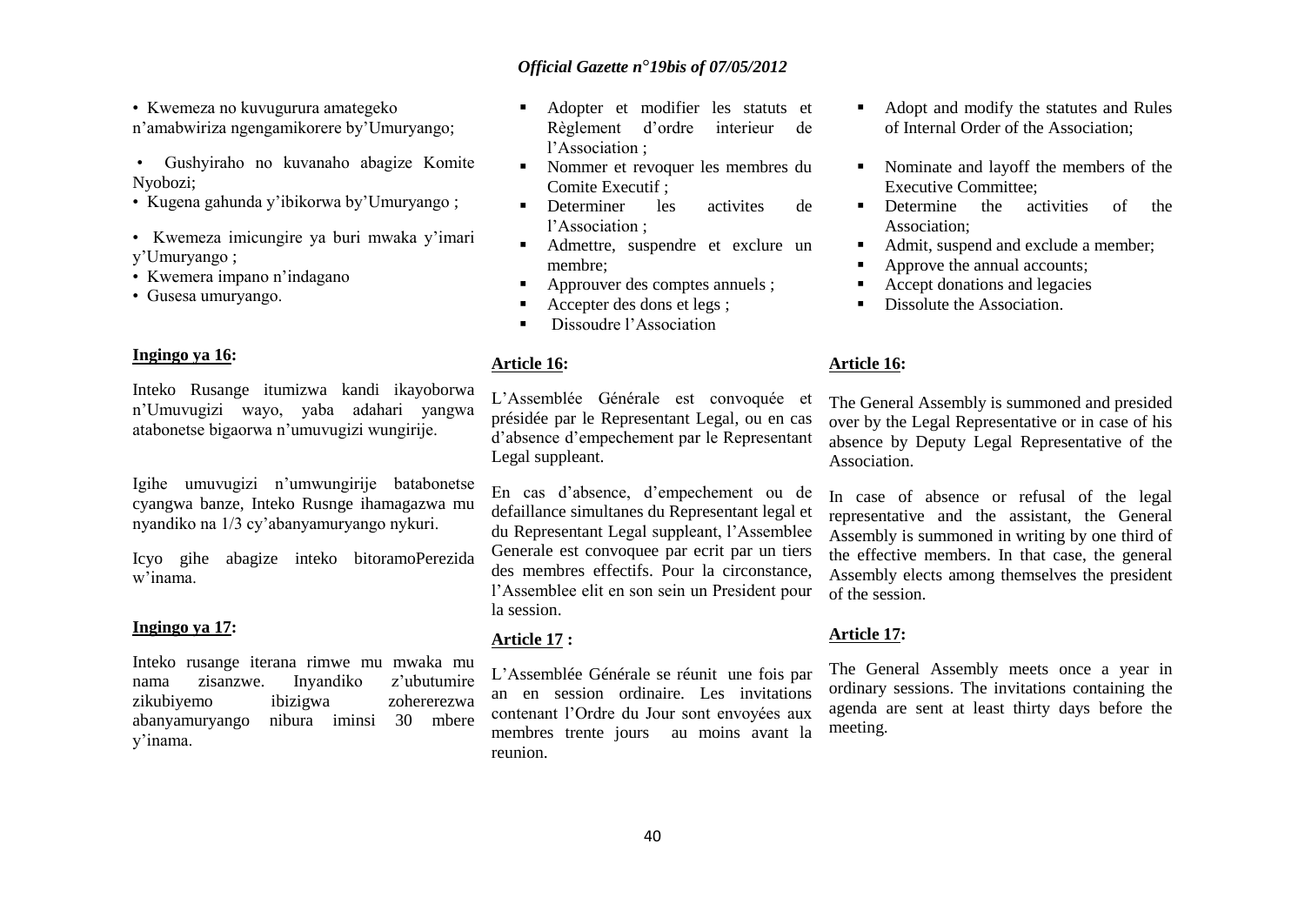## **Ingingo ya 18:**

Ku murongo w"ibyigwa n"inama y"mwaka A l"ordre du jour de la reunion de l"annee hagomba kubamo byanze bikunze raporo y"umwaka y"ibikorwa by"Inama y"Ubuyobozi, ibyagezweho mu mwaka ushize, umushinga w"ingengo y"imari y"umwaka utaha na raporo y"abagenzuzi b"imari.

#### **Ingingo ya 19:**

Inteko Rusange iterana kandi igafata ibyemezo bifite agaciro iyo 2/3 by"abanyamuryango nyakuri bahari. Iyo uwo mubare utuzuye, indi nama itumizwa mu minsi 15. Iyo icyo gihe kigeze, Inteko Rusange iterna kandi igafata ibyemezo bifite agaciro uko umubare w"abahariwaba ungana

Uretse ku biteganywa ukundi n"itegeko ryerekeye imiryango idaharanira inyungu n"aya mategeko shingiro, ibyemezo by"Inteko Rusange bifatwa hakurikijwe ubwiganze busesuye bw"amajwi. Iyo amajwi angana irya Perezida rigira uburemere bw"abiri.

## **Ingingo ya 20 :**

Inteko Rusange idasanzwe ihamagazwa kandi L"Assemblee Generale extraordinaire est ikayoborwa mu buryo bumwe nk"ubw"Inteko Rusange isanzwe. Igihe cyo kuyitumira ni iminsi 15, ariko gishobora kumanurwa ku minsi 7 iyo hari impamvu yihutirwa cyane. Impaka zigibwa gusa ku kibazo cyateganijwe ku murongo w"ibyigwa.

## **Article 18 :**

doivent figurer obligatoirement le rapport annuel d"activites du conseil d"administration, le rapport de l"axercice ecoule, les previsions budgetaires ainsi que le rapport de contrôle des Commissaires aux comptes.

#### **Article 19**

L"Assemblée Générale siège et délibère valablement quand les 2/3 de membres effectifs sont présents. Si le quorum n"est pas atteint, une nouvelle convocation est lancee dans un delai de 15 jours. A cette echeance, l"Assemblee Generale siege et délibère valablement quelque soit le nombre de participants.

Sauf pour les cas expressement prevus par la loi relative aux associations sans but lucratif et par les presents statuts, les decisions de l"Assemblee Generale sont prises a la majorite absolue des voix. En cas de parité des voix, celle du President compte double.

## **Article 20:**

convoquee et preside dans les memes conditions que l"Assemblee Generale ordinaire. Les delais de sa convocation sont de 15 jours, mais en cas d"extreme urgence, ce delai peut etre ramene a 7 jours. Les debats ne portent que sur l"objet de sa convocation.

#### **Article 18:**

On the agenda of the meeting of the year, must obligatory appear annual report of activity of the board of directors, achievements of past year, budget proposal for next year and the report of the control by auditorship.

#### **Article 19:**

The General Assembly meets and makes valuable deliberations when 2/3 of effective members are present. If the quorum is not attained, a new summon is sent in 15 days. After that time, the General Assembly meets and makes valuable deliberations no matter the number of participants.

Except for the case provided by the law related to the non profit making associations and by the present statutes, the decisions of their General Assembly are made by absolute majority of votes. In case of the equality of votes, the president's vote counts double.

#### **Article 20**

The extraordinary General Assembly is summoned and presided in the same conditions as the ordinary General Assembly. The time for summoning is 15 days. But in case of extreme emergency, that time can be reduced to 7 days. The debates connot be on other than the objective of its summoning.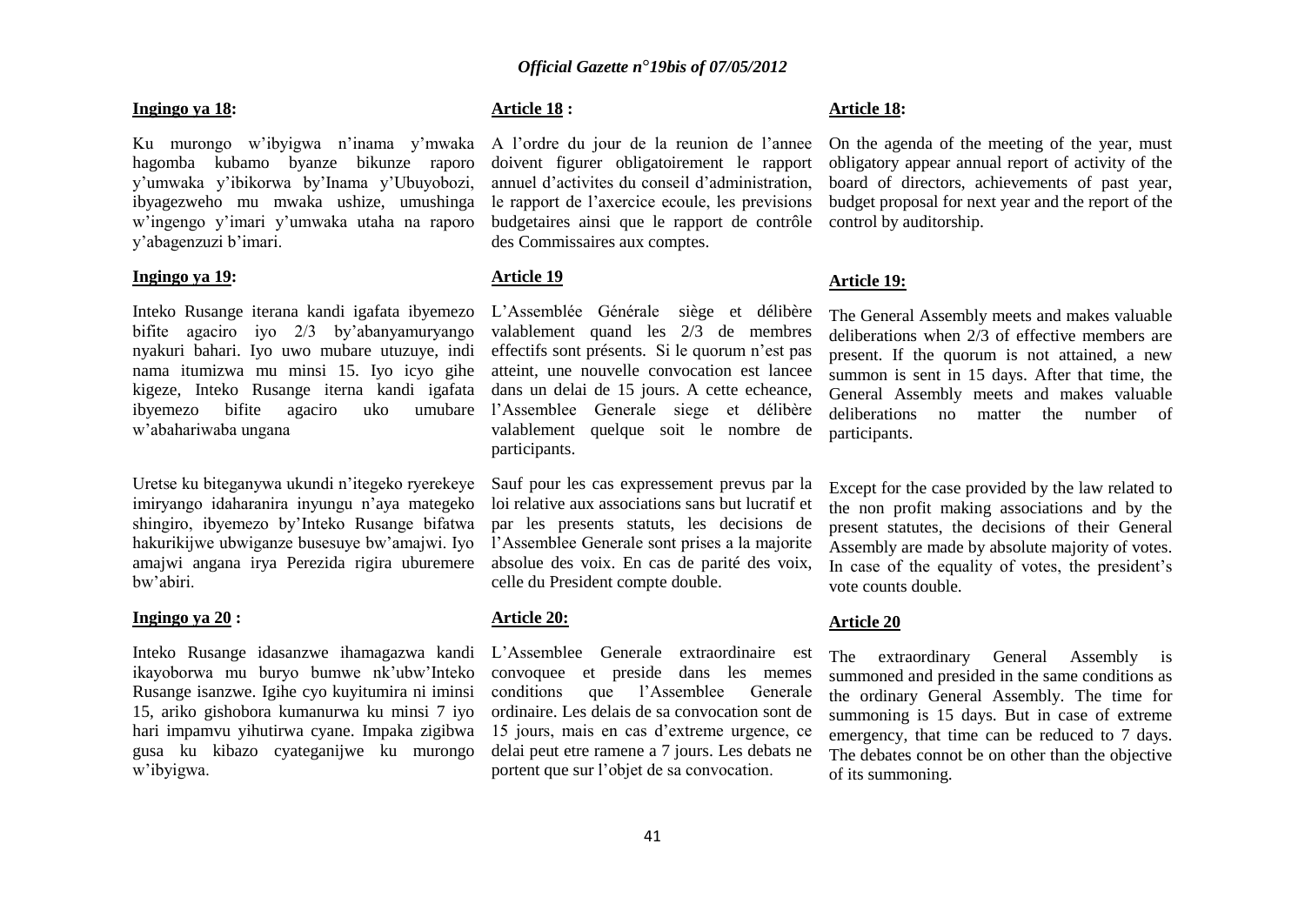### **Ingingo ya 21 :**

Inyandiko-mvugo z"Inteko Rusange zishyirwaho Les procès-verbaux des reunions de The minutes of the meeting of the General umukono na Perezida w"Inama hamwe n"Umunyamabanga w"umuryango

## **Igice cya kabiri : Inama y'Ubuyobozi**

#### **Ingingo ya 22 :**

Inama y"Ubuyobozi igizwe na :

- Perezida ariwe Muvugizi w"Umuryango ;
- Visi-Perezida wa mbere kaba n"umuvugizi wungirije wa mbere w"umuryango ;
- Visi-Perezida wa Kabiri akaba n"Umuvugizi wungirije wa kabiri w"umuryango
- Umunyamabanga
- Umubitsi w'umuryango
- Umujyanama.

#### **Ingingo ya 23**

Abagize komite nyobozi batorwa n"Inteko Rusange mu banyamuryango nyakuri. Manda yabo ni imyaka irindwi ishobora kongerwa. Iyo umwe mu bagize komite Nyobozi yeguye ku bushake, avanywe ku wanya we n"Inteko Rusange cyangwa apfuye, umusimbuye arangiza manda ye.

## **Article 21:**

President de la reunion et le Secretaire de secretary of the Association. l"Association.

## **Section deuxieme: Du Conseil d'Administration**

#### **Article 22**

Le Conseil d"Administration est compose de:

- President: Representant Legal:
- 1er V/President: 1er Representant Legal Suppleant;
- 2eme V/President : 2eme Representant Legal Suppleant
- Secretaire
- Tresorier de l"association;
- Un Conseiller

#### **Article 23**

Les members du Comité Exécutif sont élus parmi les mebres effectifs de l"Association pour un mandate de 7 ns renouvelables. En cas de démission volontaire ou forcée , prononcée par l"Assemblée Générale ou de décès d"un member du Comité Exécutif au cours du mandate, le successeur élu achève le mandate de son prédécesseur.

### **Article 21**

l'Assemblee Generale sont signes par le Assembly are signed by the president and the

#### **Section two: Board of Directors**

#### **Article 22:**

The Board of Directors is composed of:

- President: Legal Representative
- First Vice-President: First Deputy Legal Representative;
- Second Vice-President: Second Deputy Legal Representative
- Secretary
- Treasurer of the association;
- The Advisor

#### **Article 23**

The members of the Board of Directors are elected among effective members of the Association for a mandate of 7 years renewable. In case of resignation, expulsion by the General Assembly or death of members of the Board of Directors, his successor shall finish the mandate.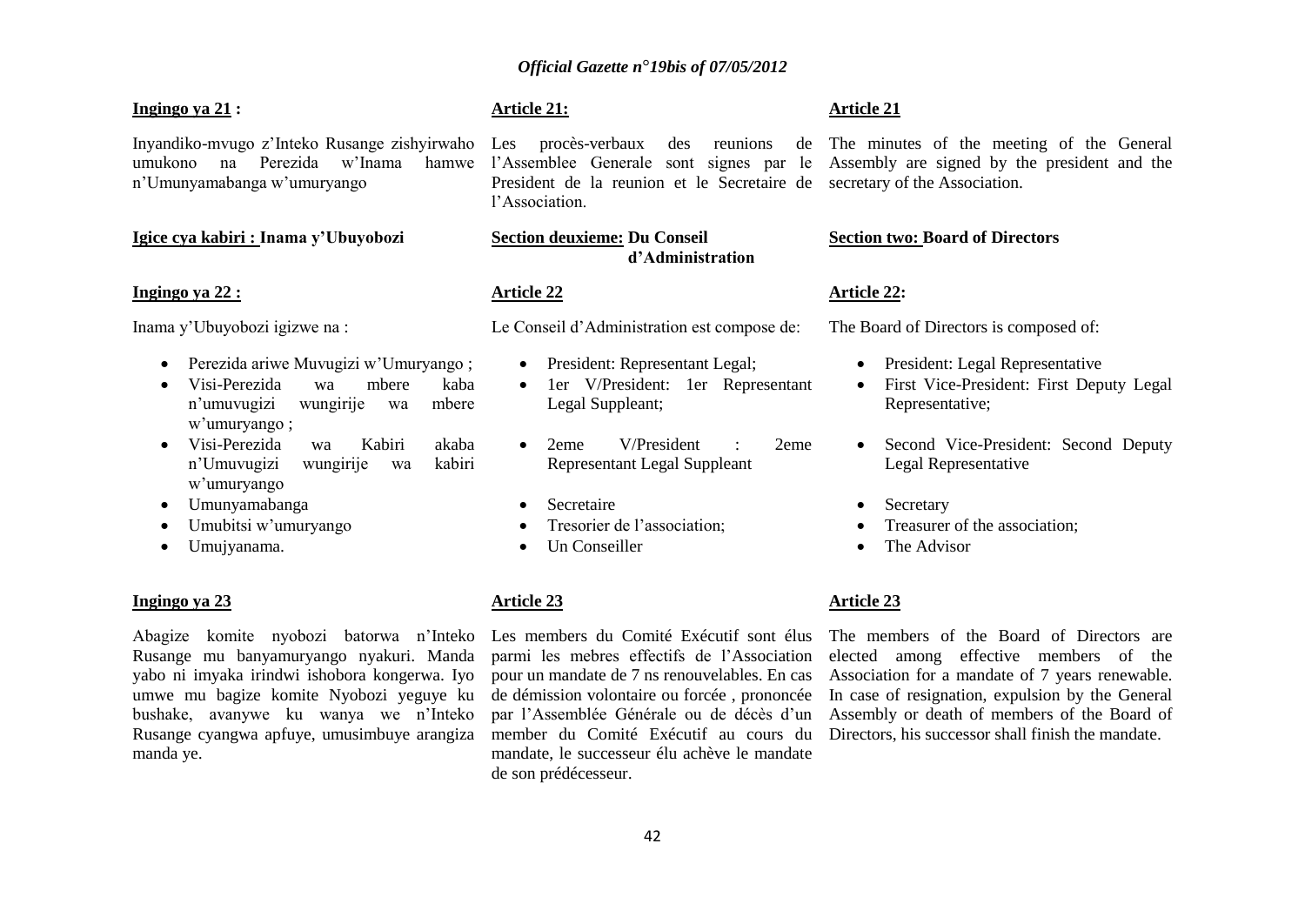### **Ingingo ya 24**

Komite Nyobozi iterana rimwe mu gihembwe Le Conseil d"Administration se réunit une fois n"igihe cyose bibaye ngombwa, ihamagawe na Perezida wayo, aba adahari cyangwa atabonetse igahamgarwa na Visi-Perezia.

ubwiganze busesuye bw"abayigize. Iyo ayo members. En cas de parité de voix, celle du majwi angana, irya Perezida rigira uburemere Président compte double. bw"abiri.

#### **Ingingo ya 25**

Inama y"Ubuyobozi ishinzwe:

- Gushyira mu bikorwa ibyemezo n"ibyifuzo by"Inteko Rusange;
- Kwita ku micungire ya buri munsi y"Umuryango;
- Gukora raporo ya uri mwaka y"ibyakozwe;
- Gutegura imishinga y"ingengo y"imari igomba gushyikirizwa Inteko Rusange;
- Gushyikiriza Inteko Rusange ingingo z'amategeo shingiro n'iz'amabwiriza ngengamikorere zigomba guhindurwa;
- Gutegura inama z"Inteko Rusange;
- Kugirana imishyikirano n"abaterankunga;
- Gushaka, gushyiraho no gusezeera abakozi bo mu nzego zinyuranye z'umuryango.

## **Article 24**

par trimester et à chaque fois que de besoin, sur convocation de son Présidnt, ou en cas d"absence ou d"empêchement pr le vice-Président.

Iterana kandi igafata ibyemezo hakurikijwe Il siege et délibère à l majorité absoblue des

#### **Article 25**

Le Conseil d'Administration a attributions:

- Exécuter les decisions et recommendations de l"Assemblée Générale;
- S"occuper de la gestion quotidienne de l"Association;
- Rédiger les repports annuels d'activités<sup>.</sup>
- Elaborer les previsions budgétaires à soumettre à l"Assemblée Générale;
- Préparer la session de l"Assemblée Générale;
- Négocier des financements avec les partenaires
- Recruter, nommer et révoquer le personnel de différents services de l"Association.

#### **Article 24**

The Board of Directors meet once in 3 months and every time needed summoned by the President, or in ase of his absence by the Vice-President.

It assembles and makes decision by absolute majority of its members. In case of parity of votes, the presidet"s vote counts double.

#### **Article 25**

The Board of Directors is in charge of:

- Executing the decisions and recommendation of the General Assembly;
- Follow up the daily management of the Association;
- Prepare annual reports:
- Elaborate the budgetary bills to be submitted to the general Assembly;
- Propose to the General Assebly the modifications to the statutes and Rules of Internal Order of the Association;
- Prepare the session of the General Assembly;
- Negotiate financial support with partners.
- Recrut, nominate and dismiss the personnel of different services of the Association.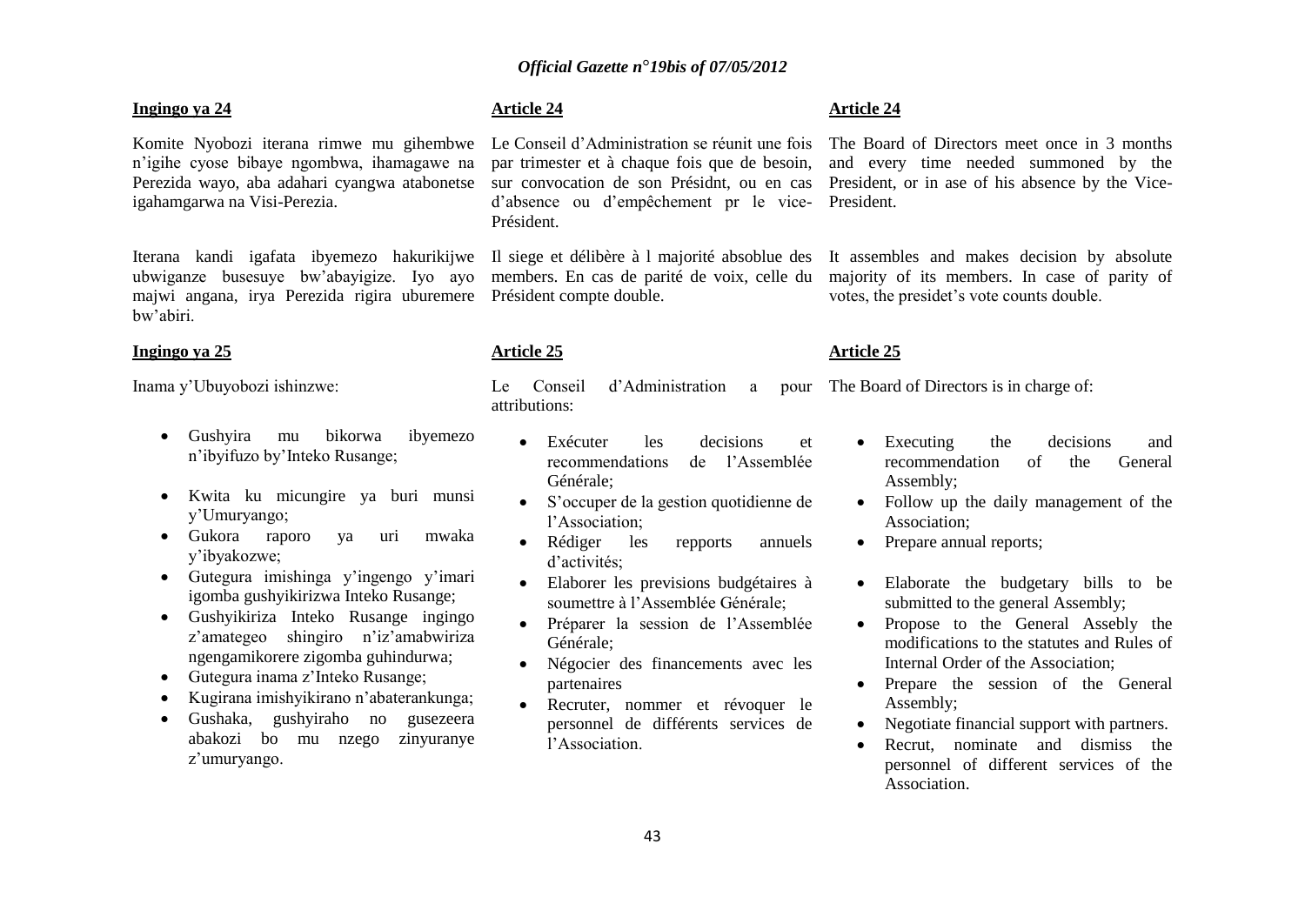## **Igice cya gatatu: Ubugenzuzi bw'imari**

#### **Ingingo ya 26:**

Inteko Rusange ishyiraho buri Abagenzuzi b"imari babiri bafite inshingano yo kgenzura buri gihe imicungire y"imari n"indi mitungo y"Umuryango.

Bafite kandi ubuenganzira bwo kureba mu bitabo n"nyandiko z"ibaruramari z"Umuryango ariko batabijyanye hanze y"ububiko. Batanga raporo zabo mu Nteko Rusange.

#### **UMUTWE WA IV: INGINGO ZISOZA**

#### **Ingngo ya 27:**

bwiganze bw'abanyamuryango bateraniye mu Nteko Rusange, bisabwe na Komite Nyobozi cyangwa cy"abanyamuryango nyakuri.

#### **Ingingo ya28:**

Byemejwe n"abgize ubwiganze bwa 2/3 by"abanyamuryang nyakuri, Inteko Rusange ishobora gusesa Umuryango, kuwufatanya nundi cyangwa kuwomeka ku wundi Muryango bihuje intego.

#### **Ingingo ya 29:**

Ku bidateganijwe muri aya mategeko shingiro

## **Section troisième: Du commissariat aux comptes**

#### **Article 26:**

L"Assemblée Générale nomme annuellement deux Commissaires aux comptes ayant pour mission de controller en tout temps la gestion des finances et autre patrioine de l"Association et lui faire des avis.

> Ils ont accès sans les déplacer, aux livres et aux écritures comptables de l"Association. Ils rendent compte à l"Assemblée Générale.

#### **CHAPITRE IV: DISPOSITIONS FINALES**

#### **Article 27:**

Aya mategeko ashobora guhndurwa byemejwe ku Les presents statuts peuvent faire l"objet de modifications à la majorité absolue de members effectifs réunis en Assemblée Générale, sur proposition du Conseil d"Administration ou à la demande d"un tiers de members effectifs.

#### **Article 28:**

Sur decision de la majorité de 2/3 des members effectifs, l"Assemblée Générale peut prononcer la dissolution de l"Association, sa fusion avec ou son affiliation à tout autre association poursuivant un but analogue.

## **Article 29:**

Pour ce qui n"est pas prévu dans ls presents

#### **Section three: Auditorship**

#### **Article 26:**

The General Asembly nominate annually two auditors with a mission to control all the time the management of finaces and other assets of the Association and give advise.

Without displacing, they have access to books and records of accounts of the Association. They give report to the General Assembly.

#### **CHAPTER IV: FINAL DISPOSTIONS**

### **Article 27:**

The present statute an be modified by absolute majority of the effective members meeting in a General Assembly, on proposition by the Board of Directors or by 1/3 of the effective members.

#### **Article 28:**

On the decision of 2/3 of effective members, the General Assembly can vote for dissolution of the Association, fusion with another or affiliation to any other Associaton with the same goals.

#### **Article 29:**

For what is not provided for in this current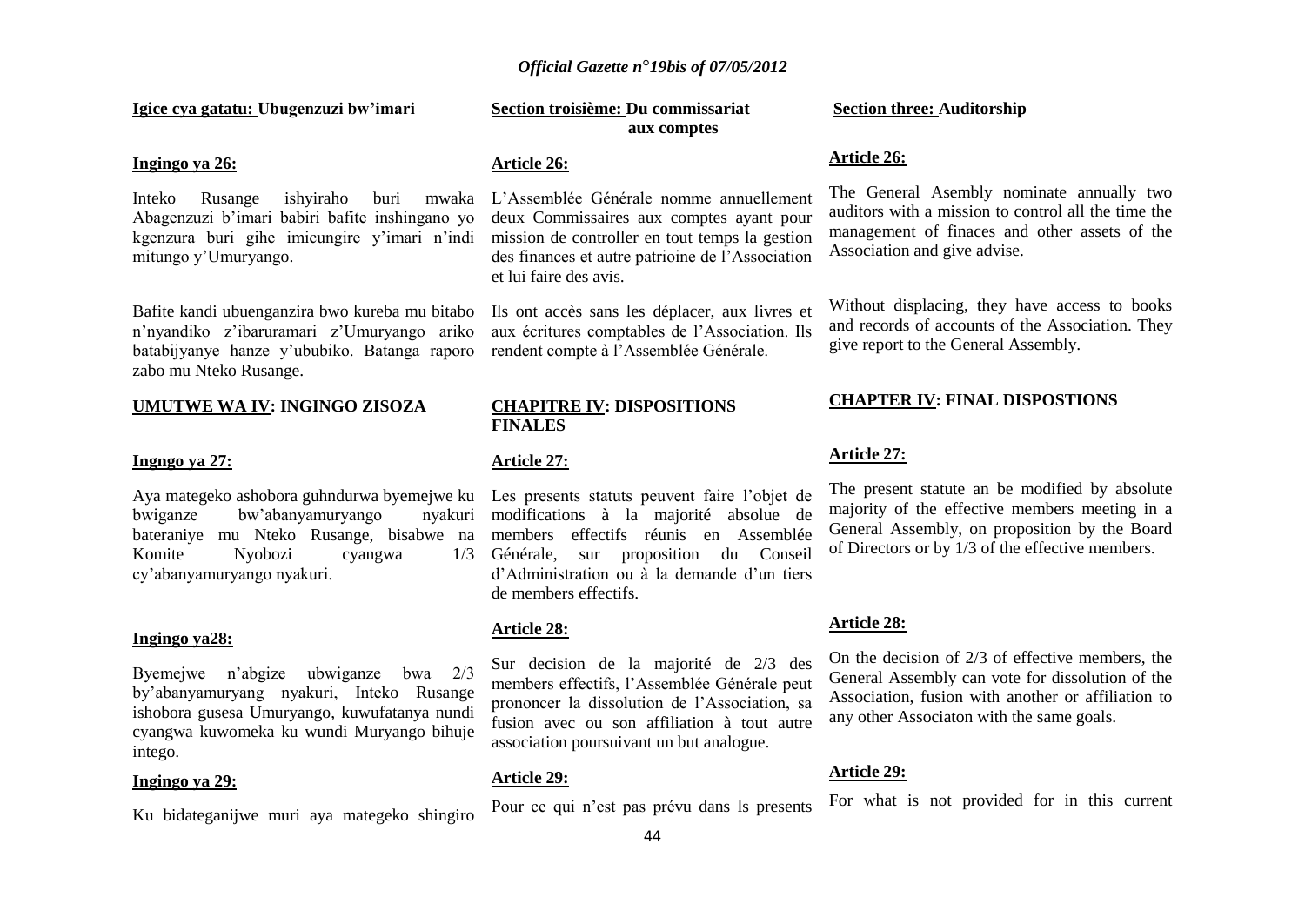Umuryango uziyambaza itegeko rigenga imiryango idaharanira inyungu n"amabwiriza ngengamikorere yemejwe n"Inteko Rusange.

#### **Ingingo ya 30:**

Aya mategeko shingiro yemejwe n"abashinze Umuryango bateraniye m Nteko Rusange bari ku lisiti iyometseho.

Bikorewe i Gicumbi, kuwa 07/02/2009

Umuvugizi w"Umuryango **NGENDAHAYO Emmanuel (sé)**

Umuvugizi Wungirije wa mbere w"Umuryango **MUKANGIRUWONSANGA Agnès (sé)**

Umuvugizi Wungirije wa kabiri w"Umuryango **NIYOYITA MUKANDANGA Vérène (sé)**

statuts, l"Association s"en référera à la loi régissant les associations sans but lucrative et au règlement d"ordre intérieur adopté par l"Assemblée Générale.

### **Article 30:**

Les presents statuts sont adoptés par les mebres fondateurs de l"Association réunis en Assemblée Généraleconstitutive dont la liste st Assembly whose list is annexed. en annexe.

Fait à Gicumbi, le 07/02/2009

Représentant Légal et Coordinateur **NGENDAHAYO Emmanuel (sé)**

1ère Représentante Légale Suppléante **MUKANGIRUWONSANGA Agnès (sé)**

2ème Représentante Légale Suppléante **NIYOYITA MUKANDANGA Vérène (sé)**

statute, the Association will refer to the law regulating the non profit making associations and the Rules of Internal Order adopted by the General Assembly.

#### **Article 30:**

The current statutes are adopted by the founder memers of the Association meeting in a General

Done at Giumbi 07/02/2009

Legal Representative and Coordinator **NGENDAHAYO Emmanuel (sé)**

First Deputy Legal Representative **MUKANGIRUWONSANGA Agnes (sé)**

Second Deputy Legal Representative **NIYOYITA MUKANDANGA Vérène (sé)**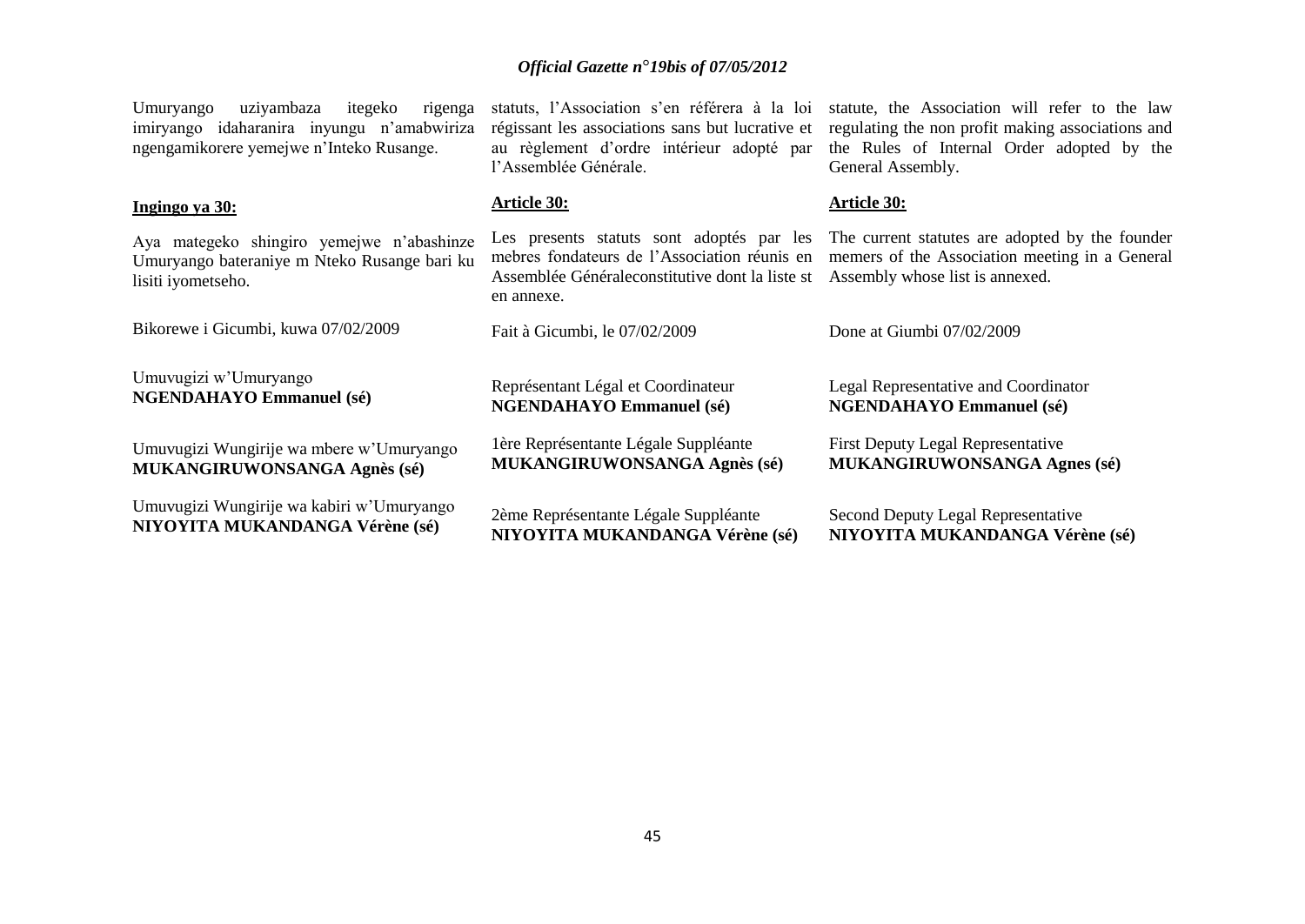# **The following is a list of founding members of the HMT TUMURERE. Urutonde rw'abashyize umukono kuri aya mategeko shingiro y'umuryango "HMT " Le suivant est une liste de membres fondateurs de l'Association de HMT**

| Names / Amazina / Noms           | Signature / Umukono / Signature |
|----------------------------------|---------------------------------|
| 1. NGENDAHAYO Emmanuel           | $(s\acute{e})$                  |
| 2. MUKANGIRUWONSANGA Agnès       | $(s\acute{e})$                  |
| 3 .MUJAWIYERA Josephine          | $(s\acute{e})$                  |
| 4. MBABAZI Jonathan              | $(s\acute{e})$                  |
| 5. UWIZEYIMANA Maie Goretti      | $(s\acute{e})$                  |
| 6. NIYOYITA MUKANDANGA<br>Vérène | $(s\acute{e})$                  |
| 7. TUYISENGE Jeanne              | $(s\acute{e})$                  |
| 8. KWIZERA Jean Pierre           | $(s\acute{e})$                  |
| 9. UWAMARIYA Victoire            | $(s\acute{e})$                  |
| 10. NSHIMIYIMANA Thaddée         | $(s\acute{e})$                  |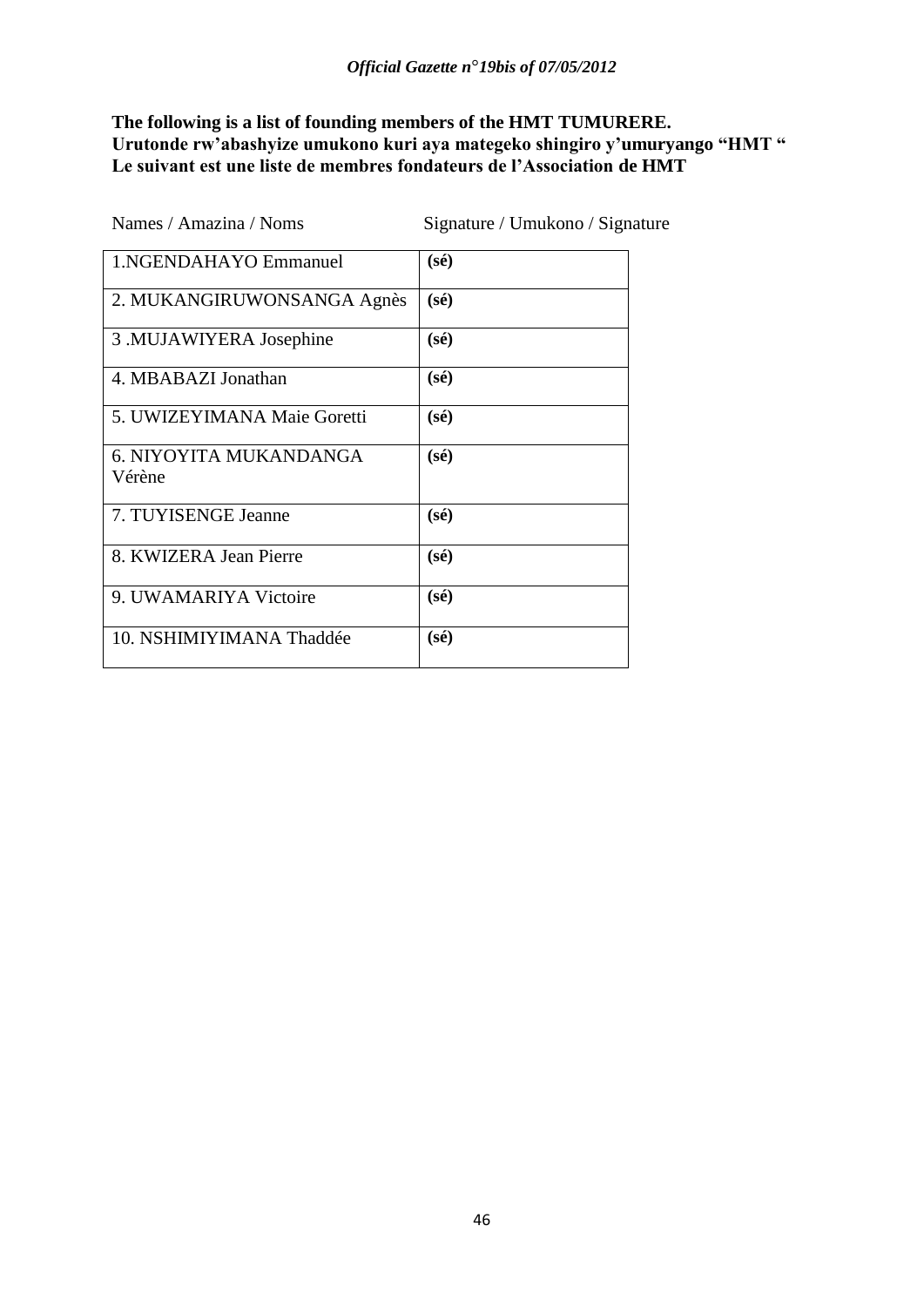**ITEKA RYA MINISTIRI Nº134 RYO KUWA MINISTERIAL ORDER Nº134 OF 24/11/2006 24/11/2006 RIHA UBUZIMAGATOZI GRANTING LEGAL ENTITY TO THE UMURYANGO " IHURIRO RY'AMATORERO ASSOCIATION " FEDERATION OF YA GIPOROTESITANTI AVUGURUYE MU PROTESTANT REFORMED CHURCHES IN L'ASSOCIATION « FEDERATION DES RWANDA" (F.E.P.R) KANDI RYEMEZA RWANDA" (F.E.P.R) AND APPROVING ITS EGLISES PROTESTANTES REFORMEES ABAVUGIZI BAWO LEGAL REPRESENTATIVES ARRIFE MINISTERIEL Nº134 DU 24/11/2006 ACCORDANT LA OF PERSONNALITE CIVILE A AU RWANDA » (F.E.P.R) ET AGREANT SES REPRESENTANTS LEGAUX**

**The Minister of Justice,** 

#### **Ministiri w'Ubutabera**

Ashingiye ku itegeko Nshinga rya Repubulika y'u Given the Constitution of the Republic of Rwanda Vu la Constitution de la République du Rwanda Rwanda ryo kuwa 04 Kamena 2003 nk"uko of 04 June 2003, as amended to date, especially in ryavuguruwe kugeza uyu munsi, cyane cyane mu its articles 120 and 121; ngingo yaryo iya 120 n"iya 121 ;

Ashingiye ku itegeko Nº20/2000 ryo kuwa 26 Given the law Nº 20/2000 of 26 July 2000 relating Nyakanga 2000 ryerekeye imiryango idaharanira to non profit making organizations, especially in inyungu , cyane cyane mu ngingo yaryo ya 8, iya 9 n"iya its articles 8, 9 and 10; 10;

Amaze kubona iteka rya Perezida nº 27/11 ryo kuwa 18 Given the Presidential Order Nº 27/11 of 18 July Vu l'Arrêté Présidentiel Nº 27/11 du 18 Juillet Nyakanga 2004 rigena y"Abaminisitiri yemezwa atanyuze mu Nama are not adopted by the Cabinet, especially in its ne sont pas adoptés par le Conseil des Ministres, y'Abaminisitiri, cyane cyane mu ngingo yaryo ya article one, paragraph 1<sup>st</sup>; mbere; igika cya mbere; 2004 determining certain ministerial Orders that

Abisabwe n'Umuvugizi w'umuryango ry"Amatorero ya Giporotesitanti Avuguruye mu Association " Federation of Protestant Reformed Rwanda » (F.E.P.R) mu rwandiko rwakiriwe kuwa 17 Churches in Rwanda" (F.E.P.R) lodged on 9 Kanama 2005;

#### **Le Ministre de la Justice,**

du 04 Juin 2003, telle que révisée à ce jour,

spécialement en ses articles 120 et 121;

Vu la loi Nº 20/2000 du 26 Juillet 2000 relative aux associations sans but lucratif, spécialement en ses articles 8,9 et 10 ;

2004 déterminant certains arrêtés Ministériels qui spécialement en son article premier; alinéa  $1<sup>er</sup>$ ,

Upon request of the Legal Representative of the August 2005;

Sur requête introduite par le Représentant Légal de l"Association « Fédération des Eglises Protestantes Réformées au Rwanda » (F.E.P.R) en date du 09 Août 2005 ;

#### **ATEGETSE:**

**ORDERS:**

### **ARRETE :**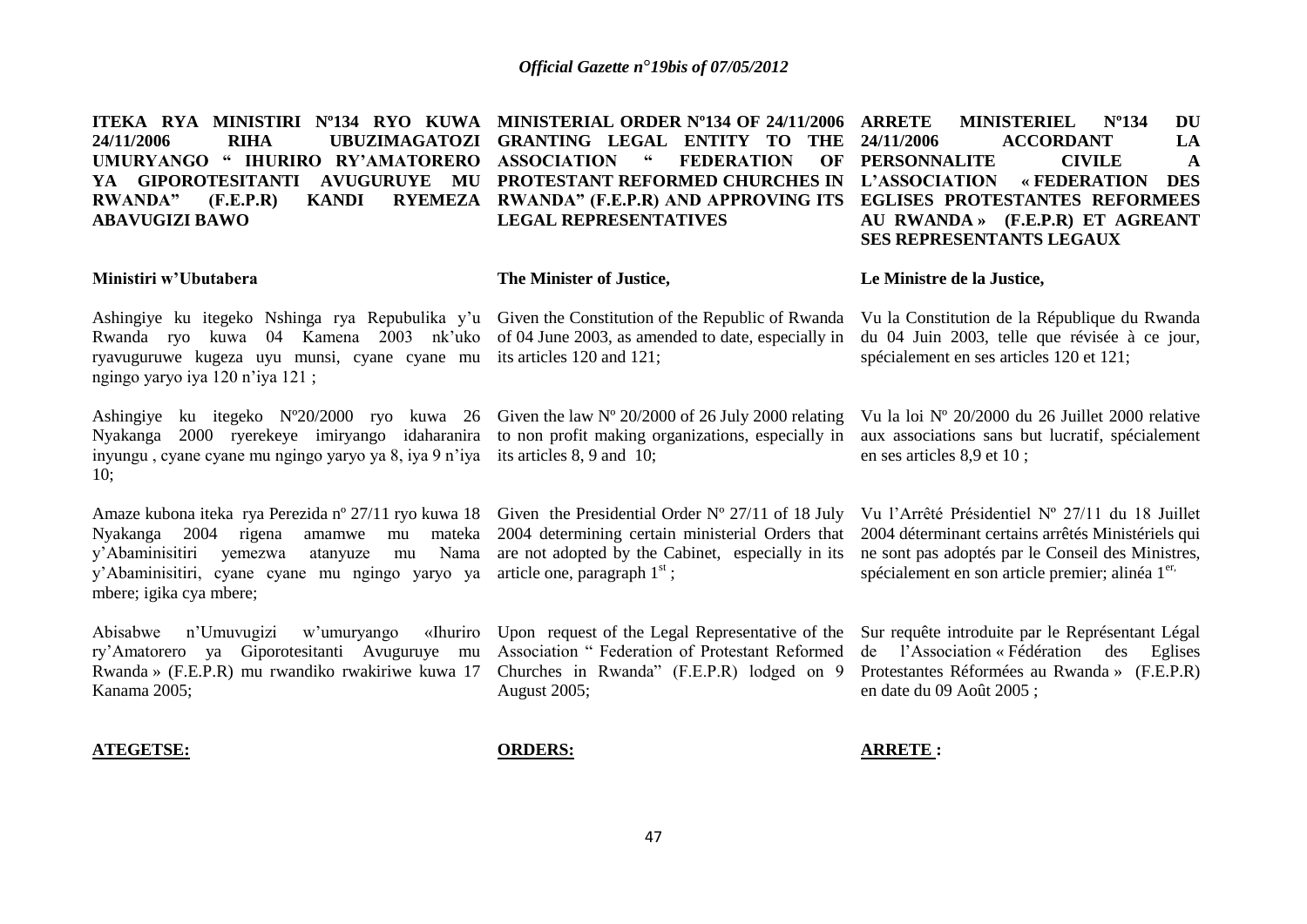#### **Ingingo ya mbere** :**Itangwa ry'ubuzima gatozi**

Ubuzimagatozi buhawe umuryango "Ihuriro ry"Amatorero ya Giporotesitanti Avuguruye mu Rwanda " (F.E.P.R) ufite icyicaro cyawo mu Murenge wa Kanama , Akarere ka Rubavu, Intara y"Iburengerazuba

### **Ingingo ya 2**: **Intego**

Umuryango ugamije :

- Gufasha abawugize gusingiza Imana bamamaza Ubutumwa bwiza bw"Agakiza nk"uko byategetswe na Yesu Kristo;

- Kurengera inyungu z"amatorero cyangwa imiryango ya gikirisito igize ihuriro;

- Kumenyekanisha ibikorwa by"ihuriro mu gihugu no hanze yacyo;
- Gutsura umubano mwiza hagati y"amatorero n"imiryango ya gikirisito igize ihuriro;

- Guteza imbere imibereho myiza y"abaturage bakangurirwa amajyambere kandi hashyirwaho ibikorwa bizamura imibereho yabo, ubwisanzure, imibanire, umuco n"iyobokamana.

#### **Ingingo ya 3: Iyemezwa ry'Abavugizi**

Uwemerewe kuba Umuvuguzi w"umuryango"Ihuriro ry"Amatorero ya Giporotesitanti Avuguruye mu Rwanda" (F.E.P.R). ni Musenyeri GAPIRA Jean Faustin, umunyarwanda utuye i Nyakiriba , Akarere ka Rubavu, Intara y"Iburengezabura.

#### **Article One: The Legal entity**

The legal entity is granted to the Association "Federation of Protestant Reformed Churches in Rwanda" (F.E.P.R) that is based in Kanama Sector, Rubavu District, West Province.

#### **Article 2**: **Objectives**

The association has the following objectives:

- To help its members praise the Lord by proclaiming the Gospel of Salvation according to the order given by Jesus Christ;

- To militate in favor of Christian associations and church members interests;

- To acknowledge the federation activities within and outside the country;
- To create good relationship between the churches and Christian communities members of the federation;
- To improve the living conditions of the population by promoting its integral development through the creation of social actions, relaxation in social relationship, culture and evangelism.

#### **Aricle 3**: **The Legal Representatives**

Bishop GAPIRA Jean Faustin of Rwandan Est agrée en qualité de Représentant Légal de nationality, domiciled at Nyakiriba, Rubavu l"Association « Fédération des Eglises District, West Province, is authorized to be the Protestantes Réformées au Rwanda" (F.E.P.R), Legal Representative of the Association Monseigneur GAPIRA Jean Faustin, de "Federation of Protestant Reformed Churches in nationalité rwandaise, domicile à Nyakiriba,

#### **Article premier** : **Octroi de la personnalité civile**

La personnalité civile est accordée à l'association « Fédération des Eglises Protestantes Réformées au Rwanda » (F.E.P.R) dont le siège social est à Kanama, District de Rubavu, Province de l"Ouest.

#### **Article 2** : **Objet**

L'association a pour objet :

- Aider ses membres à louer le Seigneur en proclamant l"Evangile du Salut conformément à l"ordre donné par Jésus Christ ;
- Défendre les intérêts des églises et ou associations chrétiennes membres de la fédération,
- Faire connaître les associations de la fédération à l"intérieur et à l"extérieur du pays ;
- Créer des bonnes relations entre les communautés des églises alliées
- Améliorer les conditions de vie de la population en favorisant son développement intégral par la création des œuvres sociales et l"épanouissement en matière sociale, culturelle et religieuse.

#### **Article 3**:**Agrément des Représentants Légaux**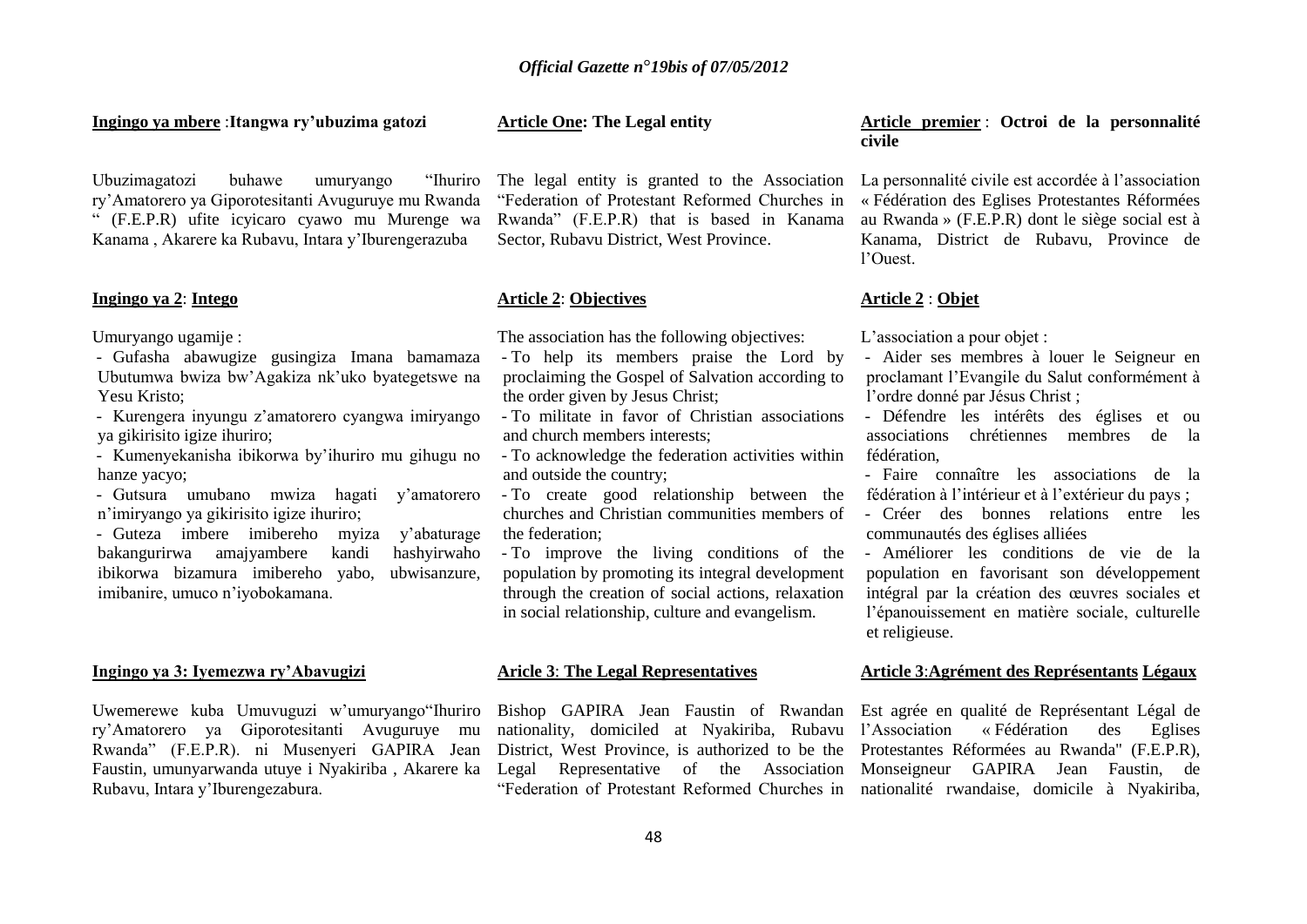|                                                                                                                                                                                                                                      | Rwanda" (F.E.P.R)                                                                                                                                                                             | District de Rubavu, Province de l'ouest.                                                                                                                                                                           |  |
|--------------------------------------------------------------------------------------------------------------------------------------------------------------------------------------------------------------------------------------|-----------------------------------------------------------------------------------------------------------------------------------------------------------------------------------------------|--------------------------------------------------------------------------------------------------------------------------------------------------------------------------------------------------------------------|--|
| Uwemerewe kuba Umuvugizi Wungirije w'umuryango<br>"Ihuriro ry'Amatorero ya Giporotesitanti Avuguruye mu<br>Rwanda" (F.E.P.R) ni Pasitori Dr BASHAKA Faustin,<br>umunyarwanda uba ku Kacyiru, Akarere ka Gasabo,<br>Umujyi wa Kigali. | Reverend Dr. BASHAKA Faustin, of Rwandan<br>nationality, residing at Kacyiru, Gasabo District,<br>Kigali City is authorized to be the Deputy Legal<br>Representative of the same Association. | Est agréé en qualité de Représentant Légal<br>Suppléant de la même association, le Révérend<br>BASHAKA Faustin, de<br>nationalité<br>Dr.<br>rwandaise, résidant à Kacyiru, District de<br>Gasabo, Ville de Kigali. |  |
| Ingingo ya 4:                                                                                                                                                                                                                        | <b>Article 4:</b>                                                                                                                                                                             | Article 4 :                                                                                                                                                                                                        |  |
| Iri teka ritangira gukurikizwa umunsi rishyiriweho<br>umukono.                                                                                                                                                                       | The present Order enters into force the day of its<br>signature.                                                                                                                              | Le présent arrêté entre en vigueur le jour de sa<br>signature.                                                                                                                                                     |  |
| Kigali, kuwa 24/11/2006                                                                                                                                                                                                              | Done in Kigali, on 24/11/2006                                                                                                                                                                 | Fait à Kigali, le 24/11/2006                                                                                                                                                                                       |  |
| Minisitiri w'Ubutabera<br><b>Tharcisse KARUGARAMA (sé)</b>                                                                                                                                                                           | Minister of Justice<br><b>Tharcisse KARUGARAMA (sé)</b>                                                                                                                                       | Le Ministre de la Justice<br><b>Tharcisse KARUGARAMA (sé)</b>                                                                                                                                                      |  |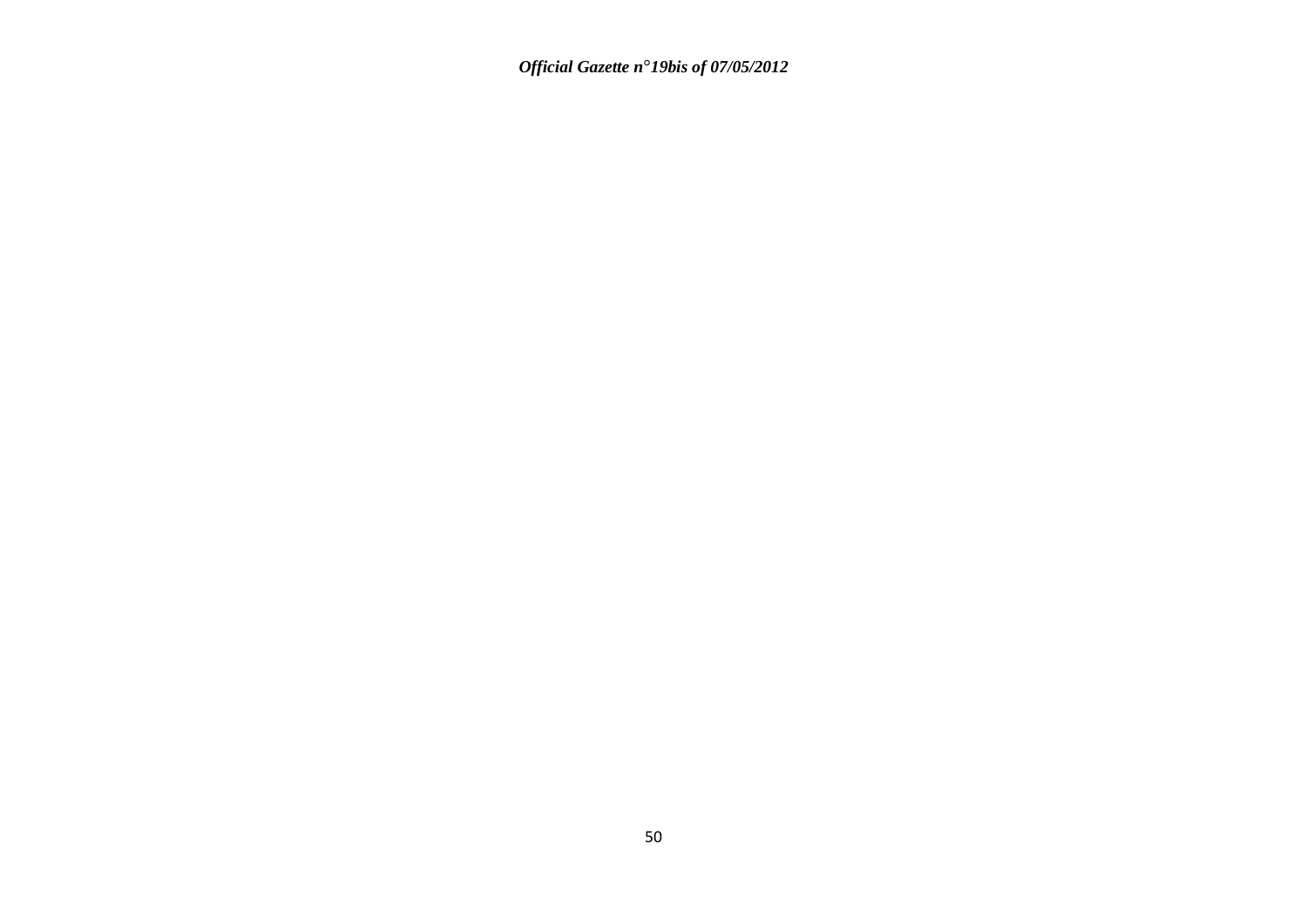## **ASSOCIATION SANS BUT LUCRATIF FEDERATION DES EGLISES PROTESTANTES REFORMEES AU RWANDA (F.E.P.R)**

## **PREAMBULE**

L"Assemblée Générale Ordinaire de l"association « Fédération des Eglises Protestantes Réformées au Rwanda » (F.E.P.R.) réunie à son siège à Kana ma en date du 06 Avril 2002 ;

Vu la loi N°20/2000 du 26 Juillet 2000 relative aux associations sans but lucratif, spécialement en ses articles 8 et 9 ;

Adopte les statuts de ladite association libellés comme suit

## **STATUTS**

### **CHAPITRE PREMIER DENOMINATION, SIEGE, DUREE ET OBJET**

### **Article premier**

Il est constitué entre les soussignés, une association dénommée » Fédération des Eglises Protestantes Réformées au Rwanda ». F.E.P.R en sigle, régie par les présents statuts et soumise aux dispositions de la loi  $N^{\circ}$  20/2000 du 26 Juillet 2000 relative aux associations sans but lucratif.

### **Article 2 :**

Le siège de l"association est établi à Kanama, District de Kanama, Province de Gisenyi. Il peut néanmoins être transféré ailleurs au Rwanda sur décision de l"Assemblée Générale.

## **Article 3 :**

L"association exerce ses activités sur toute l"étendue de la République du Rwanda. Elle est créée pour une dure indéterminée.

## **Article 4 :**

L'association a pour objet de :

-Aider ses membres à louer le Seigneur en proclamant l"Evangile du Salut conformément à l"ordre donné par Jésus Christs ;

-Défendre les intérêts des églises et ou associations chrétiennes membres de la Fédération ;

-Faire connaître les actions de la Fédération à l"intérieur et à l"exténuer du pays,

-Créer de bonnes relations des communautés des églises alliées ;

-Contribuer à la lutte contre le VIH/SIDA et autres maladies -Améliorer les conditions de vie de la population en favorisant son développement intégral par la création des œuvres sociales et l"épanouissement en matière sociales, culturelle et religieuse.

#### **UMURYANGO UDAHARANIRA INYUNGU IHURIRO RY'AMATORERO YA GIPROTESTANTI AVUGURUYE MU RWANDA (F.E.P.R)**

## **IRIBURIRO**

Inteko Rusange isanzwe y"umuryango » Ihuriro ry"Amatorero ya Giporostenti Avuguruye mu Rwanda iteranye ku cyicaro cyawo kiri mu Kanama, kuwa 06 Mata 2002.

Rimaze kubona itegeko N° 20/2000 ryo kuwa 26 Nyakanga 2000 ryerekeye imiryango idaharanira inyungu. cyane cyane mu ngingo yaryo ya 8 n"iya 9 ;

Yemeje amategeko shingiro agenga uwo muryango ateye ku buryo bukurikira.

## **AMATEGEKO SHINGIRO**

## **UMUTWE WA MBERE IZINA, INTEBE IGIHE N'INTEGO**

### **Ingingo ya mbere**.

Abashyize umukono kuri aya mategeko bashinze umuryango witwa : "Ihuriro ry"Amatorero ya Giporotesitanti Avuguruye mu Rwanda" F.E.P.R mu magambo ahinnye, ugengwa n"aya mategeko shingiro kimwe n"itegeko N° 20/2000 ryo kuwa 26 Nyakanga 2000 ryerekeye imiryango idaharanira inyungu.

## **Ingingo ya 2:**

Icyicaro cy"umuryango gishyizwe i Kanama, Akarere ka Kanama, Intara ya Gisenyi, Gishobora ariko kwimurirwa ahandi mu Rwanda byemejwe n"Inteko Rusange.

### **Ingingo ya 3:**

Umuryango ukorerra imirimo yawo ku butaka bwose bwa Repubulika y"u Rwanda. Igihe uzamara ntikigenwe.

### **Ingingo ya 4:**

Umuryango ugamije

-Gufasha abawugize gusingiza Imana bamamaza ubutumwa bwiza bw"agakiza nkuko byategetswe naYesu Kristo;

-Kurengera inyungu z"amatorero cyangwa imiryango igize Ihuriro ;

-Kumenyekanisha ibikorwa by"Ihuriro mu gihugu no hanze yacyo;

-Gutsura umubano mwiza hagati y"amatorero n"imiryango ya Gikirisito igize Ihuriro

-Kugira uruhare mu kurwanya VIH/SIDA n"izindi ndwara -Guteza imbere imibereho myiza y"abaturage bakangurirwa amajyambere, hashyirwaho ibikorwa by"imibereho myiza n"ubwisanzure mu mibanire , umuco n"iyobokamana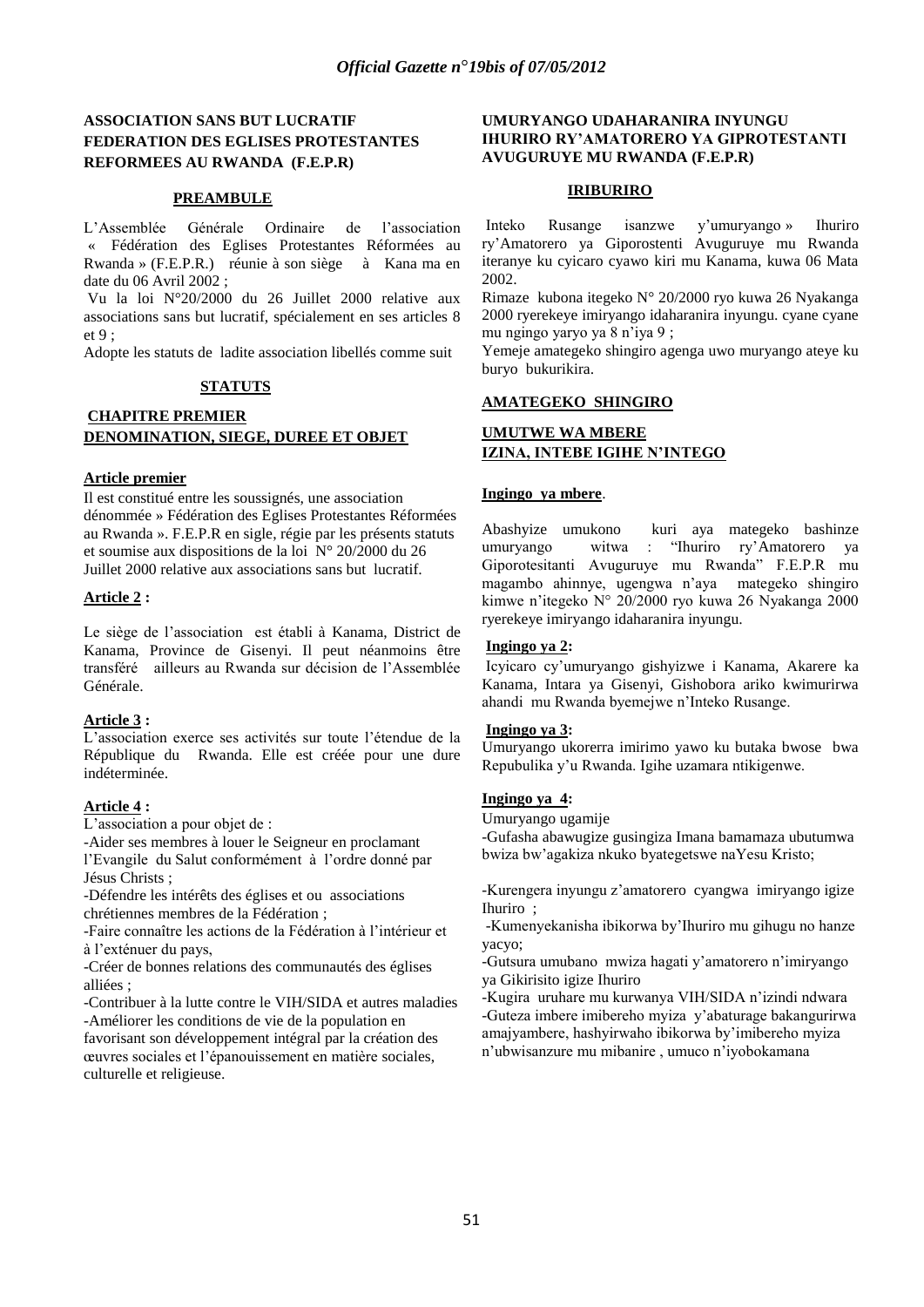#### **CHAPITRE II: DES MEMBRES**

## **Article 5:**

La Fédération est composée des membres fondateurs, des membres adhérents et des membres d"honneur. Sont membres fondateurs les églises ou les associations chrétiennes ayant l"évangélisation dans leurs attributions.

Sont membres adhérent les églises ou associations chrétiennes qui, sur demande et après avoir souscrit aux présents statuts, sont agréées par l"Assemblée Générale

Les membres fondateurs et les membres adhérents constituent les membres effectifs de l"association. Ils ont les même droits et devoir vis-à-vis de l"association. Les membres d"honneur sont des églises ou associations chrétiennes auxquelles l"Assemblée Générale décerne ce titre en reconnaissance des services spéciaux et appréciables rendus à l"association.

Les membres d"honneur sont proposés par le Conseil d"Administration et agrées par l"Assemblée Générale. Elles jouent un rôle consultatif mais ne participent pas aux votes.

## **Article 6 :**

Les membres effectives prennent l'engagement de participer inconditionnellement aux activités de l"association. Ils assistent aux réunions de l"Assemblée Générale avec voix délibérative. Ils ont l"obligation de verser une cotisation dont le montant est fixé par l"Assemblée Générale

#### **Article 7 :**

Les demandes d"adhésion sont adressées par écrit au Président du Conseil d"Administration et soumies à l"approbation de l"Assemblée Générale.

#### **Article 8 :**

La qualité de membre se perd par le retrait volontaire, l"exclusion ou la dissolution de la fédération. Le retrait volontaire est adressé par écrit au Président du Conseil d"Administration et approuvé par l"Assemblée Générale.

L"exclusion est prononcée par l"Assemblée Générale à la majorité de 2/3 des voix contre un membre qui ne se conforme plus aux présents statuts et au règlement intérieur de la fédération.

# **Article 9 :**

L"association peut posséder, soit en jouissance, soit en propriété, les biens meubles et immeubles nécessaires à la réalisation de ses objectifs

## **Article 10 :**

Le patrimoine de l"association est constituée par les cotisations des membres, les dons, les legs, les subventions diverses et les revenus issus des activités de la fédération.

#### **UMUTWE WA II: ABANYAMURYANGO**

#### **In Ingingo ya 5 :**

Ihuriro rigizwe n"abanyamuryango bawushinze; abanyamur yango bawinjiramo n"ab"icyubahiro. Abashinze umuryango ni amatorero cyangwa imiryango ya gikirisito yashyize umukono kuri aya mategeko-shingiro afite ubuzima gatozi. Abanyamuryango bawinjiramo bagizwe n"amatorero cyangwa imiryango ya gikristo ifite mu nshingano zayo ivugabutumwa, ibisaba imaze kwiyemeza gukurikiza aya ma tegeko shingiro, ikemerwa n"inteko rusange. Abanyamuryango bawushinze n"abawinjiramo ni

abanyamuryango nyakuri, Bafite uburenganzira bumwe n"inshingano zimwe ku birebana n"umuryango. Abanyamuryango b"icyubahiro ni amatorero cyangwa imiryango ya gikristo ifite ubuzima gatozi yemerwa n"intek oRusange kubera ibyiza byakarusho yakoreye umuryango. Abanyamuryango b"icyubahiro babisabirwa n"inama y"Uyubuyobozi, bakemerwa n"Inteko Rusange. Bagishwa inama gusa ariko ntibashobora gutorwa no gutorwa

#### **Ingingo ya 6:**

Abanyamuryango nyakuri biyemeza gukorera umuryango batizigamye. Baza mu nama z"Inteko Rusange bafite uburenganzira bwo gutora. Bagomba gutanga umusanzu ugenwa n"Inteko Rusange.

## **Ingingo ya 7:**

Inzandiko zisaba kwinjira mu muryango zohererezwa Perezida w"Inama y"Ubuyobozi, bikemezwa n"Inteko Rusange.

## **Ingingo ya 8:**

Gutakaza ubunyamuryango biterwa no gusezera ku bushake, kwirukanwa cyangwa iseswa ry"umuryango. Usezeye ku bushake yandikira Perezida w"Inama y"Ubuyobozi, bikemezwa n"Inteko Rusange.

Icyemezo cyo kwirukana umunyamuryango gifatwa n"Inteko Rusange ku bwiganze bwa 2/3 by"amajwi iyo atacyubahiriza aya mategeko shingiro n"amabwiriza ngengamikorere y"Ihuriro

## **Ingingo ya 9:**

Umuryango ushobora gutira cyangwa gutunga ibintu byimukanwa n"ibitimukanwa ukeneye kugira ngo ugere ku ntego zawo

### **Ingingo ya 10:**

Umutungo w"umuryango ugizwe n"imisanzu y"abanyamuryango, impano, imirage, imfashanyo zinyuranye n"umusaruro ukomoka ku bikorwa by"Ihuriro.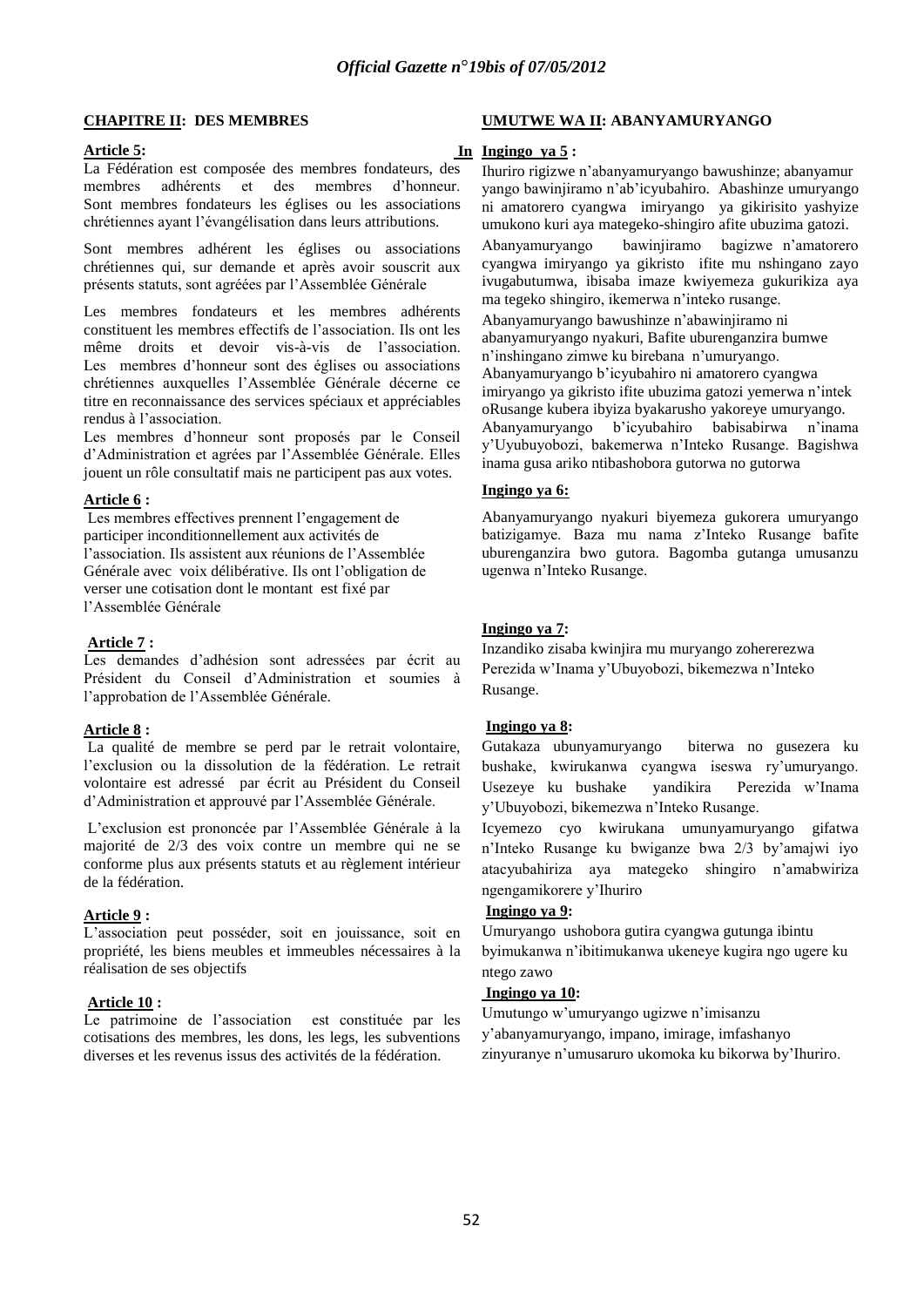## **Article 11**.

L"association affecte ses ressources à tout ce qui concourt directement ou indirectement à la réalisation de son objet. Aucun membre ne peut s"en arroger le droit de possession ni en exiger un part quelconque en cas de retrait volontaire, d"exclusion ou de dissolution de la fédération.

## **Article 12 :**

En cas de dissolution, l"Assemblée Générale désigne un ou plusieurs curateurs chargés de procéder à la liquidation des biens de l"association.

Après inventaire des biens meubles et immeubles de la fédération et après apurement du passif, l"actif du patrimoine est cédé à une autre association poursuivant des objectifs similaires ou à une œuvre philanthropique.

#### **CHAPITRE IV : DES ORGANES**

### **Article 13 :**

Les organes de l"association sont l"Assemblée Générale, le Conseil d"Administration et le Commissariat aux comptes

#### **Section première : De l'Assemblée Générale**

## **Article 14 :**

L"Assemblée Générale est l"organe suprême de l"association. Elle est composée de tous les membres effectifs.

### **Article 15 :**

L"Assemblée Générale est convoquée et présidée par le Président du Conseil d"Administration, ou en cas d"absence ou d"empêchement par le Vice-Président.

En cas d"absence, d"empêchement ou de défaillance simultanés du Président et du Vice-Président, l"Assemblée Générale est convoquée par écrit par 2/3 des membres effectifs. Pour la circonstance, elle élit en son sein un Président de la session.

# **Article 16 :**

L"Assemblé Générale se réunit une fois par an en session ordinaire. Les invitations contenant l"ordre du jour sont remises aux membres au moins 15 jours avant la réunion

## **Article 17 :**

L"Assemblée Générale siège et délibère valablement lorsque les 2/3 des membres effectifs sont présents. Chaque association membre de la fédération est représentée par son Représentant Légal ou son délègue ayant l"autorisation de l"église ou association Chrétienne membre de la fédération signée et cacheté. Si le quorum n'est pas atteint, une nouvelle convocation est lancée dans un délai de 15 jours. A cette échéance, l"Assemblée Générale siège et délibère valablement quel que soit le nombre de participants.

#### **Ingingo 11:**

Umuryango ugenera umutungo wawo ibikorwa byose byatuma ugera ku ntego zaryo ku buryo buziguye cyangwa butaziguye. Nta munyamuryango ushobora kuwiyitirira cyangwa ngo agire umugabane igihe asezeye , yirukanywe cyangwa iyo Ihuriro risheshwe.

#### **Ingingo ya 12 :**

Igihe ihuriro risheshwe, inteko rusange ishyiraho umuntu umwe cyangwa benshi bashinzwe kurangiza iryo seswa.

Iyo hamaze gukorwa ibarura ry"ibintu byimukanwa n"ibitimukanwa by"Ihuriro no kwishyura imyenda, umutungo usigaye uhabwa undi muryango bihuje intego .

#### **UMUTWE WA IV: INZEGO**

#### **Ingingo ya 13:**

Inzego z"umuryango ni Inteko Rusange, Inama y"Ubuyobozi n"Ubugenzuzi bw"imari

#### **Igice cya mbere: Ibyerekeye Inteko Rusange**

#### **Ingingo ya 14:**

Inteko Rusange nirwo rwego rw"ikirenga rw"umuryango. Igizwe n"abanyamuryango nyakuri bose.

#### **Ingingo ya 15**

Inteko Rusange ihamagarwa kandi ikayoborwa na Perezida w"Inama y"Ubuyobozi, yaba adahari cyangwa atabonetse, bigakorwa na Visi-Perezida.

Iyo Perezida na Visi-Perezida badahari, batabonetse cyangwa banze, Inteko Rusange ihamagarwa mu nyandiko isinyweho na 2/3 by"abanyamuryango nyakuri. Icyo gihe, abagize Inteko bitoramo Perezida w"inama.

## **Ingingo ya 16:**

Inteko Rusange iterana rimwe mu mwaka mu nama isanzwe. Inzandiko z"ubutumire zikubiyemo ibiri ku murongo w"ibyigwa zishyikirizwa abanyamuryango nibura mbere y'iminsi 15.

### **Ingingo ya 17:**

Inteko Rusange iterana kandi igafata ibyemezo bifite agaciro iyo 2/3 by"abanyamuryango nyakuri bahari. Buri muryango ugize Ihuriro uhagararirwa n"Umuvugizi wawo cyangwa umuhagarariye wahawe uburenganzira buriho umukono na kashe y" itorero rye cyangwa umuryango wa gikirisitu ugize Ihuriro. Iyo umubare w"abanyamuryango ukenewe utabonetse, indi nama itumizwa mu minsi 15. Icyo gihe, Inteko Rusange iraterana kandi igafata ibyemezo bifite agaciro uko umubare w"abahari waba ungana kose.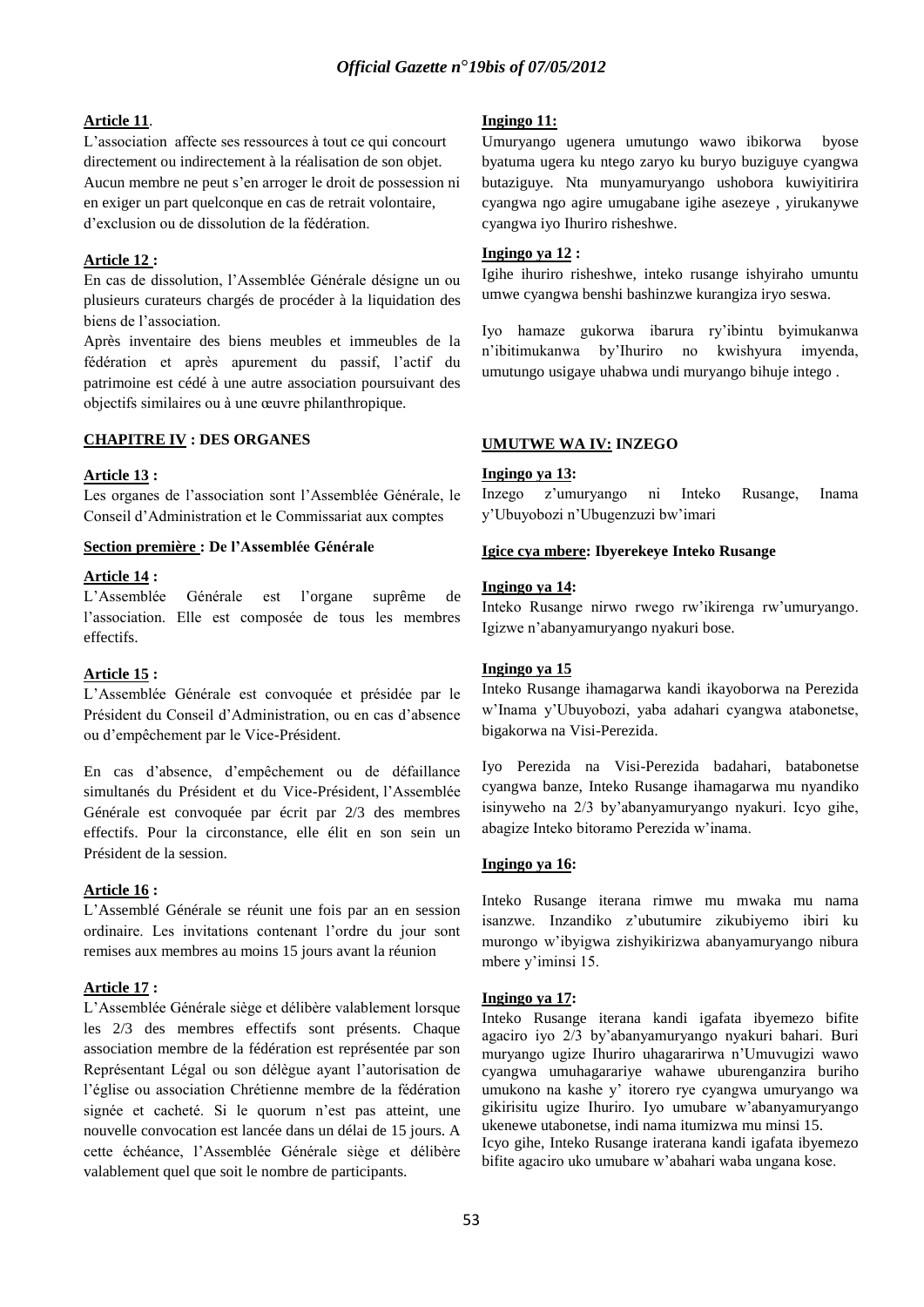## **Article 18:**

**L'**Assemblée Générale Extraordinaire se tient autant de fois que de besoin. Les modalités de sa convocation et de sa présidence sont les mêmes que celles de l"Assemblée Générale ordinaire. Les délais de sa convocation sont fixés à 15 jours. Les débats ne portent que sur la question inscrite à l"ordre du jour de l"invitation.

## **Article 19 :**

Sauf pour les cas expressément prévus par la loi relative aux associations sans but lucratif et par les présents statuts, les décisions de l"Assemblée Générale sont prises à la majorité absolue des voix. En cas de parité des voix, celle du Président compte double.

### **Article 20 :**

Les pouvoirs dévolus à l"Assemblée Générale sont :

- adoption et modification des statuts et du règlement d"ordre intérieur
- élection et révocation des membres du Conseil d"Administration ;
- détermination des activités de l"association ;
- admission, suspension ou exclusion d'un membre ;
- approbation des comptes annuels ;
- acceptation des dons et legs ;
- dissolution de l"association.

### **Section deuxième : Du conseil d'Administration.**

## **Article 21 :**

Le conseil d"Administration est composé :

- du Président : Représentant Légal de l"association ;
- du Vice- Président : Représentants Légal Suppléant ;
- du Secrétaire Générale ;
- du Trésorier ;
- du Chargée du Développement et du Genre ;
- du Conseiller ;
- d"un Membre effectif.

## **Article 22 :**

Les membres du Conseil d"administration sont élus par l"Assemble Générale parmi les membres effectifs pour un mandat de sept ans renouvelable. Le premier mandat commence à courir à dater de l"obtention de la personnalité civile.

#### **Article 23 :**

Le Conseil d"Administration se réunit autant de fois que de besoin, mais obligatoirement une fois par trimestre, sur convocations et sous la direction du Président ou du Vice-Président.

En cas d"absence ou d"empêchement du Président et du Vice-président, le Conseil d"Administration peut être convoquée et présidée par le Secrétaire Général sur l"autorisation écrite du Président.

Il siège lorsque les 2/3 des membres sont présents.

Ses décisions se prennent à majorité des voix lorsqu'il n'y a pas de consensus. En cas de parité de voix celle du président compte double.

#### **Ingingo ya 18**:

Inteko Rusange idasanzwe iterana igihe cyose bibaye ngombwa. Ihamagazwa kandi ikayoborwa mu buryo bumwe nk"ubw"Inteko Rusange isanzwe, ihamagarwa mbere y"iminsi 15. Impaka zigibwa gusa ku kibazo cyateganyijwe mu butumire.

#### **Ingingo ya 19 :**

Uretse ibiteganya ukundi n"itegeko ryerekeye imiryango idaharanira inyungu kimwe n"aya mategeko shingiro, iibyemezo by"Inteko Rusange bifatwa hakurikijwe ubwiganze busesuye.

#### **Ingingo ya 20 :**

Ubasha bw"Inteko Rusange ni ubu bukurikira :

- kwemeza no guhindura amategeko shingiro n"amabwiriza ngengamikorere y"umuryango ;
- gutora no kuvanaho abagize Inana y"Ubuyobozi
- kwemeza ibyo umuryango uzakora;
- kwemerera, guhagarika no kwirukana umunyamuryango;
- kwemeza buri mwaka imicungire y"imari
- kwemera impano n'indagano
- gusesa umuryango.

#### **Igice cya kabiri : Inama y'ubuyobozi**

#### **Ingingo ya 21:**

Inama y"Ubuyobozi igizwe na: Perezida: Umuvugizi w'umuryango ;

- Visi-Perezida : Umuvugizi Wungirije;
- Umunyamabanga Mukuru;
- Umubitsi:
- Ushinzwe iterambere, Abari n'Abategarugori;
- Umujyanama;
- Umunyamuryango nyakuri umwe.

#### **Ingingo ya 22:**

Abagize Inama y"Ubuyobozi batorwa n"Inteko Rusange mu banyamuryango nyakuri Manda yabo imara igihe cy"imyaka irindwi ishobora kongera Manda ya mbere itangira ku munsi ihuriro riboneyeho ubuzimagatozi.

### **Ingingo ya 23**

Inama y"Ubuyobozi iterana igihe cyose bibaye ngombwa, ariko byanze bikunze rimwe mu gihembwe, ihamagawe kandi iyobowe na Perezida cyangwa Visi-Perezida.

Iyo Perezida na Visi-Perezida badahari cyangwa batabonetse, Inama y"Ubuyobozii ishobora gutumirwa no kuyoborwa n"Umunyamunyabanga Mukuru abiherewe uburenganzira bwanditse na Perezida .

Iterana iyo hari 2/3 by"abayigize. Ibyemezo bifatwa hakurikijwe ubwiganze, iyo nta bwumvikane bubonetse .Iyo amajwi angana, irya Perezida rigira uburemere bw"abiri.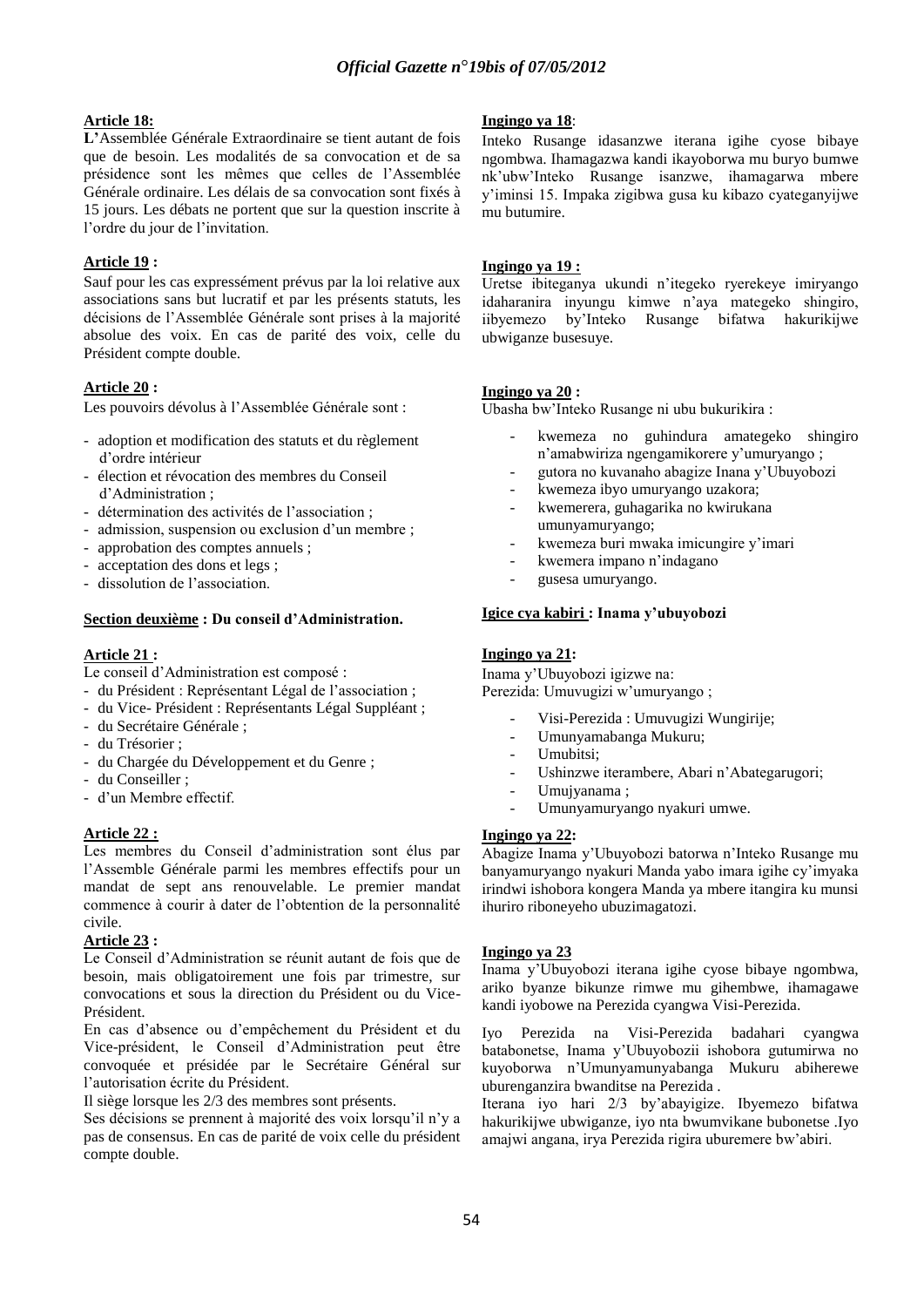# **Article 24 :**

Le Conseil d"administration est chargé de :

- mettre en exécution ses décisions et les recommandations de l"Assemblée Générale ;
- s"occuper de la gestion quotidienne de l"association
- rédiger le rapport annuel d"activités de l"exercice écoulé ;
- élaborer les prévisions budgétaires à soumettre à l"Assemblée Générale ;
- proposer à l"Assemblée Générale les modifications aux statuts et aux règlements d"ordre intérieur;
- préparer les sessions de l"Assemblée Générale ;
- négocier les accords de coopération et de financement avec des partenaires ;

-recruter, nommer et révoquer le personnel de divers services de l"association.

## **Section troisième : Du Commissariat aux comptes**

## **Article 25** :

L"Assemblée Générale nomme annuellement un ou deux commissaires ayant pour mission de contrôler en tout temps la gestion des finances et autres patrimoines de la fédération et lui en faire rapport.

Ils ont l"accès, sans les déplacer, aux livres et aux écritures comptables de l"association.

## **CHAPITRE V : MODIFICATION DES STATUTS ET DISSOLUTION DE L'ASSOCIATION**

## **Article 26 :**

Les présents statuts peuvent faire l"objet de modifications sur décision de l"Assemblée Générale prise à la majorité absolue des voix, soit sur proposition du Conseil d"Administration, soit à la demande de ½ de membres effectifs.

## **Article 27 :**

Sur décision de la majorité de 2/3 des voix, l"Assemblée Générale peut prononcer la dissolution de l"association.

## **Article 28 :**

Les modalités d'exécution des présents statuts et tout ce qui n"y est prévu seront déterminés dans un règlement d"ordre intérieur adopté par l"Assemblée Générale

## **Article 29 :**

Les présents statuts sont approuvés et adoptés par les membres fondateurs de la fédération dont la liste est en annexe

Fait à Kanama, le 06 Avril 2002

Représentant Légal de l"Association **Mgr. GAPIRA Jean Faustin(sé)**

Le Représentant Légal Suppléant **Rév. Dr. BASHAKA Faustin (sé)**

## **Ingingo ya 24:**

Inama y"ubuyobozi ishinzwe :

- gushyira mu bikorwa ibyemezo n"ibyifuzo by"inteko Rusanze.
- kwita ku micungire ya buri munsi y"umuryango;
- gukora raporo y"ibyakozwe mu mwaka urangiye ;
- gutegura ingengo y"Imari igomba gushyikirizwa inteko Rusange,
- gushyikiriza inteko Rusange ingingo z"amategeko n"amabwiriza ngengamikorere zigomba guhindurwa ; - gutegura inama z"Inteko Rusange ;
- kugirana imishyikirano n"indi miryango igamije ubutwererane no gushaka inkunga.
- -gushaka, gushyiraho no gusezerera abakozi bo mu nzego zose z'umuryango.

## **Igice cya gatatu : Ubugenzuzi bw'imari**

## **Ingingo ya 25 :**

Inteko Rusange ishyiraho buri mwaka umugenzuzi w"imari umwe cyangwa babiri bafite inshingano yo kugenzura buri gihe imicungire y "imari n"indi mitungo by"umuryango no kuyikorera raporo.

Bafite uburenganzira bwo kureba mu bitabo n'inyandiko by' ibaruramari by"Ihuriro batabijyanye hanze y"ububiko

## **UMUTWE WA V: GUHINDURA AMATEGEKO N'ISESWA RY'UMURYANGO**

## **Ingingo ya 26 :**

Aya mategeko ashobora guhindurwa byemejwe n"Inteko Rusange ku bwiganze busesuye bw"amajwi, bisabwe n"Inama y"Ubuyobozi cyangwa na ½ cy"abanyamuryango nyakuri.

## **Ingingo ya 27 :**

Byemejwe ku bwiganze bwa 2/3 by"amajwi, Inteko Rusange ishobora gusesa umuryango.

## **Ingingo ya 28 :**

Uburyo aya mategeko shingiro azubahirizwa kimwe n"ibindi bidateganijwe nayo bizasobanurwa ku buryo burambuye mu mabwiriza ngengamikorere yemejwe n"Inteko Rusange.

### **Ingingo ya 29 :**

Aya mategeko yemejwe kandi ashyizweho umukono n"abanyamuryango bashinze Ihuriro bari ku i lisiti iyometseho.

Bikorewe i Kanama, kuwa 06 Mata 2002

Umuvugizi w"Umuryango **Musenyeri GAPIRA Jean Faustin (sé)**

Umuvugizi Wungirije **Rév. Dr. BASHAKA Faustin (sé)**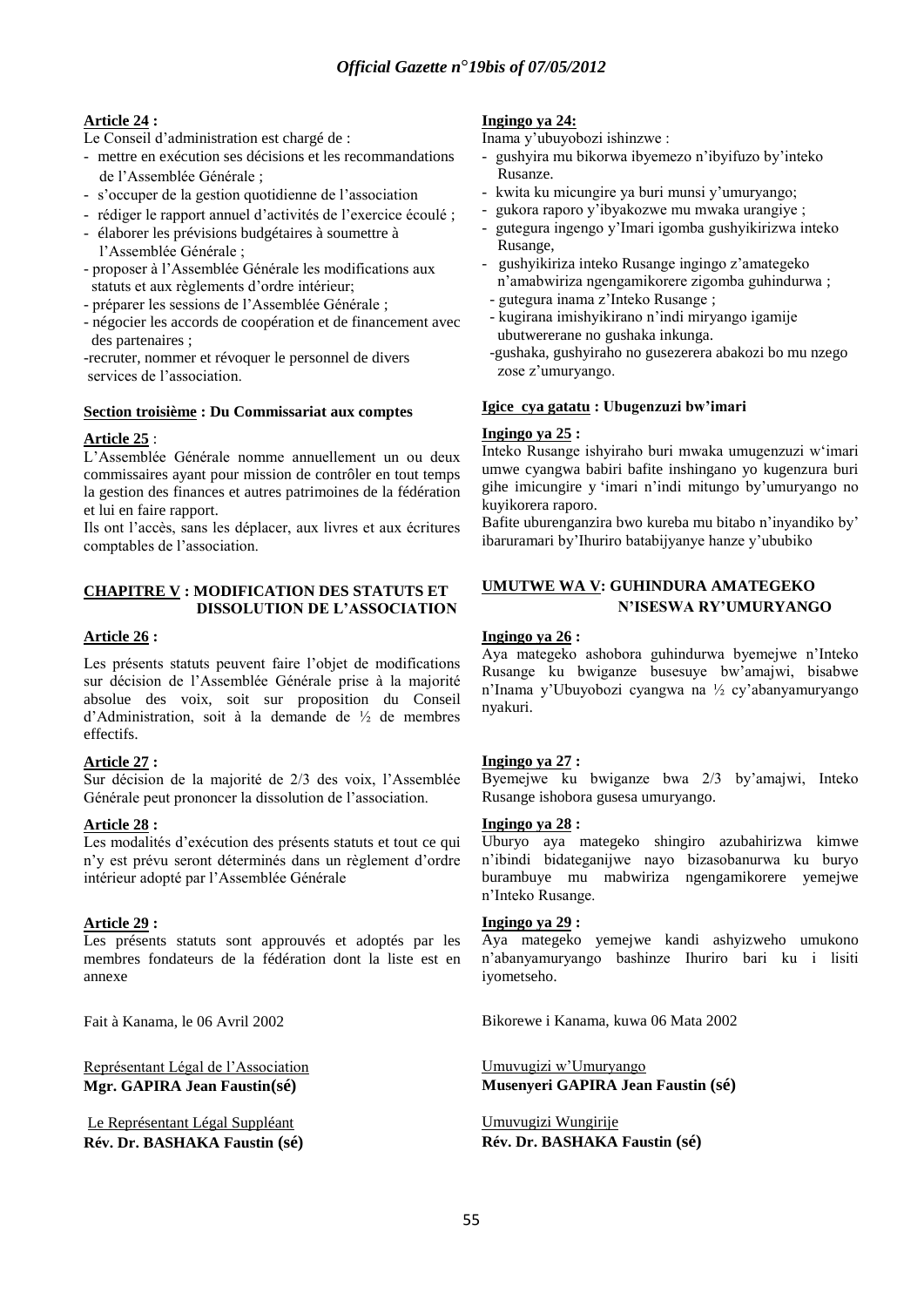## **FEDERATION DES EGLISES PROTESTANTES REFORMEES AU RWANDA (FEPR en sigle)**

PROVINCE DE GISENYI DISTRICT DE KANAMA B.P 118 GISENYI

# **PROCES VERBAL DE LA REUNION DU 06 AVRIL 2002**

**Ordre du jour** : Création d'une association sans but lucratif (ASBL)

Vu l"importance des associations sans but lucratif au Rwanda,

Vu l"édit du 26 Juillet 2000 régissant les associations sans but lucratif au Rwanda, nous les soussignés de la présente décidons de créer une Fédération religieuse dénommée:**FEDERATION DES EGLISES PROTESTANTES REFORMEES AU RWANDA.**

La Fédération aura comme activité principale, d"aider ses membres à louer le Seigneur en proclamant l"évangile de salut conformément à l"ordre donné par Jésus Christ. Mais la Fédération va aussi améliorer les conditions de vie des hommes en favorisant leur développement intégral par l"épanouissement en matière économique, sociale et culturelle. Nous établissons également le siège social da le FEPR en District de Kanama, Province de Gisenyi. Mais toutefois, il peut être transféré dans toute localité du pays par décision du conseil national de la FEPR prise à la majorité de 2/3 des membres présents à la réunion.

A partir de maintenant, nous allons fournir tous nos efforts pour que notre FEPR soit en conformité avec l"édit du 26 juillet 2000 régissant les associations sans but lucratif au Rwanda.

Ainsi fait à Kanama, le 06 Avril 2002 par les membres fondateurs de la FEPR ;

- 1. Rév. Pasteur VATIRI Déogratias
- 2. Rév. Pasteur BAGARAGAZA Ananie
- 3. Rév. Dr. BASHAKA Faustin
- 4. Bishop GAPIRA Jean Faustin
- 5. Rév. Pasteur KARIKUMUTIMA Célestin
- 6. Rév. Pasteur NSHIMIYIMANA Jean.
- 7. Pasteur KABASHA Theoneste

# **DE L'ADMINISTRATION ET DES ORGANES DE LA FEDERATION:**

Conformément à l"Article 21 du chapitre II, la Fédération est administrée par un Représentant Légal et en cas d"empêchement par un Représentant Légal Suppléant choisis parmi les membres à part entière de la F.E.P.R par l"Assemblée Générale à majorité absolue.

Le mandat du Représentant et du Représentant Légal Suppléant est de sept ans renouvelables. Le Représentant Légal est chargé de l"exécution des décisions de l"Assemblée Générale.

Pour ce faire, les soussignés ont élus comme suit les Représentants Légaux de la F.E.P.R :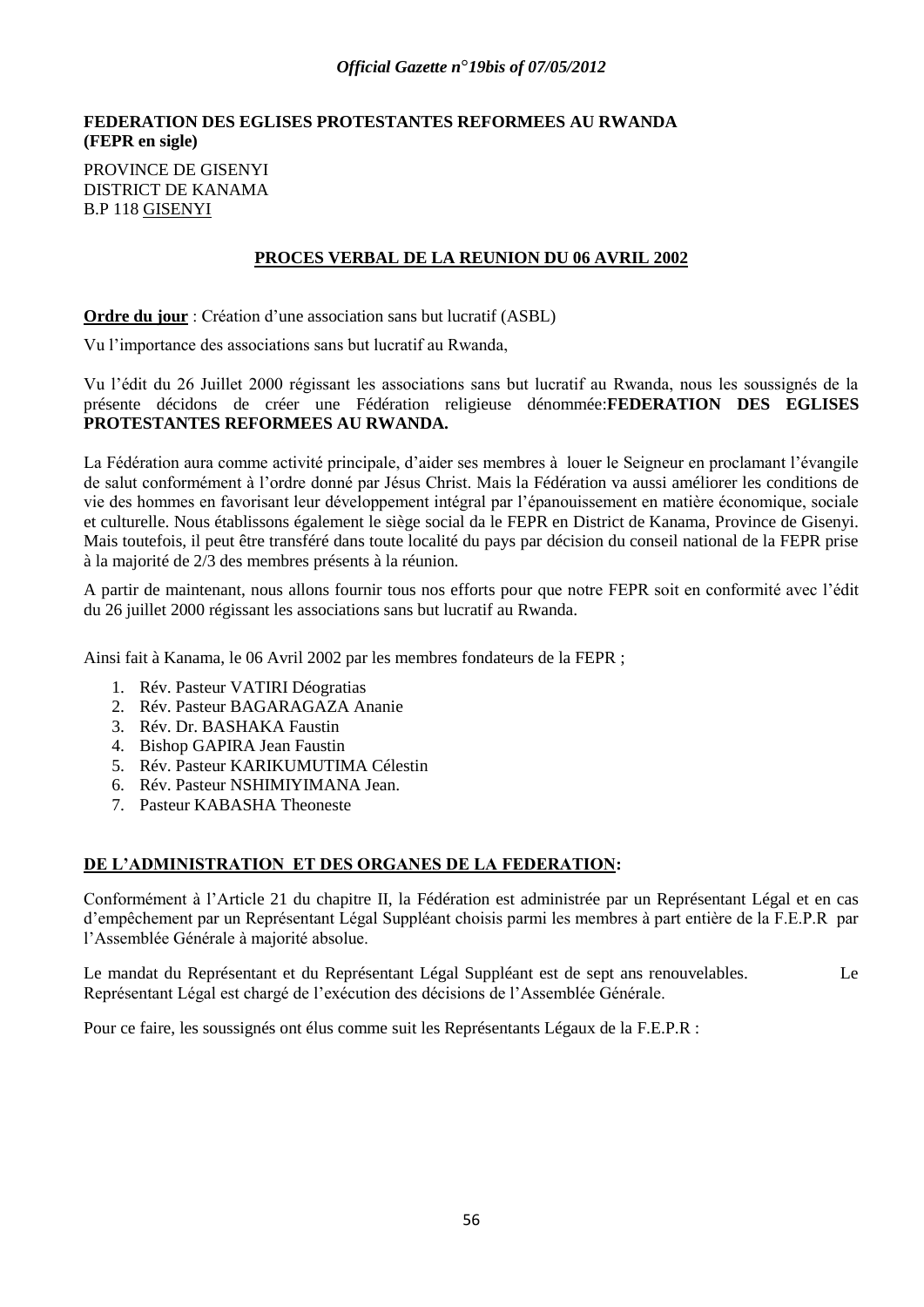# **IBIJYANYE N'UBUYOBOZI B'INZEGO Z'IHURIRO F.E.P.R.**

Nk"uko bikubiye mu ngingo ya 21 y"umutwe wa II, Ihuriro F.E.P.R. riyoborwa n"Umuvugizi waryo yaba atabonetse agasimburwa n"Umuvugizi wungirije batoranijwe na bagenzi babo ku bwiganze bw"amajwi bw"abagize inama rusange y"Ihuriro F.E.P.R.

Mandat y"abavugizi b"Ihuriro F.E.P.R. ni imyaka irindwi ishobora kongerwa. Umuvugizi w"Ihuriro ashinzwe gushyira mu bikorwa ibyemezo byose by"inama rusange.

Ku bw"ibyo, abagize inama rusange batoye abavugizi b"Ihuriro ba FEPR:

| <b>Eglise/Association Chrétienne</b><br>membre de la F.E.P.R          | Nom et Prénoms du<br><b>Représentant Légal</b> | Fonction occupée dans<br>$la$ F.E.P.R                                | <b>Signature</b> |
|-----------------------------------------------------------------------|------------------------------------------------|----------------------------------------------------------------------|------------------|
| Christian Light Churches in<br>Africa (CLCA)                          | Bishop GAPIRA Jean Faustin                     | Président                                                            | $(s\acute{e})$   |
| Union des Perspectives<br>Réformées Confessantes au<br>Rwanda (UPRCR) | Rév. Dr. BASHAKA Faustin                       | Vice – Président                                                     | $(s\acute{e})$   |
| Church of Faith in Rwanda<br>(CFR)                                    | Rév. Pasteur BAGARAGAZA<br>Ananie              | Secrétaire Général                                                   | $(s\acute{e})$   |
| Rwanda Gateway International<br>Missions (GIMI-Rwanda)                | Pastor KABASHA Theoneste                       | Chargé du Dpt des<br>maladies chroniques et<br>autres et Dvpt social | $(s\acute{e})$   |
| Africa Inland Church in Rwanda<br>(AICR)                              | Rév. Pasteur KARIKUMUTIMA<br>Célestin          | Conseiller                                                           | $(s\acute{e})$   |
| Union des Eglises de la Foi<br>Apostolique au Rwanda<br>(UEFAR)       | Rév. Pasteur NSHIMIYIMANA<br>Jean.             |                                                                      | $(s\acute{e})$   |
| Rwanda Gateway International<br>Missions (GIMI-Rwanda)                | Pastor KABASHA Theoneste                       |                                                                      | $(s\acute{e})$   |
| Eglise de Dieu en Afrique au<br>Rwanda (EDAR)                         | Rév. Pasteur VATIRI Déogratias                 |                                                                      | $(s\acute{e})$   |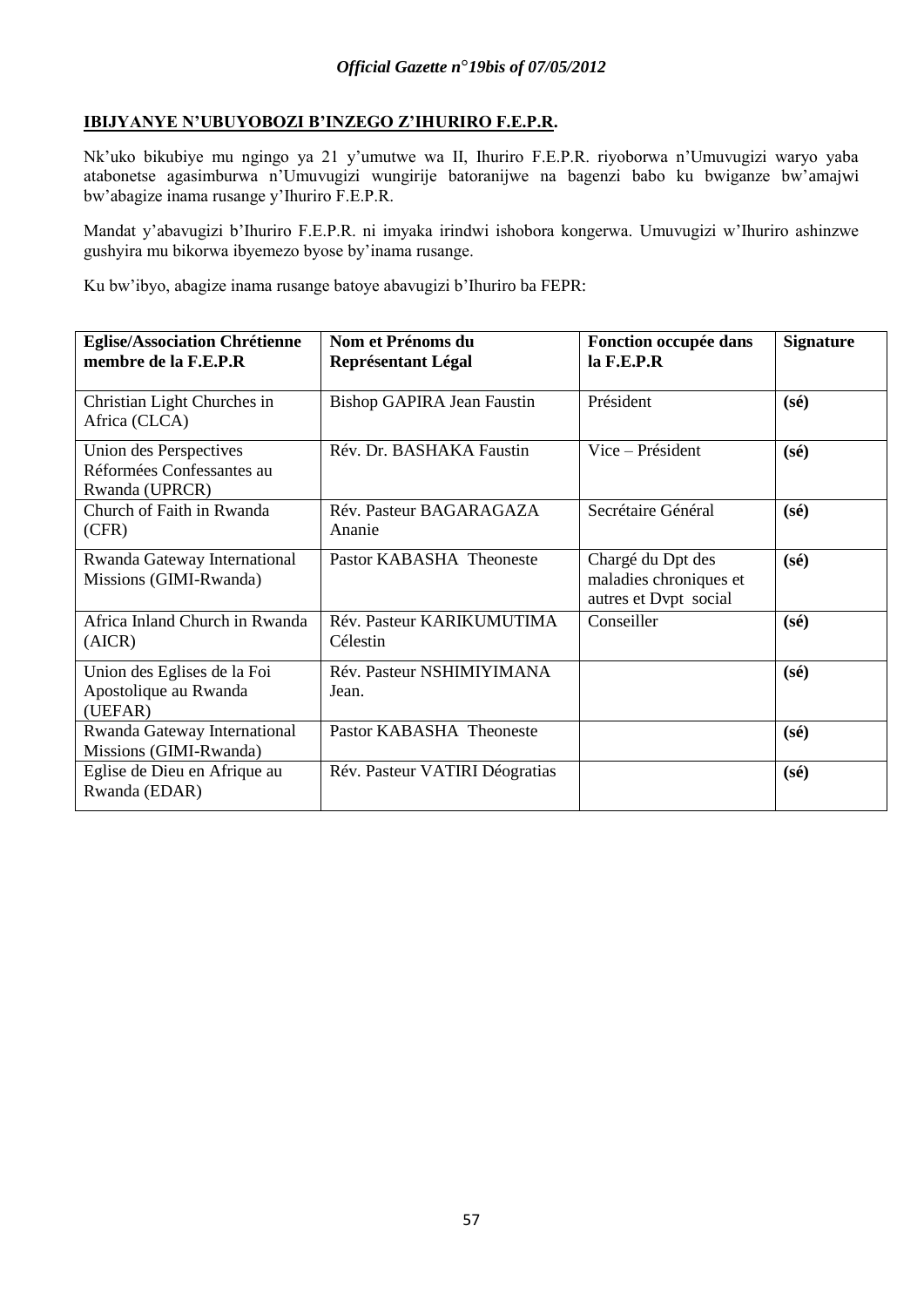# **INYANDIKO MVUGO Y'INAMA RUSANGE Y'ABANYAMIGABANE BA RWANDA WINDOWS LTD**

# **Ingingo zari ku murongo w'ibyigwa**:

- Kwemeza isezera ry"abanyamigabane ari bo:NSENGA Jimmy na NIYONSENGA Jean Baptiste
- Kwemeza abanyamigabane bashya

# **Abari mu nama:**

- **1. Aloys HABARUREMA**
- **2. Me Sylvestre SEGIKWIYE MATATA**
- **3. Patrice HAGUMA MBIZI**

None kuwa 15 Werurwe 2012, Twebwe Aloys HABARUREMA ukuriye Inama y"Ubutegetse ya RWANDA WINDOWS Ltd yanditse muri RDB kuri register de commerce no 102365425, tumaze kubona ibaruwa twandikiwe n"abanyamigabane Jimmy NSENGA na Jean Baptiste NIYONSENGA yo kuwa 06 Werurwe 2012 iri , igaragaza isezera ryabo ku mpamvu zabo bwite muri RWANDAWINDOWS Ltd;

Dushingiye ku rwandiko rwavuzwe haruguru, rugaragaza ko abanyamigabane Jimmy NSENGA na Jean Baptiste NIYONSENGA biyemerea ko ntacyo sosiyete RWANDAWINDOWS Ltd ibagomba kandi nabo ntacyo bayigomba, inama yemeje ukwegura kwabo.

Dushyingiye ku cyo amategeko agenga amasosiyete y"ubucuruzi ya Repubulika y"u Rwanda ateganya;

Turi kumwe n"Abanyamigabane bashya babyiyemeje ari bo Me Sylvestre SEGIKWIYE MATATA na Patrice HAGUMA MBIZI, twemeje, ku bwumvikane busesuye, ko Me Sylvestre SEGIKWIYE MATATA asimbura kandi afashe imigabane ya Jimmy NSENGA, naho Patrice HAGUMA MBIZI nawe agasimbura kandi agafata imigabane ya Jean Baptiste NIYONSENGA.

Bikorewe i Kigali, kuwa 15 Werurwe 2012

Perezida w"Inama y"Ubutegetsi n"Umuyobozi wa RWANDA WINDOWS Ltd **Aloys HABARUREMA (sé)**

Umunyamigabane **Me Sylvestre SEGIKWIYE MATATA (sé)**

Umunyamigabane **Patrice HAGUMA MBIZI (sé)**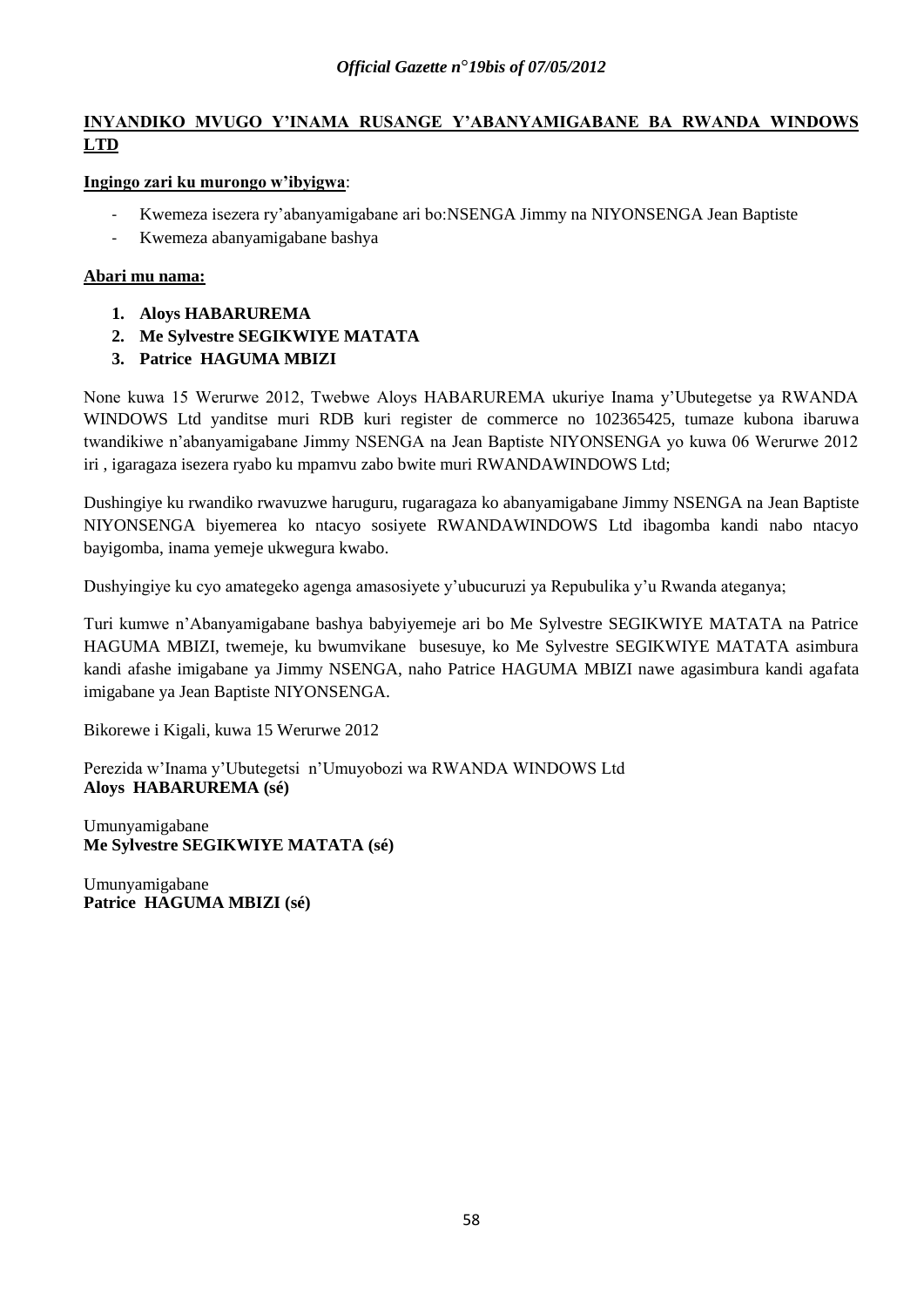# **ICYEMEZO N<sup>O</sup>RCA 104/2012 CYO KUWA 05/03/2012 GIHA UBUZIMAGATOZI «INNOVATIVE AGRONOMISTS FOR DEVELOPMENT COOPERATIVE » (INADECO)**

# **Umuyobozi w'Ikigo cy'Igihugu gishinzwe guteza imbere Amakoperative;**

Ashingiye ku Itegeko nº 50/2007 ryo ku wa 18 Nzeri 2007 rigena ishyirwaho, imiterere n'imikorere y"Amakoperative mu Rwanda, cyane cyane mu ngingo yaryo ya 23, igika cya 3;

Ashingiye ku Itegeko n<sup>o</sup> 16/2008 ryo ku wa 11/06/2008 rishyiraho Ikigo cy'Igihugu gishinzwe guteza Imbere Amakoperative, cyane cyane mu ngingo yaryo ya 3, igika cya 2;

Abisabwe na Perezida wa Koperative **«INADECO »** ifite icyicaro i Masangano, Umurenge wa Busoro, Akarere ka Nyanza, Intara y"Amajyepfo, mu rwandiko rwe rwakiriwe ku wa 02 Gashyantare 2012 ;

# **YEMEJE:**

# **Ingingo ya 1:**

Koperative **« INADECO »** ifite icyicaro i Masangano, Umurenge wa Busoro, Akarere ka Nyanza, Intara y"Amajyepfo , ihawe Ubuzimagatozi.

# **Ingingo ya 2:**

Koperative **« INADECO »** igamije guteza imbere ubuhinzi bw"ibigori. Ntiyemerewe gukora indi mirimo inyuranye n"iyo iherewe ubuzimagatozi, keretse ibanje kubisaba ikanabiherwa uburenganzira.

# **Ingingo ya 3:**

Koperative **« INADECO »** itegetswe gutangaza iki cyemezo mu igazeti ya Leta ya Repubulika y"u Rwanda mu gihe kitarenze iminsi mirongo itatu ikimara kugihabwa.

# **Kigali, kuwa 05/03/2012**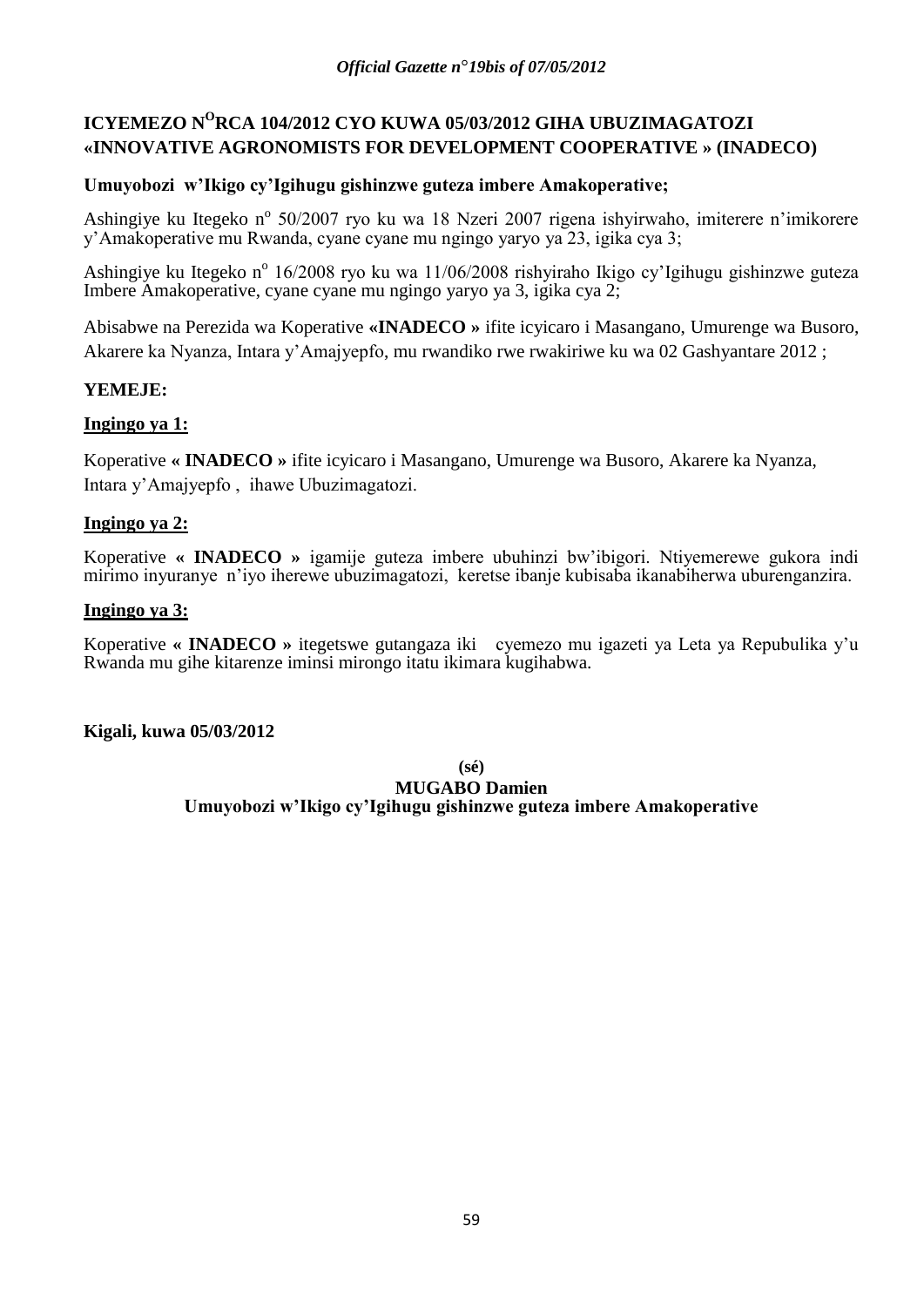# **ICYEMEZO N<sup>O</sup>RCA 747/2010 CYO KUWA 24/05/2010 GIHA UBUZIMAGATOZI KOPERATIVE «TUZAMURE IBIRETI » (KOTUI)**

# **Umuyobozi w'Ikigo cy'Igihugu gishinzwe guteza imbere Amakoperative;**

Ashingiye ku Itegeko nº 50/2007 ryo kuwa 18 Nzeri 2007 rigena ishyirwaho, imiterere n'imikorere y"Amakoperative mu Rwanda, cyane cyane mu ngingo yaryo ya 23, igika cya 3;

Ashingiye ku Itegeko n<sup>o</sup> 16/2008 ryo kuwa 11/06/2008 rishyiraho Ikigo cy'Igihugu gishinzwe guteza Imbere Amakoperative, cyane cyane mu ngingo yaryo ya 3, igika cya 2;

Abisabwe na Perezida wa Koperative **« KOTUI »** ifite icyicaro i Kaguhu, Umurenge wa Kinigi, Akarere ka Musanze, Intara y"Amajyaruguru, mu rwandiko rwe rwakiriwe kuwa 02 Gashyantare 2012 ;

# **YEMEJE:**

# **Ingingo ya 1:**

Koperative **« KOTUI »** ifite icyicaro i Kaguhu, Umurenge wa Kinigi, Akarere ka Musanze, Intara y"Amajyaruguru, , ihawe Ubuzimagatozi.

# **Ingingo ya 2:**

Koperative **« KOTUI »** igamije guteza imbere ubuhinzi bw"ibireti. Ntiyemerewe gukora indi mirimo inyuranye n"iyo iherewe ubuzimagatozi, keretse ibanje kubisaba ikanabiherwa uburenganzira.

# **Ingingo ya 3:**

Iki cyemezo kigira agaciro guhera umunsi cyatangarijweho mu igazeti ya Leta ya Repubulika y"u Rwanda.

# **Kigali, kuwa 24/05/2010**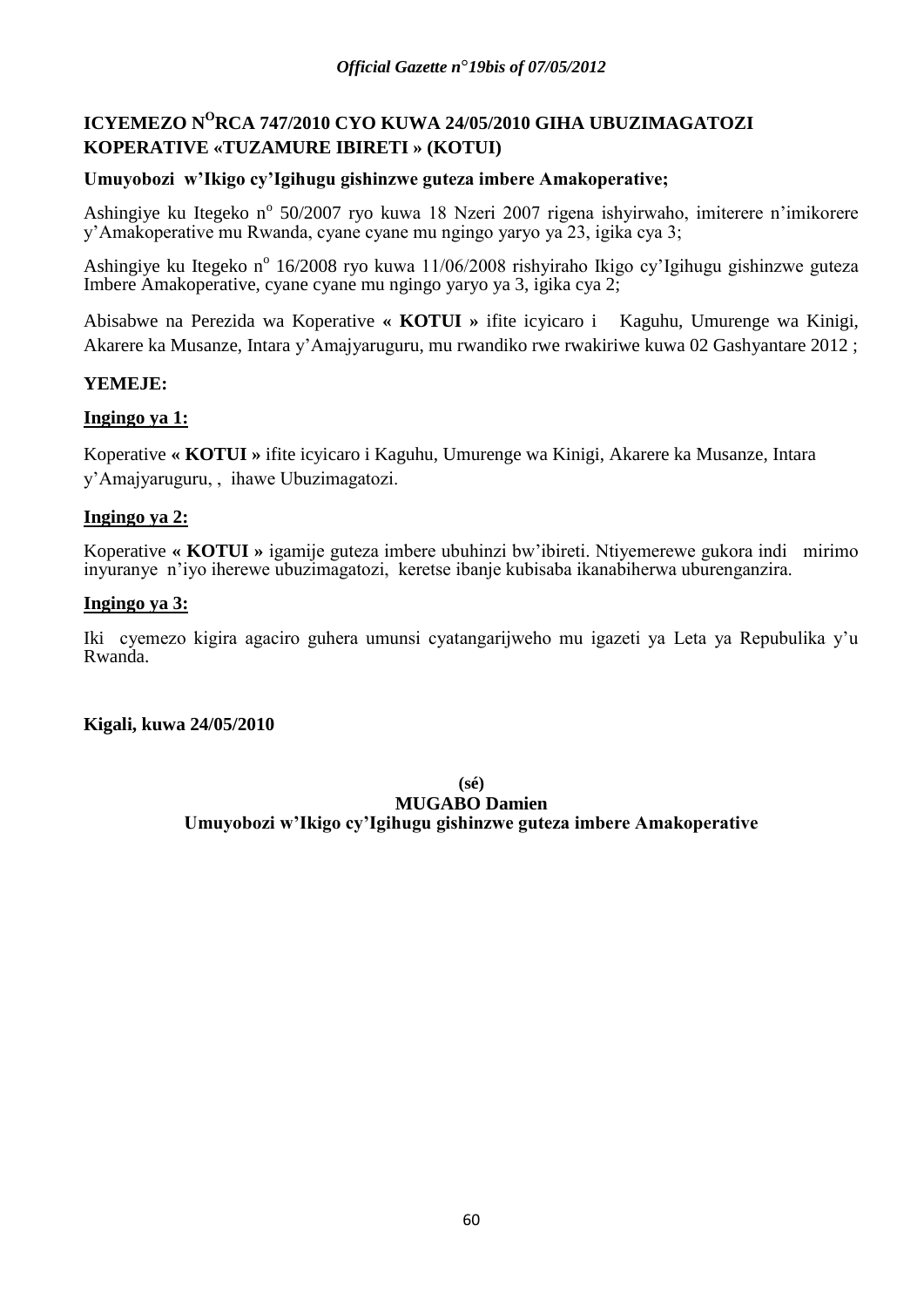# **ICYEMEZO N<sup>O</sup>RCA 094/2012 CYO KUWA 20/02/2012 GIHA UBUZIMAGATOZI « KOPERATIVE TUZAMURANE MAMBA » (K.T MAMBA)**

# **Umuyobozi w'Ikigo cy'Igihugu gishinzwe guteza imbere Amakoperative;**

Ashingiye ku Itegeko nº 50/2007 ryo kuwa 18 Nzeri 2007 rigena ishyirwaho, imiterere n'imikorere y"Amakoperative mu Rwanda, cyane cyane mu ngingo yaryo ya 23, igika cya 3;

Ashingiye ku Itegeko nº 16/2008 ryo kuwa 11/06/2008 rishyiraho Ikigo cy'Igihugu gishinzwe guteza Imbere Amakoperative, cyane cyane mu ngingo yaryo ya 3, igika cya 2;

Abisabwe na Perezida wa Koperative **« K.T MAMBA »** ifite icyicaro i Mamba, Umurenge wa Mamba, Akarere ka Gisagara, Intara y"Amajyepfo, mu rwandiko rwe rwakiriwe kuwa 31 Mutarama 2012 ;

# **YEMEJE:**

# **Ingingo ya 1:**

Koperative **« K.T MAMBA »** ifite icyicaro i Mamba, Umurenge wa Mamba, Akarere ka Gisagara, Intara y"Amajyepfo, ihawe Ubuzimagatozi.

# **Ingingo ya 2:**

Koperative **« K.T MAMBA »** igamije guteza imbere ubucuruzi bw"inyama. Ntiyemerewe gukora indi mirimo inyuranye n"iyo iherewe ubuzimagatozi, keretse ibanje kubisaba ikanabiherwa uburenganzira.

# **Ingingo ya 3:**

Koperative **« K.T MAMBA » itegetswe gutangaza i**ki cyemezo mu igazeti ya Leta ya Repubulika y"u Rwanda mu gihe kitarenze iminsi mirongo itatu ikimara kugihabwa.

# **Kigali, kuwa 20/02/2012**

**(sé)**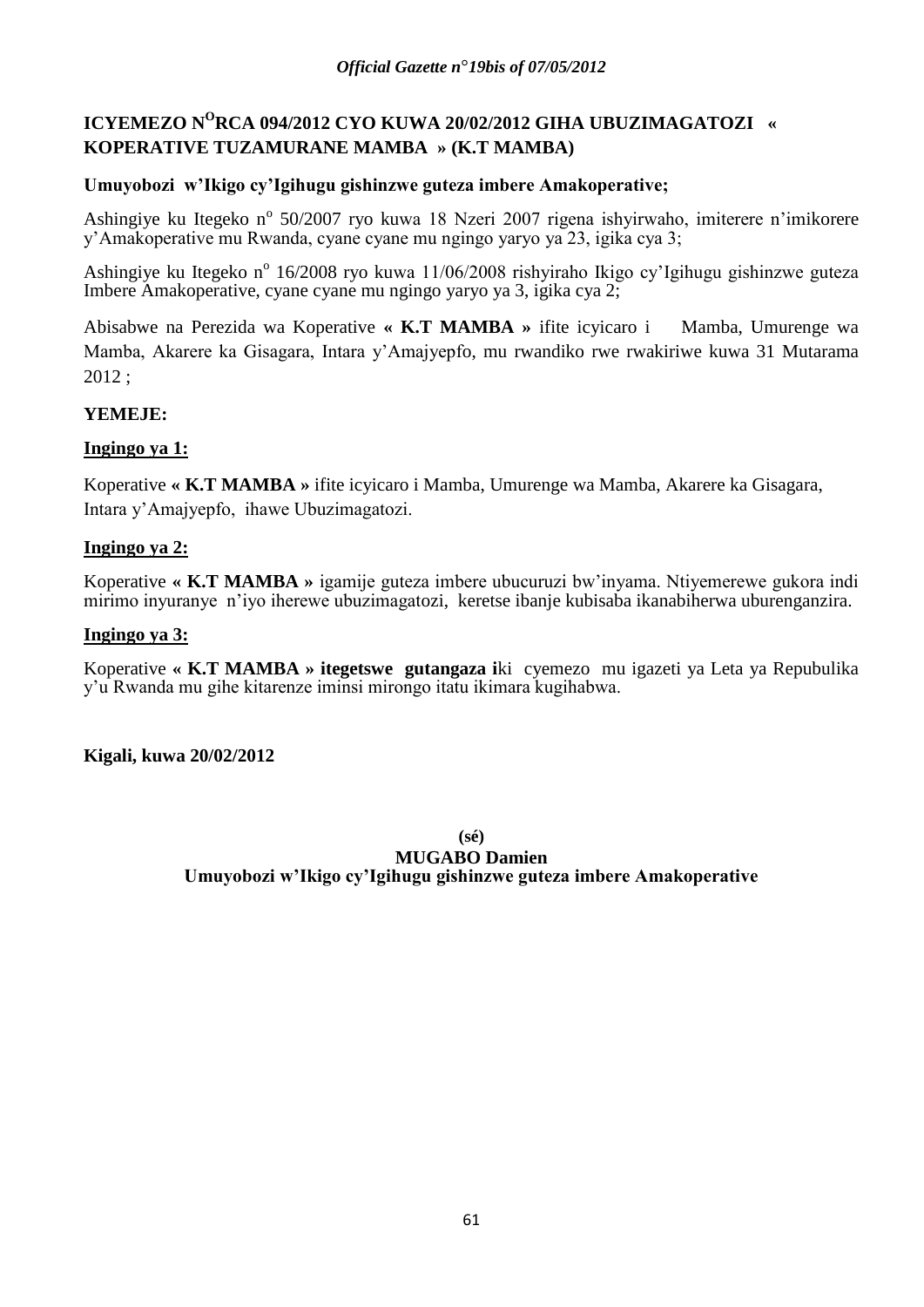# **ICYEMEZO N<sup>O</sup>RCA 123/2012 CYO KUWA 05/03/2012 GIHA UBUZIMAGATOZI KOPERATIVE « INGERI-KINIGI»**

# **Umuyobozi w'Ikigo cy'Igihugu gishinzwe guteza imbere Amakoperative;**

Ashingiye ku Itegeko nº 50/2007 ryo kuwa 18 Nzeri 2007 rigena ishyirwaho, imiterere n'imikorere y"Amakoperative mu Rwanda, cyane cyane mu ngingo yaryo ya 23, igika cya 3;

Ashingiye ku Itegeko nº 16/2008 ryo kuwa 11/06/2008 rishyiraho Ikigo cy'Igihugu gishinzwe guteza Imbere Amakoperative, cyane cyane mu ngingo yaryo ya 3, igika cya 2;

Abisabwe na Perezida wa Koperative **« INGERI-KINIGI »** ifite icyicaro i Nyonirima, Umurenge wa Kinigi, Akarere ka Musanze, Intara y"Amajyaruguru, mu rwandiko rwe rwakiriwe kuwa 02 Werurwe 2012 ;

# **YEMEJE:**

# **Ingingo ya 1:**

Koperative **« INGERI-KINIGI »** ifite icyicaro i Nyonirima, Umurenge wa Kinigi, Akarere ka Musanze, Intara y"Amajyaruguru, ihawe Ubuzimagatozi.

# **Ingingo ya 2:**

Koperative **« INGERI-KINIGI »** igamije guteza imbere ubuhinzi bw"ibirayi. Ntiyemerewe gukora indi mirimo inyuranye n"iyo iherewe ubuzimagatozi, keretse ibanje kubisaba ikanabiherwa uburenganzira.

# **Ingingo ya 3:**

Koperative **« INGERI-KINIGI »** itegetswe gutangaza **i**ki cyemezo mu igazeti ya Leta ya Repubulika y"u Rwanda mu gihe kitarenze iminsi mirongo itatu ikimara kugihabwa.

# **Kigali, kuwa 05/03/2012**

**(sé)**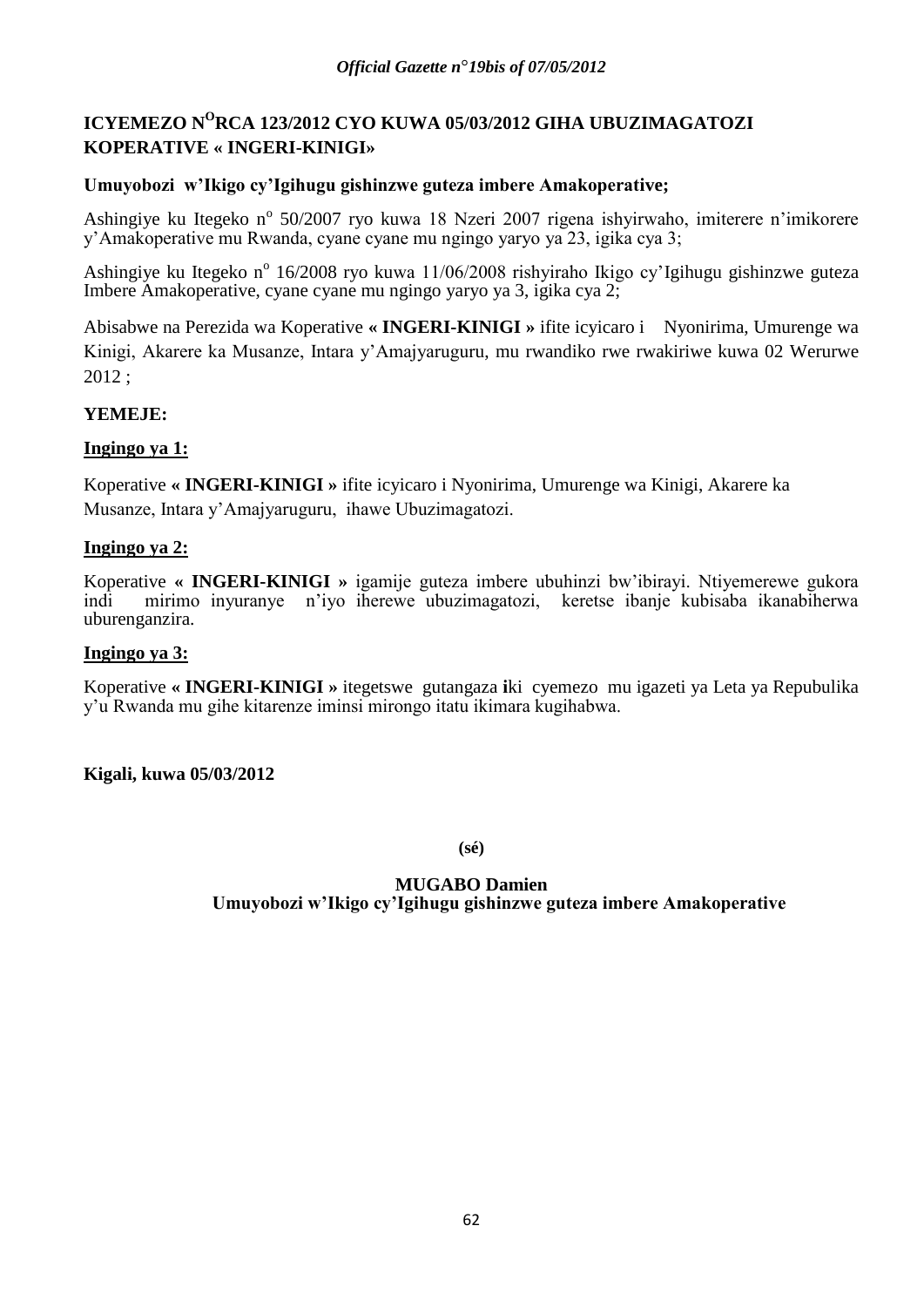# **ICYEMEZO N<sup>O</sup>RCA 143/2012 CYO KUWA 12/03/2012 GIHA UBUZIMAGATOZI KOPERATIVE « ABAKORERABUSHAKE BA MUTETE»**

# **Umuyobozi w'Ikigo cy'Igihugu gishinzwe guteza imbere Amakoperative;**

Ashingiye ku Itegeko nº 50/2007 ryo kuwa 18 Nzeri 2007 rigena ishyirwaho, imiterere n'imikorere y"Amakoperative mu Rwanda, cyane cyane mu ngingo yaryo ya 23, igika cya 3;

Ashingiye ku Itegeko nº 16/2008 ryo kuwa 11/06/2008 rishyiraho Ikigo cy'Igihugu gishinzwe guteza Imbere Amakoperative, cyane cyane mu ngingo yaryo ya 3, igika cya 2;

Abisabwe na Perezida wa Koperative **« ABAKORERABUSHAKE BA MUTETE »** ifite icyicaro i Mutandi, Umurenge wa Mutete, Akarere ka Gicumbi, Intara y"Amajyaruguru, mu rwandiko rwe rwakiriwe kuwa 22 Gashyantare 2012;

# **YEMEJE:**

# **Ingingo ya 1:**

Koperative **« ABAKORERABUSHAKE BA MUTETE »** ifite icyicaro i Mutandi, Umurenge wa Mutete, Akarere ka Gicumbi, Intara y"Amajyaruguru, ihawe Ubuzimagatozi.

# **Ingingo ya 2:**

Koperative **«ABAKORERABUSHAKE BA MUTETE»** igamije guteza imbere ububumbyi bw"amatafari n"amategura. Ntiyemerewe gukora indi mirimo inyuranye n"iyo iherewe ubuzimagatozi, keretse ibanje kubisaba ikanabiherwa uburenganzira.

# **Ingingo ya 3:**

Koperative **«ABAKORERABUSHAKE BA MUTETE»** itegetswe gutangaza iki cyemezo mu Igazeti ya Leta ya Repubulika y'u Rwanda mu gihe kitarenze iminsi mirongo itatu (30) ikimara kugihabwa.

**Kigali, kuwa 12/03/2012**

**(sé)**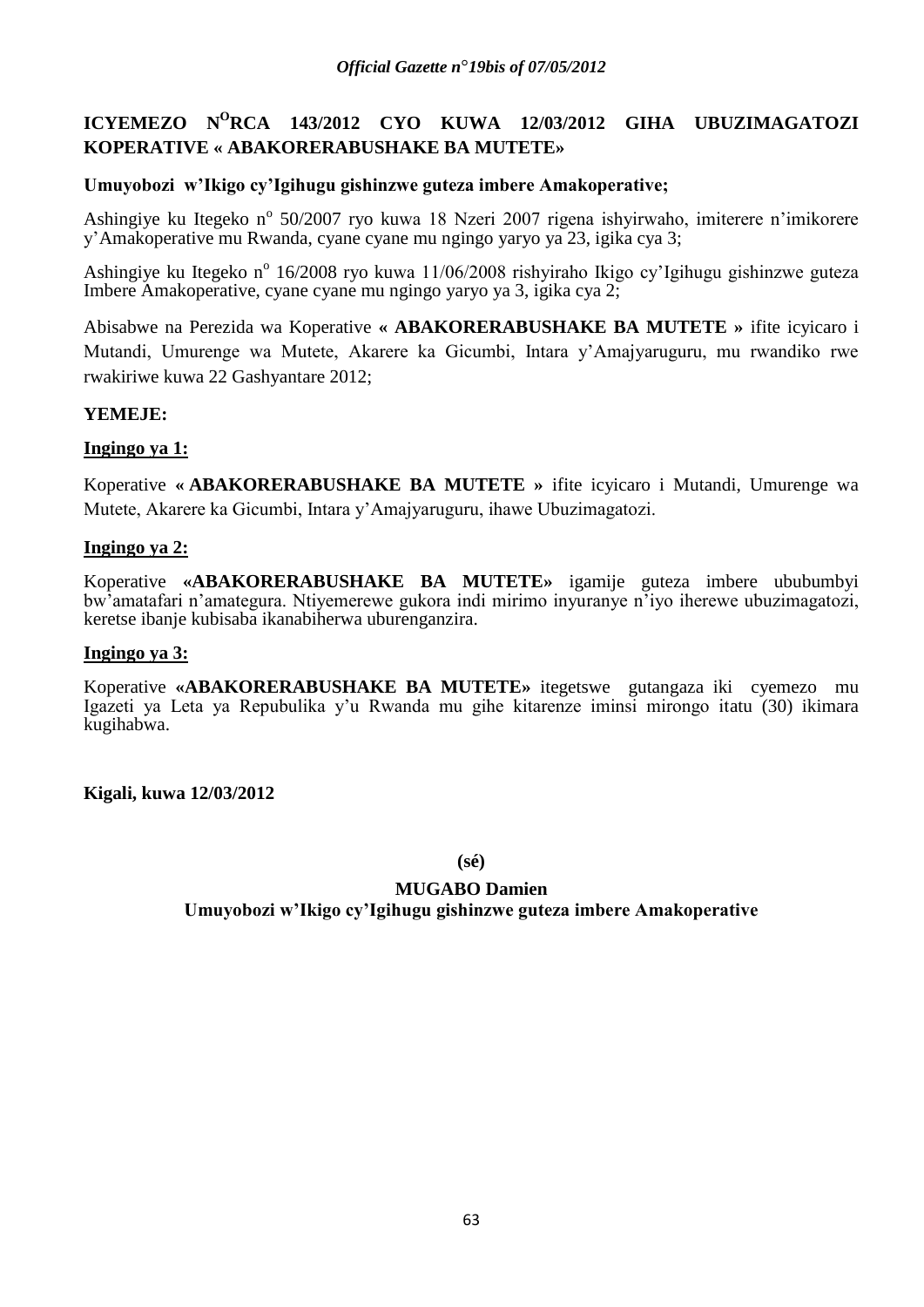# **ICYEMEZO N<sup>O</sup>RCA 428/2010 CYO KUWA 15/03/2010 GIHA UBUZIMAGATOZI KOPERATIVE « HINGA IBIRETI» (KOHIBI)**

# **Umuyobozi w'Ikigo cy'Igihugu gishinzwe guteza imbere Amakoperative;**

Ashingiye ku Itegeko nº 50/2007 ryo kuwa 18 Nzeri 2007 rigena ishyirwaho, imiterere n'imikorere y"Amakoperative mu Rwanda, cyane cyane mu ngingo yaryo ya 23, igika cya 3;

Ashingiye ku Itegeko nº 16/2008 ryo kuwa 11/06/2008 rishyiraho Ikigo cy'Igihugu gishinzwe guteza Imbere Amakoperative, cyane cyane mu ngingo yaryo ya 3, igika cya 2;

Abisabwe na Perezida wa Koperative **« KOHIBI »** ifite icyicaro i Myuga, Umurenge wa Kabatwa, Akarere ka Nyabihu, Intara y"Iburengerazuba, mu rwandiko rwe rwakiriwe kuwa 22 Gashyantare 2012;

# **YEMEJE:**

# **Ingingo ya 1:**

Koperative **« KOHIBI »** ifite icyicaro i Myuga, Umurenge wa Kabatwa, Akarere ka Nyabihu, Intara y"Iburengerazuba, ihawe Ubuzimagatozi.

# **Ingingo ya 2:**

Koperative **« KOHIBI »** igamije guteza imbere ubuhinzi bw"ibireti. Ntiyemerewe gukora indi mirimo inyuranye n"iyo iherewe ubuzimagatozi, keretse ibanje kubisaba ikanabiherwa uburenganzira.

# **Ingingo ya 3:**

Iki cyemezo kigira agaciro guhera umunsi cyatangarijweho mu Igazeti ya Leta ya Repubulika y"u Rwanda.

# **Kigali, kuwa 15/03/2010**

**(sé)**

# **MUGABO Damien**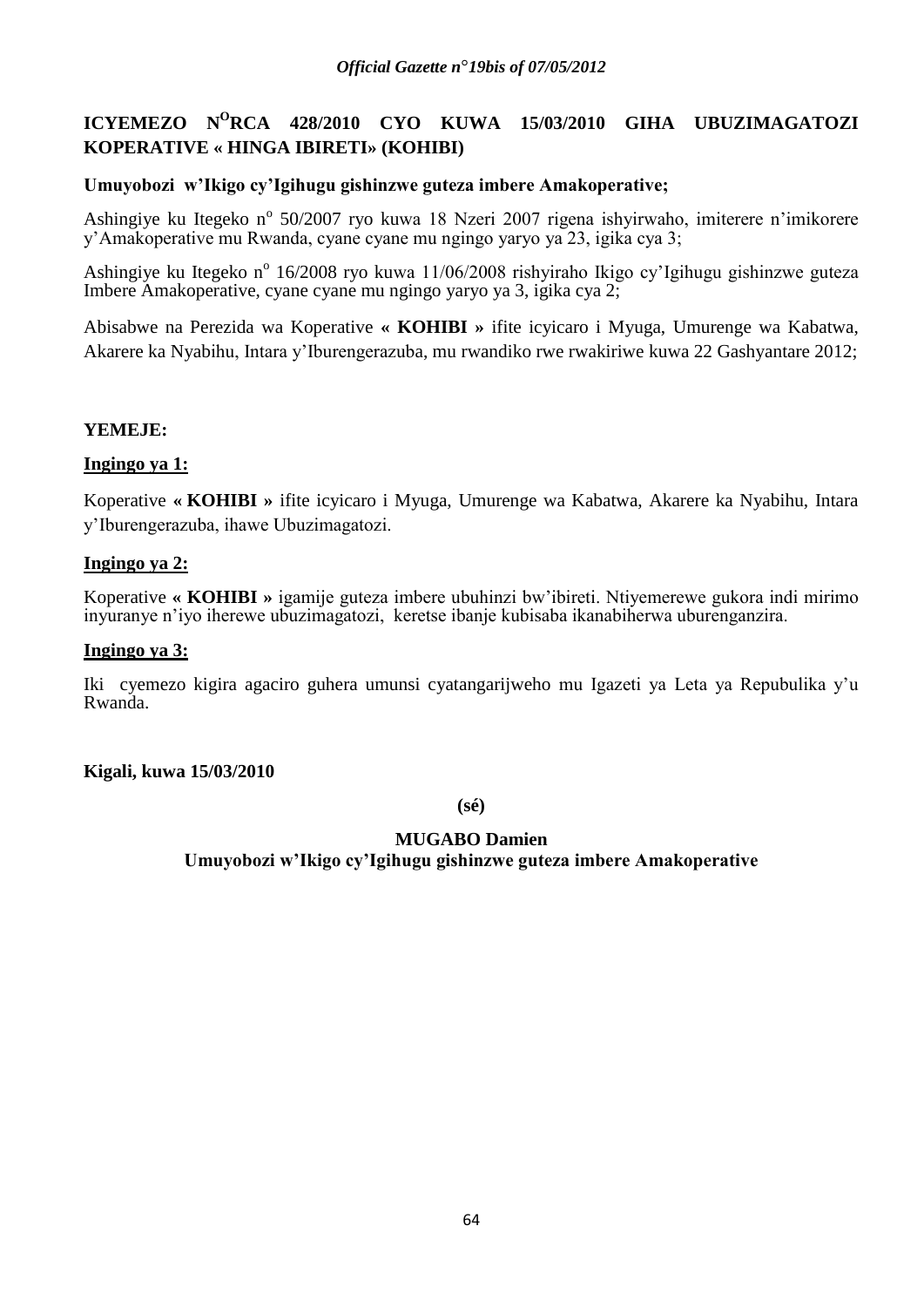# **ICYEMEZO N<sup>O</sup>RCA 162/2012 CYO KUWA 19/03/2012 GIHA UBUZIMAGATOZI « COOPERATIVE DES MOTARDS DE RWANTERU-URUMURI» (COMORWA-URUMURI)**

# **Umuyobozi w'Ikigo cy'Igihugu gishinzwe guteza imbere Amakoperative;**

Ashingiye ku Itegeko nº 50/2007 ryo kuwa 18 Nzeri 2007 rigena ishyirwaho, imiterere n'imikorere y"Amakoperative mu Rwanda, cyane cyane mu ngingo yaryo ya 23, igika cya 3;

Ashingiye ku Itegeko nº 16/2008 ryo kuwa 11/06/2008 rishyiraho Ikigo cy'Igihugu gishinzwe guteza Imbere Amakoperative, cyane cyane mu ngingo yaryo ya 3, igika cya 2;

Abisabwe na Perezida wa Koperative **« COMORWA-URUMURI »** ifite icyicaro i Rwanteru, Umurenge wa Kigina, Akarere ka Kirehe, Intara y"Iburasirazuba, mu rwandiko rwe rwakiriwe kuwa 02 Gashyantare 2012;

# **YEMEJE:**

# **Ingingo ya 1:**

Koperative **« COMORWA-URUMURI »** ifite icyicaro i Rwanteru, Umurenge wa Kigina, Akarere ka Kirehe, Intara y"Iburasirazuba, ihawe Ubuzimagatozi.

# **Ingingo ya 2:**

Koperative **«COMORWA-URUMURI»** igamije gutanga serivisi zijyanye no gutwara abagenzi hakoreshejwe amapikipiki (moto). Ntiyemerewe gukora indi mirimo inyuranye n"iyo iherewe ubuzimagatozi, keretse ibanje kubisaba ikanabiherwa uburenganzira.

# **Ingingo ya 3:**

Koperative **«COMORWA-URUMURI»** itegetswe gutangaza iki cyemezo mu Igazeti ya Leta ya Repubulika y"u Rwanda mu gihe kitarenze iminsi mirongo itatu (30) ikimara kugihabwa.

# **Kigali, kuwa 19/03/2012**

**(sé)**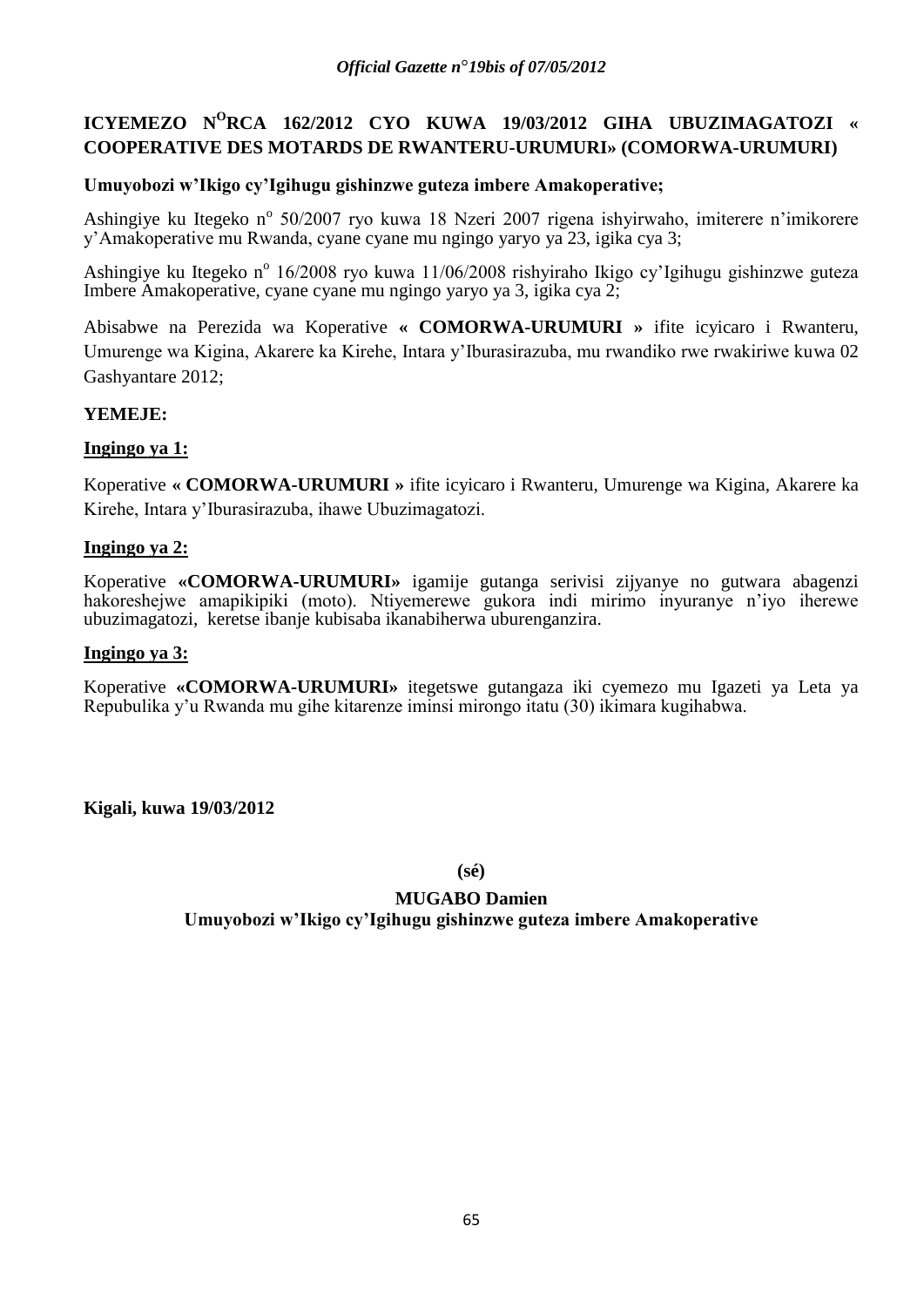# **ICYEMEZO N<sup>O</sup>RCA 567/2010 CYO KUWA 19/04/2010 GIHA UBUZIMAGATOZI KOPERATIVE Y'ABAHINZI B'IBIRETI BA KABATEZI-NYIRAKIGUGU «KOIKANYI »**

# **Umuyobozi w'Ikigo cy'Igihugu gishinzwe guteza imbere Amakoperative;**

Ashingiye ku Itegeko nº 50/2007 ryo kuwa 18 Nzeri 2007 rigena ishyirwaho, imiterere n'imikorere y"Amakoperative mu Rwanda, cyane cyane mu ngingo yaryo ya 23, igika cya 3;

Ashingiye ku Itegeko nº 16/2008 ryo kuwa 11/06/2008 rishyiraho Ikigo cy'Igihugu gishinzwe guteza Imbere Amakoperative, cyane cyane mu ngingo yaryo ya 3, igika cya 2;

Abisabwe na Perezida wa Koperative **« KOIKANYI »** ifite icyicaro i Kabatezi, Umurenge wa Jenda, Akarere ka Nyabihu, Intara y"Iburengerazuba, mu rwandiko rwe rwakiriwe kuwa 12 Werutwe 2010;

# **YEMEJE:**

# **Ingingo ya 1:**

Koperative **« KOIKANYI »** ifite icyicaro i Kabatezi, Umurenge wa Jenda, Akarere ka Nyabihu, Intara y"Iburengerazuba, ihawe Ubuzimagatozi.

# **Ingingo ya 2:**

Koperative **« KOIKANYI »** igamije guteza imbere ubuhinzi bw"ibireti. Ntiyemerewe gukora indi mirimo inyuranye n"iyo iherewe ubuzimagatozi, keretse ibanje kubisaba ikanabiherwa uburenganzira.

# **Ingingo ya 3:**

Iki cyemezo kigira agaciro guhera umunsi cyatangarijweho mu Igazeti ya Leta ya Repubulika y"u Rwanda.

**Kigali, kuwa 19/04/2010**

**(sé)**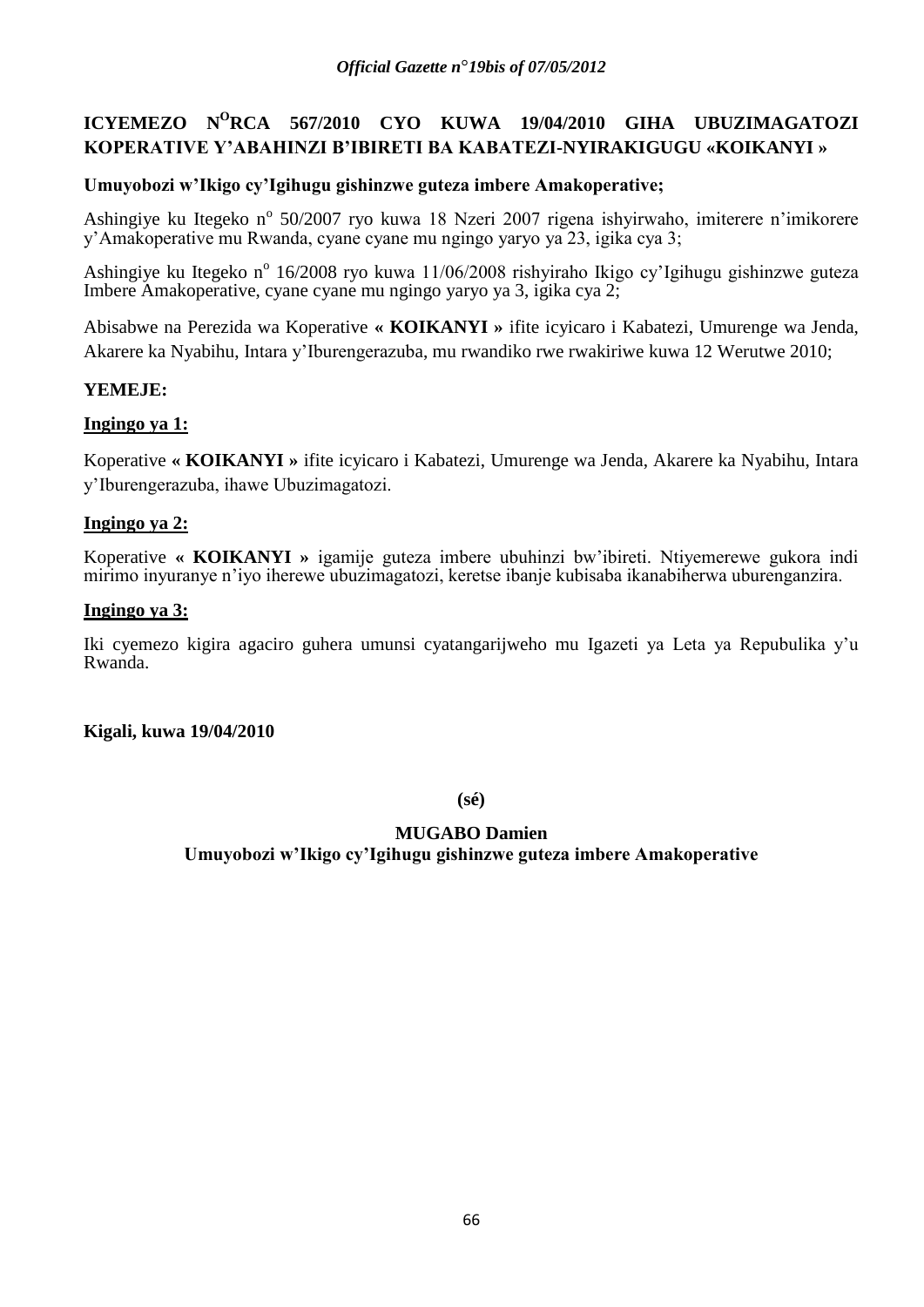# **ICYEMEZO N<sup>O</sup>RCA 141/2012 CYO KUWA 05/03/2012 GIHA UBUZIMAGATOZI KOPERATIVE « ABIYEMEJE UMURIMO RUKO» (KOPARU)**

# **Umuyobozi w'Ikigo cy'Igihugu gishinzwe guteza imbere Amakoperative;**

Ashingiye ku Itegeko nº 50/2007 ryo kuwa 18 Nzeri 2007 rigena ishyirwaho, imiterere n'imikorere y"Amakoperative mu Rwanda, cyane cyane mu ngingo yaryo ya 23, igika cya 3;

Ashingiye ku Itegeko nº 16/2008 ryo kuwa 11/06/2008 rishyiraho Ikigo cy'Igihugu gishinzwe guteza Imbere Amakoperative, cyane cyane mu ngingo yaryo ya 3, igika cya 2;

Abisabwe na Perezida wa Koperative **« KOPARU »** ifite icyicaro i Kebero, Umurenge wa Ntongwe, Akarere ka Ruhango, Intara y"Amajyepfo, mu rwandiko rwe rwakiriwe kuwa 03 Mutarama 2012;

# **YEMEJE:**

# **Ingingo ya 1:**

Koperative **« KOPARU »** ifite icyicaro i Kebero, Umurenge wa Ntongwe, Akarere ka Ruhango, Intara y"Amajyepfo, ihawe Ubuzimagatozi.

# **Ingingo ya 2:**

Koperative **«KOPARU»** igamije guteza imbere ubuhinzi bw"imboga: inyanya, amashu, koroti n"ibitunguru. Ntiyemerewe gukora indi mirimo inyuranye n"iyo iherewe ubuzimagatozi, keretse ibanje kubisaba ikanabiherwa uburenganzira.

# **Ingingo ya 3:**

Koperative **«KOPARU»** itegetswe gutangaza iki cyemezo mu Igazeti ya Leta ya Repubulika y"u Rwanda mu gihe kitarenze iminsi mirongo itatu (30) ikimara kugihabwa.

**Kigali, kuwa 05/03/2012**

**(sé)**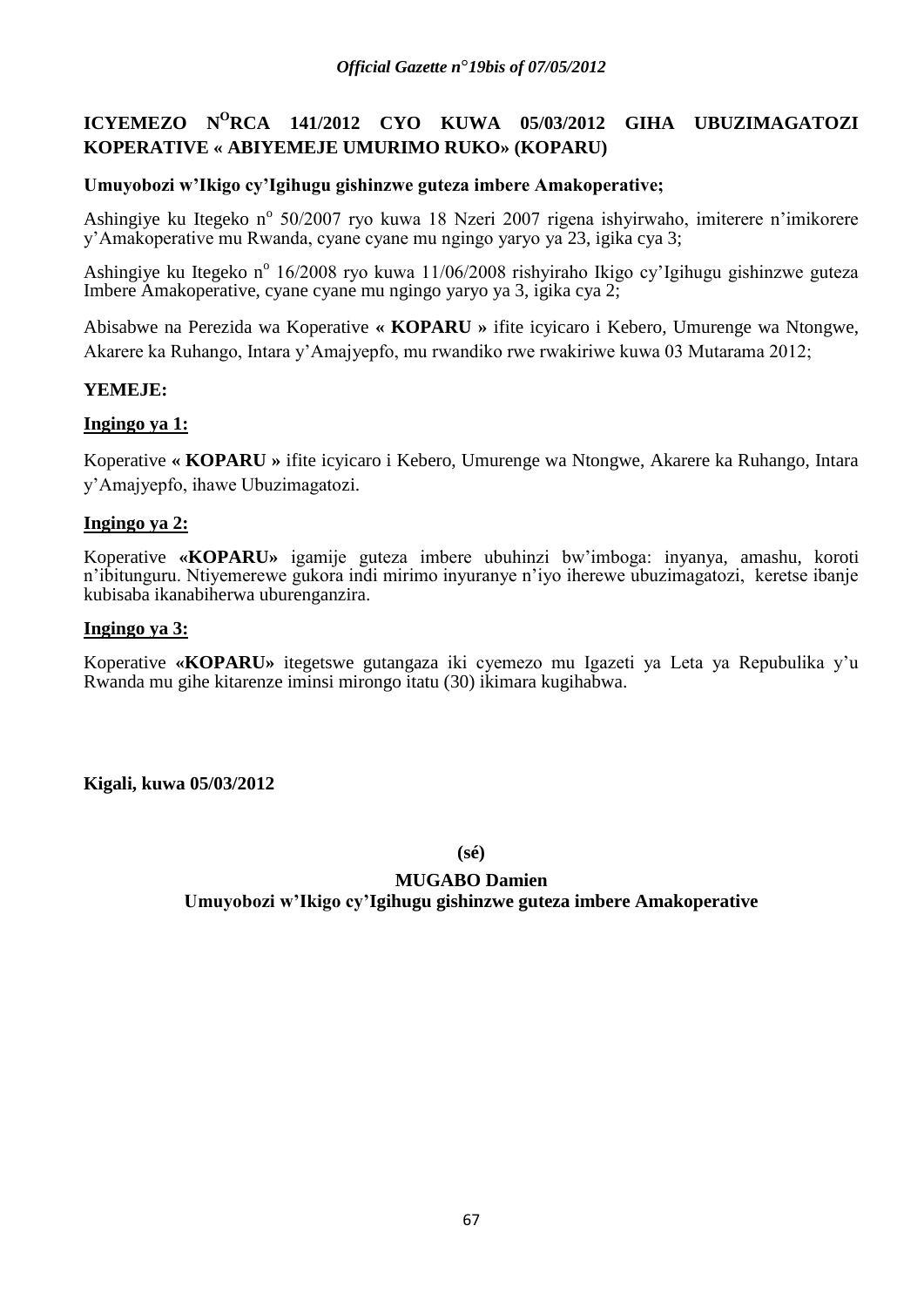# **ICYEMEZO** *N<sup>O</sup>RCA 609/2011* **CYO KUWA 11/07/2011 GIHA UBUZIMAGATOZI KOPERATIVE IHARANIRA AMAJYAMBERE RUSANGE « COARU»**

# **Umuyobozi w'Ikigo cy'Igihugu gishinzwe guteza imbere Amakoperative;**

Ashingiye ku Itegeko nº 50/2007 ryo kuwa 18 Nzeri 2007 rigena ishyirwaho, imiterere n'imikorere y"Amakoperative mu Rwanda, cyane cyane mu ngingo yaryo ya 23, igika cya 3;

Ashingiye ku Itegeko nº 16/2008 ryo kuwa 11/06/2008 rishyiraho Ikigo cy'Igihugu gishinzwe guteza Imbere Amakoperative, cyane cyane mu ngingo yaryo ya 3, igika cya 2;

Abisabwe na Perezida wa Koperative **« COARU »** ifite icyicaro i Gasharu, Umurenge wa Jomba, Akarere ka Nyabihu, Intara y"Iburengerazuba, mu rwandiko rwe rwakiriwe kuwa 30 Kamena 2011;

# **YEMEJE:**

# **Ingingo ya mbere:**

Koperative **« COARU »** ifite icyicaro i Gasharu, Umurenge wa Jomba, Akarere ka Nyabihu, Intara y"Iburengerazuba, ihawe Ubuzimagatozi.

# **Ingingo ya 2:**

Koperative **«COARU »** igamije guteza imbere ubuhinzi n"ubutubuzi bw"ingano n"ibigori. Ntiyemerewe gukora indi mirimo inyuranye n"iyo iherewe ubuzimagatozi, keretse ibanje kubisaba ikanabiherwa uburenganzira.

# **Ingingo ya 3:**

Icyemezo n0 RCA/0168/2009 cyo kuwa 15 Mutarama 2009 kivanyweho.

# **Ingingo ya 4:**

Iki cyemezo kigira agaciro guhera umunsi cyatangarijweho mu Igazeti ya Leta ya Repubulika y"u Rwanda.

**Kigali, kuwa 11/07/2011**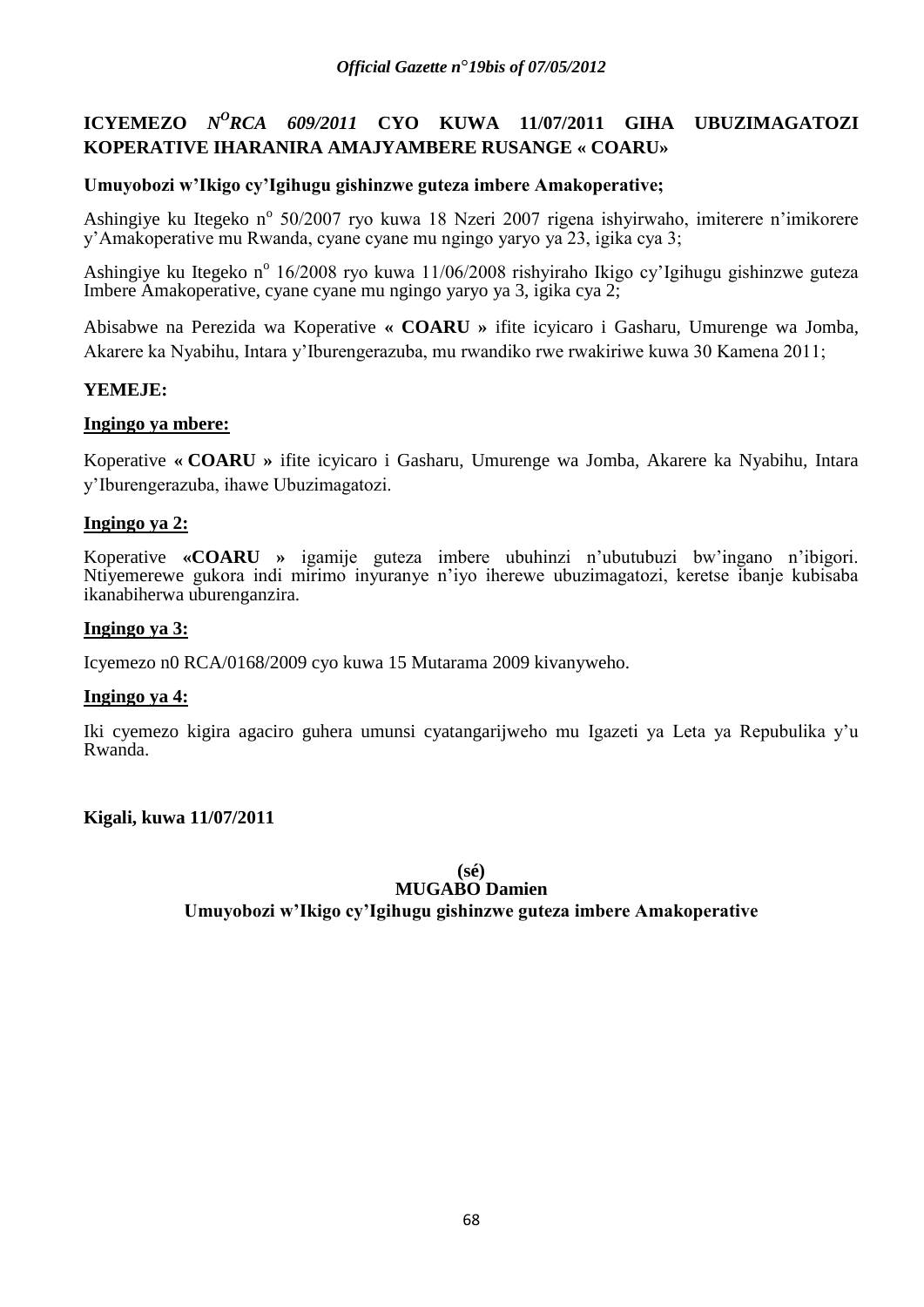# **ICYEMEZO** *N<sup>O</sup>RCA 117/2012* **CYO KUWA 05/03/2012 GIHA UBUZIMAGATOZI KOPERATIVE « DUSUKURE»**

# **Umuyobozi w'Ikigo cy'Igihugu gishinzwe guteza imbere Amakoperative;**

Ashingiye ku Itegeko nº 50/2007 ryo kuwa 18 Nzeri 2007 rigena ishyirwaho, imiterere n'imikorere y"Amakoperative mu Rwanda, cyane cyane mu ngingo yaryo ya 23, igika cya 3;

Ashingiye ku Itegeko nº 16/2008 ryo kuwa 11/06/2008 rishyiraho Ikigo cy'Igihugu gishinzwe guteza Imbere Amakoperative, cyane cyane mu ngingo yaryo ya 3, igika cya 2;

Abisabwe na Perezida wa Koperative **« DUSUKURE »** ifite icyicaro i Busoro, Umurenge wa Busoro, Akarere ka Nyanza, Intara y"Amajyepfo, mu rwandiko rwe rwakiriwe kuwa 06 Gashyantare 2012;

# **YEMEJE:**

# **Ingingo ya 1:**

Koperative **« DUSUKURE »** ifite icyicaro i Busoro, Umurenge wa Busoro, Akarere ka Nyanza, Intara y"Amajyepfo, ihawe Ubuzimagatozi.

# **Ingingo ya 2:**

Koperative **«DUSUKURE»** igamije kubungabunga ibidukikije ikora isuku n"ubuhumbekero bw"ibiti by"ishyamba n"ubw"indabo. Ntiyemerewe gukora indi mirimo inyuranye n"iyo iherewe ubuzimagatozi, keretse ibanje kubisaba ikanabiherwa uburenganzira.

# **Ingingo ya 3:**

Koperative **«DUSUKURE»** itegetswe gutangaza iki cyemezo mu Igazeti ya Leta ya Repubulika y"u Rwanda mu gihe kitarenze iminsi mirongo itatu (30) ikimara kugihabwa.

**Kigali, kuwa 05/03/2012**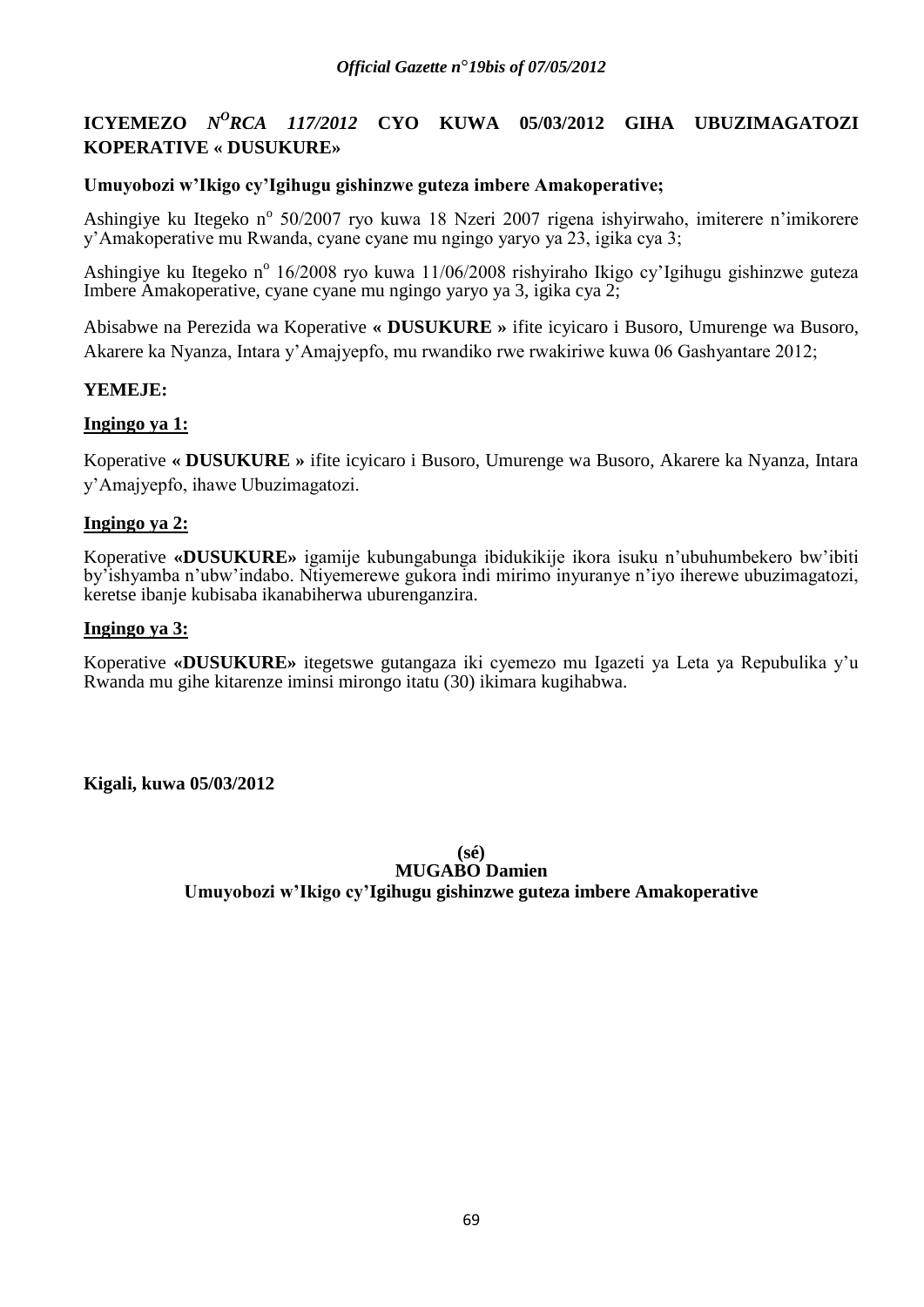# **ICYEMEZO** *N<sup>O</sup>RCA 084/2012* CYO KUWA 13/02/2012 GIHA UBUZIMAGATOZI **KOPERATIVE « DUTUZE NEZA BAFUNDI MUGANZA» (KODUNEBAMU)**

# **Umuyobozi w'Ikigo cy'Igihugu gishinzwe guteza imbere Amakoperative;**

Ashingiye ku Itegeko nº 50/2007 ryo kuwa 18 Nzeri 2007 rigena ishyirwaho, imiterere n'imikorere y"Amakoperative mu Rwanda, cyane cyane mu ngingo yaryo ya 23, igika cya 3;

Ashingiye ku Itegeko nº 16/2008 ryo kuwa 11/06/2008 rishyiraho Ikigo cy'Igihugu gishinzwe guteza Imbere Amakoperative, cyane cyane mu ngingo yaryo ya 3, igika cya 2;

Abisabwe na Perezida wa Koperative **« KODUNEBAMU »** ifite icyicaro i Cyumba, Umurenge wa Muganza, Akarere ka Gisagara, Intara y"Amajyepfo, mu rwandiko rwe rwakiriwe kuwa 16 Mutarama 2012;

# **YEMEJE:**

# **Ingingo ya 1:**

Koperative **« KODUNEBAMU »** ifite icyicaro i Cyumba, Umurenge wa Muganza, Akarere ka Gisagara, Intara y"Amajyepfo, ihawe Ubuzimagatozi.

# **Ingingo ya 2:**

Koperative **« KODUNEBAMU »** igamije guteza imbere ubwubatsi bw"amazu. Ntiyemerewe gukora indi mirimo inyuranye n"iyo iherewe ubuzimagatozi, keretse ibanje kubisaba ikanabiherwa uburenganzira.

# **Ingingo ya 3:**

Koperative **« KODUNEBAMU »** itegetswe gutangaza iki cyemezo mu Igazeti ya Leta ya Repubulika y"u Rwanda mu gihe kitarenze iminsi mirongo itatu (30) ikimara kugihabwa.

# **Kigali, kuwa 13/02/2012**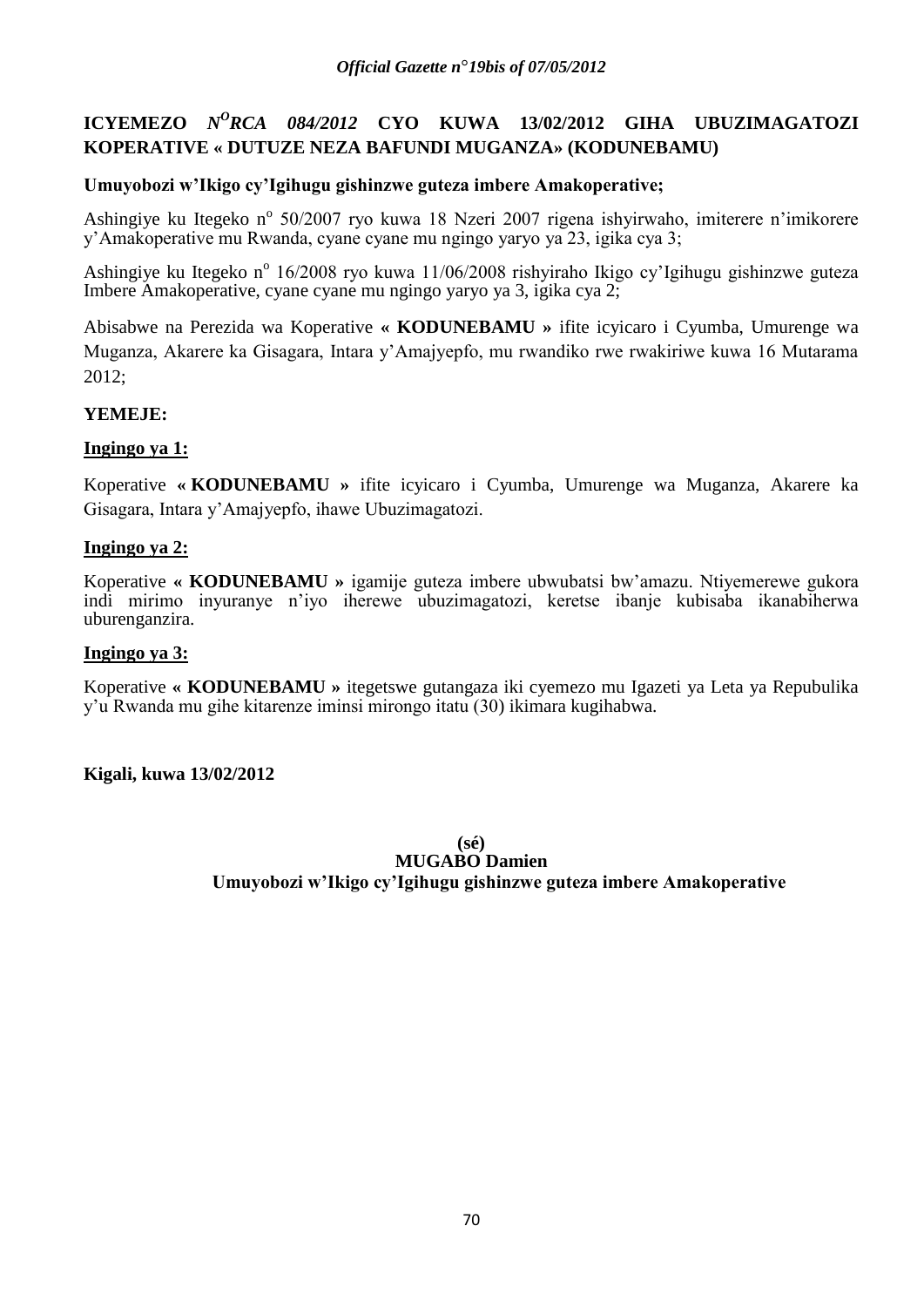# **ICYEMEZO** *N<sup>O</sup>RCA 083/2012* **CYO KUWA 13/02/2012 GIHA UBUZIMAGATOZI KOPERATIVE « ABAKEREYUMURIMO TAXI VELO MUGANZA» (KOPATAVEMU)**

# **Umuyobozi w'Ikigo cy'Igihugu gishinzwe guteza imbere Amakoperative;**

Ashingiye ku Itegeko nº 50/2007 ryo kuwa 18 Nzeri 2007 rigena ishyirwaho, imiterere n'imikorere y"Amakoperative mu Rwanda, cyane cyane mu ngingo yaryo ya 23, igika cya 3;

Ashingiye ku Itegeko nº 16/2008 ryo kuwa 11/06/2008 rishyiraho Ikigo cy'Igihugu gishinzwe guteza Imbere Amakoperative, cyane cyane mu ngingo yaryo ya 3, igika cya 2;

Abisabwe na Perezida wa Koperative **« KOPATAVEMU »** ifite icyicaro i Cyumba, Umurenge wa Muganza, Akarere ka Gisagara, Intara y"Amajyepfo, mu rwandiko rwe rwakiriwe kuwa 16 Mutarama 2012;

# **YEMEJE:**

# **Ingingo ya 1:**

Koperative **« KOPATAVEMU »** ifite icyicaro i Cyumba, Umurenge wa Muganza, Akarere ka Gisagara, Intara y"Amajyepfo, ihawe Ubuzimagatozi.

# **Ingingo ya 2:**

Koperative **« KOPATAVEMU »** igamije gutanga serivisi zijyanye no gutwara abagenzi ku magare. Ntiyemerewe gukora indi mirimo inyuranye n"iyo iherewe ubuzimagatozi, keretse ibanje kubisaba ikanabiherwa uburenganzira.

# **Ingingo ya 3:**

Koperative **« KOPATAVEMU »** itegetswe gutangaza iki cyemezo mu Igazeti ya Leta ya Repubulika y"u Rwanda mu gihe kitarenze iminsi mirongo itatu (30) ikimara kugihabwa.

# **Kigali, kuwa 13/02/2012**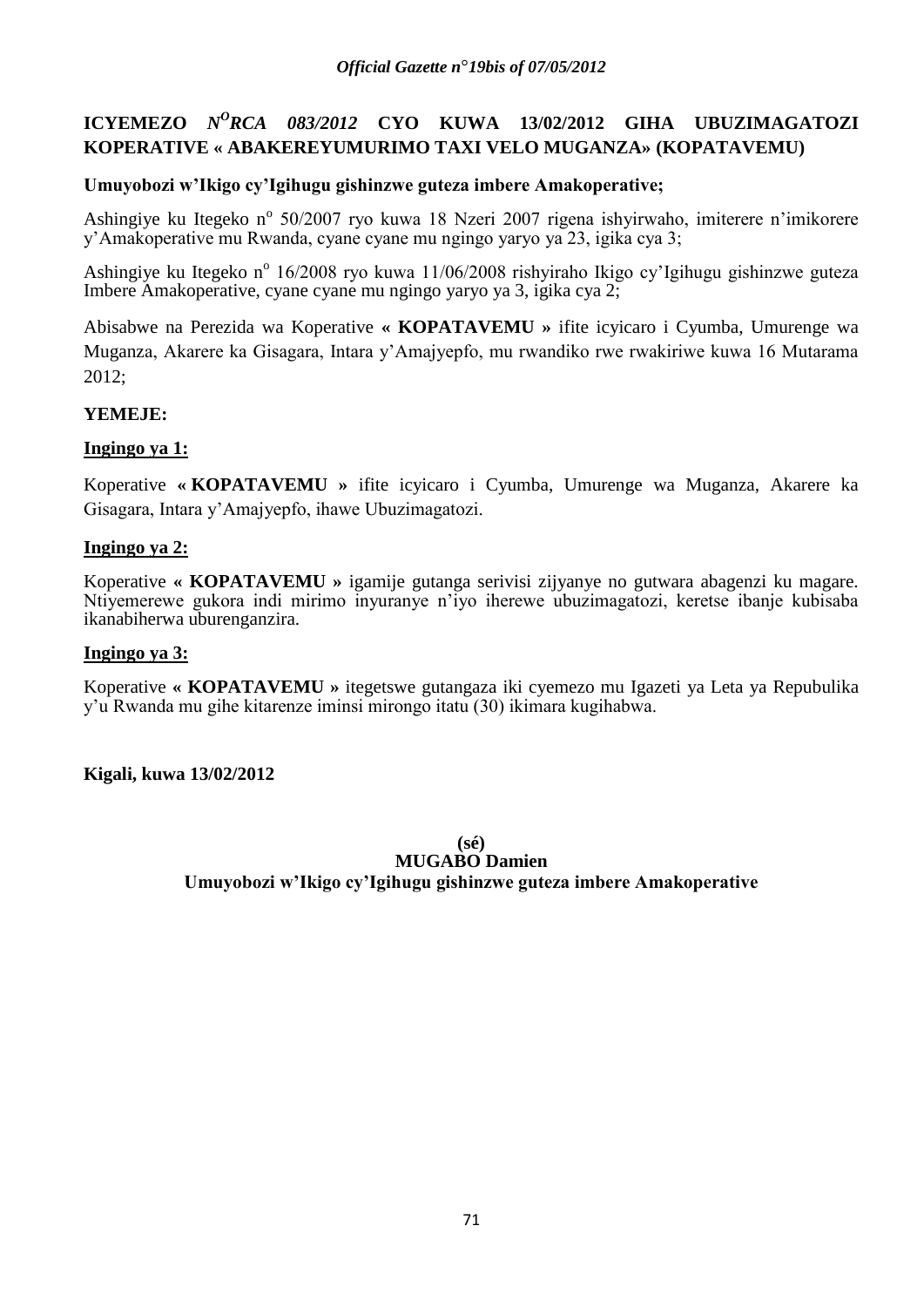# **ICYEMEZO** *N<sup>O</sup>RCA 168/2012* **CYO KUWA 26/03/2012 GIHA UBUZIMAGATOZI** « **COOPERATIVE FOR TRADE AND PROMOTION OF RWANDAN ART, CRAFTS AND CULTURE » (COTRAC)**

# **Umuyobozi w'Ikigo cy'Igihugu gishinzwe guteza imbere Amakoperative;**

Ashingiye ku Itegeko nº 50/2007 ryo kuwa 18 Nzeri 2007 rigena ishyirwaho, imiterere n'imikorere y"Amakoperative mu Rwanda, cyane cyane mu ngingo yaryo ya 23, igika cya 3;

Ashingiye ku Itegeko n<sup>o</sup> 16/2008 ryo kuwa 11/06/2008 rishyiraho Ikigo cy'Igihugu gishinzwe guteza Imbere Amakoperative, cyane cyane mu ngingo yaryo ya 3, igika cya 2;

Abisabwe na Perezida wa Koperative **« COTRAC »** ifite icyicaro mu Murenge wa Nyarugenge, Akarere ka Nyarugenge, Umujyi wa Kigali;

# **YEMEJE:**

# **Ingingo ya mbere:**

Koperative **« COTRAC »** ifite icyicaro mu Murenge wa Nyarugenge, Akarere ka Nyarugenge, Umujyi wa Kigali, ihawe Ubuzimagatozi.

# **Ingingo ya 2:**

Koperative **« COTRAC »** igamije guteza imbere ubucuruzi bw"ibihangano by"ubugeni nyarwanda. Ntiyemerewe gukora indi mirimo inyuranye n"iyo iherewe ubuzimagatozi, keretse ibanje kubisaba ikanabiherwa uburenganzira.

## **Ingingo ya 3:**

Koperative **« COTRAC »** itegetswe gutangaza iki cyemezo mu Igazeti ya Leta ya Repubulika y"u Rwanda mu gihe kitarenze iminsi mirongo itatu (30) ikimara kugihabwa.

# **Kigali, kuwa 26/03/2012**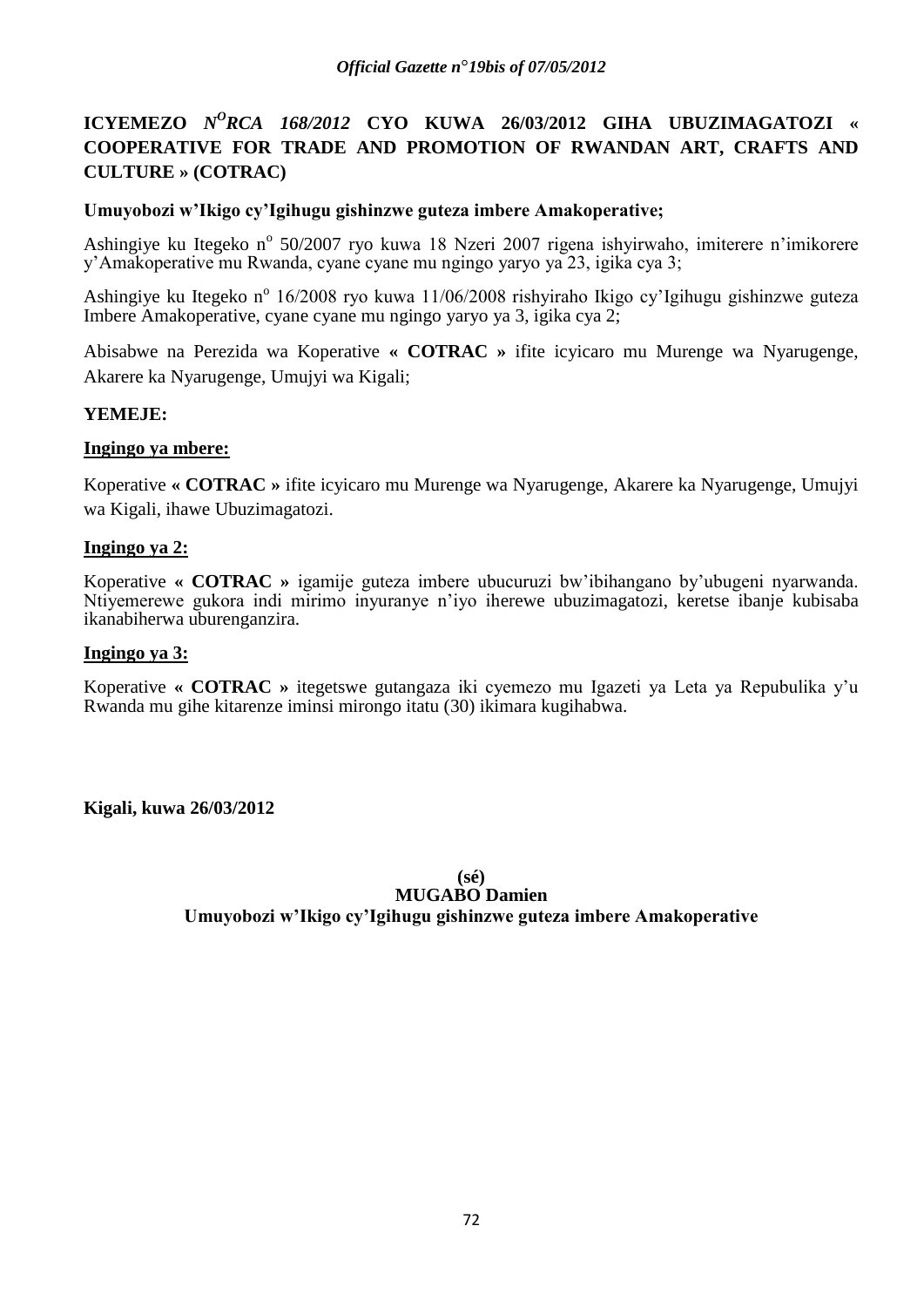# **ICYEMEZO** *N<sup>O</sup>RCA 179/2012* **CYO KUWA 26/03/2012 GIHA UBUZIMAGATOZI** « **COOPERATIVE DE LUMIERE DE SANTE » (CODELUS)**

## **Umuyobozi w'Ikigo cy'Igihugu gishinzwe guteza imbere Amakoperative;**

Ashingiye ku Itegeko nº 50/2007 ryo kuwa 18 Nzeri 2007 rigena ishyirwaho, imiterere n'imikorere y"Amakoperative mu Rwanda, cyane cyane mu ngingo yaryo ya 23, igika cya 3;

Ashingiye ku Itegeko nº 16/2008 ryo kuwa 11/06/2008 rishyiraho Ikigo cy'Igihugu gishinzwe guteza Imbere Amakoperative, cyane cyane mu ngingo yaryo ya 3, igika cya 2;

Abisabwe na Perezida wa Koperative **« CODELUS »** ifite icyicaro i Bugaragara, Umurenge wa Shyorongi, Akarere ka Rulindo, Intara y"Amajyaruguru, mu rwandiko rwe rwakiriwe kuwa 09 Gashyantare 2012;

## **YEMEJE:**

### **Ingingo ya mbere:**

Koperative **« CODELUS » »** ifite icyicaro i Bugaragara, Umurenge wa Shyorongi, Akarere ka Rulindo, Intara y"Amajyaruguru, ihawe Ubuzimagatozi.

### **Ingingo ya 2:**

Koperative **« CODELUS »** igamije guteza imbere ubworozi bw"ihene. Ntiyemerewe gukora indi mirimo inyuranye n"iyo iherewe ubuzimagatozi, keretse ibanje kubisaba ikanabiherwa uburenganzira.

## **Ingingo ya 3:**

Koperative **« CODELUS »** itegetswe gutangaza iki cyemezo mu Igazeti ya Leta ya Repubulika y"u Rwanda mu gihe kitarenze iminsi mirongo itatu (30) ikimara kugihabwa.

### **Kigali, kuwa 26/03/2012**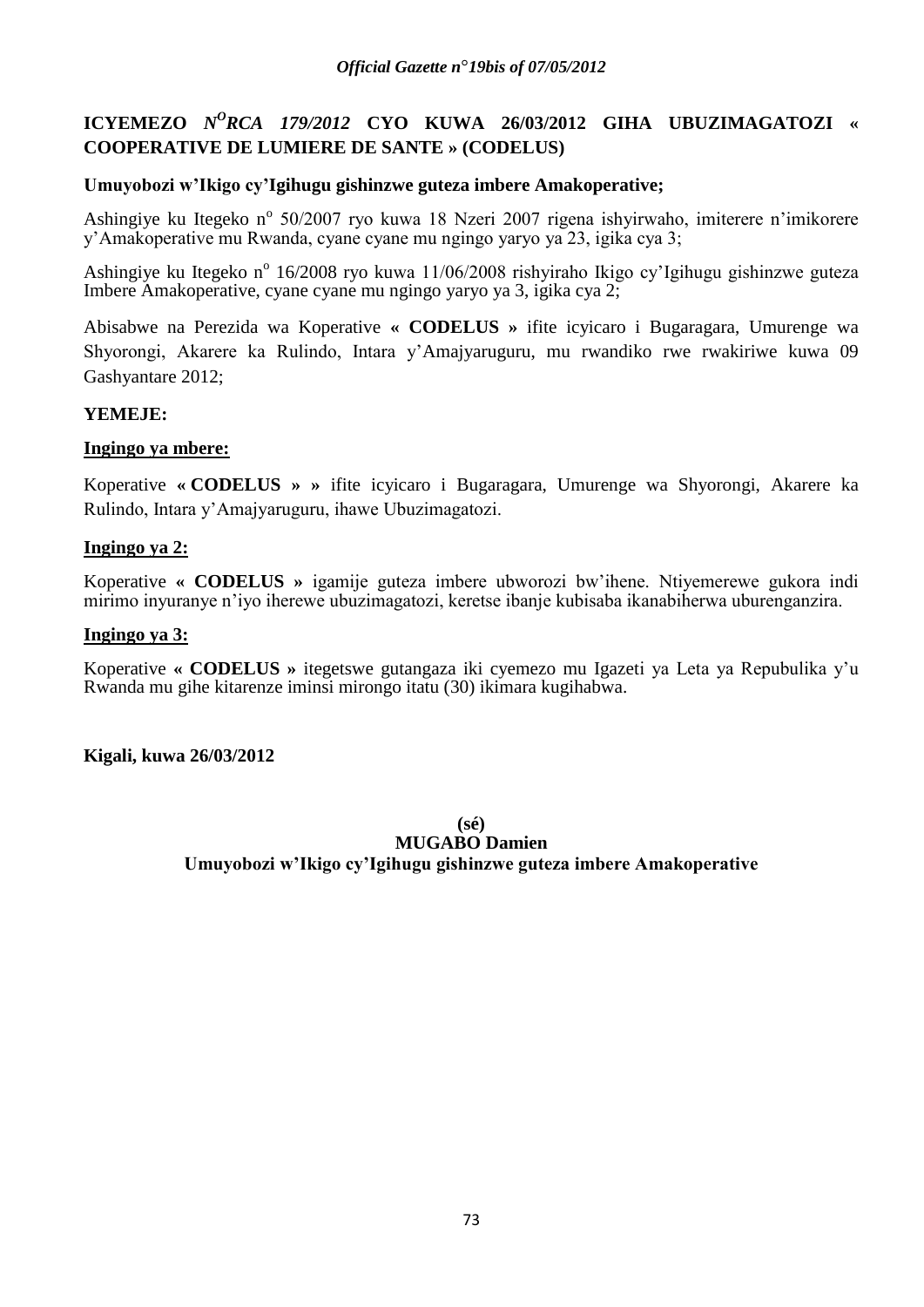# **ICYEMEZO** *N<sup>O</sup>RCA 093/2012* **CYO KUWA 20/02/2012 GIHA UBUZIMAGATOZI** « **KOPERATIVE DUKUNDUMURIMO MAMBA » (KOPEDU-MAMBA)**

## **Umuyobozi w'Ikigo cy'Igihugu gishinzwe guteza imbere Amakoperative;**

Ashingiye ku Itegeko nº 50/2007 ryo kuwa 18 Nzeri 2007 rigena ishyirwaho, imiterere n'imikorere y"Amakoperative mu Rwanda, cyane cyane mu ngingo yaryo ya 23, igika cya 3;

Ashingiye ku Itegeko nº 16/2008 ryo kuwa 11/06/2008 rishyiraho Ikigo cy'Igihugu gishinzwe guteza Imbere Amakoperative, cyane cyane mu ngingo yaryo ya 3, igika cya 2;

Abisabwe na Perezida wa Koperative **« KOPEDU MAMBA »** ifite icyicaro i Mamba, Umurenge wa Mamba, Akarere ka Gisagara, Intara y"Amajyepfo, mu rwandiko rwe rwakiriwe kuwa 31 Mutarama 2012;

## **YEMEJE:**

### **Ingingo ya mbere:**

Koperative **« KOPEDU MAMBA»** ifite icyicaro i Mamba, Umurenge wa Mamba, Akarere ka Gisagara, Intara y"Amajyepfo, ihawe Ubuzimagatozi.

### **Ingingo ya 2:**

Koperative **«KOPEDU MAMBA»** igamije guteza imbere ubucuruzi bw"imyaka:amasaka n"ibishyimbo. Ntiyemerewe gukora indi mirimo inyuranye n"iyo iherewe ubuzimagatozi, keretse ibanje kubisaba ikanabiherwa uburenganzira.

### **Ingingo ya 3:**

Koperative **« KOPEDU MAMBA »** itegetswe gutangaza iki cyemezo mu Igazeti ya Leta ya Repubulika y"u Rwanda mu gihe kitarenze iminsi mirongo itatu (30) ikimara kugihabwa.

**Kigali, kuwa 20/02/2012**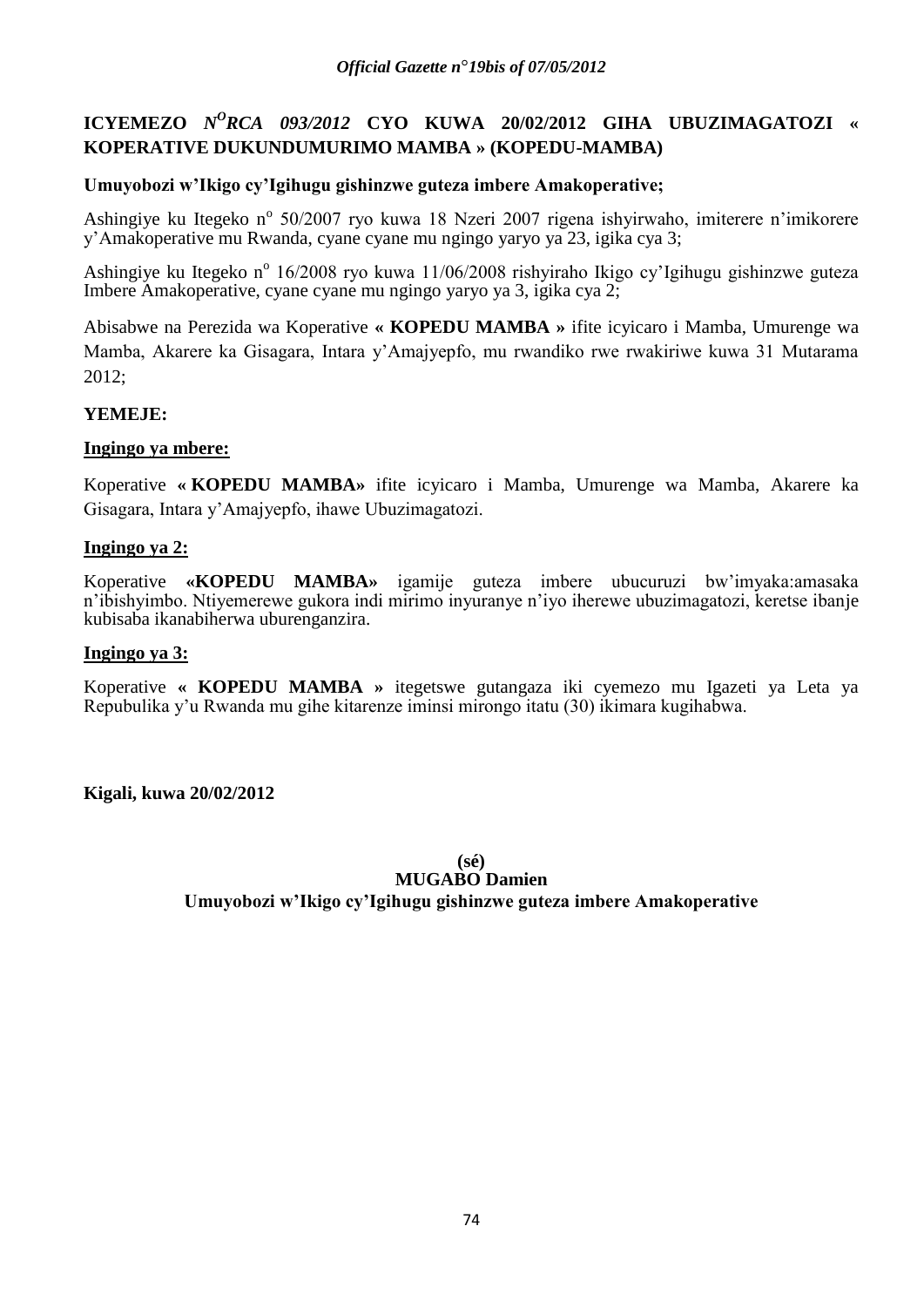# **ICYEMEZO** *N<sup>O</sup>RCA 153/2010* **CYO KUWA 02/02/2010 GIHA UBUZIMAGATOZI «COOPERATIVE D'EPARGNE ET DE CREDIT UBUMWE BWA NYAKALIRO » (COOPEC UBUMWE BWA NYAKALIRO)**

## **Umuyobozi w'Ikigo cy'Igihugu gishinzwe guteza imbere Amakoperative;**

Ashingiye ku Itegeko nº 50/2007 ryo kuwa 18 Nzeri 2007 rigena ishyirwaho, imiterere n'imikorere y"Amakoperative mu Rwanda, cyane cyane mu ngingo yaryo ya 23, igika cya 3;

Ashingiye ku Itegeko n<sup>o</sup> 16/2008 ryo kuwa 11/06/2008 rishyiraho Ikigo cy'Igihugu gishinzwe guteza Imbere Amakoperative, cyane cyane mu ngingo yaryo ya 3, igika cya 2;

Abisabwe na Perezida wa Koperative **« COOPEC UBUMWE BWA NYAKALIRO »** ifite icyicaro i Munini, Umurenge wa Nyakaliro, Akarere ka Rwamagana, Intara y"Iburasirazuba, mu rwandiko rwe rwakiriwe kuwa 12 Mutarama 2010;

## **YEMEJE:**

## **Ingingo ya 1:**

Koperative **« COOPEC UBUMWE BWA NYAKALIRO »** ifite icyicaro i Munini, Umurenge wa Nyakaliro, Akarere ka Rwamagana, Intara y"Iburasirazuba, ihawe Ubuzimagatozi.

## **Ingingo ya 2:**

Koperative **« COOPEC UBUMWE BWA NYAKALIRO »** igamije guteza imbere abanyamuryango ibafasha kwizigamira no kubona inguzanyo. Ntiyemerewe gukora indi mirimo inyuranye n"iyo iherewe ubuzimagatozi, keretse ibanje kubisaba ikanabiherwa uburenganzira.

### **Ingingo ya 3:**

Iki cyemezo kigira agaciro guhera umunsi cyatangarijweho mu Igazeti ya Leta ya Repubulika y"u Rwanda.

### **Kigali, kuwa 02/02/2010**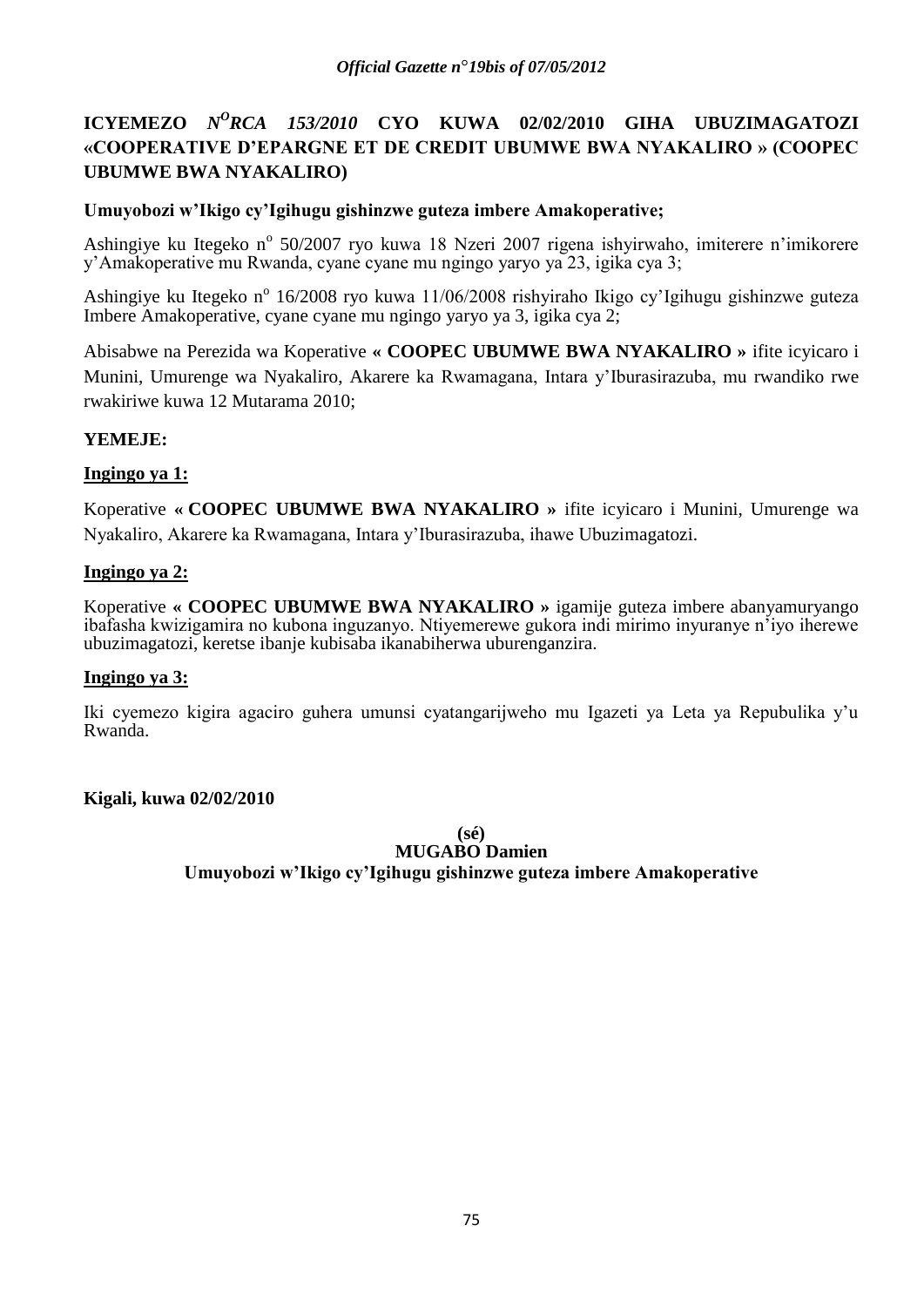# **ICYEMEZO** *N<sup>O</sup>RCA 209/2010* **CYO KUWA 15/02/2010 GIHA UBUZIMAGATOZI «COOPERATIVE DES AGRICULTEURS DE LA POMME DE TERRE » (COAPOM)**

## **Umuyobozi w'Ikigo cy'Igihugu gishinzwe guteza imbere Amakoperative;**

Ashingiye ku Itegeko nº 50/2007 ryo kuwa 18 Nzeri 2007 rigena ishyirwaho, imiterere n'imikorere y"Amakoperative mu Rwanda, cyane cyane mu ngingo yaryo ya 23, igika cya 3;

Ashingiye ku Itegeko nº 16/2008 ryo kuwa 11/06/2008 rishyiraho Ikigo cy'Igihugu gishinzwe guteza Imbere Amakoperative, cyane cyane mu ngingo yaryo ya 3, igika cya 2;

Abisabwe na Perezida wa Koperative **« COAPOM »** ifite icyicaro i Nyagahinga, Umurenge wa Cyanika, Akarere ka Burera, Intara y"Amajyaruguru, mu rwandiko rwe rwakiriwe kuwa 15 Ukuboza 2009;

## **YEMEJE:**

## **Ingingo ya 1:**

Koperative **« COAPOM »** ifite icyicaro i Nyagahinga, Umurenge wa Cyanika, Akarere ka Burera, Intara y"Amajyaruguru, ihawe Ubuzimagatozi.

## **Ingingo ya 2:**

Koperative **« COAPOM »** igamije guteza imbere ubuhinzi bw"ibirayi. Ntiyemerewe gukora indi mirimo inyuranye n"iyo iherewe ubuzimagatozi, keretse ibanje kubisaba ikanabiherwa uburenganzira.

## **Ingingo ya 3:**

Iki cyemezo kigira agaciro guhera umunsi cyatangarijweho mu Igazeti ya Leta ya Repubulika y"u Rwanda.

### **Kigali, kuwa 15/02/2010**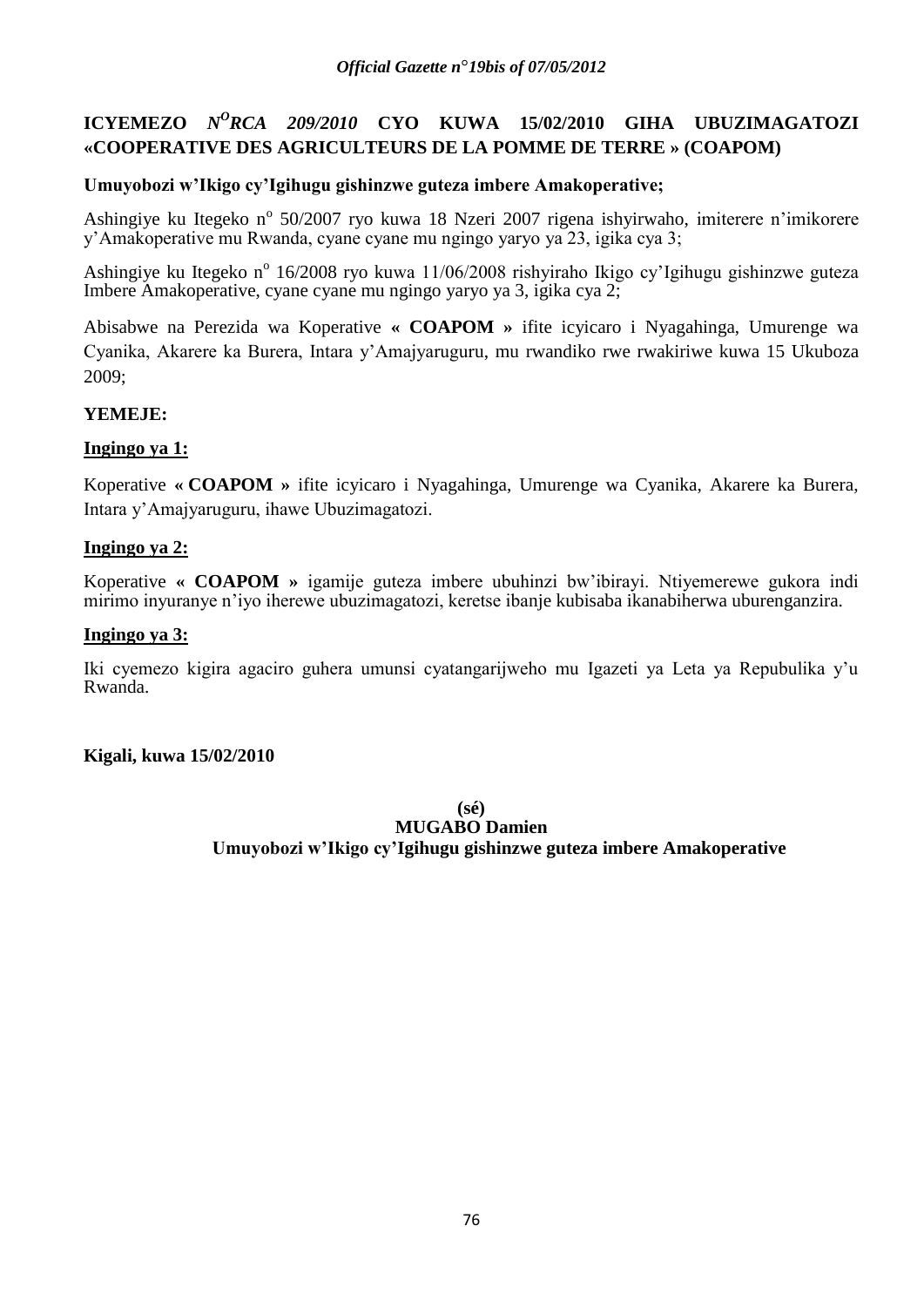# **ICYEMEZO N<sup>O</sup>RCA 067/2012 CYO KUWA 06/02/2012 GIHA UBUZIMAGATOZI «KOPERATIVE Y'ABAHINZI BOROZI ABAHASHYI BA MUSAMBIRA » (KOPABAMU)**

## **Umuyobozi w'Ikigo cy'Igihugu gishinzwe guteza imbere Amakoperative;**

Ashingiye ku Itegeko nº 50/2007 ryo kuwa 18 Nzeri 2007 rigena ishyirwaho, imiterere n'imikorere y"Amakoperative mu Rwanda, cyane cyane mu ngingo yaryo ya 23, igika cya 3;

Ashingiye ku Itegeko nº 16/2008 ryo kuwa 11/06/2008 rishyiraho Ikigo cy'Igihugu gishinzwe guteza Imbere Amakoperative, cyane cyane mu ngingo yaryo ya 3, igika cya 2;

Abisabwe na Perezida wa Koperative **«KOPABAMU»** ifite icyicaro i Karengera, Umurenge wa Musambira, Akarere ka Kamonyi, Intara y"Amajyepfo, mu rwandiko rwe rwakiriwe kuwa 10 Ukwakira 2011;

## **YEMEJE:**

### **Ingingo ya mbere:**

Koperative **« KOPABAMU »** ifite icyicaro i Karengera, Umurenge wa Musambira, Akarere ka Kamonyi, Intara y"Amajyepfo, ihawe Ubuzimagatozi.

### **Ingingo ya 2:**

Koperative **« KOPABAMU »** igamije guteza imbere ubuhinzi bw"ibigori na soya. Ntiyemerewe gukora indi mirimo inyuranye n"iyo iherewe ubuzimagatozi, keretse ibanje kubisaba ikanabiherwa uburenganzira.

### **Ingingo ya 3:**

Koperative **« KOPABAMU »** itegetswe gutangaza iki cyemezo mu Igazeti ya Leta ya Repubulika y"u Rwanda mu gihe kitarenze iminsi mirongo itatu (30) ikimara kugihabwa.

### **Kigali, kuwa 06/02/2012**

**(sé)**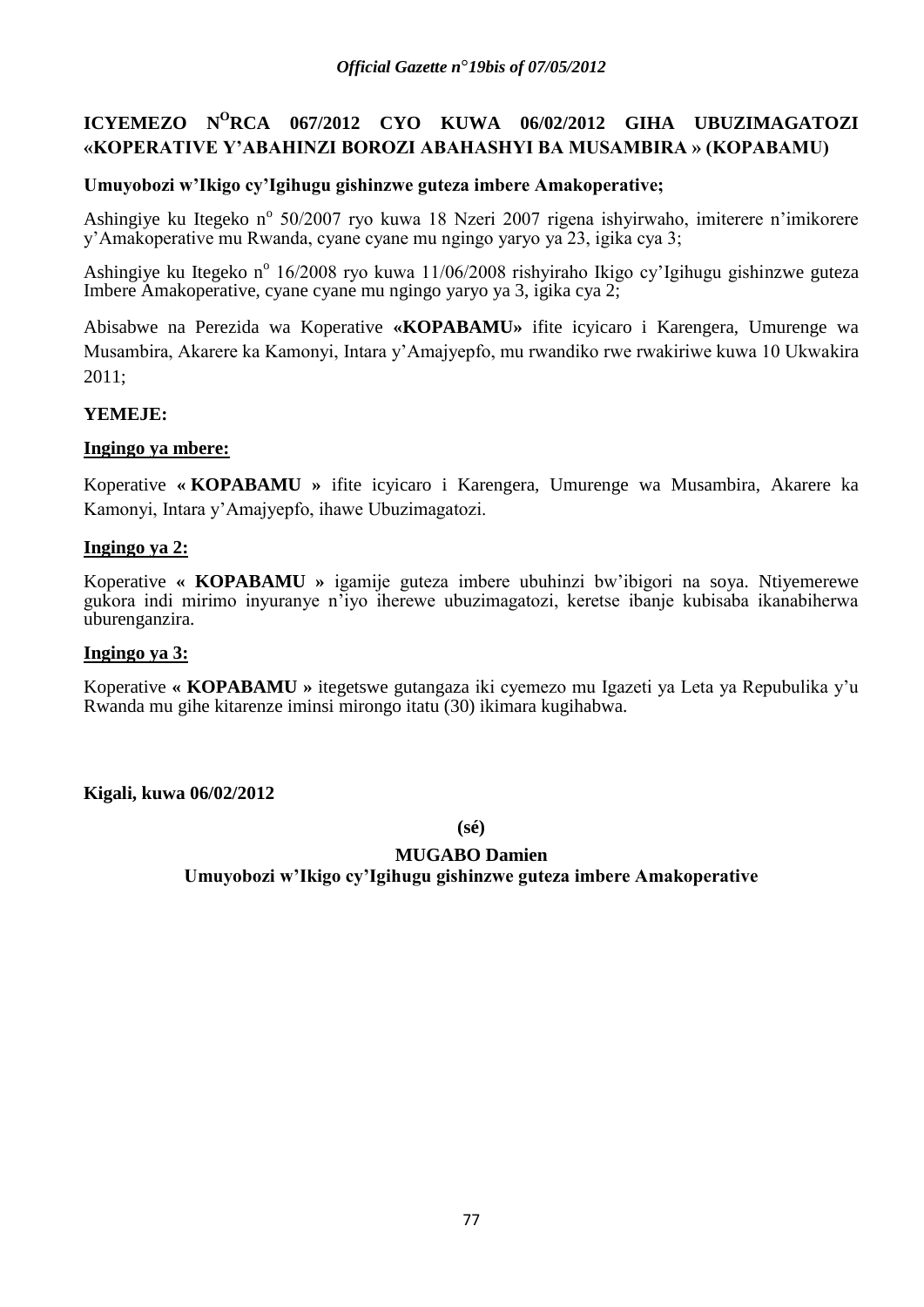# ICYEMEZO *N<sup>O</sup>RCA 178/2012* CYO KUWA 05/03/2012 GIHA UBUZIMAGATOZI **KOPERATIVE «AKEZA BYANGABO »**

## **Umuyobozi w'Ikigo cy'Igihugu gishinzwe guteza imbere Amakoperative;**

Ashingiye ku Itegeko nº 50/2007 ryo kuwa 18 Nzeri 2007 rigena ishyirwaho, imiterere n'imikorere y"Amakoperative mu Rwanda, cyane cyane mu ngingo yaryo ya 23, igika cya 3;

Ashingiye ku Itegeko nº 16/2008 ryo kuwa 11/06/2008 rishyiraho Ikigo cy'Igihugu gishinzwe guteza Imbere Amakoperative, cyane cyane mu ngingo yaryo ya 3, igika cya 2;

Abisabwe na Perezida wa Koperative **«AKEZA BYANGABO»** ifite icyicaro i Gisesero, Umurenge wa Busogo, Akarere ka Musanze, Intara y"Amajyaruguru, mu rwandiko rwe rwakiriwe kuwa 28 Gashyantare 2012;

## **YEMEJE:**

### **Ingingo ya mbere:**

Koperative **« AKEZA BYANGABO»** ifite icyicaro i Gisesero, Umurenge wa Busogo, Akarere ka Musanze, Intara y"Amajyaruguru, ihawe Ubuzimagatozi.

## **Ingingo ya 2:**

Koperative **« AKEZA BYANGABO »** igamije guteza imbere ubucuruzi bw"ibishyimbo. Ntiyemerewe gukora indi mirimo inyuranye n"iyo iherewe ubuzimagatozi, keretse ibanje kubisaba ikanabiherwa uburenganzira.

### **Ingingo ya 3:**

Koperative **«AKEZA BYANGABO »** itegetswe gutangaza iki cyemezo mu Igazeti ya Leta ya Repubulika y"u Rwanda mu gihe kitarenze iminsi mirongo itatu (30) ikimara kugihabwa.

### **Kigali, kuwa 05/03/2012**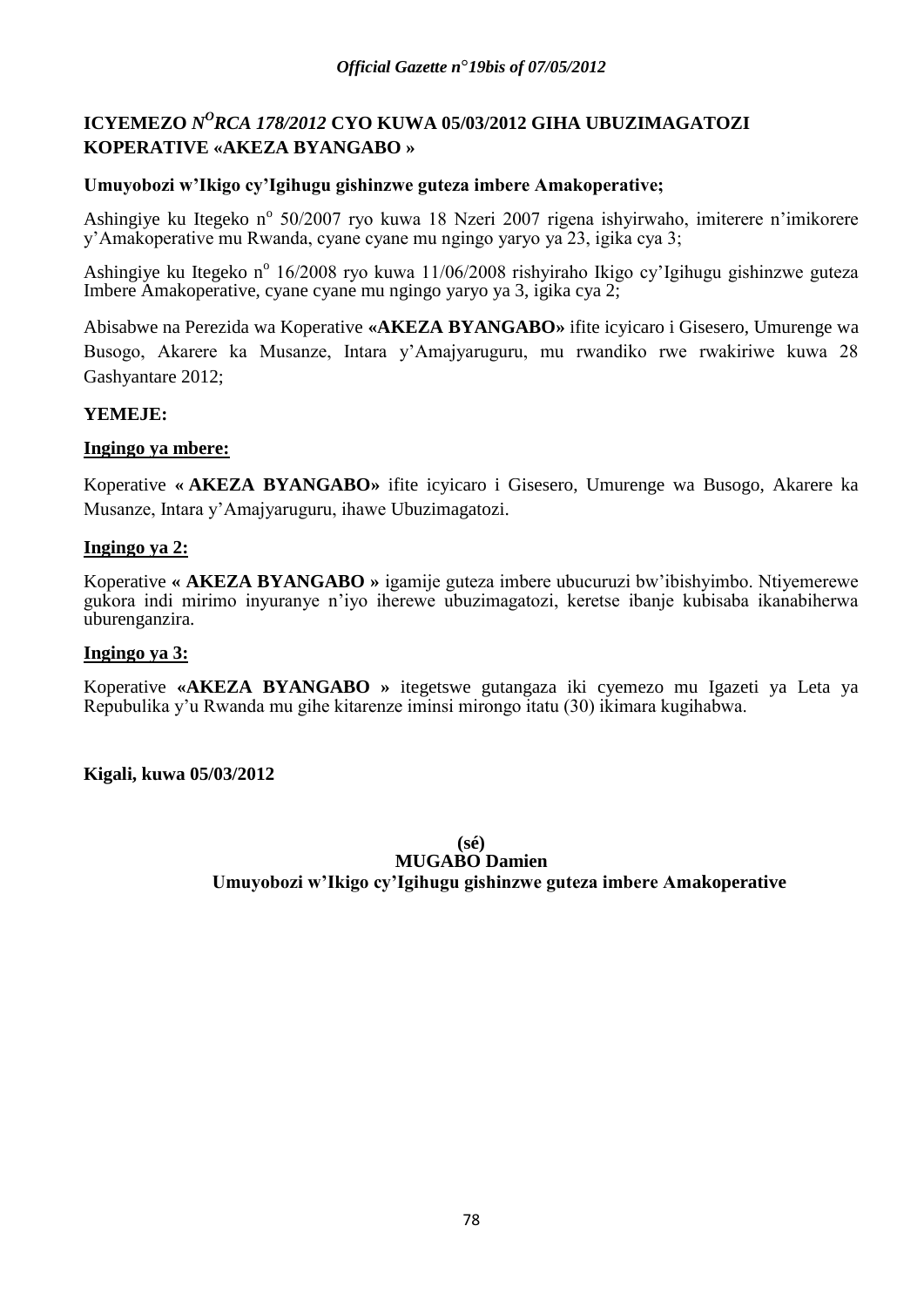# **ICYEMEZO N<sup>O</sup>RCA 188/2012 CYO KUWA 10/04/2012 GIHA UBUZIMAGATOZI KOPERATIVE «TWIHANGIRE UMURIMO »**

## **Umuyobozi w'Ikigo cy'Igihugu gishinzwe guteza imbere Amakoperative;**

Ashingiye ku Itegeko n°50/2007 ryo kuwa 18 Nzeri 2007 rigena ishyirwaho, imiterere n'imikorere y"Amakoperative mu Rwanda, cyane cyane mu ngingo yaryo ya 23, igika cya 3;

Ashingiye ku Itegeko n°16/2008 ryo kuwa 11/06/2008 rishyiraho Ikigo cy'Igihugu gishinzwe guteza Imbere Amakoperative, cyane cyane mu ngingo yaryo ya 3, igika cya 2;

Abisabwe na Perezida wa Koperative **«TWIHANGIRE UMURIMO»** ifite icyicaro i Kagoma, Umurenge wa Gakenke, Akarere ka Gakenke, Intara y"Amajyaruguru;

### **YEMEJE:**

### **Ingingo ya mbere:**

Koperative **« TWIHANGIRE UMURIMO»** ifite icyicaro i Kagoma, Umurenge wa Gakenke, Akarere ka Gakenke, Intara y"Amajyaruguru, ihawe Ubuzimagatozi.

## **Ingingo ya 2:**

Koperative **« TWIHANGIRE UMURIMO»** igamije guteza imbere ubuhinzi bw"ibigori n"ibishyimbo. Ntiyemerewe gukora indi mirimo inyuranye n"iyo iherewe ubuzimagatozi, keretse ibanje kubisaba ikanabiherwa uburenganzira.

### **Ingingo ya 3:**

Koperative **« TWIHANGIRE UMURIMO »** itegetswe gutangaza iki cyemezo mu Igazeti ya Leta ya Repubulika y"u Rwanda mu gihe kitarenze iminsi mirongo itatu (30) ikimara kugihabwa.

**Kigali, kuwa 10/04/2012**

**(sé)**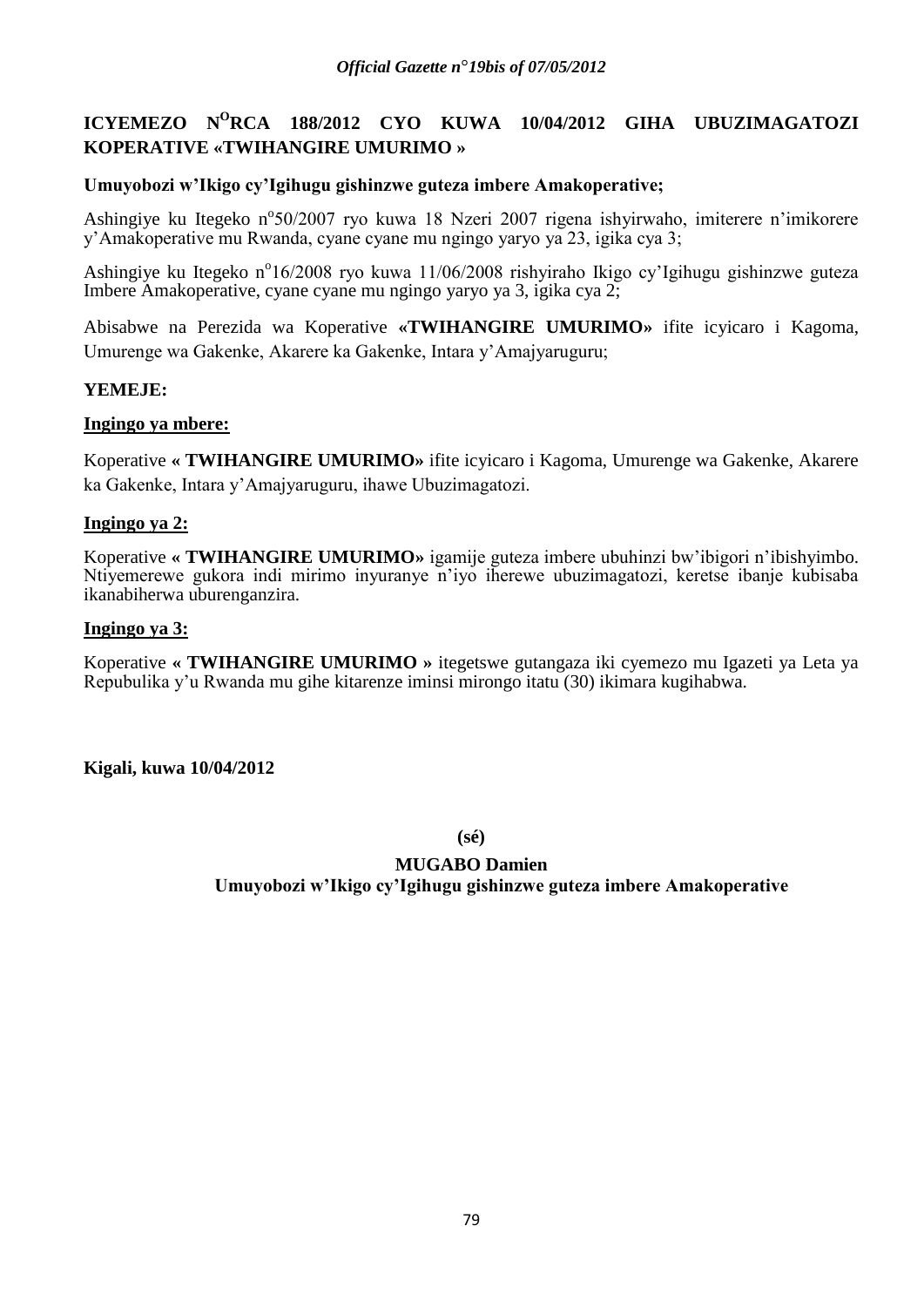# **ICYEMEZO** *N<sup>O</sup>RCA 158/2012* **CYO KUWA 19/03/2012 GIHA UBUZIMAGATOZI KOPERATIVE «ARABICA »**

## **Umuyobozi w'Ikigo cy'Igihugu gishinzwe guteza imbere Amakoperative;**

Ashingiye ku Itegeko nº 50/2007 ryo kuwa 18 Nzeri 2007 rigena ishyirwaho, imiterere n'imikorere y"Amakoperative mu Rwanda, cyane cyane mu ngingo yaryo ya 23, igika cya 3;

Ashingiye ku Itegeko nº 16/2008 ryo kuwa 11/06/2008 rishyiraho Ikigo cy'Igihugu gishinzwe guteza Imbere Amakoperative, cyane cyane mu ngingo yaryo ya 3, igika cya 2;

Abisabwe na Perezida wa Koperative **« ARABICA »** ifite icyicaro i Nyakabungo, Umurenge wa Ntongwe, Akarere ka Ruhango, Intara y"Amajyepfo, mu rwandiko rwe rwakiriwe kuwa 15 Gashyantare 2012;

## **YEMEJE:**

### **Ingingo ya mbere:**

Koperative **« ARABICA »** ifite icyicaro i Nyakabungo, Umurenge wa Ntongwe, Akarere ka Ruhango, Intara y"Amajyepfo, ihawe Ubuzimagatozi.

### **Ingingo ya 2:**

Koperative **« ARABICA »** igamije guteza imbere ubuhinzi bwa kawa hongerwa umusaruro wayo mu bwinshi no mu bwiza. Ntiyemerewe gukora indi mirimo inyuranye n"iyo iherewe ubuzimagatozi, keretse ibanje kubisaba ikanabiherwa uburenganzira.

### **Ingingo ya 3:**

Koperative **« ARABICA »** itegetswe gutangaza iki cyemezo mu Igazeti ya Leta ya Repubulika y"u Rwanda mu gihe kitarenze iminsi mirongo itatu (30) ikimara kugihabwa.

### **Kigali, kuwa 19/03/2012**

**(sé)**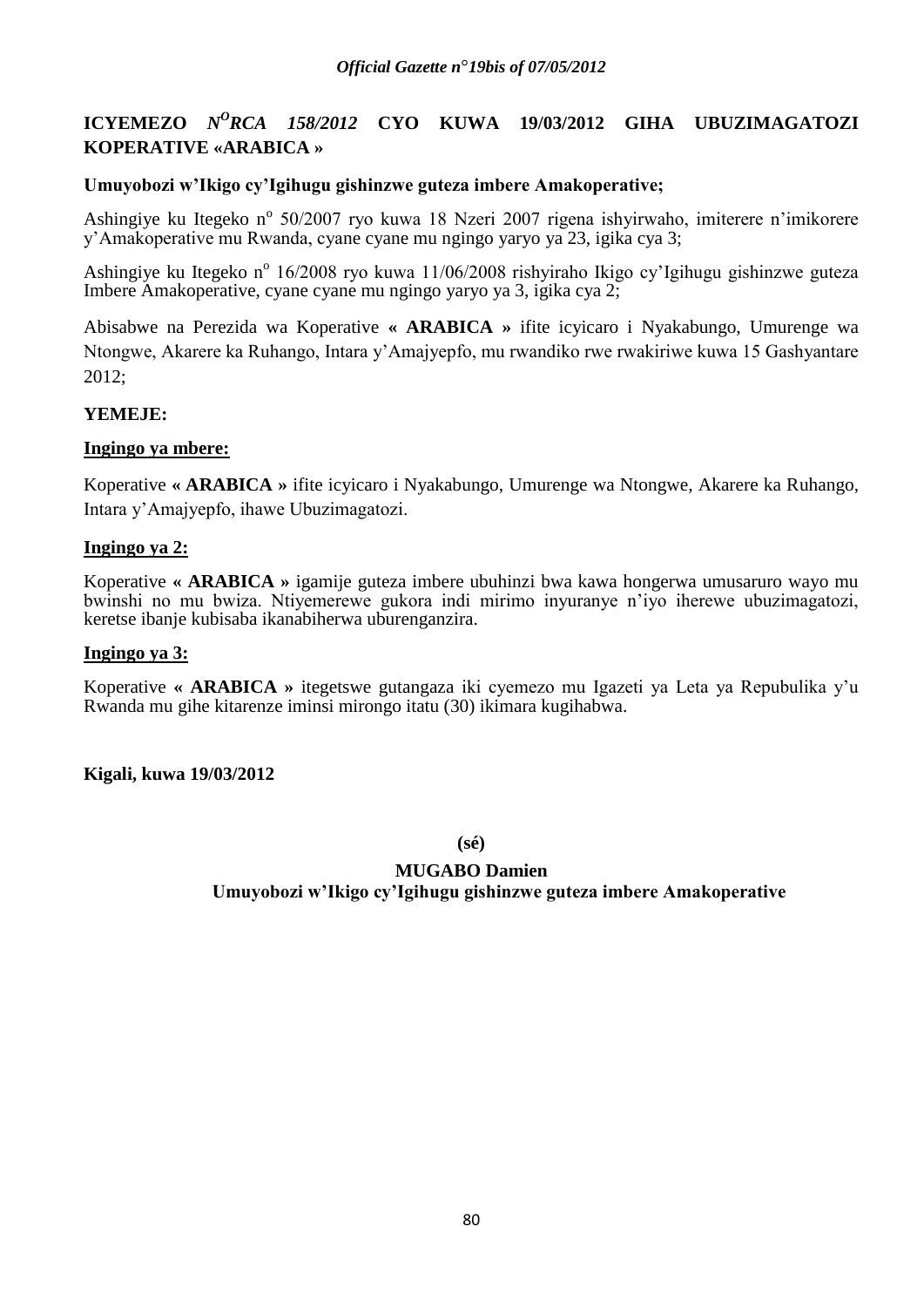# **ICYEMEZO** *N<sup>O</sup>RCA 145/2012* **CYO KUWA 12/03/2012 GIHA UBUZIMAGATOZI** « **COOPERATIVE DES MULTIPLICATEURS DE SEMENCES SELECTIONNEES» (COMSS)**

## **Umuyobozi w'Ikigo cy'Igihugu gishinzwe guteza imbere Amakoperative;**

Ashingiye ku Itegeko nº 50/2007 ryo kuwa 18 Nzeri 2007 rigena ishyirwaho, imiterere n'imikorere y"Amakoperative mu Rwanda, cyane cyane mu ngingo yaryo ya 23, igika cya 3;

Ashingiye ku Itegeko nº 16/2008 ryo kuwa 11/06/2008 rishyiraho Ikigo cy'Igihugu gishinzwe guteza Imbere Amakoperative, cyane cyane mu ngingo yaryo ya 3, igika cya 2;

Abisabwe na Perezida wa Koperative **«COMSS »** ifite icyicaro i Masaka, Umurenge wa Masaka, Akarere ka Kicukiro, Umujyi wa Kigali, mu rwandiko rwe rwakiriwe kuwa 15 Gashyantare 2012;

## **YEMEJE:**

## **Ingingo ya mbere:**

Koperative **« COMSS »** ifite icyicaro i Masaka, Umurenge wa Masaka, Akarere ka Kicukiro, Umujyi wa Kigali, ihawe Ubuzimagatozi.

## **Ingingo ya 2:**

Koperative **« COMSS »** igamije guteza imbere ubuhinzi bw"ibigori na soya. Ntiyemerewe gukora indi mirimo inyuranye n"iyo iherewe ubuzimagatozi, keretse ibanje kubisaba ikanabiherwa uburenganzira.

### **Ingingo ya 3:**

Koperative **« COMSS »** itegetswe gutangaza iki cyemezo mu Igazeti ya Leta ya Repubulika y"u Rwanda mu gihe kitarenze iminsi mirongo itatu (30) ikimara kugihabwa.

**Kigali, kuwa 12/03/2012**

**(sé)**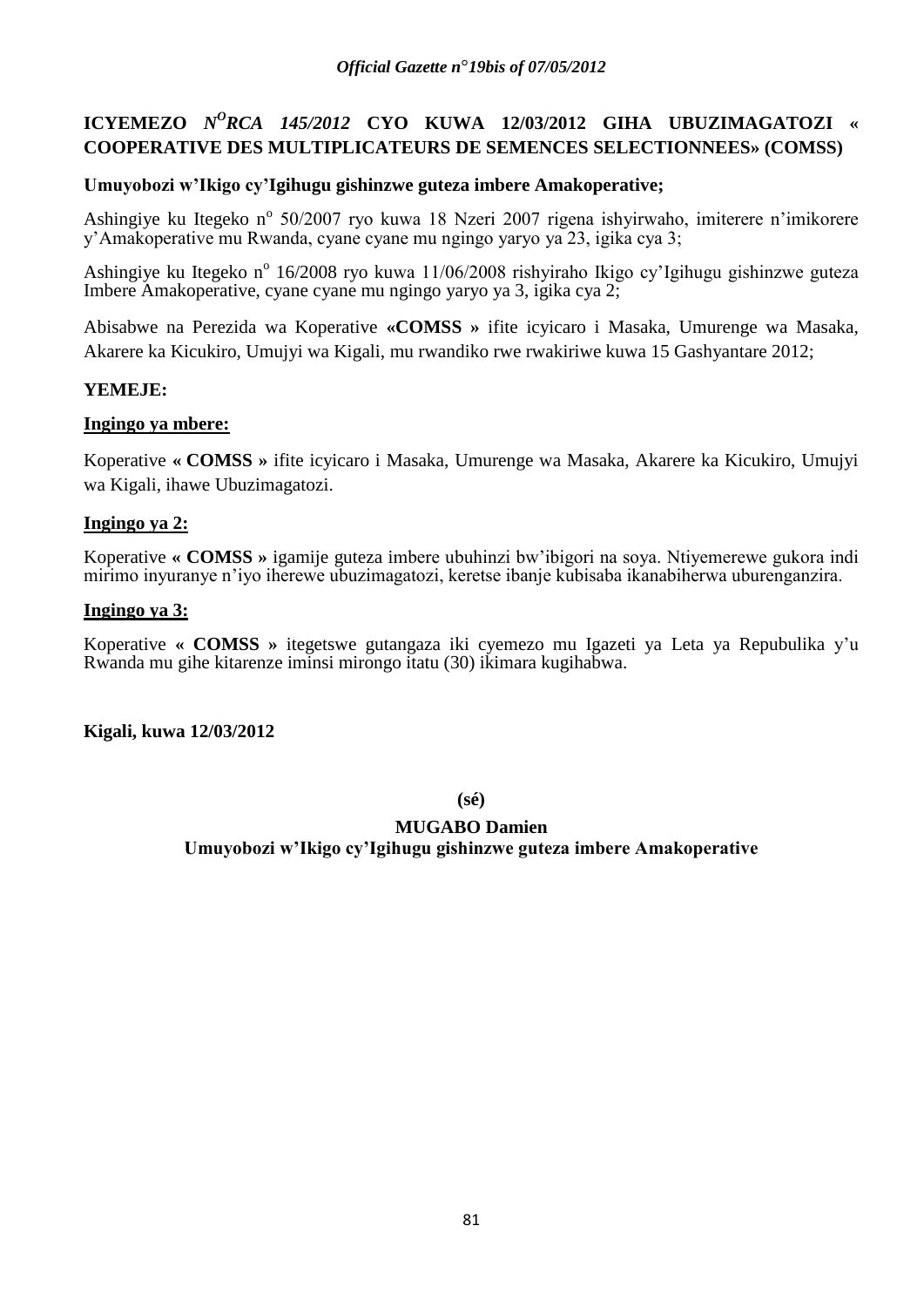# **ICYEMEZO** *N<sup>O</sup>RCA 151/2012* **CYO KUWA** 12/03/2012 GIHA UBUZIMAGATOZI **«KOPERATIVE Y'ABAHINZI B'IMYUMBATI GIKONKO» (KO.A.I.GIKONKO)**

## **Umuyobozi w'Ikigo cy'Igihugu gishinzwe guteza imbere Amakoperative;**

Ashingiye ku Itegeko nº 50/2007 ryo kuwa 18 Nzeri 2007 rigena ishyirwaho, imiterere n'imikorere y"Amakoperative mu Rwanda, cyane cyane mu ngingo yaryo ya 23, igika cya 3;

Ashingiye ku Itegeko n°16/2008 ryo kuwa 11/06/2008 rishyiraho Ikigo cy'Igihugu gishinzwe guteza Imbere Amakoperative, cyane cyane mu ngingo yaryo ya 3, igika cya 2;

Abisabwe na Perezida wa Koperative **« KO.A.I.GIKONKO »** ifite icyicaro i Gahabwa, Umurenge wa Gikonko, Akarere ka Gisagara, Intara y"Amajyepfo, mu rwandiko rwe rwakiriwe kuwa 10 Mutarama 2012;

## **YEMEJE:**

### **Ingingo ya mbere:**

Koperative **« KO.A.I.GIKONKO»** ifite icyicaro i Gahabwa, Umurenge wa Gikonko, Akarere ka Gisagara, Intara y"Amajyepfo, ihawe Ubuzimagatozi.

## **Ingingo ya 2:**

Koperative **«KO.A.I.GIKONKO »** igamije guteza imbere ubuhinzi bw"imyumbati. Ntiyemerewe gukora indi mirimo inyuranye n"iyo iherewe ubuzimagatozi, keretse ibanje kubisaba ikanabiherwa uburenganzira.

### **Ingingo ya 3:**

Koperative **« KO.A.I.GIKONKO»** itegetswe gutangaza iki cyemezo mu Igazeti ya Leta ya Repubulika y"u Rwanda mu gihe kitarenze iminsi mirongo itatu (30) ikimara kugihabwa.

## **Kigali, kuwa 12/03/2012**

**(sé)**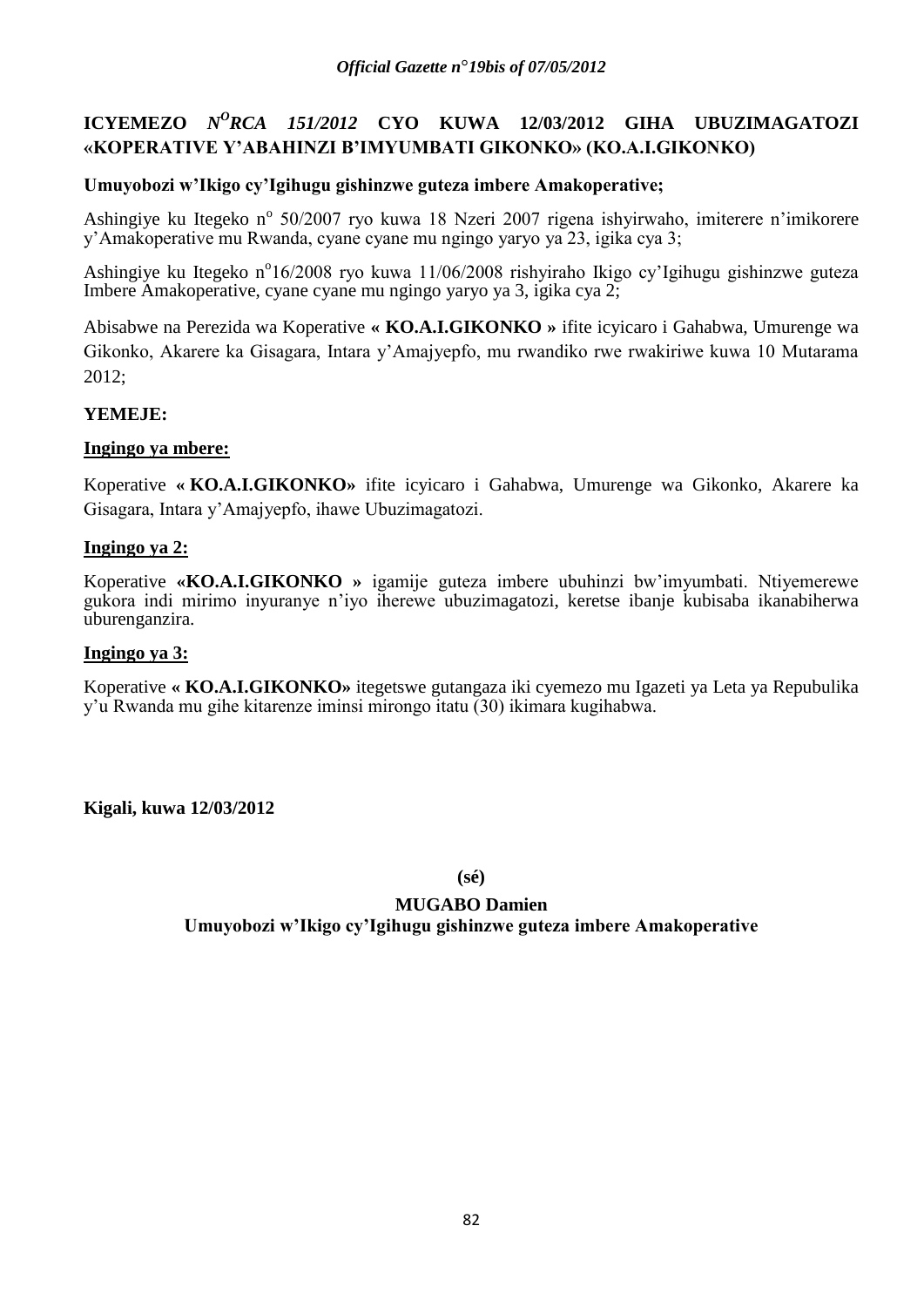# ICYEMEZO *N<sup>O</sup>RCA 156/2012* CYO KUWA 19/03/2012 GIHA UBUZIMAGATOZI **KOPERATIVE « URUFATIRO»**

## **Umuyobozi w'Ikigo cy'Igihugu gishinzwe guteza imbere Amakoperative;**

Ashingiye ku Itegeko nº 50/2007 ryo kuwa 18 Nzeri 2007 rigena ishyirwaho, imiterere n'imikorere y"Amakoperative mu Rwanda, cyane cyane mu ngingo yaryo ya 23, igika cya 3;

Ashingiye ku Itegeko nº 16/2008 ryo kuwa 11/06/2008 rishyiraho Ikigo cy'Igihugu gishinzwe guteza Imbere Amakoperative, cyane cyane mu ngingo yaryo ya 3, igika cya 2;

Abisabwe na Perezida wa Koperative **«URUFATIRO»** ifite icyicaro i Rubirizi, Umurenge wa Kanombe, Akarere ka Kicukiro, Umujyi wa Kigali, mu rwandiko rwe rwakiriwe kuwa 13 Werurwe 2012 ;

## **YEMEJE:**

### **Ingingo ya 1:**

Koperative **« URUFATIRO »** ifite icyicaro i Rubirizi, Umurenge wa Kanombe, Akarere ka Kicukiro, Umujyi wa Kigali, ihawe Ubuzimagatozi.

### **Ingingo ya 2:**

Koperative **« URUFATIRO »** igamije guteza imbere ububumbyi bw"amatafari. Ntiyemerewe gukora indi mirimo inyuranye n"iyo iherewe ubuzimagatozi, keretse ibanje kubisaba ikanabiherwa uburenganzira.

### **Ingingo ya 3:**

Koperative **« URUFATIRO »** itegetswe gutangaza **i**ki cyemezo mu igazeti ya Leta ya Repubulika y"u Rwanda mu gihe kitarenze iminsi mirongo itatu (30) ikimara kugihabwa.

## **Kigali, kuwa 19/03/2012**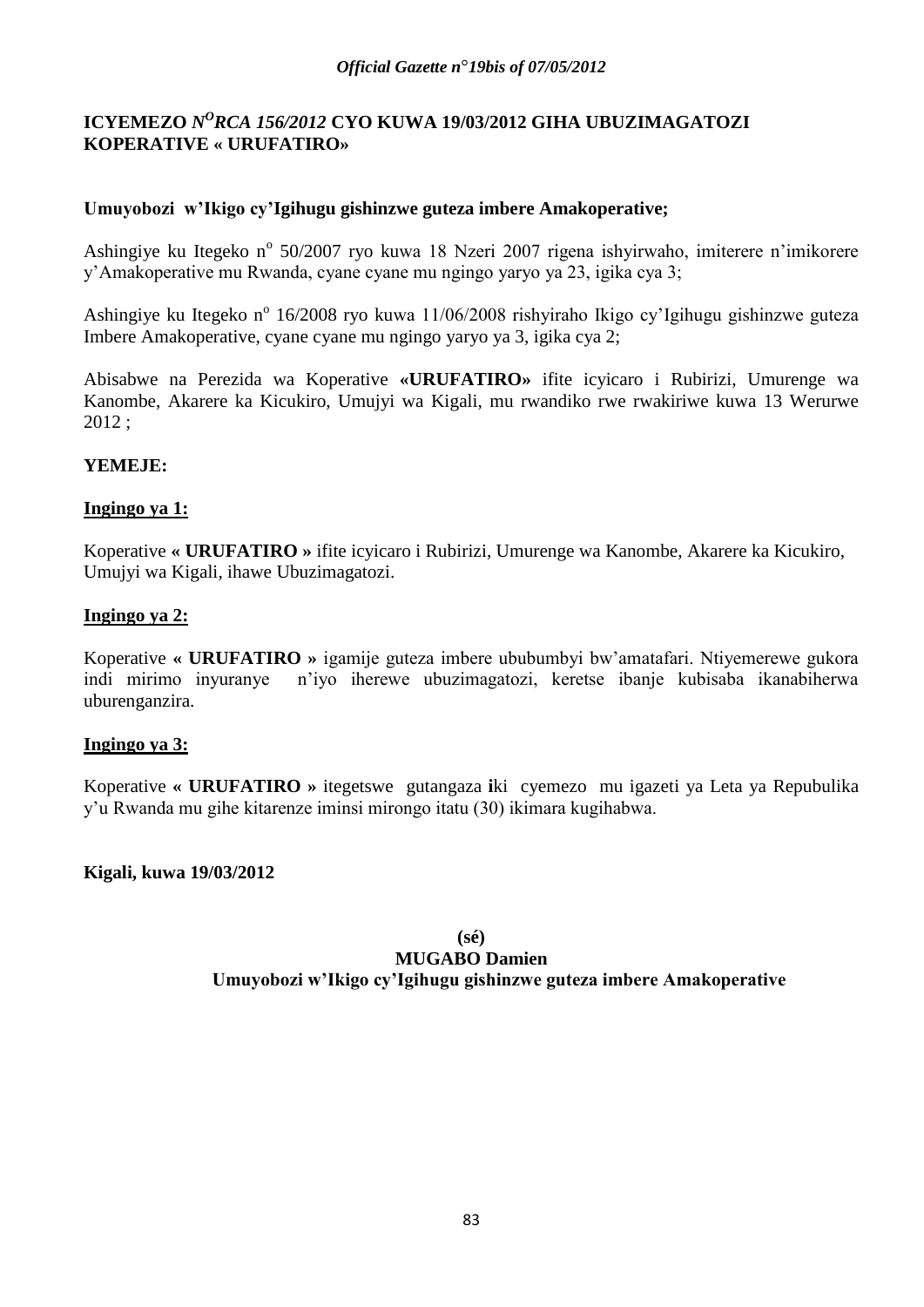# ICYEMEZO *N<sup>O</sup>RCA 171/2012* CYO KUWA 26/03/2012 GIHA UBUZIMAGATOZI **KOPERATIVE « HUZABAGENZI»**

# **Umuyobozi w'Ikigo cy'Igihugu gishinzwe guteza imbere Amakoperative;**

Ashingiye ku Itegeko nº 50/2007 ryo kuwa 18 Nzeri 2007 rigena ishyirwaho, imiterere n'imikorere y"Amakoperative mu Rwanda, cyane cyane mu ngingo yaryo ya 23, igika cya 3;

Ashingiye ku Itegeko nº 16/2008 ryo kuwa 11/06/2008 rishyiraho Ikigo cy'Igihugu gishinzwe guteza Imbere Amakoperative, cyane cyane mu ngingo yaryo ya 3, igika cya 2;

Abisabwe na Perezida wa Koperative **« HUZABAGENZI »** ifite icyicaro i Ruhinga, Umurenge wa Zaza, Akarere ka Ngoma, Intara y"Iburasirazuba;

## **YEMEJE:**

## **Ingingo ya 1:**

Koperative **« HUZABAGENZI »** ifite icyicaro i Ruhinga, Umurenge wa Zaza, Akarere ka Ngoma, Intara y"Iburasirazuba, ihawe Ubuzimagatozi.

## **Ingingo ya 2:**

Koperative **«HUZABAGENZI»** igamije gutanga serivisi zijyanye no kwambutsa abagenzi hakoreshejwe ubwato. Ntiyemerewe gukora indi mirimo inyuranye n"iyo iherewe ubuzimagatozi, keretse ibanje kubisaba ikanabiherwa uburenganzira.

## **Ingingo ya 3:**

Koperative **« HUZABAGENZI »** itegetswe gutangaza iki cyemezo mu igazeti ya Leta ya Repubulika y"u Rwanda mu gihe kitarenze iminsi mirongo itatu (30) ikimara kugihabwa.

## **Kigali, kuwa 26/03/2012**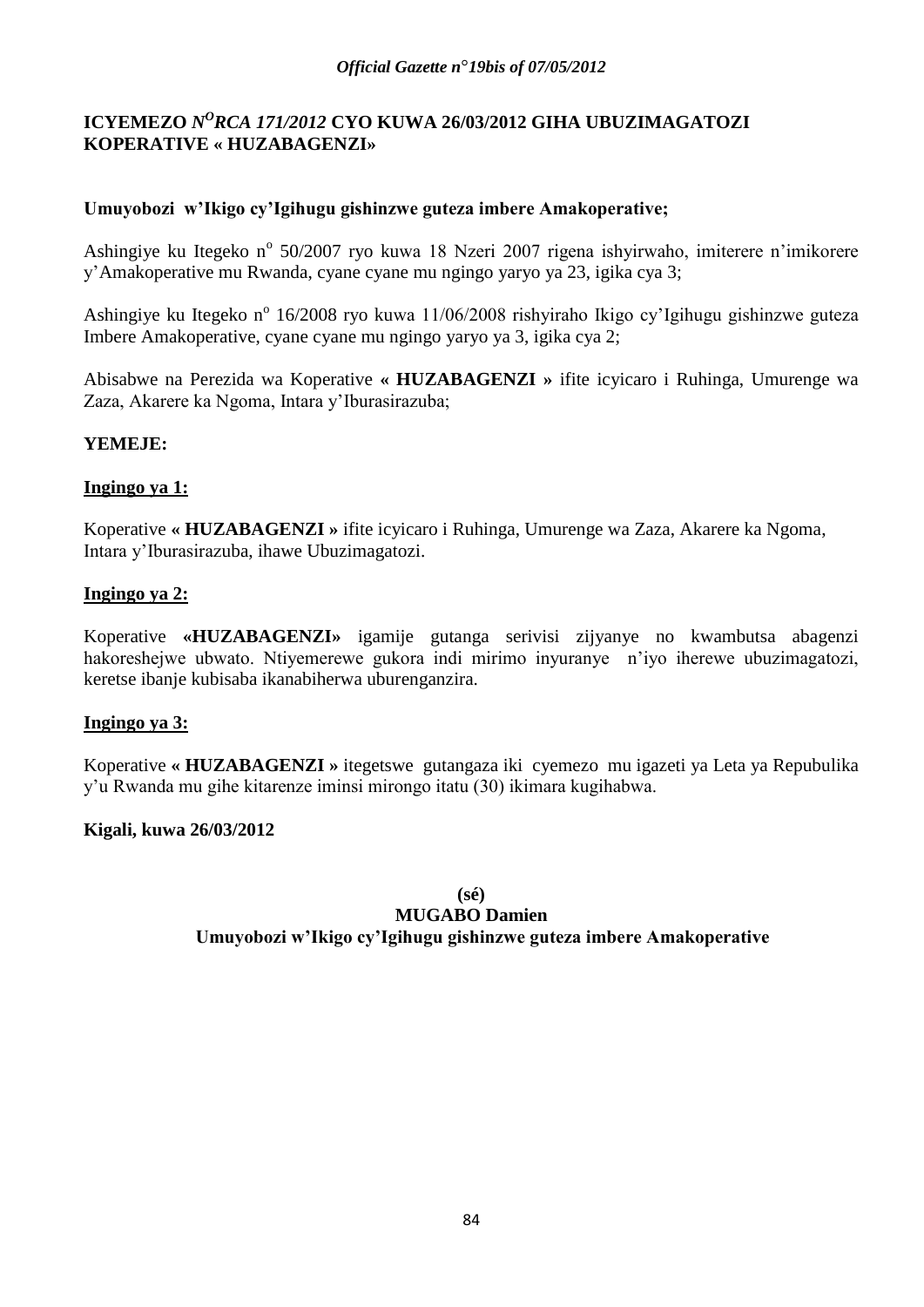# **ICYEMEZO N<sup>O</sup>RCA 473/2011 CYO KUWA 20/05/2011 GIHA UBUZIMAGATOZI « KOPERATIVE Y'UBUCURUZI BW'IMYAKA - RWINKWAVU » (KOUBWIRWI)**

# **Umuyobozi w'Ikigo cy'Igihugu gishinzwe guteza imbere Amakoperative;**

Ashingiye ku Itegeko nº 50/2007 ryo kuwa 18 Nzeri 2007 rigena ishyirwaho, imiterere n'imikorere y"Amakoperative mu Rwanda, cyane cyane mu ngingo yaryo ya 23, igika cya 3;

Ashingiye ku Itegeko nº 16/2008 ryo kuwa 11/06/2008 rishyiraho Ikigo cy'Igihugu gishinzwe guteza Imbere Amakoperative, cyane cyane mu ngingo yaryo ya 3, igika cya 2;

Abisabwe na Perezida wa Koperative **« KOUBWIRWI »** ifite icyicaro i Gihinga, Umurenge wa Rwinkwavu, Akarere ka Kayonzau, Intara y"Iburasirazuba, mu rwandiko rwe rwakiriwe kuwa 23 Ugushyingo 2010;

## **YEMEJE:**

## **Ingingo ya 1:**

Koperative **« KOUBWIRWI »** ifite icyicaro i Gihinga, Umurenge wa Rwinkwavu, Akarere ka Kayonzau, Intara y"Iburasirazuba, ihawe Ubuzimagatozi.

## **Ingingo ya 2:**

Koperative **«KOUBWIRWI»** igamije guteza imbere ubucuruzi bw"imyaka (ibigori). Ntiyemerewe gukora indi mirimo inyuranye n"iyo iherewe ubuzimagatozi, keretse ibanje kubisaba ikanabiherwa uburenganzira.

### **Ingingo ya 3:**

Iki cyemezo kigira agaciro guhera umunsi cyatangarijweho mu Igazeti ya Leta ya Repubulika y"u Rwanda.

## **Kigali, kuwa 20/05/2011**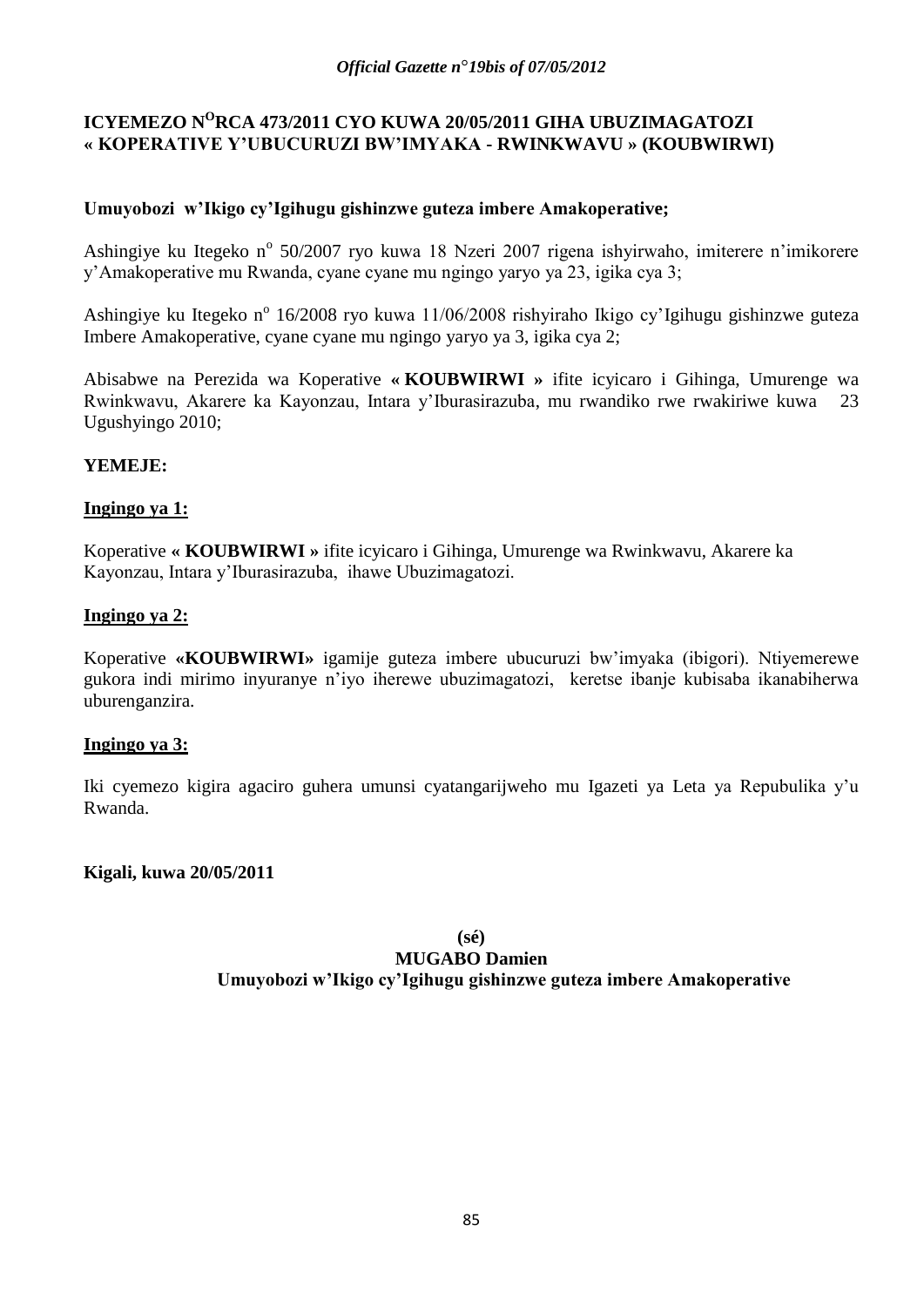# **ICYEMEZO** *N<sup>O</sup>RCA 025/2012* CYO KUWA 23/01/2012 GIHA UBUZIMAGATOZI **«KOPERATIVE Y'ABAHINZI B'IBIGORI N'IBITUNGURU BA GIHINGA» (KOPABIIGI)**

# **Umuyobozi w'Ikigo cy'Igihugu gishinzwe guteza imbere Amakoperative;**

Ashingiye ku Itegeko nº 50/2007 ryo kuwa 18 Nzeri 2007 rigena ishyirwaho, imiterere n'imikorere y"Amakoperative mu Rwanda, cyane cyane mu ngingo yaryo ya 23, igika cya 3;

Ashingiye ku Itegeko nº 16/2008 ryo kuwa 11/06/2008 rishyiraho Ikigo cy'Igihugu gishinzwe guteza Imbere Amakoperative, cyane cyane mu ngingo yaryo ya 3, igika cya 2;

Abisabwe na Perezida wa Koperative **« KOPABIIGI »** ifite icyicaro mu Kagari ka Gihinga, Umurenge wa Rwinkwavu, Akarere ka Kayonza, Intara y"Iburasirazuba, mu rwandiko rwe rwakiriwe kuwa 29 Ukuboza 2011;

# **YEMEJE:**

# **Ingingo ya 1:**

Koperative **« KOPABIIGI »** ifite icyicaro mu Kagari ka Gihinga, Umurenge wa Rwinkwavu, Akarere ka Kayonza, Intara y"Iburasirazuba, ihawe Ubuzimagatozi.

## **Ingingo ya 2:**

Koperative **« KOPABIIGI »** igamije guteza imbere ubuhinzi bw"ibigori n"ibitunguru. Ntiyemerewe gukora indi mirimo inyuranye n"iyo iherewe ubuzimagatozi, keretse ibanje kubisaba ikanabiherwa uburenganzira.

## **Ingingo ya 3:**

Koperative **« KOPABIIGI »** itegetswe gutangaza iki cyemezo mu igazeti ya Leta ya Repubulika y"u Rwanda mu gihe kitarenze iminsi mirongo itatu (30) ikimara kugihabwa.

**Kigali, kuwa 23/01/2012**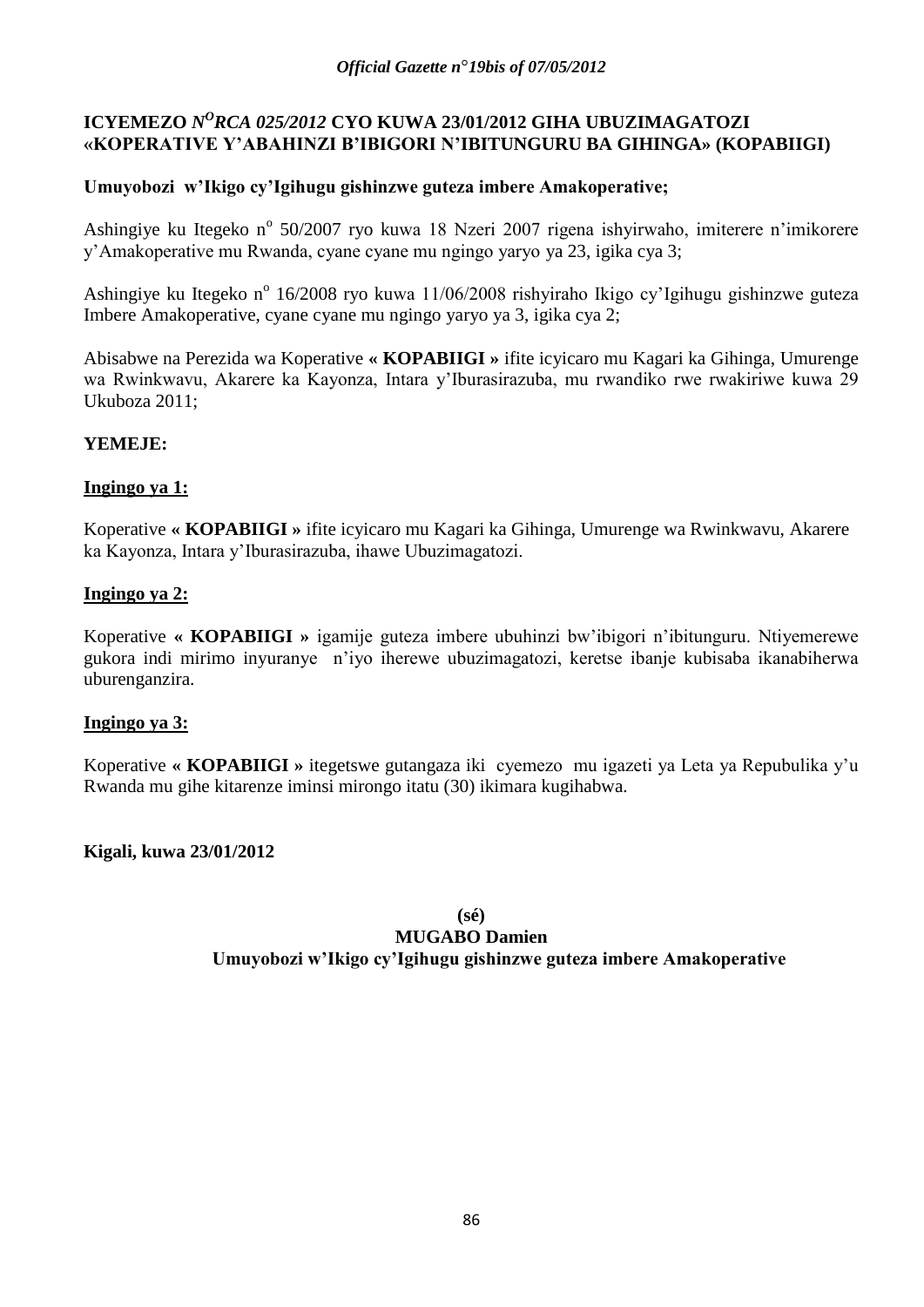# **ICYEMEZO N<sup>O</sup>RCA 153/2012 CYO KUWA 12/03/2012 GIHA UBUZIMAGATOZI KOPERATIVE « KABEHO NGAGI SABYINYO»**

# **Umuyobozi w'Ikigo cy'Igihugu gishinzwe guteza imbere Amakoperative;**

Ashingiye ku Itegeko nº 50/2007 ryo kuwa 18 Nzeri 2007 rigena ishyirwaho, imiterere n'imikorere y"Amakoperative mu Rwanda, cyane cyane mu ngingo yaryo ya 23, igika cya 3;

Ashingiye ku Itegeko nº 16/2008 ryo kuwa 11/06/2008 rishyiraho Ikigo cy'Igihugu gishinzwe guteza Imbere Amakoperative, cyane cyane mu ngingo yaryo ya 3, igika cya 2;

Abisabwe na Perezida wa Koperative **« KABEHO NGAGI SABYINYO »** ifite icyicaro I Nyanirima, Umurenge wa Kinigi, Akarere ka Musanze, Intara y"Amajyaruguru, mu rwandiko rwe rwakiriwe kuwa 02 Werurwe 2012;

## **YEMEJE:**

## **Ingingo ya 1:**

Koperative **« KABEHO NGAGI SABYINYO »** ifite icyicaro i Nyanirima, Umurenge wa Kinigi, Akarere ka Musanze, Intara y"Amajyaruguru, ihawe Ubuzimagatozi.

## **Ingingo ya 2:**

Koperative **«KABEHO NGAGI SABYINYO»** igamije gutanga serivisi zijyanye n"ubwikorezi bw"imizigo ya ba mukerarugendo. Ntiyemerewe gukora indi mirimo inyuranye n"iyo iherewe ubuzimagatozi, keretse ibanje kubisaba ikanabiherwa uburenganzira.

## **Ingingo ya 3:**

Koperative **« KABEHO NGAGI SABYINYO »** itegetswe gutangaza iki cyemezo mu Igazeti ya Leta ya Repubulika y"u Rwanda mu gihe kitarenze iminsi mirongo itatu (30) ikimara kugihabwa.

## **Kigali, kuwa 12/03/2012**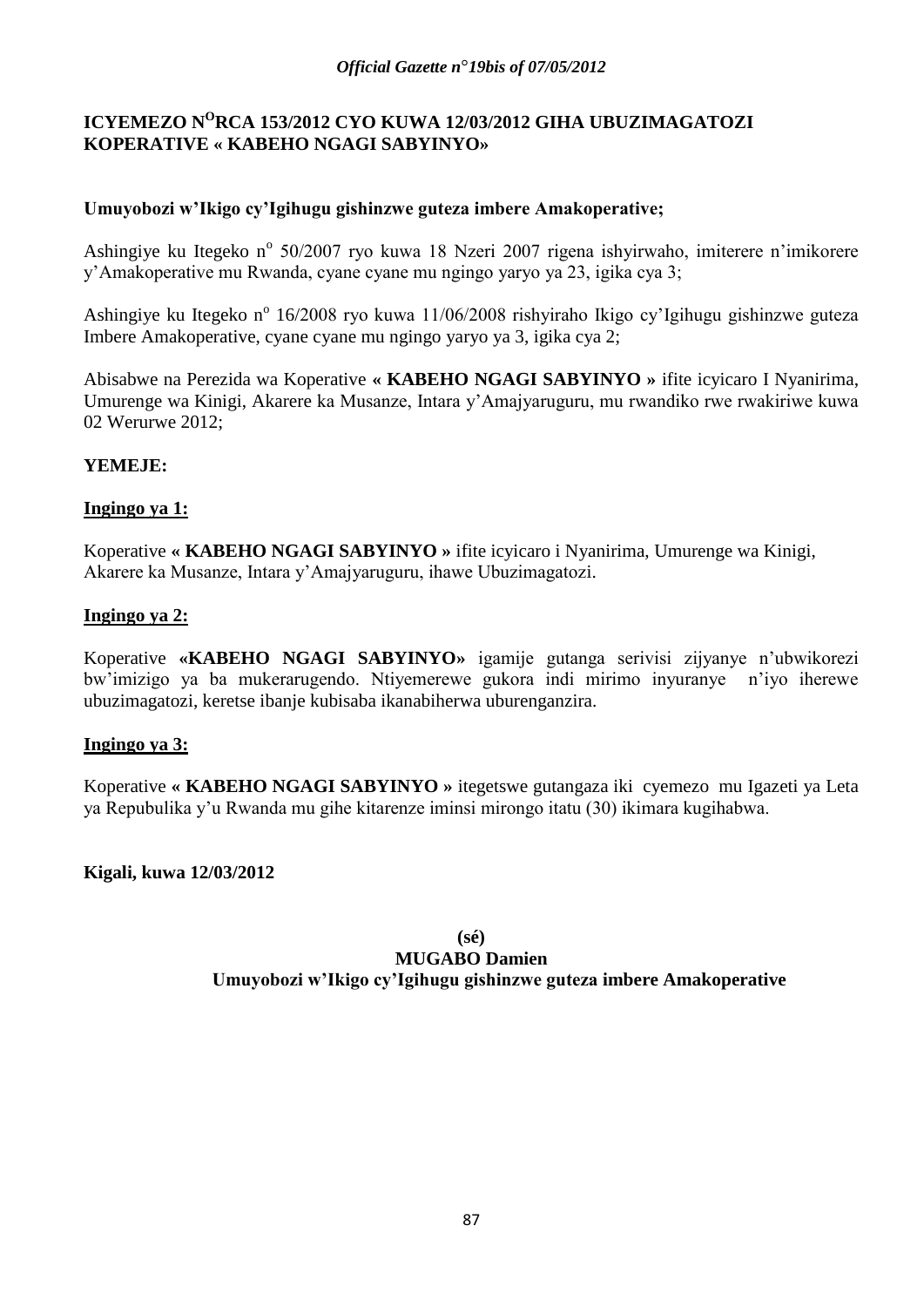# ICYEMEZO *N<sup>O</sup>RCA 950/2010* CYO KUWA 02/08/2010 GIHA UBUZIMAGATOZI **KOPERATIVE « TUJYE IMBERE MU BIRETI»**

# **Umuyobozi w'Ikigo cy'Igihugu gishinzwe guteza imbere Amakoperative;**

Ashingiye ku Itegeko nº 50/2007 ryo kuwa 18 Nzeri 2007 rigena ishyirwaho, imiterere n'imikorere y"Amakoperative mu Rwanda, cyane cyane mu ngingo yaryo ya 23, igika cya 3;

Ashingiye ku Itegeko nº 16/2008 ryo kuwa 11/06/2008 rishyiraho Ikigo cy'Igihugu gishinzwe guteza Imbere Amakoperative, cyane cyane mu ngingo yaryo ya 3, igika cya 2;

Abisabwe na Perezida wa Koperative **« TUJYE IMBERE MU BIRETI »** ifite icyicaro i Bunyenyeri, Umurenge wa Kinigi, Akarere ka Musanze, Intara y"Amajyaruguru, mu rwandiko rwe rwakiriwe kuwa 23 Mata 2010;

## **YEMEJE:**

## **Ingingo ya 1:**

Koperative **« TUJYE IMBERE MU BIRETI »** ifite icyicaro i Bunyenyeri, Umurenge wa Kinigi, Akarere ka Musanze, Intara y"Amajyaruguru, ihawe Ubuzimagatozi.

## **Ingingo ya 2:**

Koperative **«TUJYE IMBERE MU BIRETI »** igamije guteza imbere ubuhinzi bw"ibireti. Ntiyemerewe gukora indi mirimo inyuranye n"iyo iherewe ubuzimagatozi, keretse ibanje kubisaba ikanabiherwa uburenganzira.

## **Ingingo ya 3:**

.

Iki cyemezo kigira agaciro guhera umunsi cyatangarijweho mu Igazeti ya Leta ya Repubulika y"u Rwanda.

**Kigali, kuwa 02/08/2010**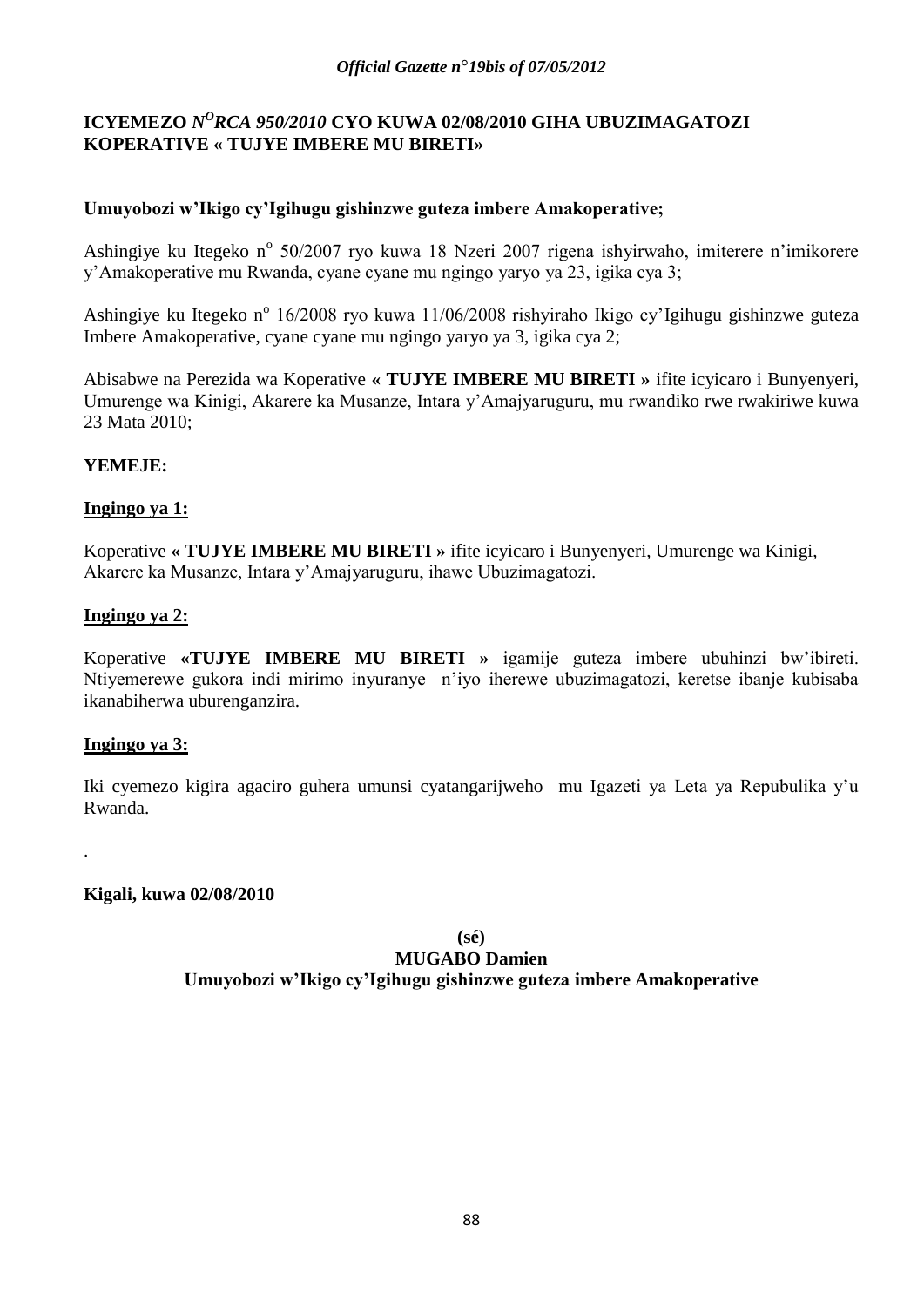# ICYEMEZO *N<sup>O</sup>RCA 741/2010* CYO KUWA 24/05/2010 GIHA UBUZIMAGATOZI **KOPERATIVE « ABAKUNDA IBIRETI»**

# **Umuyobozi w'Ikigo cy'Igihugu gishinzwe guteza imbere Amakoperative;**

Ashingiye ku Itegeko nº 50/2007 ryo kuwa 18 Nzeri 2007 rigena ishyirwaho, imiterere n'imikorere y"Amakoperative mu Rwanda, cyane cyane mu ngingo yaryo ya 23, igika cya 3;

Ashingiye ku Itegeko nº 16/2008 ryo kuwa 11/06/2008 rishyiraho Ikigo cy'Igihugu gishinzwe guteza Imbere Amakoperative, cyane cyane mu ngingo yaryo ya 3, igika cya 2;

Abisabwe na Perezida wa Koperative **«ABAKUNDA IBIRETI »** ifite icyicaro i Kampanga, Umurenge wa Kinigi, Akarere ka Musanze, Intara y"Amajyaruguru, mu rwandiko rwe rwakiriwe kuwa 24 Gashyantare 2010;

## **YEMEJE:**

## **Ingingo ya 1:**

Koperative **« ABAKUNDA IBIRETI »** ifite icyicaro i Kampanga, Umurenge wa Kinigi, Akarere ka Musanze, Intara y"Amajyaruguru, ihawe Ubuzimagatozi.

## **Ingingo ya 2:**

Koperative **« ABAKUNDA IBIRETI »** igamije guteza imbere ubuhinzi bw"ibireti. Ntiyemerewe gukora indi mirimo inyuranye n"iyo iherewe ubuzimagatozi, keretse ibanje kubisaba ikanabiherwa uburenganzira.

### **Ingingo ya 3:**

Iki cyemezo kigira agaciro guhera umunsi cyatangarijweho mu Igazeti ya Leta ya Repubulika y"u Rwanda.

### **Kigali, kuwa 24/05/2010**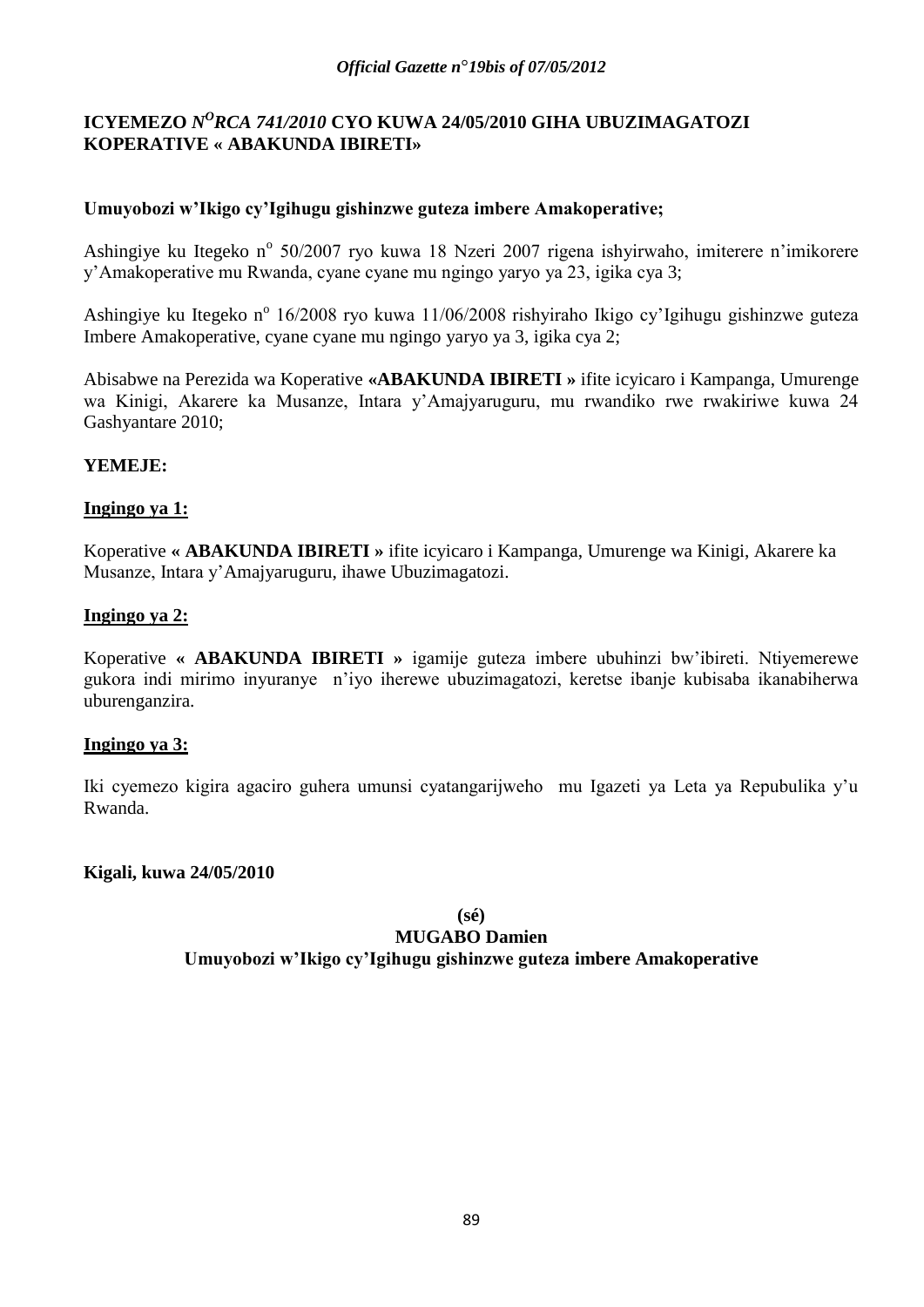# ICYEMEZO *N<sup>O</sup>RCA 776/2010* CYO KUWA 24/05/2010 GIHA UBUZIMAGATOZI **KOPERATIVE « JYAMBERE MUHINZI W'IBIRETI»**

# **Umuyobozi w'Ikigo cy'Igihugu gishinzwe guteza imbere Amakoperative;**

Ashingiye ku Itegeko nº 50/2007 ryo kuwa 18 Nzeri 2007 rigena ishyirwaho, imiterere n'imikorere y"Amakoperative mu Rwanda, cyane cyane mu ngingo yaryo ya 23, igika cya 3;

Ashingiye ku Itegeko nº 16/2008 ryo kuwa 11/06/2008 rishyiraho Ikigo cy'Igihugu gishinzwe guteza Imbere Amakoperative, cyane cyane mu ngingo yaryo ya 3, igika cya 2;

Abisabwe na Perezida wa Koperative **« JYAMBERE MUHINZI W'IBIRETI »** ifite icyicaro i Nyagisenyi, Umurenge wa Kinigi, Akarere ka Musanze, Intara y"Amajyaruguru, mu rwandiko rwe rwakiriwe kuwa 24 Gashyantare 2010;

## **YEMEJE:**

## **Ingingo ya 1:**

Koperative **« JYAMBERE MUHINZI W'IBIRETI »** ifite icyicaro i Nyagisenyi, Umurenge wa Kinigi, Akarere ka Musanze, Intara y"Amajyaruguru, ihawe Ubuzimagatozi.

## **Ingingo ya 2:**

Koperative **« JYAMBERE MUHINZI W'IBIRETI »** igamije guteza imbere ubuhinzi bw"ibireti. Ntiyemerewe gukora indi mirimo inyuranye n"iyo iherewe ubuzimagatozi, keretse ibanje kubisaba ikanabiherwa uburenganzira.

## **Ingingo ya 3:**

.

Iki cyemezo kigira agaciro guhera umunsi cyatangarijweho mu Igazeti ya Leta ya Repubulika y"u Rwanda.

**Kigali, kuwa 24/05/2010**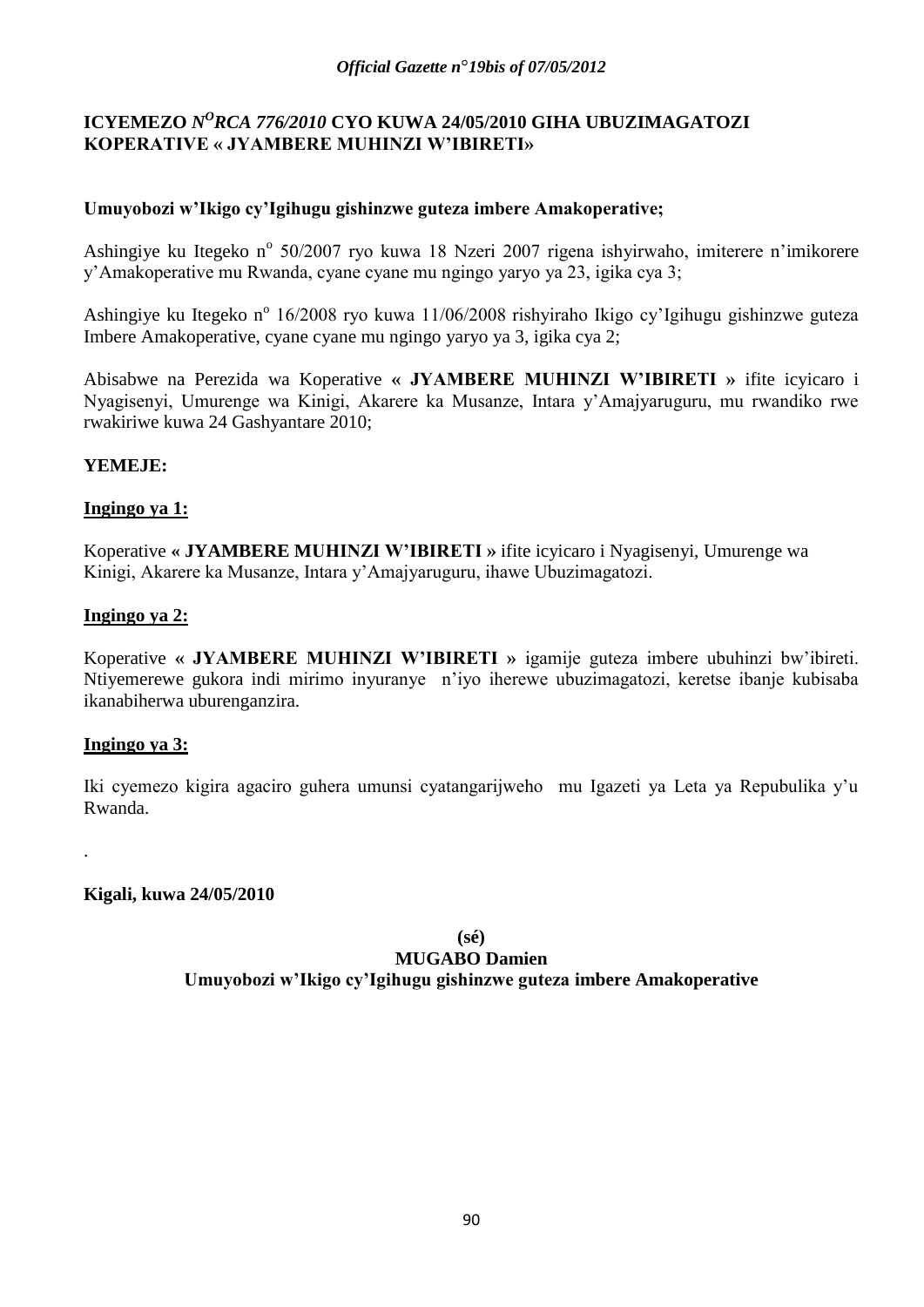# **ICYEMEZO N<sup>O</sup>RCA 720/2010 CYO KUWA 24/05/2010 GIHA UBUZIMAGATOZI KOPERATIVE « TWITE KU BIRETI»**

# **Umuyobozi w'Ikigo cy'Igihugu gishinzwe guteza imbere Amakoperative;**

Ashingiye ku Itegeko nº 50/2007 ryo kuwa 18 Nzeri 2007 rigena ishyirwaho, imiterere n'imikorere y"Amakoperative mu Rwanda, cyane cyane mu ngingo yaryo ya 23, igika cya 3;

Ashingiye ku Itegeko nº 16/2008 ryo kuwa 11/06/2008 rishyiraho Ikigo cy'Igihugu gishinzwe guteza Imbere Amakoperative, cyane cyane mu ngingo yaryo ya 3, igika cya 2;

Abisabwe na Perezida wa Koperative **« TWITE KU BIRETI »** ifite icyicaro i Nyonirima, Umurenge wa Kinigi, Akarere ka Musanze, Intara y"Amajyaruguru, mu rwandiko rwe rwakiriwe kuwa 24 Gashyantare 2010;

## **YEMEJE:**

## **Ingingo ya 1:**

Koperative **« TWITE KU BIRETI »** ifite icyicaro i Nyonirima, Umurenge wa Kinigi, Akarere ka Musanze, Intara y"Amajyaruguru, ihawe Ubuzimagatozi.

## **Ingingo ya 2:**

Koperative **« TWITE KU BIRETI »** igamije guteza imbere ubuhinzi bw"ibireti. Ntiyemerewe gukora indi mirimo inyuranye n"iyo iherewe ubuzimagatozi, keretse ibanje kubisaba ikanabiherwa uburenganzira.

## **Ingingo ya 3:**

Iki cyemezo kigira agaciro guhera umunsi cyatangarijweho mu Igazeti ya Leta ya Repubulika y"u Rwanda.

### **Kigali, kuwa 24/05/2010**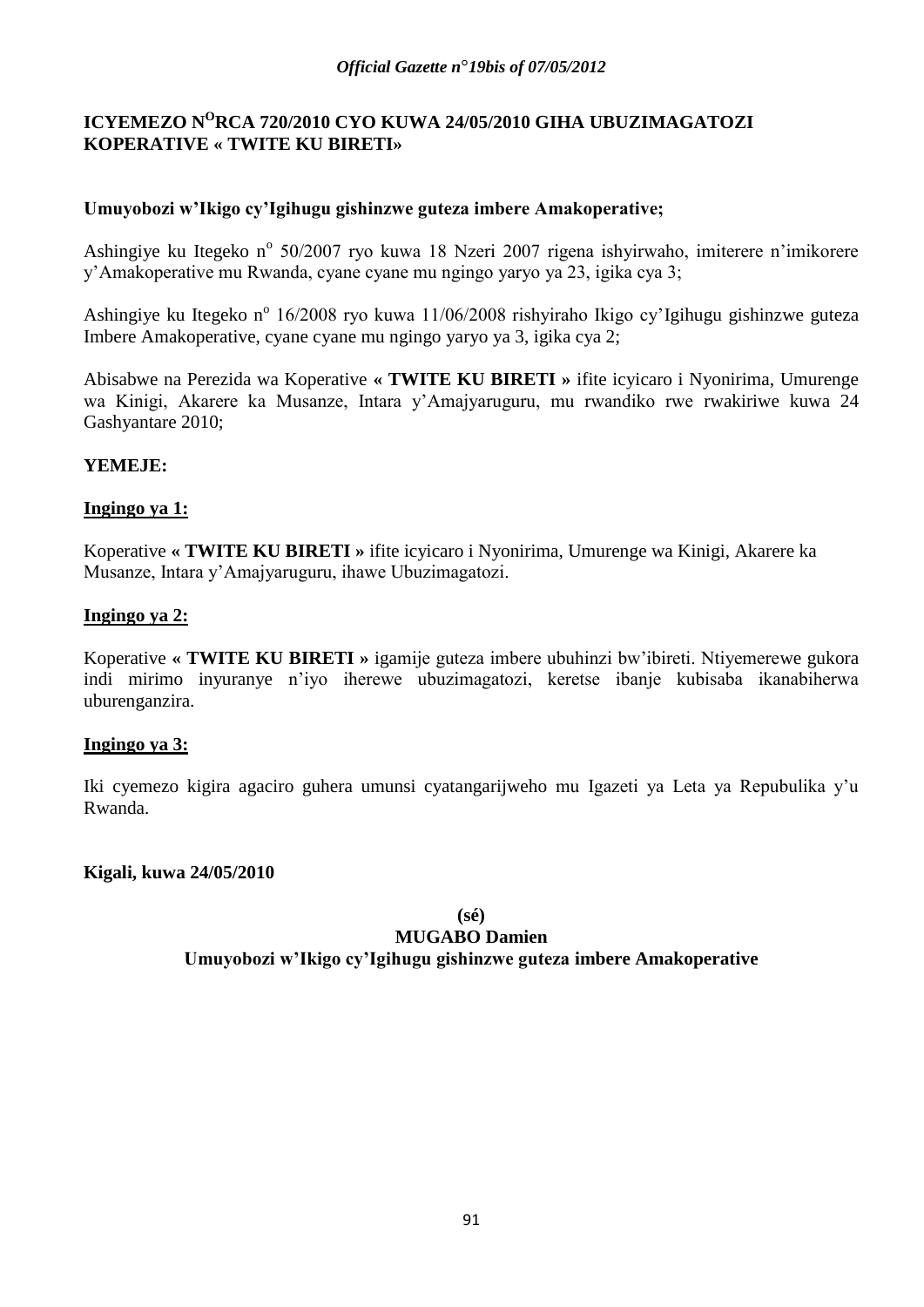# ICYEMEZO *N<sup>O</sup>RCA 173/2012* CYO KUWA 26/03/2012 GIHA UBUZIMAGATOZI **«KOPERATIVE DUFATE AMAZI NEZA RUKIRA» (KODENERU)**

# **Umuyobozi w'Ikigo cy'Igihugu gishinzwe guteza imbere Amakoperative;**

Ashingiye ku Itegeko n°50/2007 ryo kuwa 18 Nzeri 2007 rigena ishyirwaho, imiterere n'imikorere y"Amakoperative mu Rwanda, cyane cyane mu ngingo yaryo ya 23, igika cya 3;

Ashingiye ku Itegeko n°16/2008 ryo kuwa 11/06/2008 rishyiraho Ikigo cy'Igihugu gishinzwe guteza Imbere Amakoperative, cyane cyane mu ngingo yaryo ya 3, igika cya 2;

Abisabwe na Perezida wa Koperative **« KODENERU »** ifite icyicaro I Buliba, Umurenge wa Rukira, Akarere ka Ngoma, Intara y"Iburasirazuba, mu rwandiko rwe rwakiriwe kuwa 29 Ukuboza 2011;

## **YEMEJE:**

## **Ingingo ya 1:**

Koperative **« KODENERU »** ifite icyicaro I Buliba, Umurenge wa Rukira, Akarere ka Ngoma, Intara y"Iburasirazuba, ihawe Ubuzimagatozi.

# **Ingingo ya 2:**

Koperative **« KODENERU »** igamije gutanga serivisi zijyanye no gukwirakwiza amazi meza no gufata neza imiyoboro. Ntiyemerewe gukora indi mirimo inyuranye n"iyo iherewe ubuzimagatozi, keretse ibanje kubisaba ikanabiherwa uburenganzira.

## **Ingingo ya 3:**

Koperative **« KOPABIIGI »** itegetswe gutangaza iki cyemezo mu igazeti ya Leta ya Repubulika y"u Rwanda mu gihe kitarenze iminsi mirongo itatu (30) ikimara kugihabwa.

## **Kigali, kuwa 26/03/2012**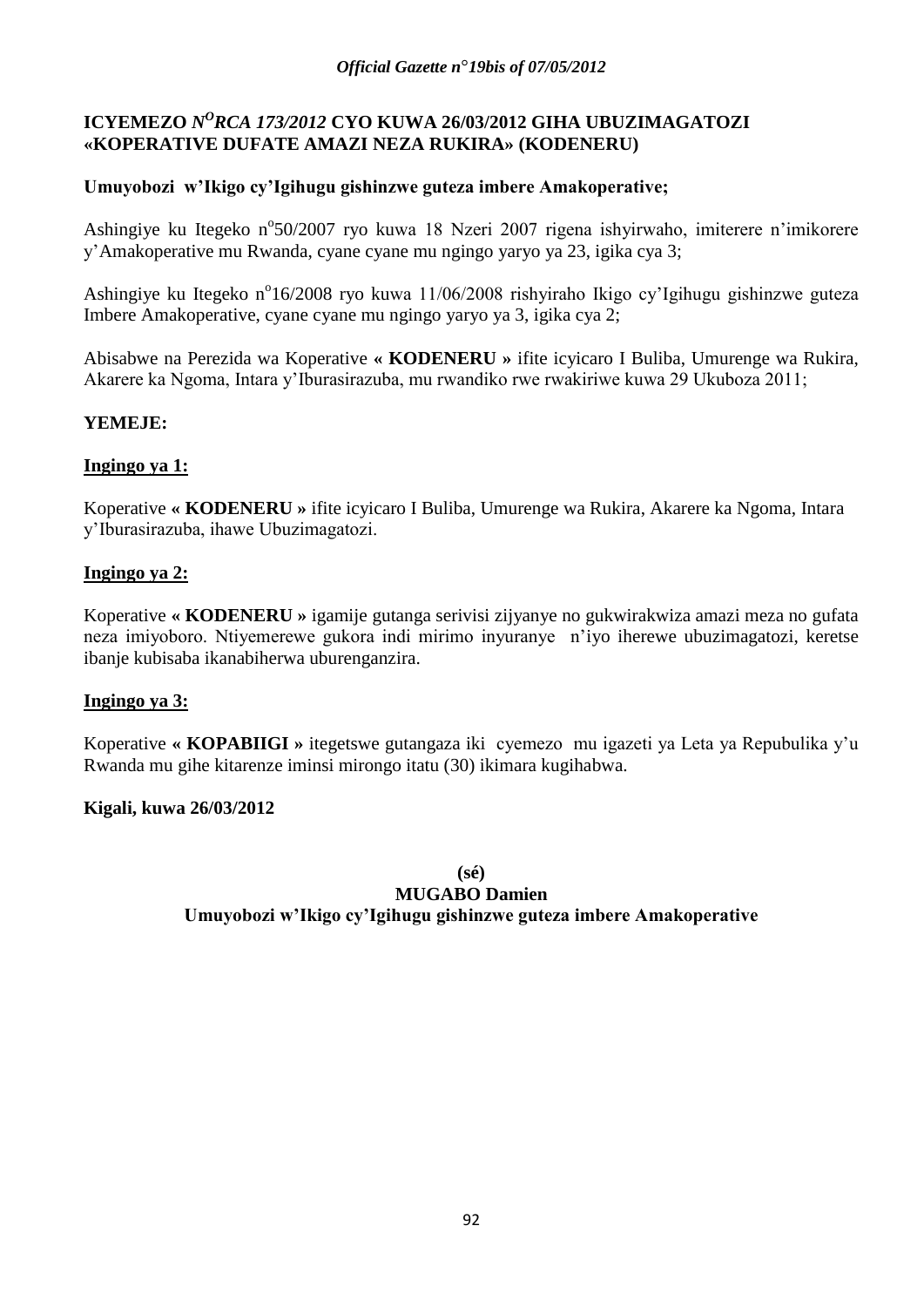## ICYEMEZO *N<sup>O</sup>RCA 175/2012* CYO KUWA 26/03/2012 GIHA UBUZIMAGATOZI «FARMERS **COOPERATIVE OF CASSAVA GROWING DEVELOPING IN RUHANGO» (FACOCAGADRU)**

## **Umuyobozi w'Ikigo cy'Igihugu gishinzwe guteza imbere Amakoperative;**

Ashingiye ku Itegeko n°50/2007 ryo kuwa 18 Nzeri 2007 rigena ishyirwaho, imiterere n'imikorere y"Amakoperative mu Rwanda, cyane cyane mu ngingo yaryo ya 23, igika cya 3;

Ashingiye ku Itegeko n°16/2008 ryo kuwa 11/06/2008 rishyiraho Ikigo cy'Igihugu gishinzwe guteza Imbere Amakoperative, cyane cyane mu ngingo yaryo ya 3, igika cya 2;

Abisabwe na Perezida wa Koperative **« FACOCAGADRU »** ifite icyicaro i Burima, Umurenge wa Kinazi, Akarere ka Ruhango, Intara y"Amajyepfo;

## **YEMEJE:**

## **Ingingo ya 1:**

Koperative **« FACOCAGADRU »** ifite icyicaro i Burima, Umurenge wa Kinazi, Akarere ka Ruhango, Intara y"Amajyepfo, ihawe Ubuzimagatozi.

## **Ingingo ya 2:**

Koperative **«FACOCAGADRU»** igamije guteza imbere ubuhinzi bw"imyumbati. Ntiyemerewe gukora indi mirimo inyuranye n"iyo iherewe ubuzimagatozi, keretse ibanje kubisaba ikanabiherwa uburenganzira.

### **Ingingo ya 3:**

Koperative **« FACOCAGADRU »** itegetswe gutangaza iki cyemezo mu Igazeti ya Leta ya Repubulika y"u Rwanda mu gihe kitarenze iminsi mirongo itatu (30) ikimara kugihabwa.

## **Kigali, kuwa 26/03/2012**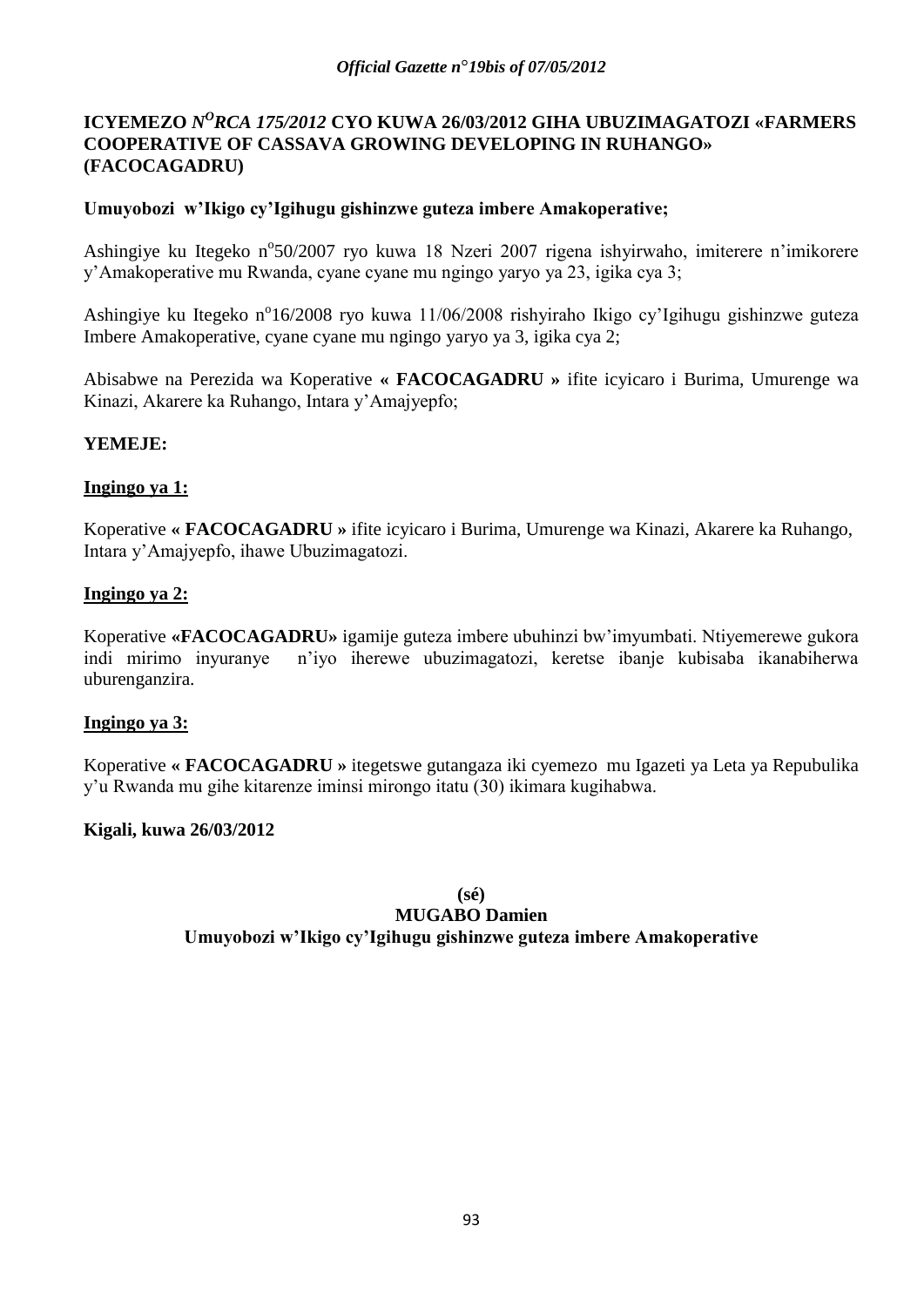# **ICYEMEZO** *N <sup>O</sup>RCA 235/2012* **CYO KUWA 17/04/2012 GIHA UBUZIMAGATOZI «TAXI TOWN SERVICE CENTRE COOPERATIVE» (TTSCC)**

# **Umuyobozi w'Ikigo cy'Igihugu gishinzwe guteza imbere Amakoperative;**

Ashingiye ku Itegeko nº 50/2007 ryo kuwa 18 Nzeri 2007 rigena ishyirwaho, imiterere n'imikorere y"Amakoperative mu Rwanda, cyane cyane mu ngingo yaryo ya 23, igika cya 3;

Ashingiye ku Itegeko nº 16/2008 ryo kuwa 11/06/2008 rishyiraho Ikigo cy'Igihugu gishinzwe guteza Imbere Amakoperative, cyane cyane mu ngingo yaryo ya 3, igika cya 2;

Abisabwe na Perezida wa Koperative **« TTSCC »** ifite icyicaro mu Murenge wa Nyarugenge, Akarere ka Nyarugenge, Umujyi wa Kigali;

## **YEMEJE:**

## **Ingingo ya 1:**

Koperative **« TTSCC »** ifite icyicaro mu Murenge wa Nyarugenge, Akarere ka Nyarugenge, Umujyi wa Kigali, ihawe Ubuzimagatozi.

## **Ingingo ya 2:**

Koperative **« TTSCC »** igamije gutanga serivisi zo gutwara abagenzi hakoreshejwe imodoka nto (taxi voitures). Ntiyemerewe gukora indi mirimo inyuranye n"iyo iherewe ubuzimagatozi, keretse ibanje kubisaba ikanabiherwa uburenganzira.

## **Ingingo ya 3:**

Koperative **« TTSCC »** itegetswe gutangaza iki cyemezo mu igazeti ya Leta ya Repubulika y"u Rwanda mu gihe kitarenze iminsi mirongo itatu (30) ikimara kugihabwa.

## **Kigali, kuwa 17/04/2012**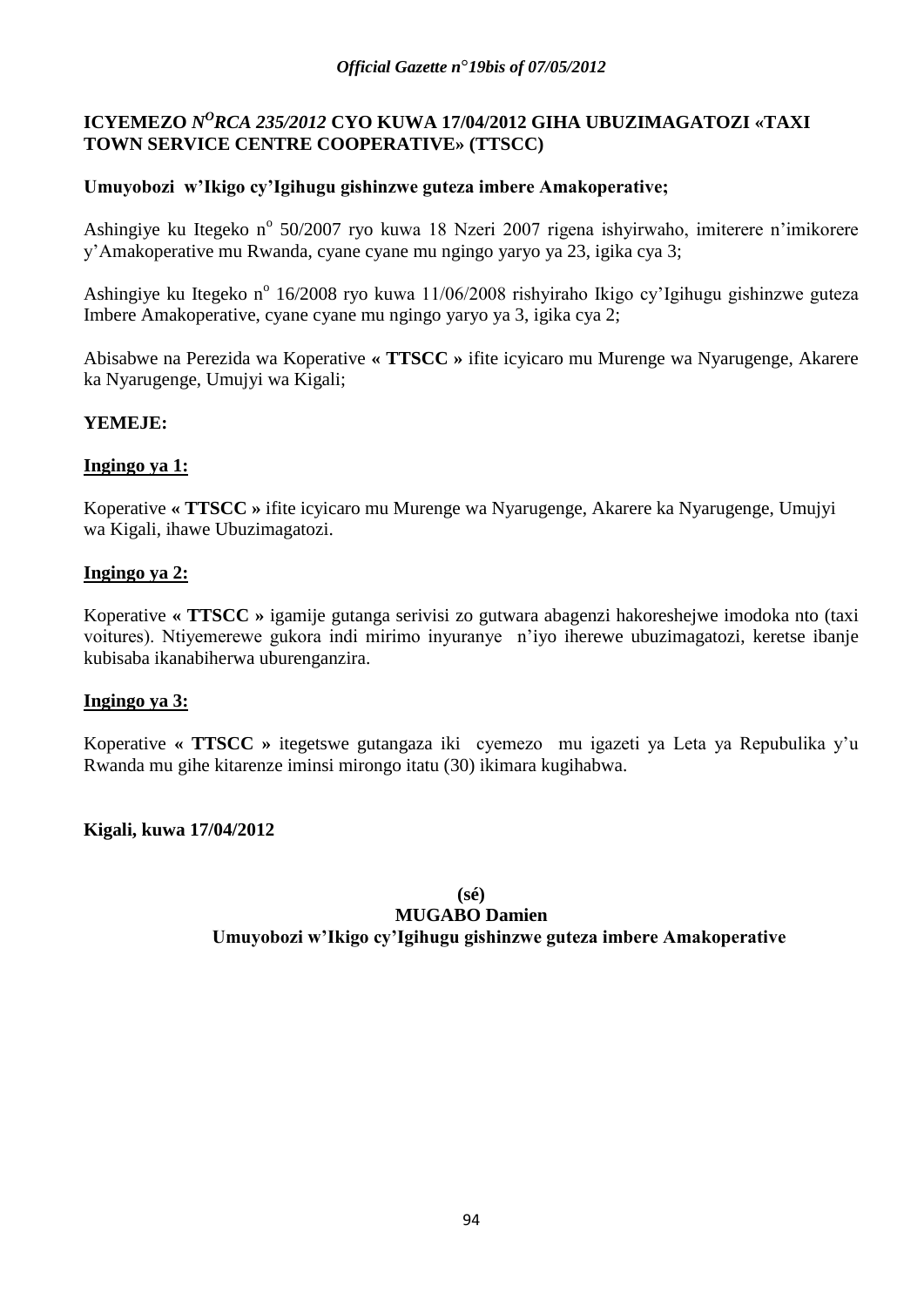# **ICYEMEZO** *N<sup>O</sup>RCA 558/2011* **CYO KUWA 30/06/2011 GIHA UBUZIMAGATOZI KOPERATIVE «KUNDUBUZIMA BUSORO»**

# **Umuyobozi w'Ikigo cy'Igihugu gishinzwe guteza imbere Amakoperative;**

Ashingiye ku Itegeko n°50/2007 ryo kuwa 18 Nzeri 2007 rigena ishyirwaho, imiterere n'imikorere y"Amakoperative mu Rwanda, cyane cyane mu ngingo yaryo ya 23, igika cya 3;

Ashingiye ku Itegeko n°16/2008 ryo kuwa 11/06/2008 rishyiraho Ikigo cy'Igihugu gishinzwe guteza Imbere Amakoperative, cyane cyane mu ngingo yaryo ya 3, igika cya 2;

Abisabwe na Perezida wa Koperative **« KUNDUBUZIMA BUSORO »** ifite icyicaro i Munyinya, Umurenge wa Busoro, Akarere ka Nyanza, Intara y"Amajyepfo, mu rwandiko rwe rwakiriwe kuwa 08 Gashyantare 2011;

## **YEMEJE:**

## **Ingingo ya 1:**

Koperative **« KUNDUBUZIMA BUSORO »** ifite icyicaro i Munyinya, Umurenge wa Busoro, Akarere ka Nyanza, Intara y"Amajyepfo, ihawe Ubuzimagatozi.

## **Ingingo ya 2:**

Koperative **«KUNDUBUZIMA BUSORO »** igamije guteza imbere ubuhinzi bw"ibigori. Ntiyemerewe gukora indi mirimo inyuranye n"iyo iherewe ubuzimagatozi, keretse ibanje kubisaba ikanabiherwa uburenganzira.

## **Ingingo ya 3:**

Iki cyemezo kigira agaciro guhera umunsi cyatangarijweho mu Igazeti ya Leta ya Repubulika y"u Rwanda.

## **Kigali, kuwa 30/06/2011**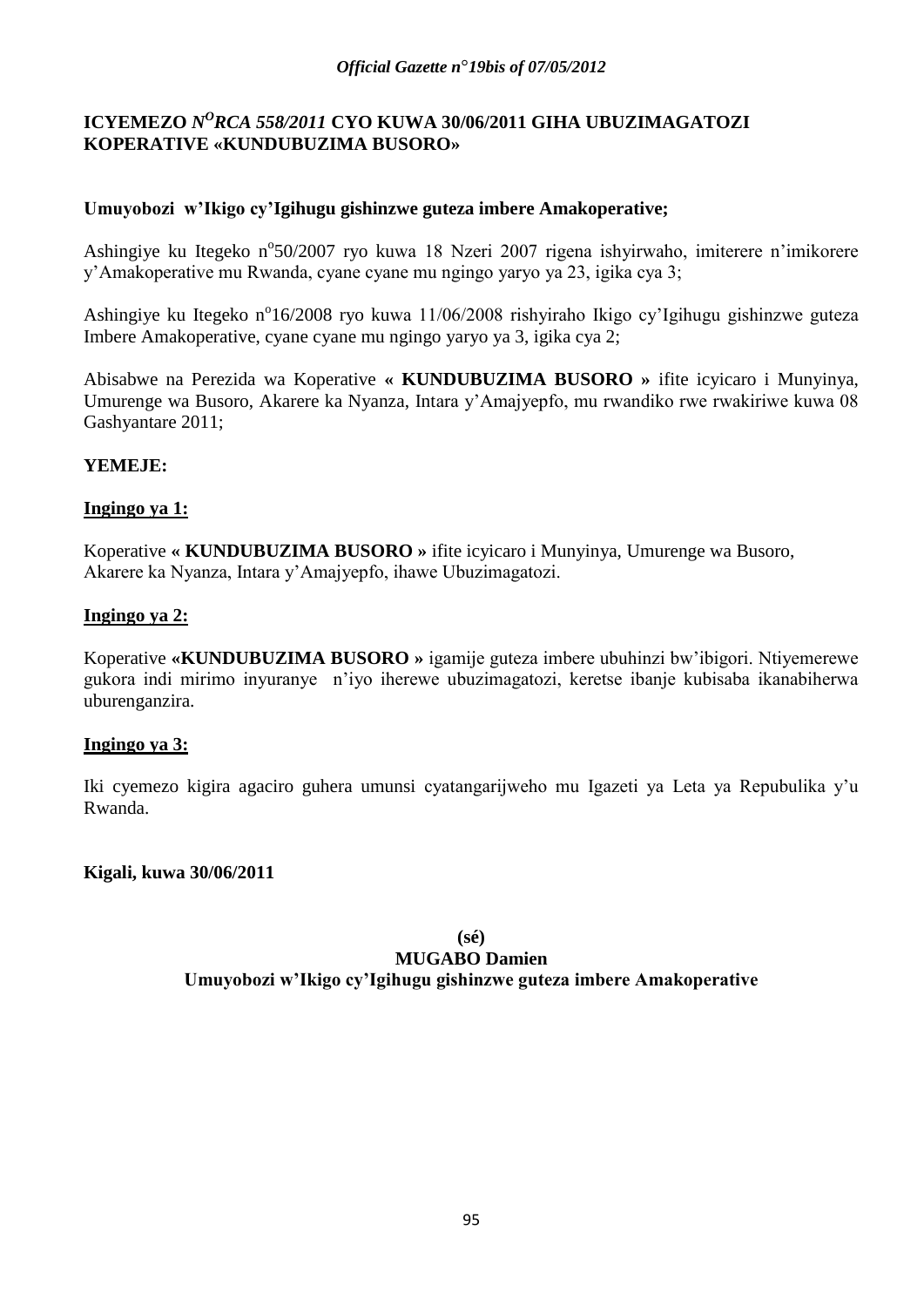## ICYEMEZO *N<sup>O</sup>RCA 849/2011* CYO KUWA 26/09/2011 GIHA UBUZIMAGATOZI **«COOPERATIVE POUR LE DEVELOPPEMENT ARTISANAL DE MUYUMBU (CODEAMU)»**

## **Umuyobozi w'Ikigo cy'Igihugu gishinzwe guteza imbere Amakoperative;**

Ashingiye ku Itegeko n°50/2007 ryo kuwa 18 Nzeri 2007 rigena ishyirwaho, imiterere n'imikorere y"Amakoperative mu Rwanda, cyane cyane mu ngingo yaryo ya 23, igika cya 3;

Ashingiye ku Itegeko n°16/2008 ryo kuwa 11/06/2008 rishyiraho Ikigo cy'Igihugu gishinzwe guteza Imbere Amakoperative, cyane cyane mu ngingo yaryo ya 3, igika cya 2;

Abisabwe na Perezida wa Koperative **«CODEAMU »** ifite icyicaro mu Kagari ka Akinyambo, Umurenge wa Muyumbu, Akarere ka Rwamagana, Intara y"Iburasirazuba, mu rwandiko rwe rwakiriwe kuwa 19 Nyakanga 2011;

## **YEMEJE:**

## **Ingingo ya 1:**

Koperative **« CODEAMU »** ifite icyicaro mu Kagari ka Akinyambo, Umurenge wa Muyumbu, Akarere ka Rwamagana, Intara y"Iburasirazuba, ihawe Ubuzimagatozi.

## **Ingingo ya 2:**

Koperative **« CODEAMU »** igamije guteza imbere ubwubatsi bw"amazu. Ntiyemerewe gukora indi mirimo inyuranye n"iyo iherewe ubuzimagatozi, keretse ibanje kubisaba ikanabiherwa uburenganzira.

### **Ingingo ya 3:**

Iki cyemezo kigira agaciro guhera umunsi cyatangarijweho mu Igazeti ya Leta ya Repubulika y"u Rwanda.

### **Kigali, kuwa 26/09/2011**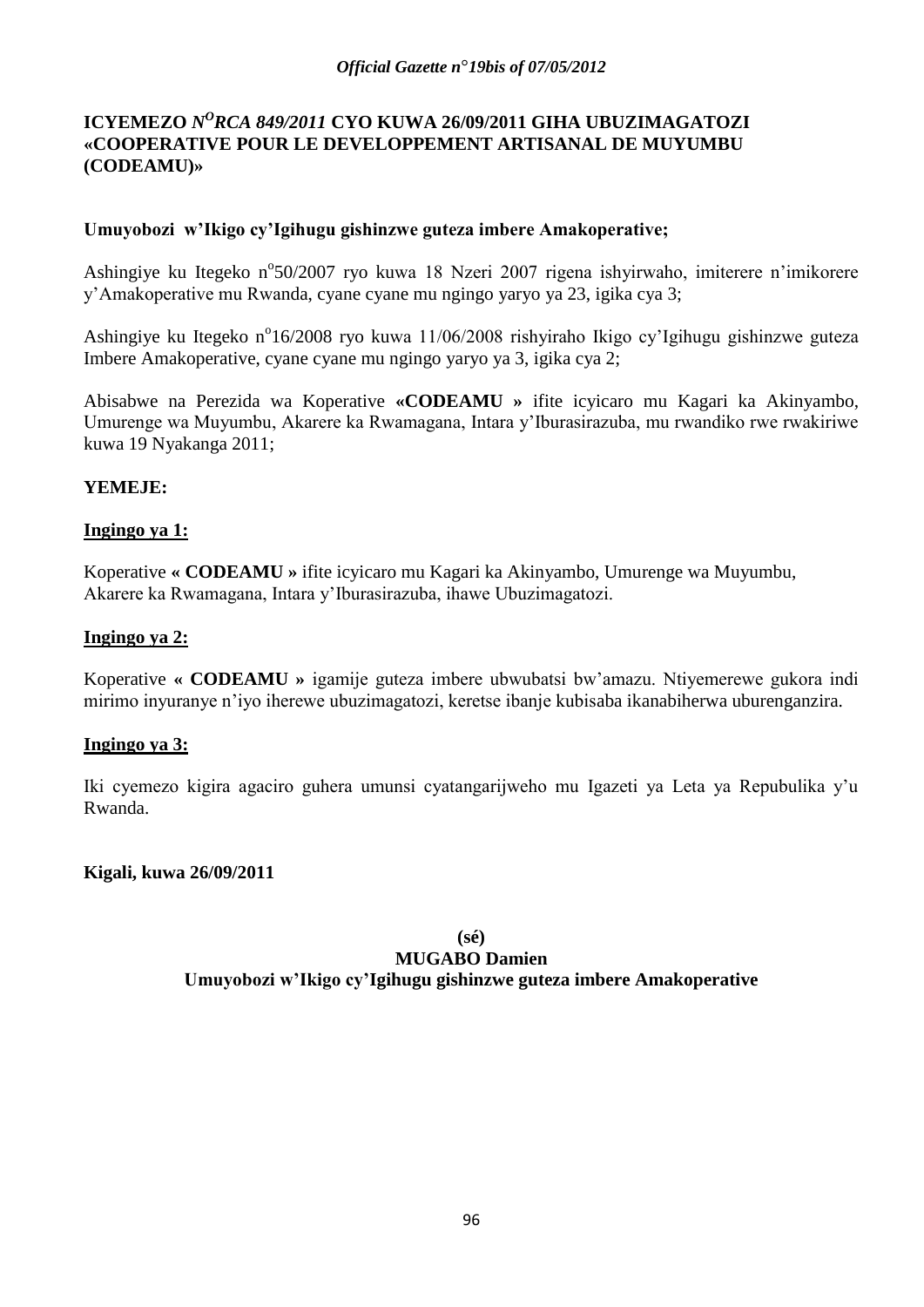# ICYEMEZO *N<sup>O</sup>RCA 183/2012* CYO KUWA 26/03/2012 GIHA UBUZIMAGATOZI **KOPERATIVE «INYONGERABUZIMA»**

## **Umuyobozi w'Ikigo cy'Igihugu gishinzwe guteza imbere Amakoperative;**

Ashingiye ku Itegeko n°50/2007 ryo kuwa 18 Nzeri 2007 rigena ishyirwaho, imiterere n'imikorere y"Amakoperative mu Rwanda, cyane cyane mu ngingo yaryo ya 23, igika cya 3;

Ashingiye ku Itegeko n°16/2008 ryo kuwa 11/06/2008 rishyiraho Ikigo cy'Igihugu gishinzwe guteza Imbere Amakoperative, cyane cyane mu ngingo yaryo ya 3, igika cya 2;

Abisabwe na Perezida wa Koperative **« INYONGERABUZIMA »** ifite icyicaro i Mberuka, Umurenge wa Rukozo, Akarere ka Rulindo, Intara y"Amajyaruguru;

## **YEMEJE:**

## **Ingingo ya 1:**

Koperative **« INYONGERABUZIMA »** ifite icyicaro i Mberuka, Umurenge wa Rukozo, Akarere ka Rulindo, Intara y"Amaruguru, ihawe Ubuzimagatozi.

## **Ingingo ya 2:**

Koperative **« INYONGERABUZIMA »** igamije guteza imbere ubworozi bw"amafi. Ntiyemerewe gukora indi mirimo inyuranye n"iyo iherewe ubuzimagatozi, keretse ibanje kubisaba ikanabiherwa uburenganzira.

### **Ingingo ya 3:**

Koperative **« INYONGERABUZIMA »** itegetswe gutangaza iki cyemezo mu Igazeti ya Leta ya Repubulika y"u Rwanda mu gihe kitarenze iminsi mirongo itatu (30) ikimara kugihabwa.

### **Kigali, kuwa 26/03/2012**

**(sé)**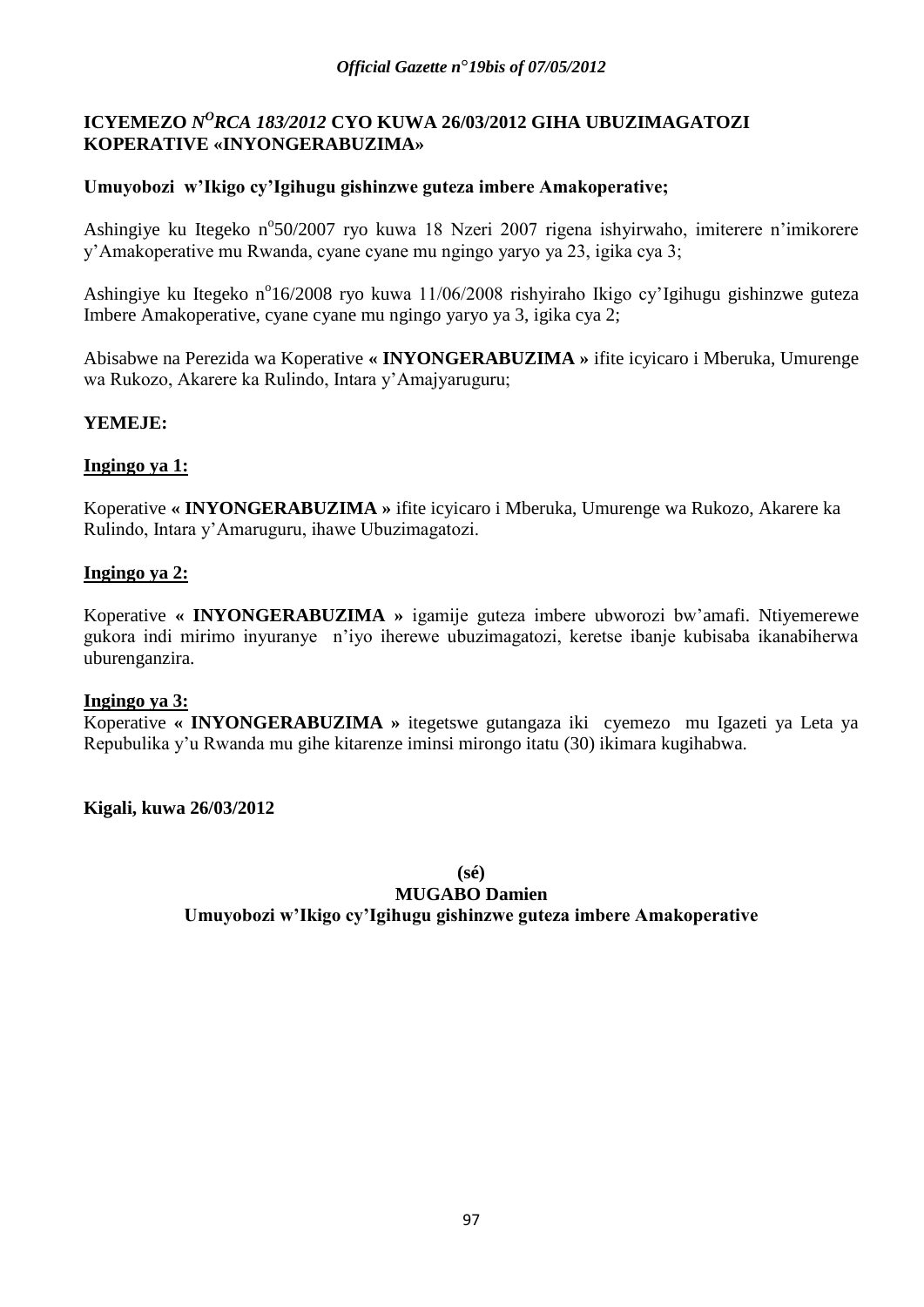# ICYEMEZO *N<sup>O</sup>RCA 215/2012* CYO KUWA 10/04/2012 GIHA UBUZIMAGATOZI **KOPERATIVE «KAWA ZAMURUBUKUNGU NDARO» (KOKAZANDA)**

# **Umuyobozi w'Ikigo cy'Igihugu gishinzwe guteza imbere Amakoperative;**

Ashingiye ku Itegeko n°50/2007 ryo kuwa 18 Nzeri 2007 rigena ishyirwaho, imiterere n'imikorere y"Amakoperative mu Rwanda, cyane cyane mu ngingo yaryo ya 23, igika cya 3;

Ashingiye ku Itegeko n°16/2008 ryo ku wa 11/06/2008 rishyiraho Ikigo cy'Igihugu gishinzwe guteza Imbere Amakoperative, cyane cyane mu ngingo yaryo ya 3, igika cya 2;

Abisabwe na Perezida wa Koperative **« KOKAZANDA »** ifite icyicaro i Kabageshi, Umurenge wa Ndaro, Akarere ka Ngororero, Intara y"Iburengerazuba;

## **YEMEJE:**

## **Ingingo ya 1:**

Koperative **« KOKAZANDA »** ifite icyicaro i Kabageshi, Umurenge wa Ndaro, Akarere ka Ngororero, Intara y"Iburengerazuba, ihawe Ubuzimagatozi.

# **Ingingo ya 2:**

Koperative **« KOKAZANDA »** igamije guteza imbere ubuhinzi bwa kawa. Ntiyemerewe gukora indi mirimo inyuranye n"iyo iherewe ubuzimagatozi, keretse ibanje kubisaba ikanabiherwa uburenganzira.

# **Ingingo ya 3:**

Koperative **« KOKAZANDA »** itegetswe gutangaza iki cyemezo mu Igazeti ya Leta ya Repubulika y"u Rwanda mu gihe kitarenze iminsi mirongo itatu (30) ikimara kugihabwa.

## **Kigali, kuwa 10/04/2012**